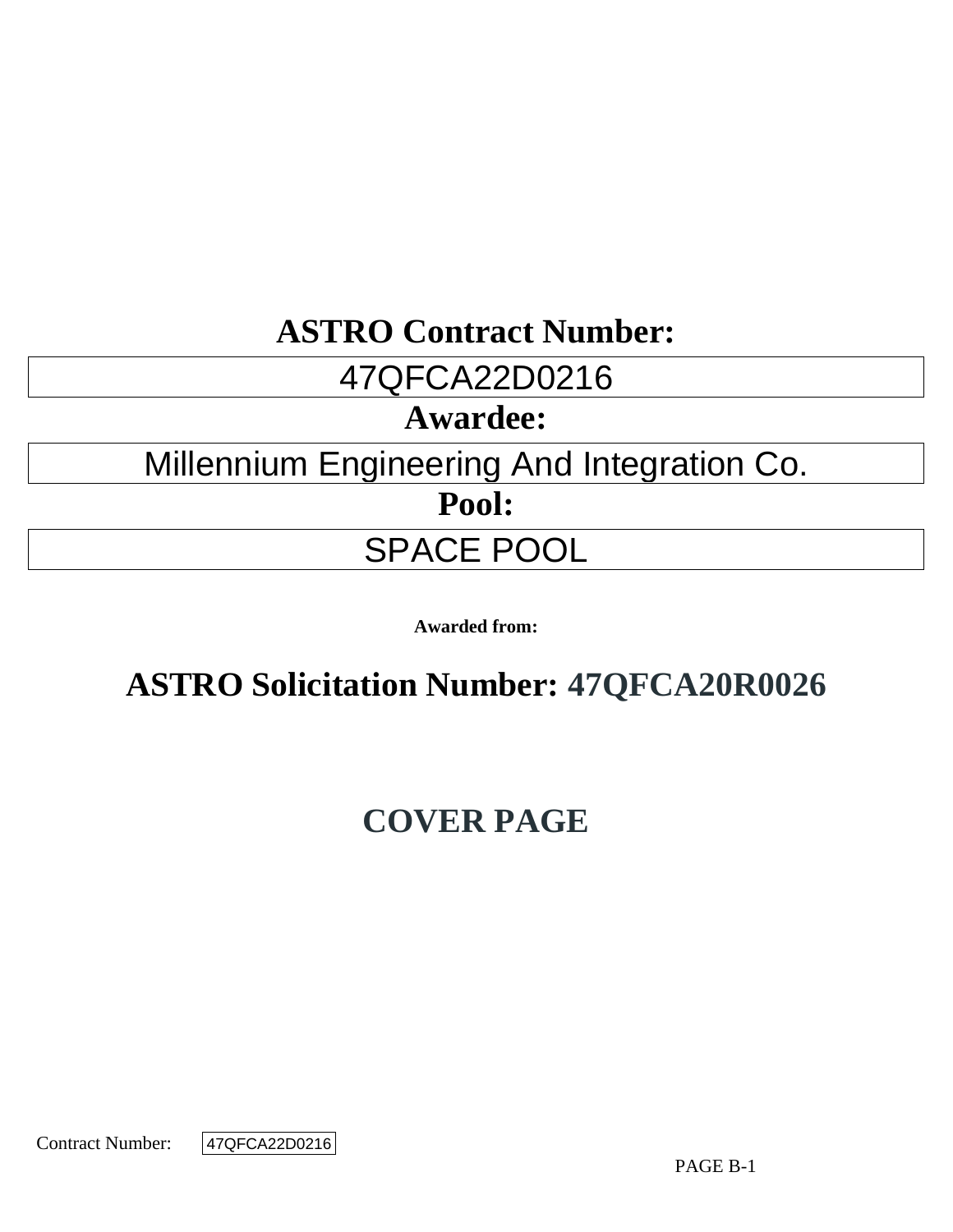This document is the official contract document for awards resulting from solicitation 47QFCA20R0026. This document incorporates the following modifications to the final solicitation documentation:

- **The contract now includes the clause 52.223-99, Ensuring Adequate COVID Safety Protocols for Federal Contractors**
- **For DoD task orders, this contract also includes clause 252.223-7999, Ensuring Adequate COVID-19 Safety Protocols for Federal Contractors (Deviation 2021-O0009)**
- **A typo has been edited in Section J.1 Attachment A to correct the Section B reference to B.4.1 instead of B.2.1**
- **The Notice To Proceed date for this contract is November 15, 2021, which establishes the Ordering Period of the contract as November 15, 2021 – November 14, 2026 for the base period and November 15, 2026 – November 14, 2031 for the option period, if exercised.**

Contract Number:

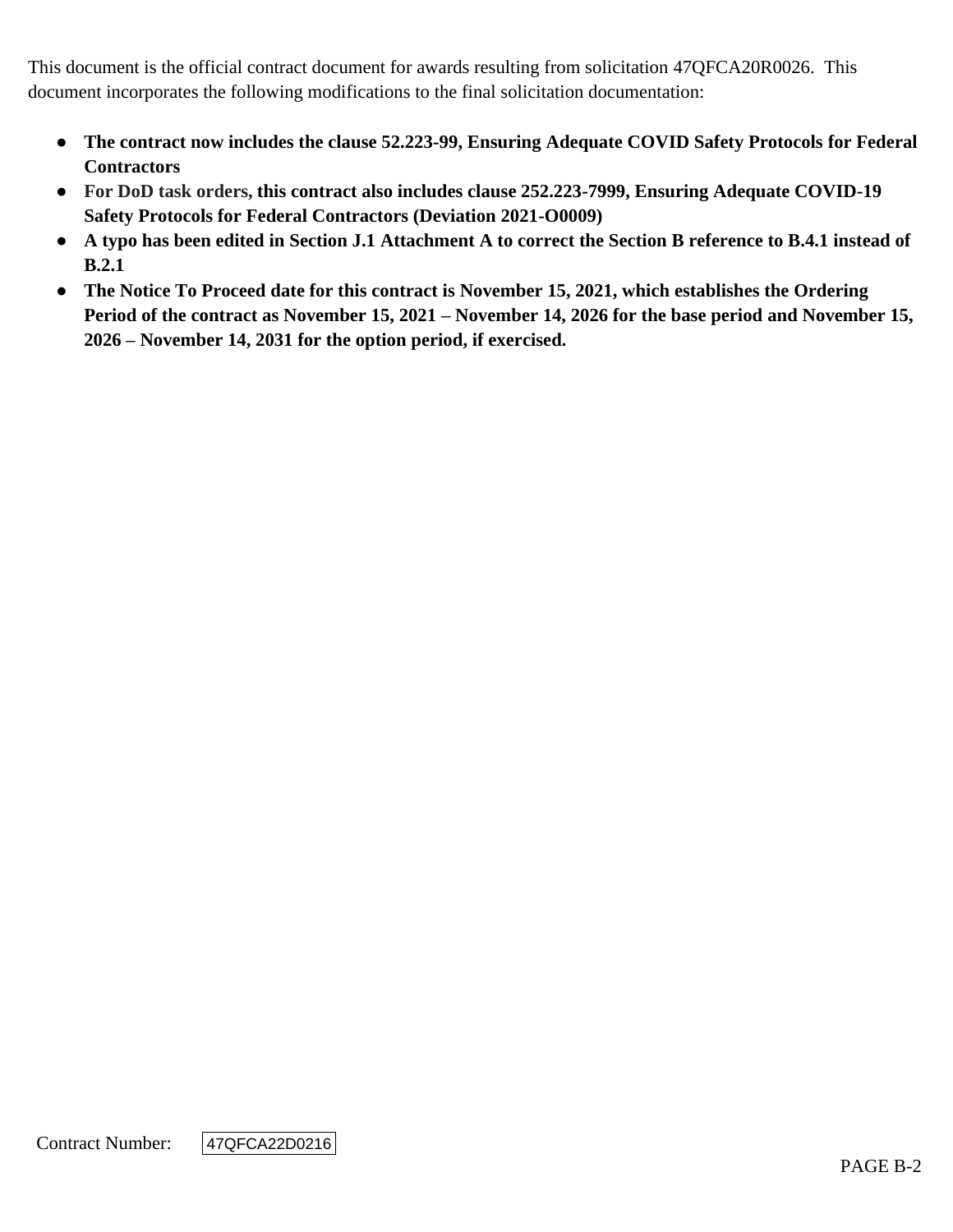## **B.1 BACKGROUND**

This ASTRO solicitation shall establish a family of ten separate, individual, Multiple Award (MA), Indefinite Delivery/Indefinite Quantity (IDIQ) contracts that encompass a variety of services related to manned, unmanned, and optionally manned platforms and robotics as defined in Section C.

Hereafter, the family of ASTRO MA-IDIQ contracts, as a whole, will be referred to as the Master Contract. Each individual Master Contract will be referred to as a Pool within the Master Contract. The ASTRO Contracting Officer (CO) at the Master Contract level will be referred to as the ASTRO CO, and the CO at the task order level will be referred to as the Ordering CO (OCO).

ASTRO is available for use by the GSA FAS AAS FEDSIM organization and any GSA AAS CO granted a Delegation of Procurement Authority (DPA) specifically authorized by the ASTRO CO(s).

## **B.1.1 MINIMUM GUARANTEE AND MAXIMUM DOLLAR CEILING (MASTER CONTRACT)**

The minimum guarantee is \$3,500 for each contract in each Pool that does not obtain a task order award during the ordering period of the Master Contract.

There is no maximum dollar ceiling for the Master Contract as a whole or for each individual Pool.

## **B.1.2 MINIMUM DOLLAR LIMITATION AND MAXIMUM DOLLAR CEILING (TASK ORDER)**

The minimum dollar limitation for an individual task order shall be equal to or greater than the simplified acquisition threshold as defined in FAR 2.101, including the total value of the base period and all option periods combined.

There is no maximum dollar ceiling for an individual task order. An unlimited number of task orders may be placed during the Master Contract's ordering period.

## **B.2 POOLS**

This table identifies the Pools of ASTRO:

#### **DATA OPERATIONS POOL**

Function: Performance of Data Operations including all data collection, processing, exploitation, and dissemination activities associated with manned, unmanned, and optionally manned platforms and robotics supporting mission performance. This includes traditional labor services as well as "as a service" support.

North American Industry Classification System (NAICS) Code and Title: 541990 – All Other Professional, Scientific, and Technical Services

Small Business Size Standard: \$16.5 Million

#### **MISSION OPERATIONS POOL**

Function: Mission Operations includes performance of operational services not included in Data Operations associated with manned, unmanned, and optionally manned platforms and robotics supporting mission performance. This includes traditional labor services as well as "as a service" support.

NAICS Code and Title: 541990 – All Other Professional, Scientific, and Technical **Services** 

Contract Number: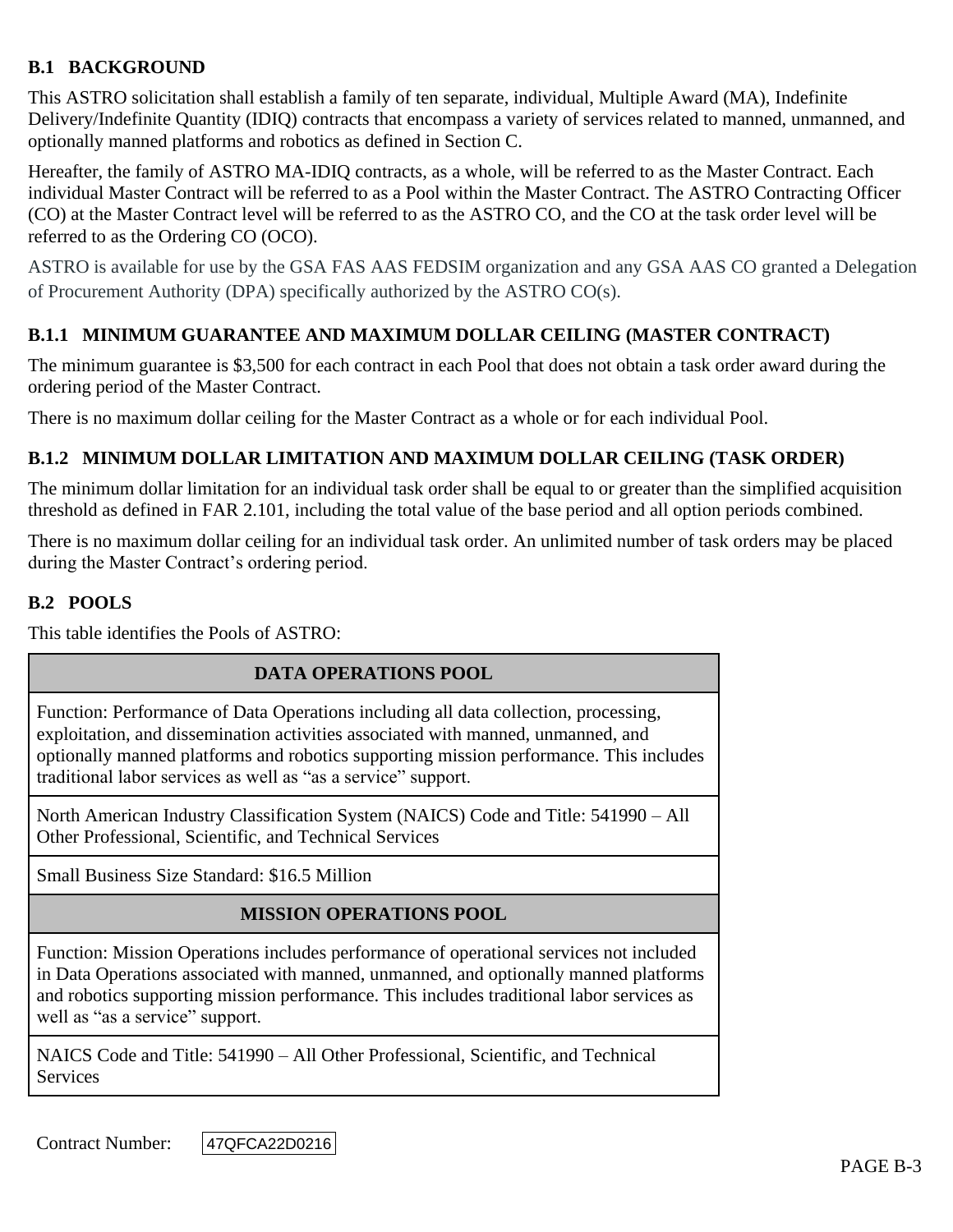Small Business Size Standard: \$16.5 Million

## **AVIATION POOL**

Function: Maintenance, repair, and overhaul of manned, optionally manned, and unmanned aircraft.

NAICS Code and Title: 488190 – Other Support Activities for Air Transportation

Small Business Size Standard: \$35 Million

## **GROUND POOL**

Function: Maintenance, repair, and overhaul of manned, optionally manned, and unmanned ground platforms and industrial machinery.

NAICS Code and Title: 488999 – All Other Support Activities for Transportation

Small Business Size Standard: \$8 Million

## **SPACE POOL**

Function: Maintenance, repair, and overhaul of manned, optionally manned, and unmanned space platforms.

NAICS Code and Title: 488190 – Other Support Activities for Air Transportation

Small Business Size Standard: \$35 Million

#### **MARITIME POOL**

Function: Maintenance, repair, and overhaul of manned, optionally manned, and unmanned maritime platforms.

NAICS Code and Title: 336611 – Ship Building and Repairing

Small Business Size Standard: 1,250 employees

## **DEVELOPMENT/SYSTEMS INTEGRATION POOL**

Function: Systems integration, improvement, and/or engineering associated with manned, unmanned, and optionally manned platforms.

NAICS Code and Title: 541330 – Engineering Services

Small Business Size Standard: \$41.5 Million (based on the 541330 exceptions)

#### **RESEARCH POOL**

Function: All R&D associated with manned, unmanned, optionally manned, and counter Unmanned Systems (UxS) platforms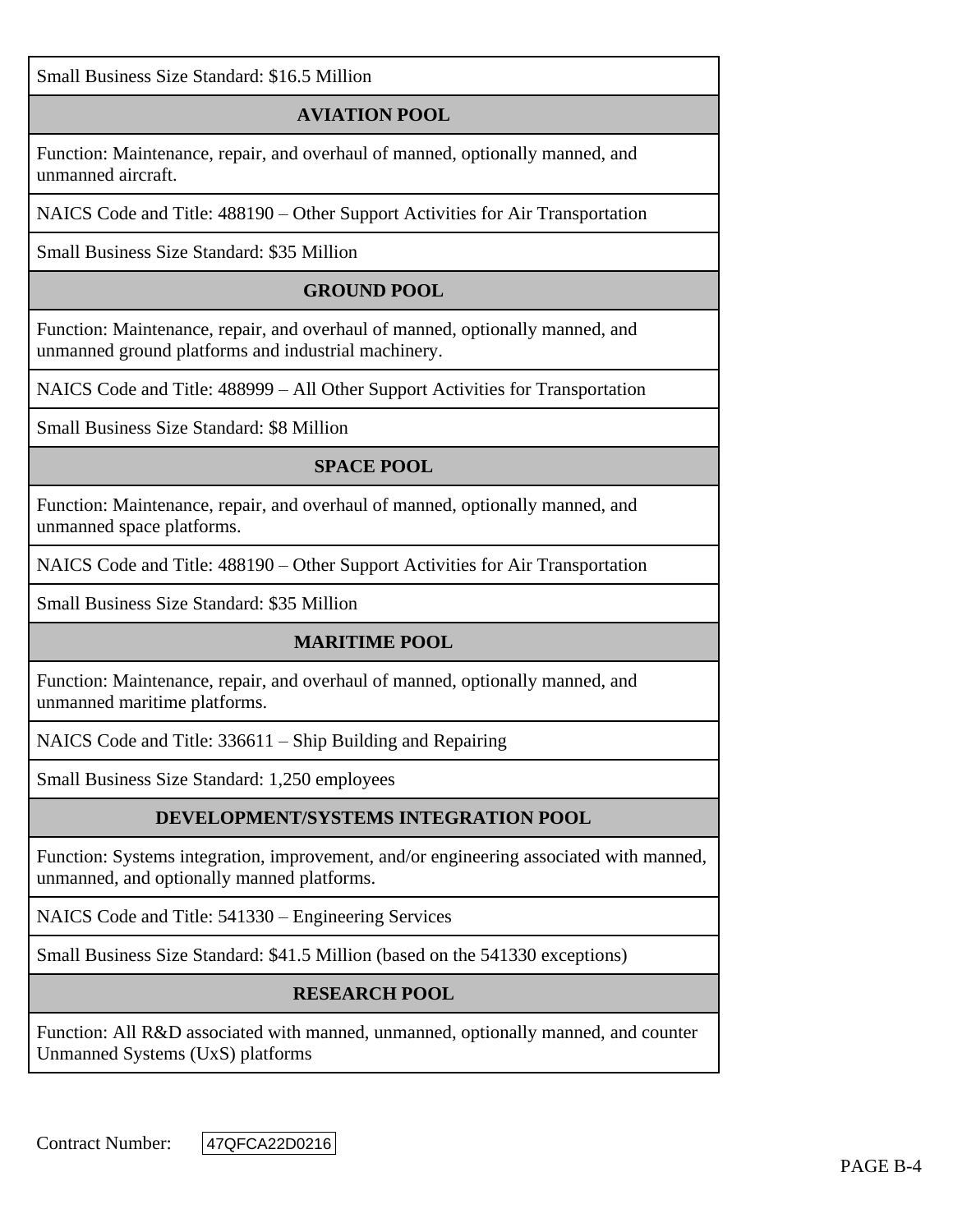NAICS Code and Title: 541715 – Research and Development in the Physical, Engineering, and Life Sciences (except Nanotechnology and Biotechnology)

Small Business Size Standard: 1,000 Employees

## **SUPPORT POOL**

Function: All support services (except training) required for successful execution of a product, program, project, or process regarding platforms and robotics for land, air, sea, or space; the planning necessary to support operational missions; and the analysis of the results of an operational mission.

NAICS Code and Title: 541990 - All Other Professional, Scientific, and Technical **Services** 

Small Business Size Standard: \$16.5 Million

## **TRAINING POOL**

Function: All training (the providing of instruction) services required for successful execution of a product, program, project, or process regarding platforms and/or robotics for land, air, sea, or space.

NAICS Code and Title: 611699 – All other Miscellaneous Schools and Instruction

Small Business Size Standard: \$12 Million

## **B.3 TASK ORDER CONTRACT TYPES**

The Master Contract allows for all contract types at the task order level including Fixed-Price (all types), Cost-Reimbursement (all types), Incentive (all types), Time-and-Materials (T&M), and Labor-Hour (LH).

When applicable to the requirement, task orders may combine more than one contract type and include multi-year or option periods, performance based procedures, classified and/or unclassified, and commercial and/or non-commercial items.

OCOs should identify the contract type(s) and whether or not the task order is considered commercial or noncommercial in the task order solicitation and award.

Terms and conditions, clauses, and provisions should be appropriate to the contract type(s), commercial and/or noncommercial items.

#### **B.3.1 FIXED PRICE**

The various Fixed Price contract types are defined under Federal Acquisition Regulation (FAR) Subpart 16.2, Fixed-Price Contracts, and other applicable regulatory supplements.

#### **B.3.2 COST REIMBURSEMENT**

The various Cost Reimbursement contract types are defined under FAR Subpart 16.3, Cost-Reimbursement Contracts, and other applicable regulatory supplements.

The contractor shall maintain an approved accounting system, as approved by the cognizant Administrative CO (ACO) of the Defense Contract Management Agency (DCMA) or other Cognizant Federal Agency (CFA), and validated by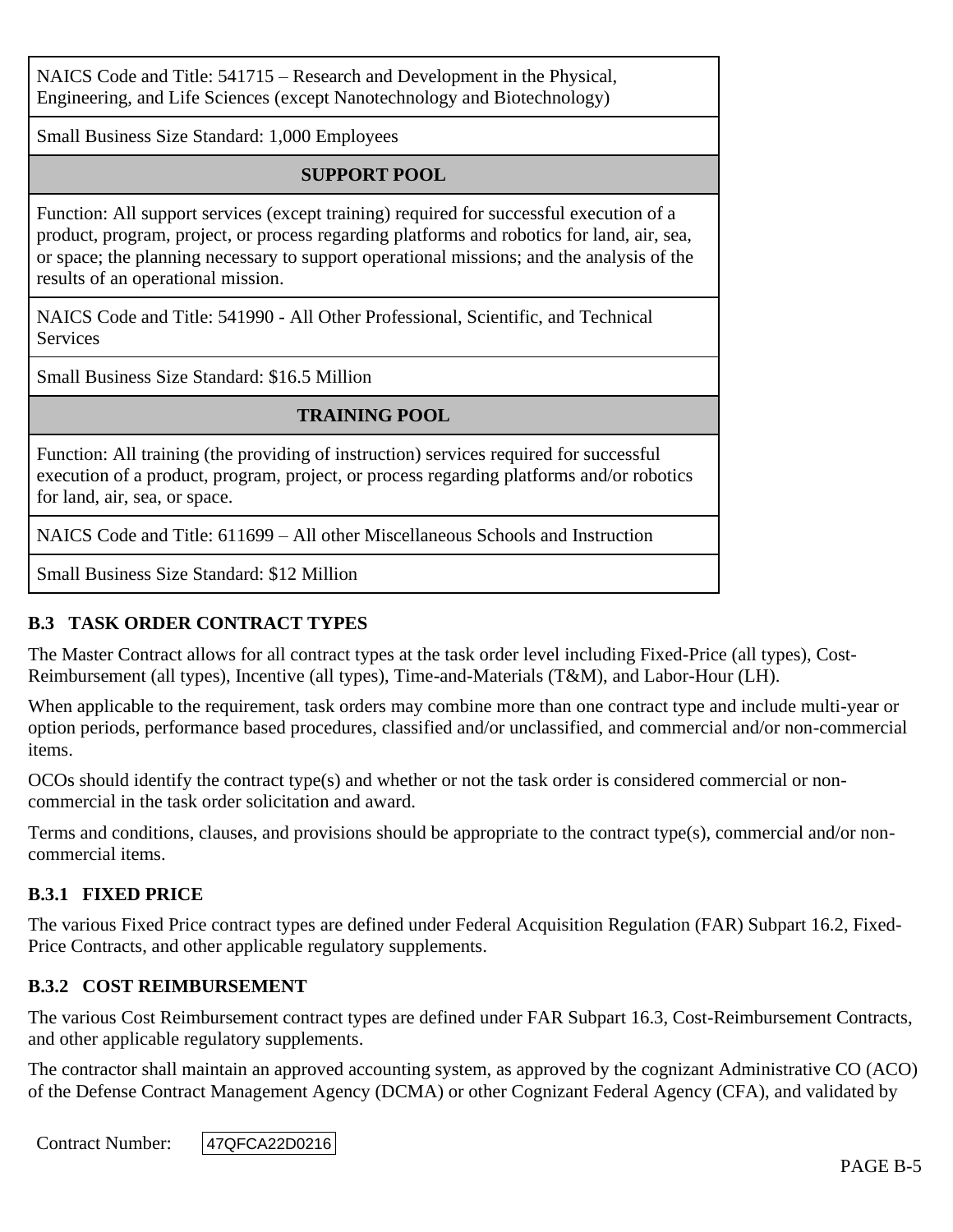the ASTRO CO to permit timely and accurate development of all necessary cost data in the format required by the proposed cost-reimbursement contract type.

The contractor may be required to submit a cost proposal with supporting information for each cost element including, but not limited to, direct labor, Cost Accounting Standards (CAS) disclosures, fringe benefits, overhead, general and administrative expenses, facilities capital cost of money, other direct costs, and fee consistent with its approved accounting system and, if applicable, Provisional Billing Rates (PBRs) and Forward Pricing Rate Agreements (FPRAs).

## **B.3.3 INCENTIVE**

The various Incentive contract types are defined under FAR Subpart 16.4, Incentive Contracts, and other applicable regulatory supplements.

## **B.3.4 T&M AND LH**

T&M and LH contract types are defined under FAR Subpart 16.6, T&M and LH Contracts, and other regulatory supplements.

The contractor shall maintain an approved accounting system, as approved by the cognizant ACO of the DCMA or other Cognizant Federal Agency (CFA) and validated by the ASTRO CO, to permit timely and accurate development of all necessary cost data in the format required by the proposed T&M or LH contract type.

## **B.4 TASK ORDER LABOR**

The Master Contract provides the flexibility to utilize labor categories for Contiguous United States (CONUS), Outside CONUS (OCONUS), specialized labor, construction wage rate requirements, professional services, service contract labor standards, or any combination thereof, at the task order level. The OCO is the authority in establishing what kind of labor is appropriate for each task order requirement.

#### **B.4.1 CONUS STANDARDIZED LABOR CATEGORIES**

CONUS labor is defined as in-scope labor being performed in the 48 contiguous states plus the District of Columbia.

The Master Contract provides for standardized labor categories in CONUS for utilization at the task order level. CONUS standardized labor is defined as all labor for which the expertise required or duties performed are within the scope of the Master Contract and task order in accordance with labor categories set forth in Section J.1, Attachment A.

CONUS standardized labor categories correspond to the Office of Management and Budget's (OMB) Standard Occupational Classification (SOC) for which the Bureau of Labor Statistics (BLS) maintains compensation data at www.bls.gov. CONUS standardized labor categories are individual labor categories that are mapped to a single SOC and functional description.

The contractor may propose CONUS standardized labor when proposing a total solution; however, the OCO will determine whether circumstances merit the use of CONUS standardized labor. CONUS standardized labor categories are encouraged, but not mandatory for use at the task order level. The OCO should indicate in the task order solicitation whether or not contractors shall submit labor pricing using the Master Contract's CONUS standardized labor categories in their task order proposals.

The contractor shall become proficient in the use of the BLS SOC system and CONUS standardized labor categories identified in Section J.1, Attachment A in preparation for submitting cost/price proposals under task order solicitations that require CONUS standardized labor category submissions.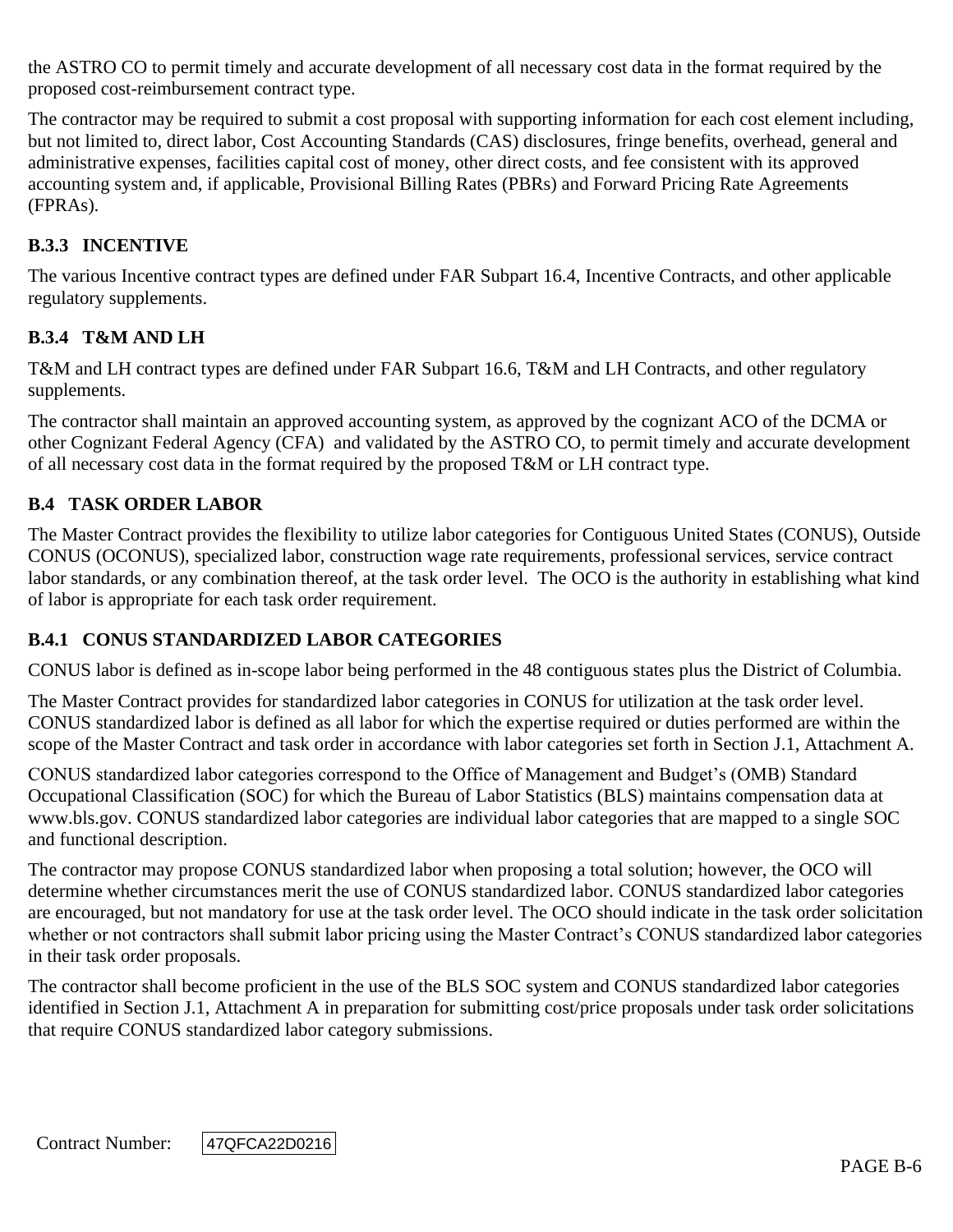## **B.4.2 OCONUS LABOR**

OCONUS is defined as in-scope labor being performed in other than the 48 contiguous states plus the District of Columbia. OCONUS labor is defined as all labor for which the expertise required or duties performed are within the scope of the Master Contract and task order. The contractor may propose OCONUS labor when proposing a total solution; however, the OCO will determine whether circumstances merit the use of OCONUS labor.

The U.S. Department of State's Bureau of Administration, Office of Allowances, publishes quarterly report indexes of living costs abroad, per-diem rate maximums, quarter's allowances, hardship differentials, and danger pay allowances.

The Department of State Standardized Regulations (DSSR) is the controlling regulations for allowances and benefits available to all U.S. Government civilians assigned to foreign areas. Contractor civilians assigned to foreign areas may receive the allowances and benefits in the DSSR but, they shall not receive allowance and benefits in excess of those identified in the DSSR.

For OCONUS task orders where costs are not specifically addressed in the DSSR, the Government will reimburse the contractor for all reasonable, allowable, and allocable costs in accordance with FAR 31, Contract Cost Principles and Procedures, and other applicable regulatory supplements.

## **B.4.3 SPECIALIZED LABOR**

Specialized labor is defined as any labor for which the expertise required or duties performed are within the scope of the Master Contract and task order, but are not identified by the standardized labor categories.

When CONUS standardized labor categories are not mandatory or not able to be mapped directly by the contractor, the contractor may propose specialized labor when proposing a total solution; however, the OCO will determine whether circumstances merit the use of specialized labor.

## **B.4.4 CONSTRUCTION WAGE RATE REQUIREMENTS**

When labor for construction, alteration and repair are within the scope of the Master Contract and task order, construction wage rate requirements shall be implemented in accordance with FAR Subpart 22.4 and other regulatory supplements, as applicable. The OCO shall identify such work in the task order solicitation and make a determination as to whether wage determinations are to be applied or not.

The Department of Labor (DoL) is responsible for issuing wage determinations reflecting prevailing wages, including fringe benefits. Determinations are issued for different types of construction, such as building, heavy, highway, and residential (referred to as rate schedules), and apply only to the types of construction designated in the determination.

The Master Contract does not include a complete list of clauses or provisions that flow down to the task order level requirements. The OCO shall incorporate all the appropriate clauses and provisions in each task order solicitation and subsequent award when construction, alteration, and repairs are within the scope of the Master Contract and task order requirement. When applicable, the OCO shall incorporate wage determinations subject to construction wage rate requirements in the task order award.

## **B.4.5 SERVICE CONTRACT LABOR STANDARDS**

When service contract labor standards are within the scope of the Master Contract and task order, wage rate requirements shall be implemented in accordance with FAR Subpart 22.10 and other applicable regulatory supplements. The OCO shall identify such work in the task order solicitation and make a determination as to whether wage determinations are to be applied or not.

The DoL is responsible for issuing wage determinations reflecting prevailing wages, including fringe benefits. Contractors performing on task orders where service contract labor standards apply shall pay their employees at least the wages and fringe benefits found by the DoL to prevail in the locality of the work being performed, the fair standards labor act, and/or any applicable collective bargaining agreement.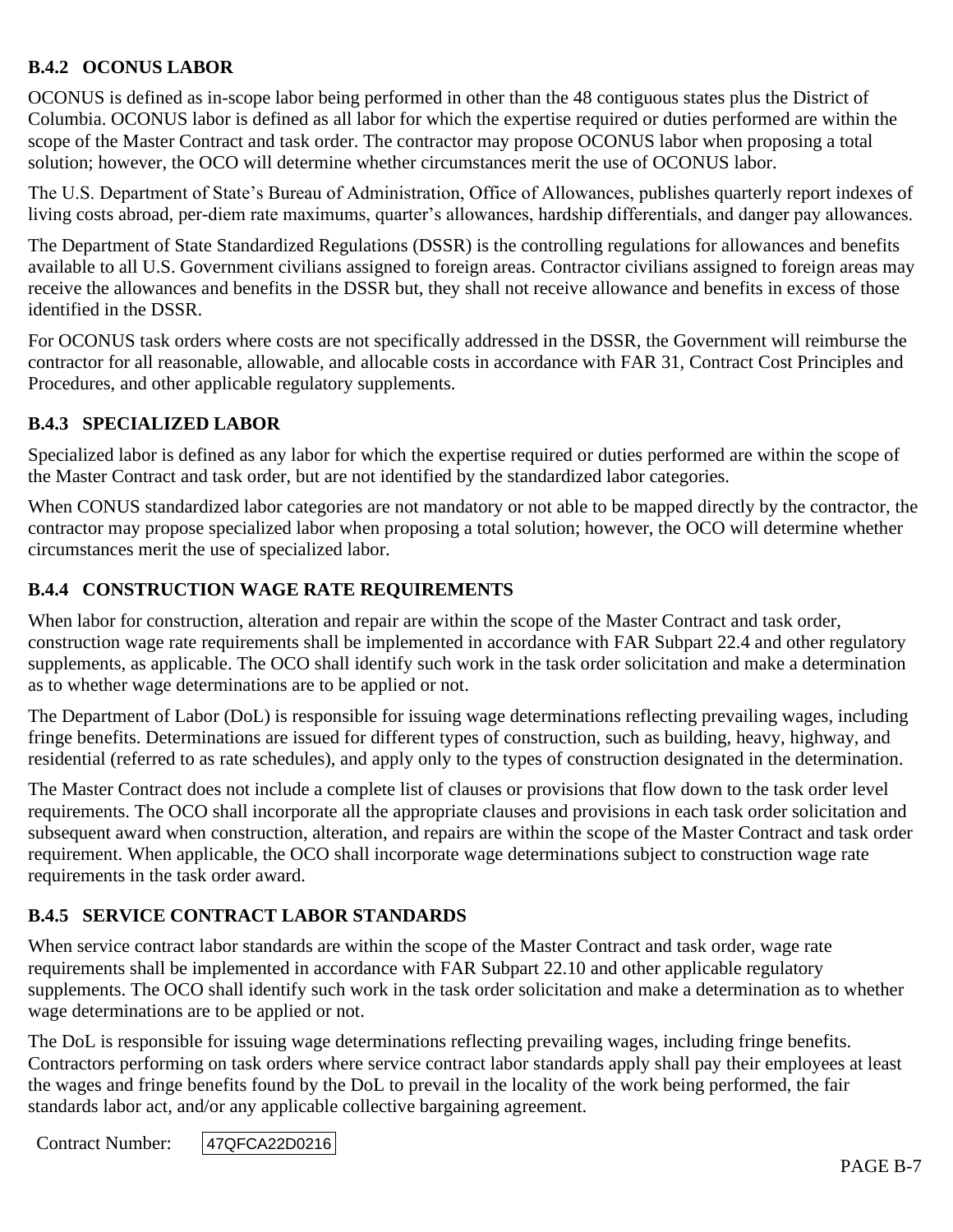The Master Contract does not include a complete list of clauses or provisions that flow down to the task order level requirements. The OCO shall incorporate all the appropriate clauses and provisions in each task order solicitation and subsequent award when service contract labor standards apply. When applicable, the OCO shall incorporate wage determinations subject to wage rate requirements in the task order award.

## **B.4.6 REQUIREMENTS FOR LABOR UNDER T&M AND LH TASK ORDERS**

When preparing solicitations for non-commercial T&M and/or LH task orders, the OCO shall incorporate one of the following provisions in the task order solicitation.

- a. FAR 52.216-29 Time-and-Materials/Labor-Hour Proposal Requirements—Non-Commercial Item Acquisition with Adequate Price Competition. For DoD requirements, when selecting FAR 52.216-29, the OCO shall also select Defense Federal Acquisition Regulation Supplement (DFARS) 252.216-7002, Alternate A Time-and-Materials/Labor-Hour Proposal Requirements – Non-Commercial Item Acquisition with Adequate Price Competition
- b. FAR 52.216-30 Time-and-Materials/Labor-Hour Proposal Requirements—Non-Commercial Item Acquisition without Adequate Price Competition
- c. FAR 52.216-31 Time-and-Materials/Labor-Hour Proposal Requirements—Commercial Item Acquisition
- a. Master Contract

T&M and LH task orders require labor categories and their associated rates to be identified in the task order award document. T&M and LH task orders with subcontracts that do not specify a labor category in the task order shall be proposed and awarded as Materials in accordance with FAR 52.232-7, Payments under Time-and-Materials and Labor-Hour Contracts.

## **B.5 TOTAL SOLUTION**

The Master Contract is designed to be a total solution vehicle for services solicited and awarded at the task order level. Total solution is defined as any combination of support that is integral and necessary to the service-based requirements within the scope of the Master Contract and task order award.

For example, a total solution may include any combination of contract types and labor associated with CONUS labor, OCONUS labor, specialized labor, construction wage rate requirements, professional labor, service contract labor standards, and other costs such as subcontracts, travel, supplies, materials, equipment, special test equipment, and special tooling.

The contractor should propose and identify the type of labor and other costs separately in its cost/price proposal and the OCO should, when appropriate, identify the type of labor and other costs by a separate Contract Line Item Number (CLIN) in the task order award.

#### **B.6 TASK ORDER PRICING/COSTS**

Because services are diverse within the scope of the Master Contract, the Master Contract provides the OCO the flexibility and authority to determine fair and reasonable pricing tailored to the individual task order requirement, including the task order statement of work or objectives, risks, uncertainties, complexity, urgency, contract type, and competition. Accordingly, the Master Contract does not predetermine cost and price reasonableness or fair and reasonable labor rates for services performed at the task order level.

The Master Contract does not establish prices for any supply or service at the task order level; therefore, the OCO shall establish cost and price reasonableness for each task order using the policies and methods in FAR Subpart 15.4, internal policies, and other applicable regulatory supplements.

Unless otherwise directed by task order terms and conditions, the contractor may apply indirect costs to labor and other costs consistent with the contractor's DCMA or other Cognizant Federal Agency (CFA) approved accounting system.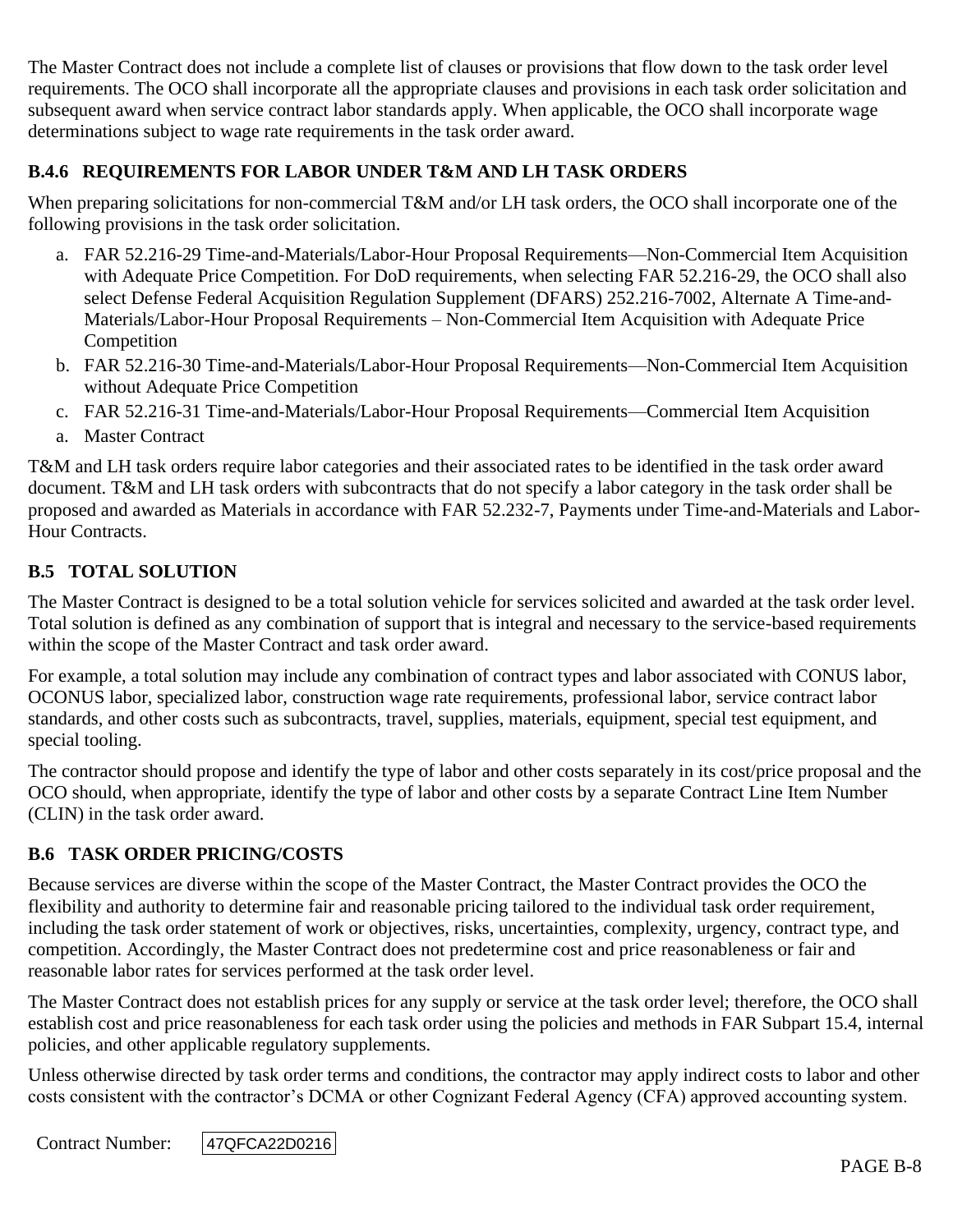## **B.7 ASTRO SYMPHONY PORTAL (ASP)**

The ASP is a software application the Government intends to use for ASTRO proposal submission, proposal evaluation, and contract management. Training will be provided to contractors regarding the use of ASP for proposal submission and post award requirements.

Contract Number:

47QFCA22D0216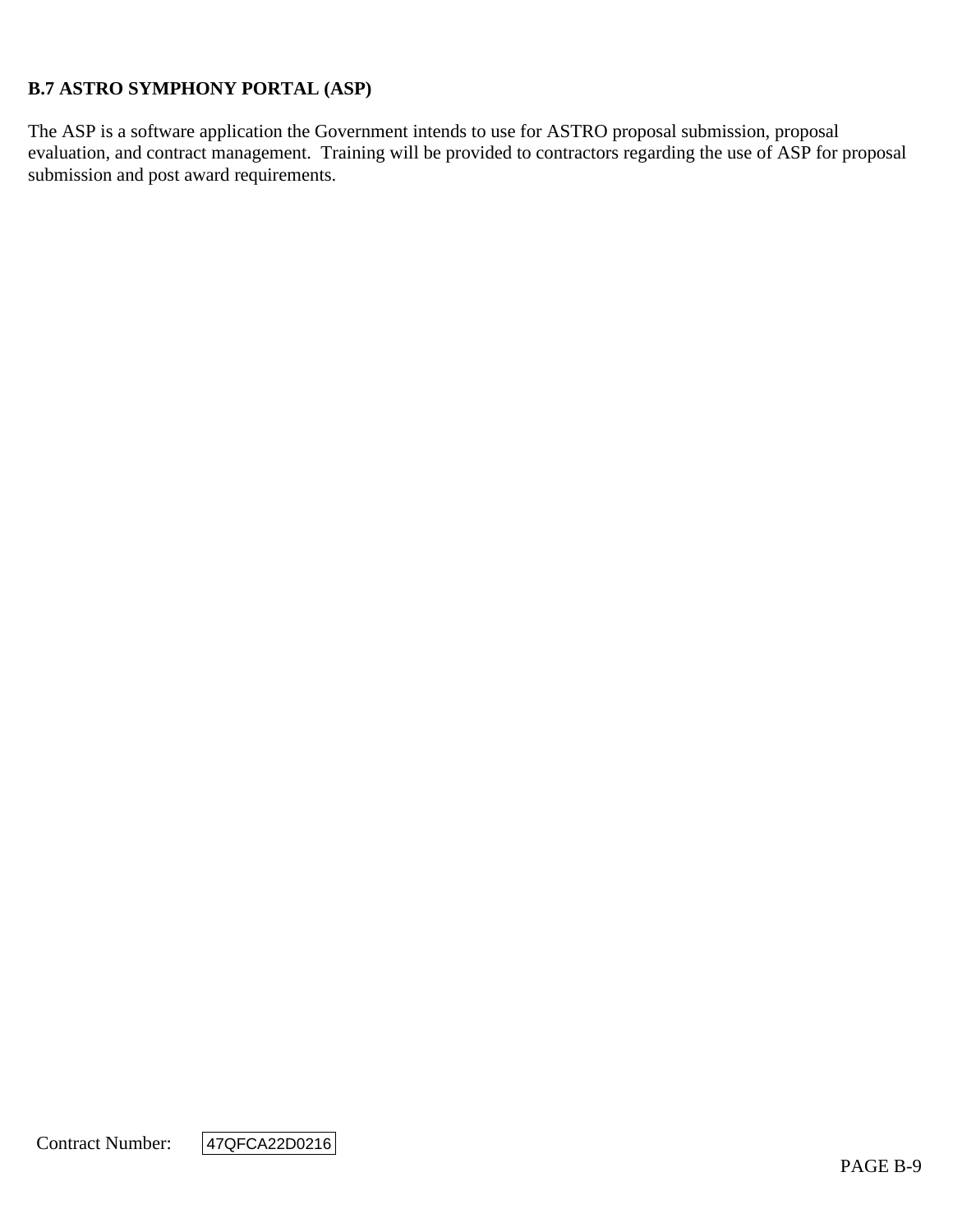## **C.1 BACKGROUND**

ASTRO is a family of multiple (ten at initial contract award) separate MA-IDIQ contracts that span multiple NAICS Codes and NAICS Code Exceptions that is sponsored by the DoD. This vehicle will be awarded and administered by the General Services Administration (GSA), Federal Acquisition Service (FAS), Assisted Acquisition Service (AAS), Federal Systems Integration and Management Center (FEDSIM).

### **C.1.1 AUTHORITY**

Under the Federal Property and Administrative Services Act (40 U.S.C. 501), GSA is authorized to award and administer contracts such as ASTRO for personal property and non-personal services.

#### **C.2 SCOPE**

The scope includes operations, maintenance, readiness, research, development, systems integration, and support for manned, unmanned, and optionally manned platforms and/or robotics, as well as the services that support those platforms and robotics.

The scope of ASTRO spans many areas of expertise and includes any and all components required to formulate a total solution to a requirement, except for those services and products specifically prohibited in this contract. Solutions may include Ancillary Support Services and/or Ancillary Support Products as defined in Sections C.4 and C.5. Requirements may call for solutions that cross over multiple disciplines; include ancillary support services and/or products; require commercial and/or non-commercial items; require professional and/or non-professional labor; and use a variety of contract types including fixed-price (all types), cost reimbursement (all types), T&M/LH, or a hybrid mix of contract types. These platforms and robotics may be based on land, air, sea, and/or space.

#### **C.2.1 DOMAINS**

ASTRO may be used to provide a total solution for any organization's requirement in any of the identified ASTRO Domains. These requirements include the following domains:

- a. Operations
- b. Maintenance/Readiness
- c. Development/Systems Integration
- d. Support
- e. Research and Development (R&D)

#### **C.2.1.1 OPERATIONS DOMAIN**

#### **C.2.1.1.1 SUBDOMAIN: DATA OPERATIONS**

Data Operations includes the performance of data collection, processing, exploitation, and dissemination activities associated with manned, unmanned, and optionally manned platforms and/or robotics supporting mission performance.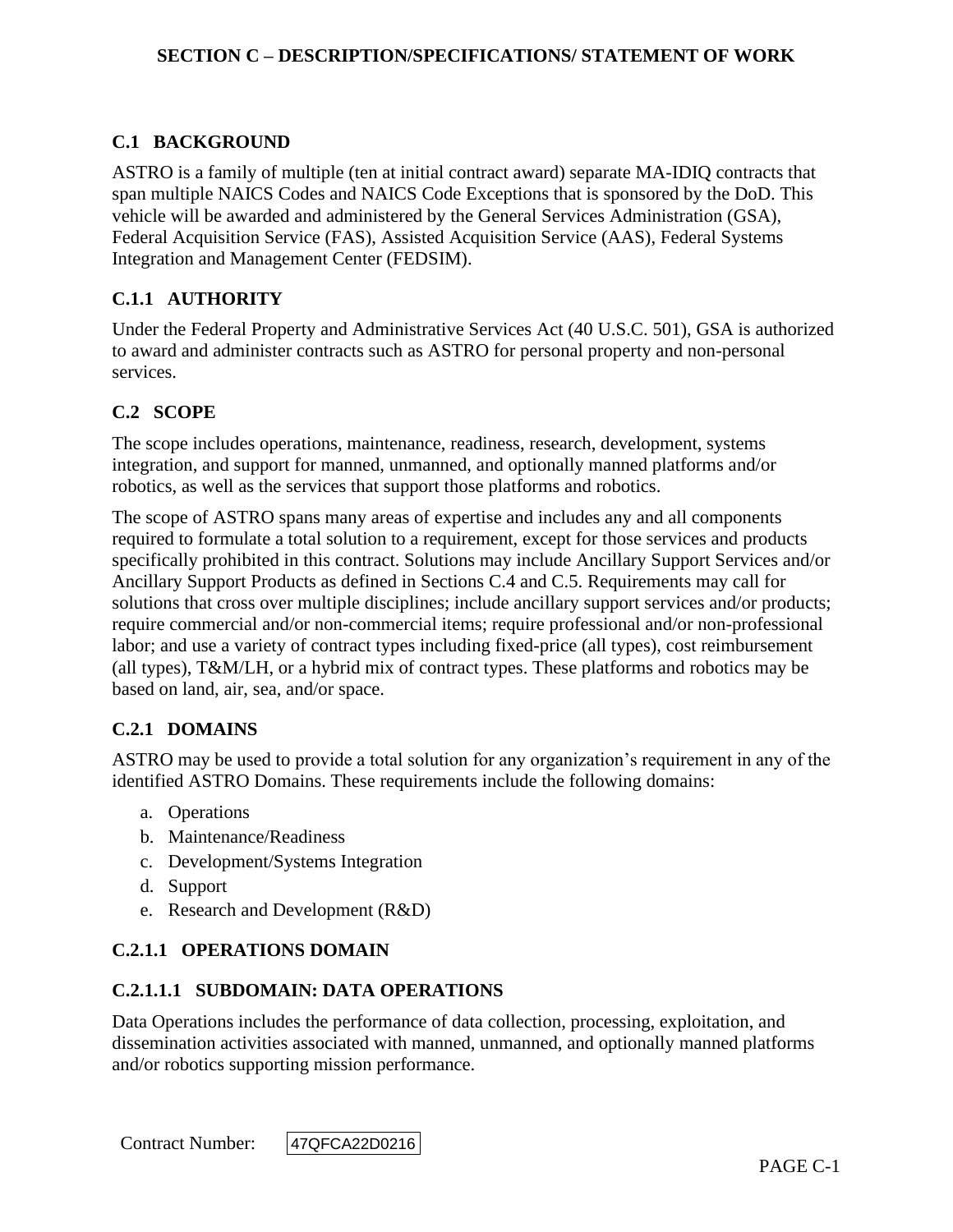Service areas that are included under the Data Operations subdomain include, but are not limited to, the following examples (listed in alphabetical order):

- 1. 3D Terrain And Structure Mapping
- 2. Aerial Surveying
- 3. Air Quality Monitoring And Measurement
- 4. Airfield Damage Assessments
- 5. Anti-Drug Trafficking
- 6. Anti-Piracy Monitoring
- 7. Asset Tracking
- 8. Asset Verification
- 9. Atmospheric Data Collection And Analysis
- 10. Battle Damage Management
- 11. Blue Force Tracking
- 12. Border Management
- 13. Border Security Monitoring
- 14. Captured Enemy Material Analysis
- 15. Change Detection
- 16. Coalition ISR
- 17. Counter Terrorism
- 18. Crime Scene Situational Awareness
- 19. Corrosion Under Insulation (CUI) Surveys
- 20. Detection and Tracking of International Terrorism
- 21. Data Analysis
- 22. Data Compression
- 23. Data Dissemination
- 24. Data Visualization
- 25. Detection and Tracking of Narco-Trafficking
- 26. Detection and Tracking of Alien Smuggling
- 27. Detection and Tracking of Human Trafficking
- 28. Detection and Tracking of Weapons Of Mass Destruction
- 29. Earth Exploration
- 30. Earth Gravity Information Gathering And Analysis
- 31. Emergency Preparedness And Assessments
- 32. Fire Detection
- 33. Forest Health Protection
- 34. Friendly Force Tracking
- 35. Geospatial Intelligence
- 36. Global Climate Information Gathering And Analysis
- 37. Ground Traffic Monitoring
- 38. Health Sciences
- 39. Humanitarian Relief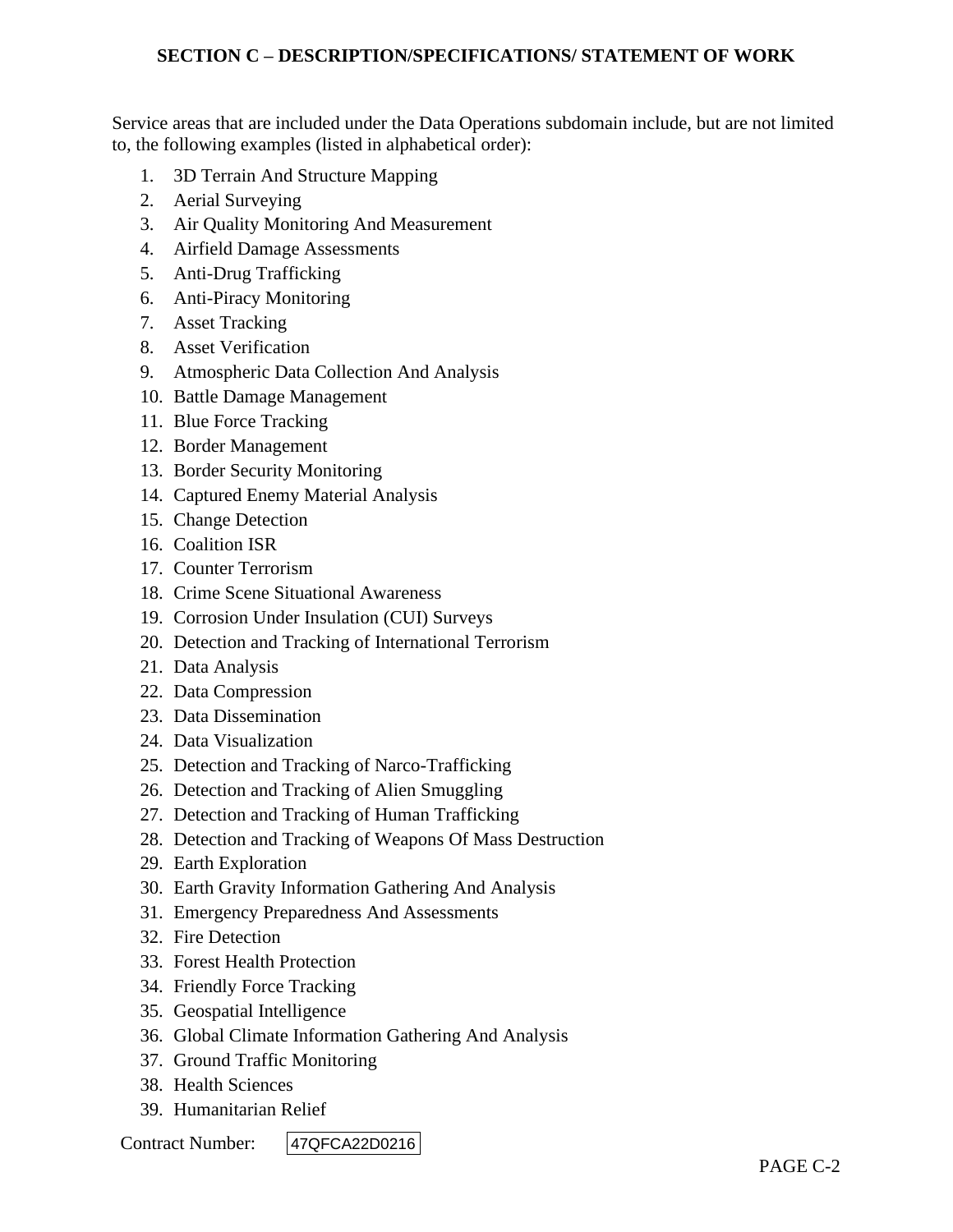- 40. Homeland Security
- 41. Hurricane Analysis, Tracking, And Modeling
- 42. Improvised Explosive Device (IED) Detection
- 43. IED Forensics
- 44. Image and Video Capture
- 45. Inspections
	- a. Dams and Wells
	- b. Flare Stack
	- c. Infrastructure
	- d. Offshore Platforms
	- e. Pavement
	- f. Pipeline and Row
	- g. Runways
	- h. Solar Farms
	- i. Tank and Vessel
	- j. Water Crossing
	- k. Wind Turbines
- 46. Intelligence Processing and Collection
- 47. ISR Demonstrations
- 48. ISR Exercises
- 49. ISR Operations
- 50. Investigation
- 51. Joint Operations ISR
- 52. Land Mapping
- 53. Law Enforcement Operations
- 54. Leak Detection
- 55. Mapping
- 56. Maritime Security
- 57. Mine Detection and Tracking
- 58. Mining
- 59. Monitoring Illegal Dumping
- 60. Natural Disaster Response
- 61. Natural Resource Management
- 62. Navigation
- 63. Oceanic Data Collection And Analysis
- 64. Photography and Film Production
- 65. Population Density Analysis
- 66. Powerline Intelligence Gathering
- 67. Precision Agriculture
- 68. Radar Operations
- 69. Reconnaissance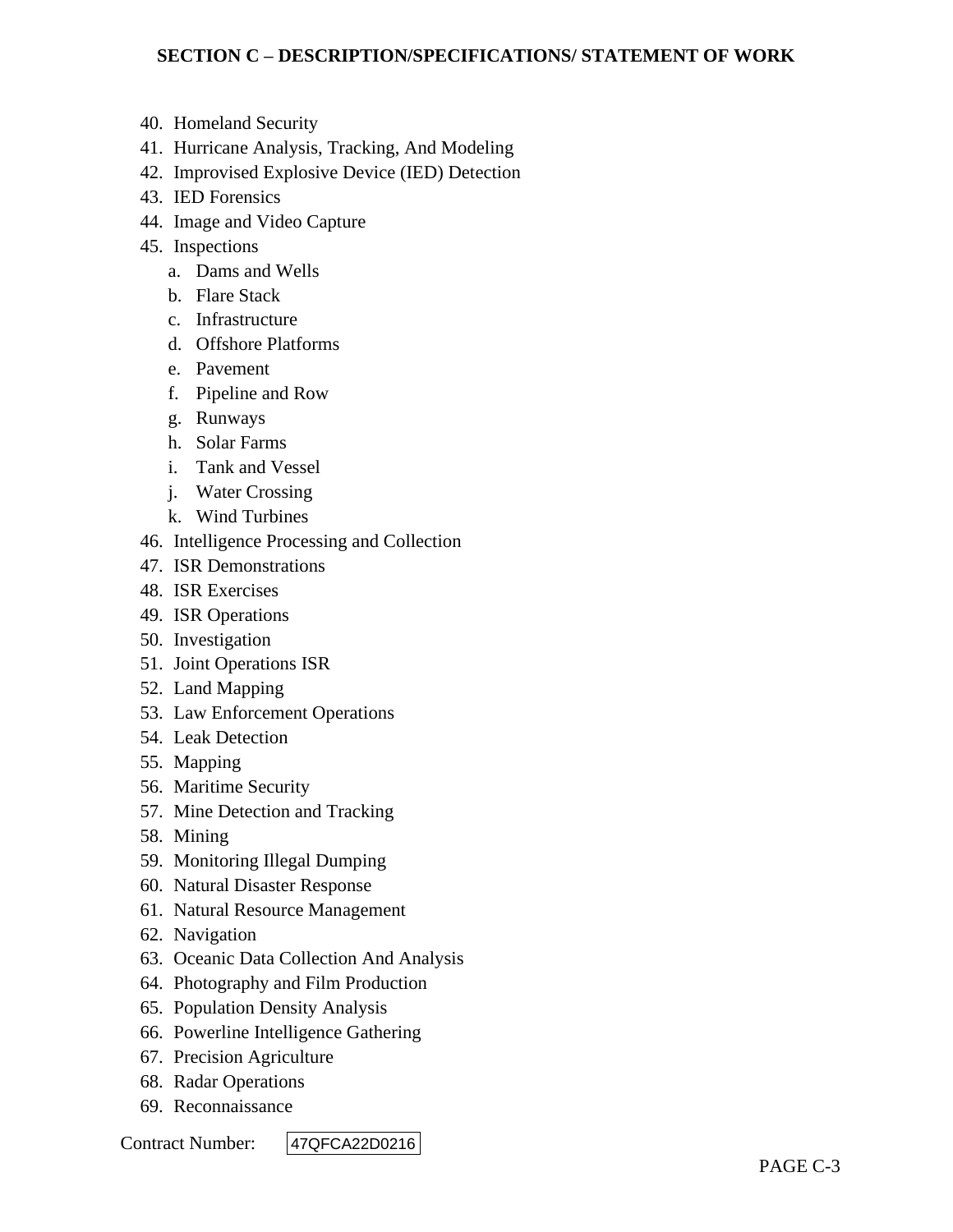- 70. Safety
- 71. Scientific Research
- 72. Seabed Mapping
- 73. Sea Life Research Data Gathering And Analysis
- 74. Search Operations
- 75. Security
- 76. Space Exploration
- 77. Space Operations
- 78. Submarine Detection and Tracking
- 79. Surface Ship Detection and Tracking
- 80. Supportability Analysis and Implementation
- 81. Surveillance
- 82. Surveying
- 83. Tradecraft
- 84. Traffic Flow Analysis
- 85. Technical Intelligence Collection
- 86. Undersea and Seabed Surveillance
- 87. Urban Planning
- 88. UxS Detection and Tracking
- 89. Video/Image/Audio Analysis
- 90. Weather Analysis And Monitoring
- 91. Wildlife Monitoring, Research, And Preservation
- 92. Wildlife Surveys

## **C.2.1.1.2 SUBDOMAIN: DATA OPERATIONS AS A SERVICE**

Data Operations as a Service includes performance of data collection, processing, exploitation, and dissemination activities associated with manned, unmanned, and optionally manned platforms and/or robotics and supporting mission performance exclusively or predominantly with contractor owned, contractor operated (COCO) platforms and/or robotics for land, air, sea, or space. For clarification, the term contractor-owned does NOT mean the prime contractor must technically own the hardware involved. Contractors may own the hardware, but this may also be performed through subcontractors (for clarity, see FAR Part 42 - *Subcontractor* means any supplier, distributor, vendor, or firm that furnishes supplies or services to or for a prime contractor or another subcontractor.), teaming partners (at the task order level), leasing (not naming the Government as the lessee), or any other business mechanism that allows for mission performance, but indemnifies the Government client. These services are normally provided on a consumable basis.

Examples for this subdomain are identical to the examples provided in the Data Operations subdomain.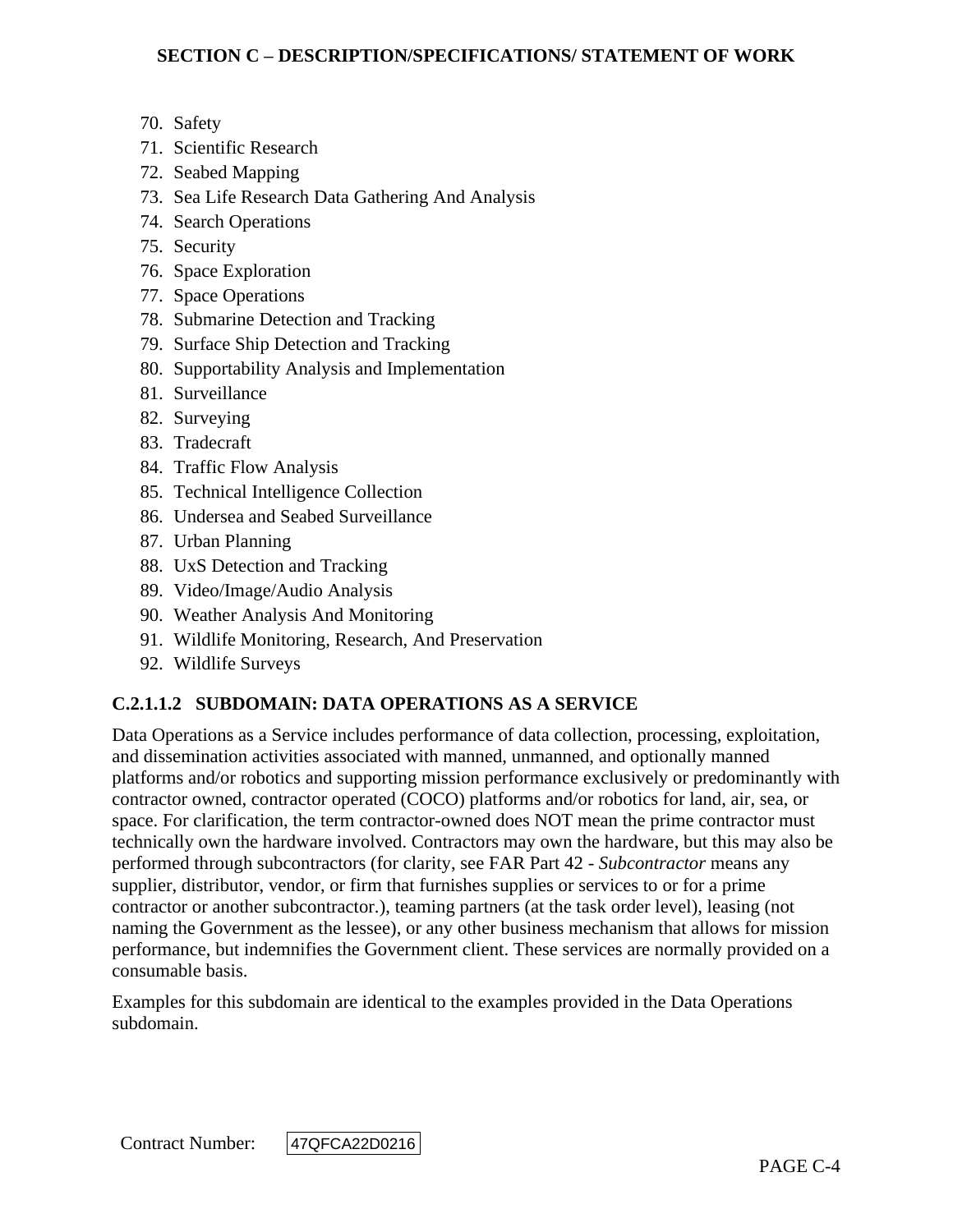## **C.2.1.1.3 SUBDOMAIN: MISSION OPERATIONS**

Mission Operations includes performance of operational services not included in Data Operations associated with manned, unmanned, and optionally manned platforms and/or robotics supporting mission performance.

Service areas that are included under the Mission Operations subdomain include, but are not limited to, the following examples (listed in alphabetical order):

- 1. Air Drop Operations
- 2. Air Traffic Management
- 3. Battlefield Support
- 4. Biological Prediction
- 5. Command and Control
- 6. Contingency Operations
- 7. Electronic Spectrum Management
- 8. Fire Fighting
- 9. Humanitarian Assistance/Disaster Relief
- 10. Launch Services
- 11. Manned and Unmanned Cargo Transportation
- 12. Manned and Unmanned Personnel Transportation
- 13. Medical Evacuation (MEDEVAC)
- 14. Medical Supply Delivery
- 15. Natural Disaster Response
- 16. Non-Combatant Evacuation
- 17. Personnel Recovery
- 18. Search and Rescue Operations
- 19. Special Event Response
- 20. Target Activities

#### **C.2.1.1.4 SUBDOMAIN: MISSION OPERATIONS AS A SERVICE**

Mission Operations as a Service includes performance of operational services not included in Data Operations associated with manned, unmanned, and optionally manned platforms and/or robotics supporting mission performance exclusively or predominantly with COCO platforms and/or robotics for land, air, sea, or space. For clarification, the term contractor-owned does NOT mean the prime contractor must technically own the hardware involved. Contractors may own the hardware, but this may also be performed through subcontractors (for clarity, see FAR Part 42 - *Subcontractor* means any supplier, distributor, vendor, or firm that furnishes supplies or services to or for a prime contractor or another subcontractor.),teaming partners (at the task order level), leasing (not naming the Government as the lessee), or any other business mechanism that allows for mission performance, but indemnifies the Government client.

Examples for this subdomain are identical to the examples provided in the Mission Operations subdomain.

#### **C.2.1.2 MAINTENANCE/READINESS DOMAIN**

Maintenance/Readiness includes all services related to the maintenance, repair, overhaul, reconditioning, or servicing of manned, unmanned, and/or optionally manned platforms and/or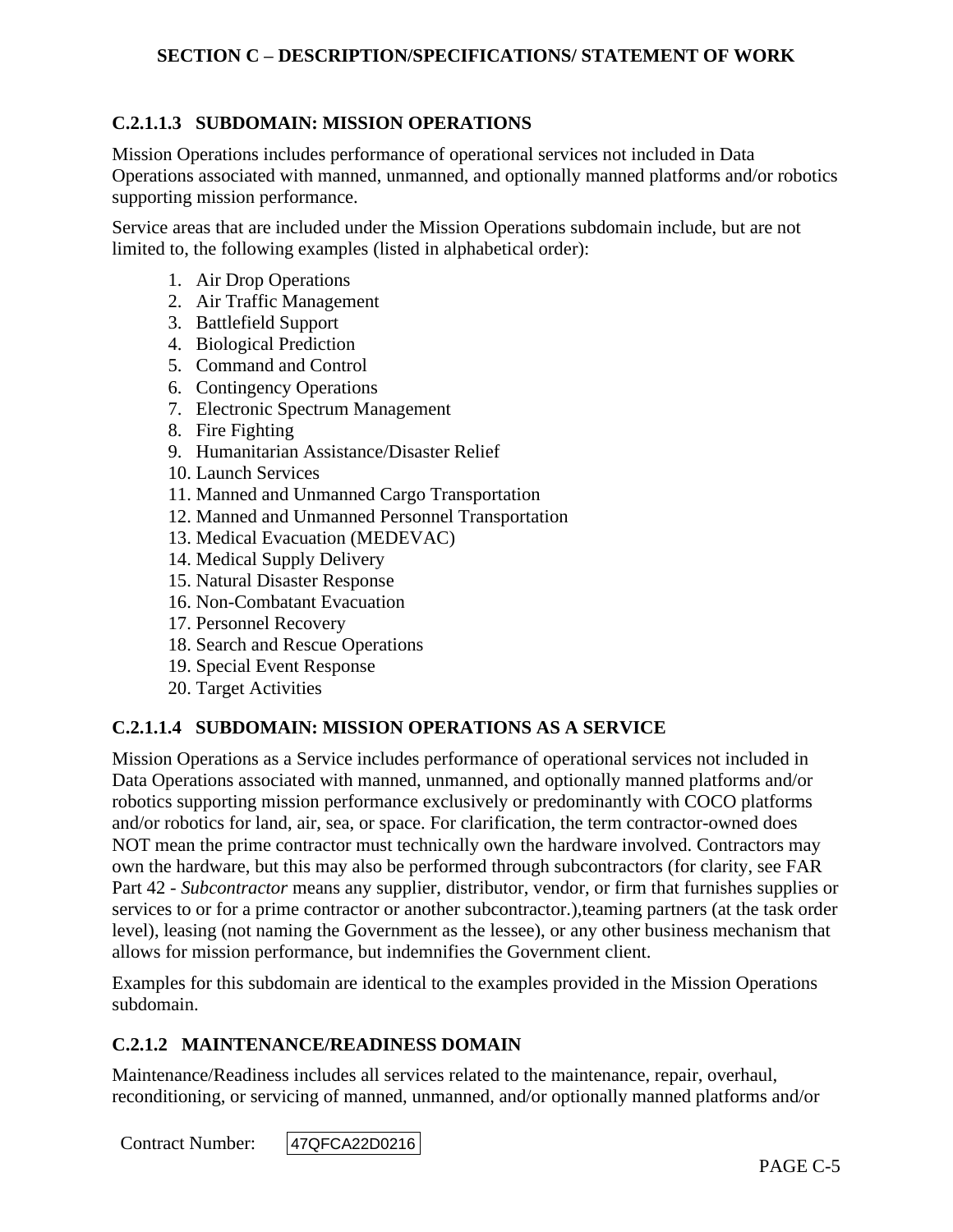robotics to ensure their continued operations. This includes support functions for these platforms and/or robotics.

Service areas that are included under the Maintenance/Readiness Domain include, but are not limited to, the following examples (listed in alphabetical order):

- 1. Aircraft Repair and Maintenance
- 2. Armored Vehicle Repair and Maintenance
- 3. Coalition Logistics Management
- 4. Equipment Repair and Maintenance
- 5. Floating Drydock Repair and Maintenance
- 6. Industrial Equipment Repair and Maintenance
- 7. Life Cycle Sustainment
- 8. Logistics Maintenance
- 9. Machine Calibration Maintenance
- 10. Overhaul
- 11. Predictive Maintenance
- 12. Preventive Maintenance
- 13. Prognostics and Diagnostics
- 14. Radar Ground Station Repair and Maintenance
- 15. Runway Repair and Maintenance
- 16. Satellite Servicing
- 17. Ship Repair and Maintenance
- 18. Supply Chain Logistics
- 19. Supply Chain Optimization
- 20. Tank Repair and Maintenance
- 21. Test Bed Repair and Maintenance
- 22. UxS Repair and Maintenance

#### **C.2.1.3 DEVELOPMENT/SYSTEMS INTEGRATION DOMAIN**

Development includes all services related to the improvement or enhancement of the overall platform or improvement or enhancement of any subsystem or component of a platform.

Systems Integration includes all services related to the process of bringing together component systems/subsystems into one system (an aggregation of systems/subsystems cooperating so that the system is able to deliver the overarching functionality) and ensuring that the component systems/subsystems function together as a single system.

These services are performed within the framework of manned, unmanned, or optionally manned platform and/or robotics. Service areas that are included under the Development/Systems Integration Domain include but are not limited to the following examples (listed in alphabetical order):

- 1. 3D Audio Technology
- 2. AI-Enabled Autonomy
- 3. Acoustic and Sonar
- 4. Advanced Technology Pilots and Trials
- 5. Alternative Energy Sources System Integration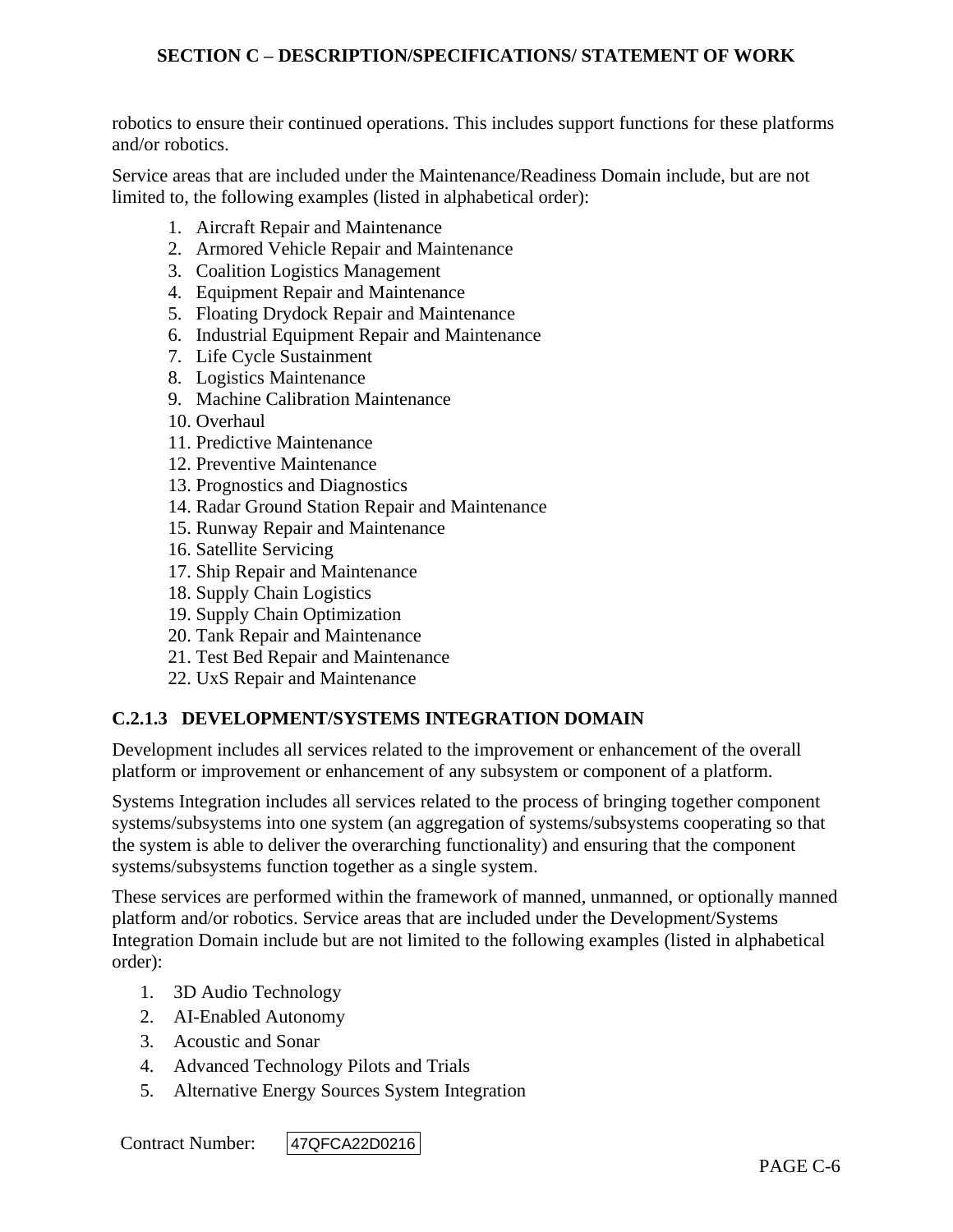- 6. Artificial Intelligence
- 7. Augmented/Virtual Reality
- 8. Automated Information Sharing
- 9. Automation
- 10. Baseline (Configuration) Management
- 11. Big Data Analysis
- 12. Biometrics
- 13. Coatings
- 14. Communications
- 15. Concept Development
- 16. Configuration Management
- 17. Cyber Security
- 18. Data Analytics
- 19. Data Management
- 20. Data Protection
- 21. Design Documentation and Technical Data
- 22. Detect and Avoid
- 23. Electromagnetic Spectrum Optimization and Allocation
- 24. Energy Services to include Management Planning and Strategies, Audit Services and Metering
- 25. Engineering (Aeronautical, Astronautical, Chemical, Communications, Electrical, Mechanical, Metallurgy/Materials, Optical, Radar, Safety, Sensor, etc.)
- 26. Engineering Process Improvement
- 27. Geospatial Intelligence (GEOINT)
- 28. Human and Machine Symbiosis
- 29. Human Factors/Usability Engineering
- 30. Human Interfaces
- 31. Human-Machine Interfaces
- 32. Human-Swarm Interfaces
- 33. Human Systems Integration
- 34. Hydro-Electric Propulsion
- 35. Identity and Access Management
- 36. Independent Verification And Validation
- 37. Information Assurance
- 38. Integration
- 39. Interoperability
- 40. Launch Processing and Verification
- 41. Limited Run Initial Production
- 42. Machine Learning
- 43. Machine Vision
- 44. Mesh Networks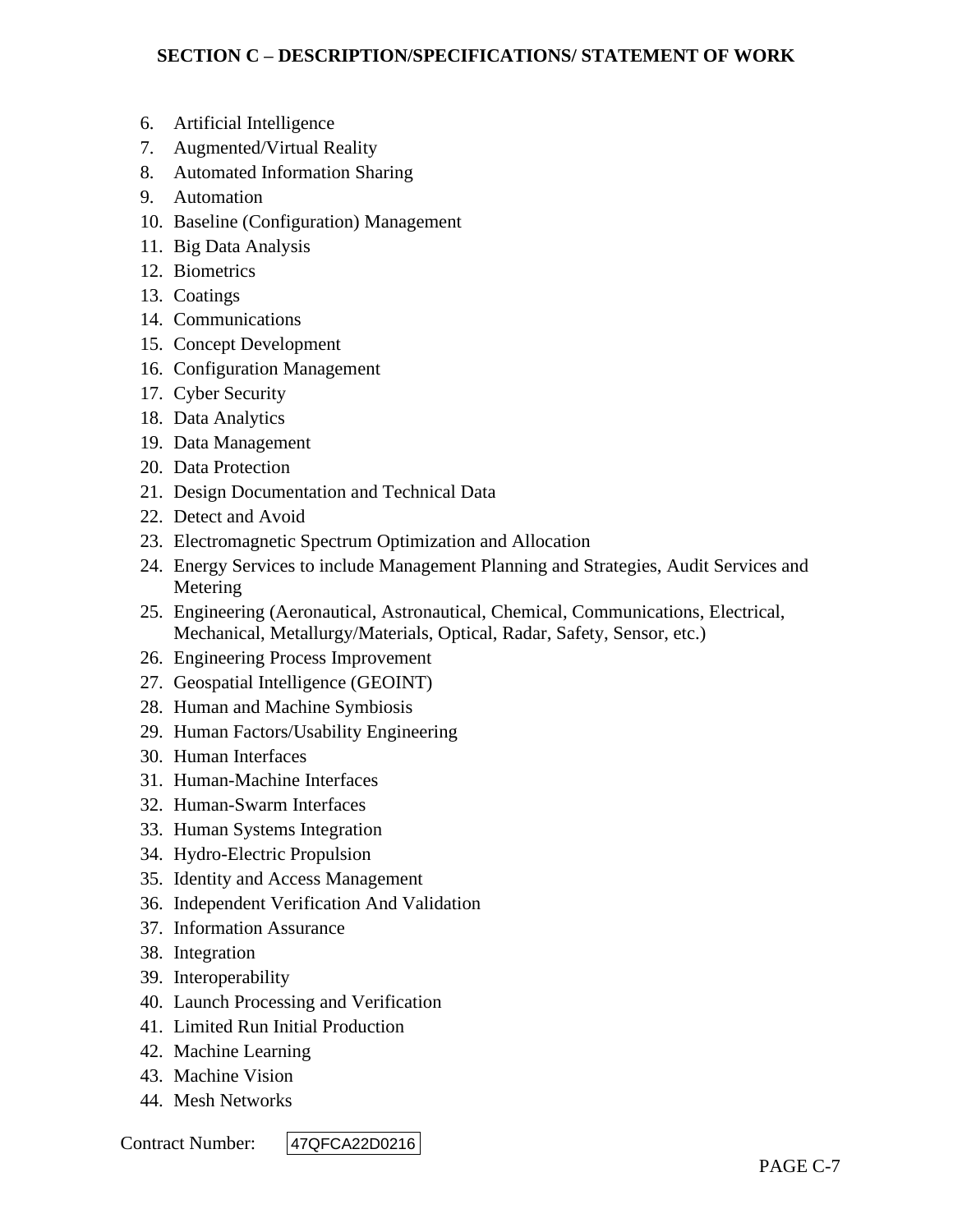- 45. Modeling and Simulation
- 46. Mission Assurance
- 47. Natural Resources Management
- 48. Navigation
- 49. Neural Networks
- 50. Platform Optimization
- 51. Power
- 52. Process Automation
- 53. Predictive Analysis
- 54. Propulsion
- 55. Prototyping and Fabrication Support
- 56. Quality Assurance
- 57. Remote Sensing
- 58. Reverse Engineering
- 59. Risk Management
- 60. Sensor Creation, Enhancement, Optimization And Development
- 61. Signal Intelligence
- 62. Software Development (for non-IT requirements)
- 63. Software Independent Verification and Validation (for non-IT requirements)
- 64. Specialized Tool Development
- 65. Swarming Modules
- 66. Stealth
- 67. System Design
- 68. System Effectiveness and Analysis
- 69. System Life Extension Program
- 70. System Security and Information Assurance
- 71. System Verification and Validation
- 72. Systems Engineering
- 73. Technical Intelligence
- 74. Technical Planning
- 75. Technical Requirements Analysis
- 76. Thermal Management
- 77. Undersea Navigation
- 78. Wargaming

#### **C.2.1.4 SUPPORT DOMAIN**

#### **C.2.1.4.1 SUBDOMAIN: BUSINESS SUPPORT**

Business Support includes all the programmatic and training services required for successful execution of a product, program, project, or process regarding platforms and/or robotics for land, air, sea, or space.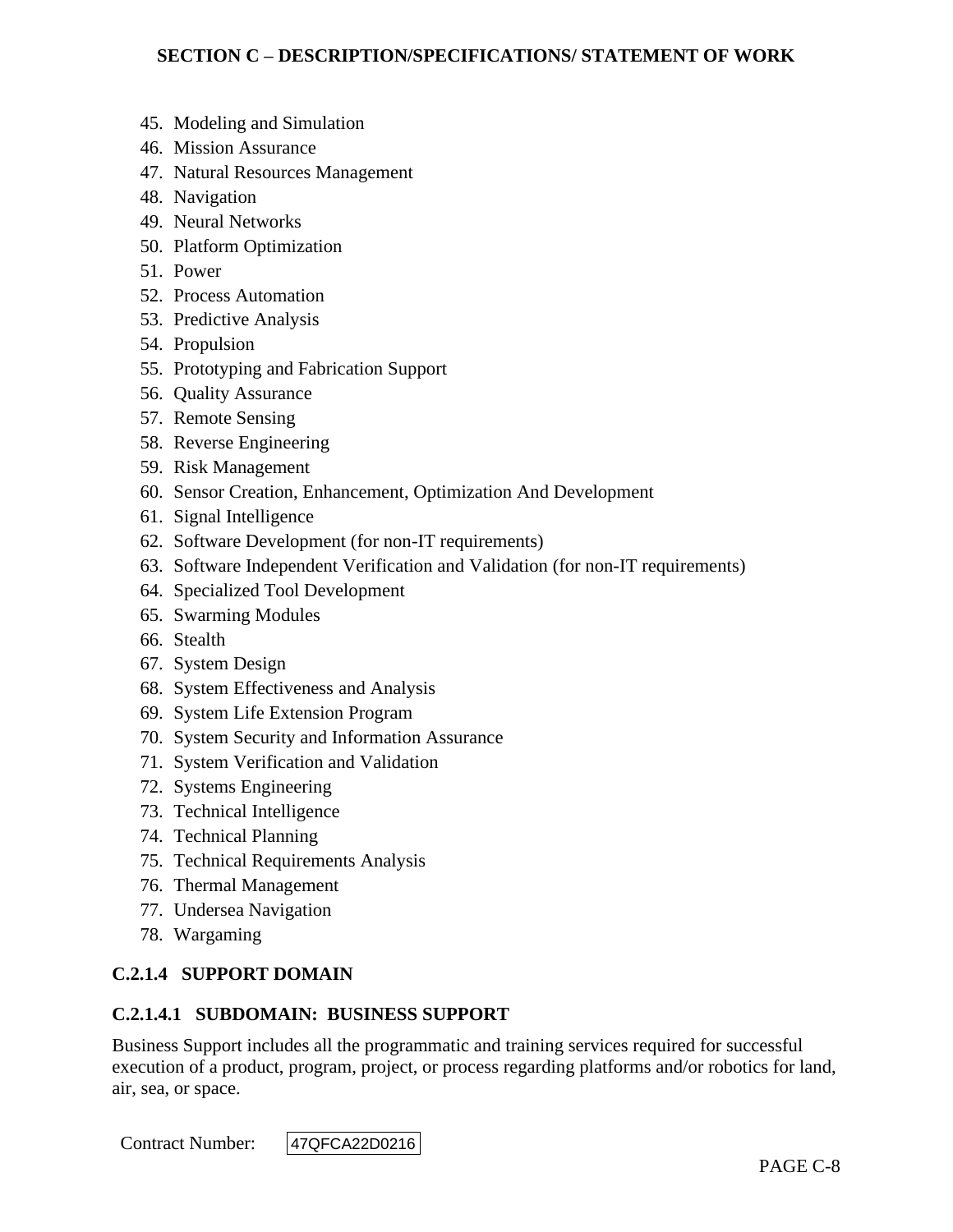Service areas that are included under the Business Support subdomain include, but are not limited to, the following examples (listed in alphabetical order):

- 1. Acquisition Support
- 2. Assessments
- 3. Budget/Financial Support
- 4. Business Case Development Support
- 5. Business Process Re-engineering
- 6. Change Management
- 7. Concept Development and Requirements Analysis
- 8. Configuration Management
- 9. Consultation
- 10. Cost/Schedule/Performance Improvement
- 11. Communication Management
- 12. Courseware Development
- 13. Curriculum Development
- 14. Customer Relationship Management
- 15. Financial Analysis
- 16. Flight Training
- 17. Insurance Providers
- 18. Interface Management
- 19. Knowledge Based Acquisition
- 20. Knowledge Management
- 21. Life Cycle Management
- 22. Logistics Management
- 23. Long-Range Planning, Futures, and Forecasting
- 24. New Technology and Trend Identification
- 25. Organizational Readiness
- 26. Other Training
- 27. Relations and Coordination with Law and Policy Making Entities
- 28. Risk Management
- 29. Safety Case Analysis
- 30. Supply Chain Analysis
- 31. Supply Chain Management
- 32. Technical Advisory Services
- 33. Technical Data Management
- 34. Workforce Transformation

## **C.2.1.4.2 SUBDOMAIN: MISSION SUPPORT**

Mission Support includes all the services required for successful operational execution of a product, program, project, or process regarding platforms and/or robotics for land, air, sea, or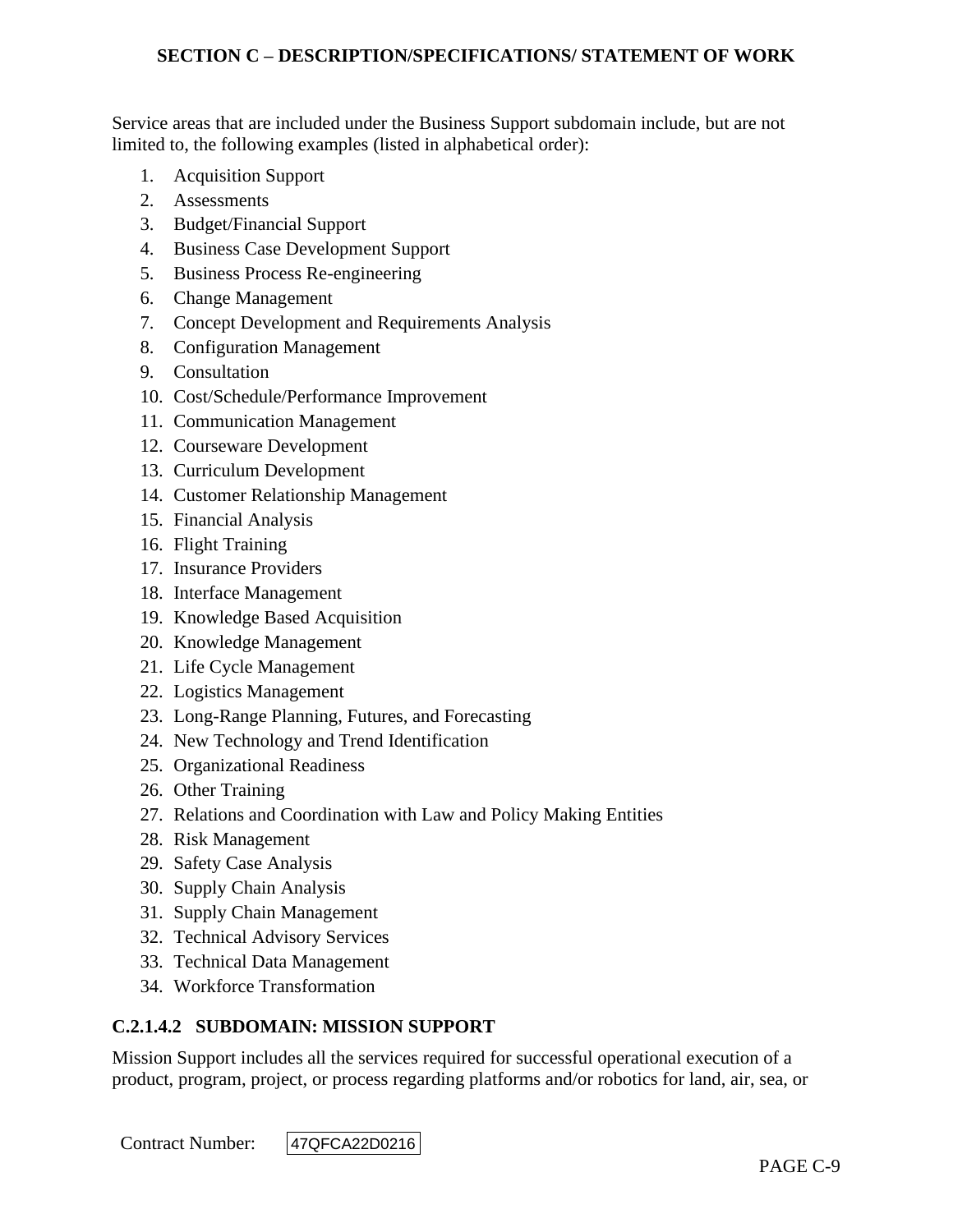space; the planning necessary to support operational missions; and the resultant analysis of the results of an operational mission.

Service areas that are included under the Mission Support subdomain include, but are not limited to, the following examples (listed in alphabetical order):

- 1. Command and Control Analysis and Assessments
- 2. Counterintelligence Support
- 3. Data Operations Support
- 4. Data Strategy and Management
- 5. Decision Analysis
- 6. Front End Analysis
- 7. Horizontal Protection Assessment
- 8. Information Analytics
- 9. Intelligence Analysis
- 10. ISR Capability Assessment
- 11. Kill Chain Analysis
- 12. Knowledge Management
- 13. Long-Range Planning, Futures, and Forecasting
- 14. Mission Planning Support
- 15. Requirements Management
- 16. Simulated Environment Support
- 17. Strategic Forecasting
- 18. Strategic Planning
- 19. Strategy Development
- 20. Tactical and Readiness Planning
- 21. Technical Data Management
- 22. Technical Documentation
- 23. Threat Analysis
- 24. Use Case Analysis
- 25. Vulnerability Assessment

#### **C.2.1.5 RESEARCH AND DEVELOPMENT (R&D) DOMAIN**

R&D includes all services conducted for the innovation, introduction, and improvement of products and procedures regarding platforms and/or robotics for land, air, sea, or space.

Service areas that are included under the R&D Domain include, but are not limited to, the following examples (listed in alphabetical order):

- a. Advanced Technology Pilots and Trials
- b. Airworthiness
- c. All Applicable Scientific Services
- d. Blockchain
- e. Data Sciences
- f. Developmental Testing
- g. Existing Product or Process Updates
- h. Information Assurance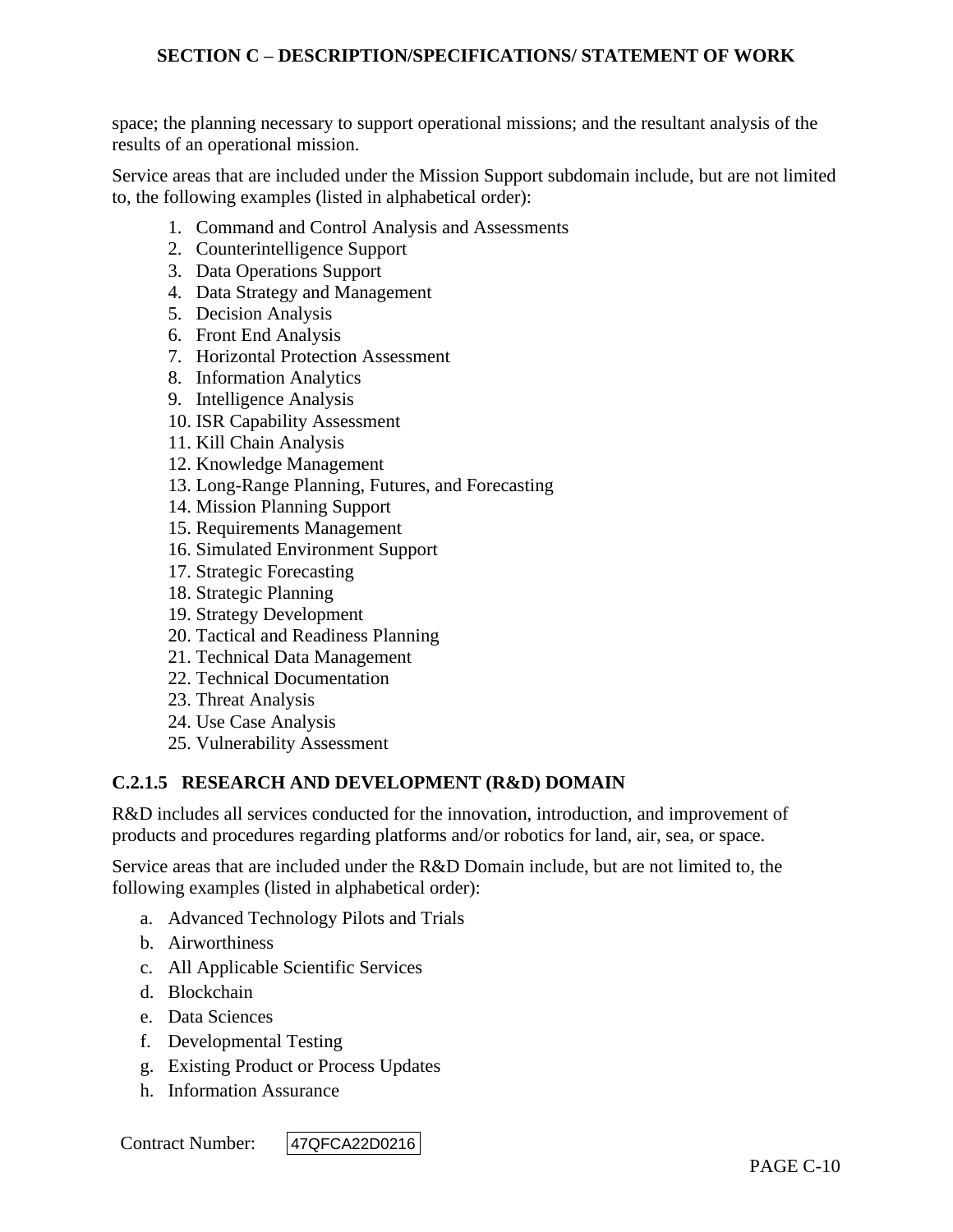- i. Innovation
- j. Joint Test and Evaluation
- k. New Product or Process Development
- l. Quality Checks
- m. Product or Process Enhancement
- n. Prototyping
- o. Regulatory Compliance
- p. Test and Evaluation
- q. Verification and Validation

## **C.3 INFORMATION TECHNOLOGY (IT) AND NON-IT**

IT means any equipment or interconnected system(s) or subsystem(s) of equipment that is used for the automatic acquisition, storage, analysis, evaluation, manipulation, management, movement, control, display, switching, interchange, transmission, or reception of data or information by the agency. For purposes of this contract, equipment is used by an agency if the equipment is used by the agency directly or is used by a contractor under a contract with the agency that require its use; or to a significant extent, its use in the performance of a service or the furnishing of a product.

IT is considered an ancillary support service or product on ASTRO task orders and may be performed only when the service or product is integral and necessary to complete a total solution under a requirement within the scope of ASTRO.

Non-IT includes any service or equipment that is acquired by a contractor incidental to a contract or contains imbedded IT that is used as an integral part of the service or product, but the principal function is not the acquisition, storage, analysis, evaluation, manipulation, management, movement, control, display, switching, interchange, transmission, or reception of data or information. For example, Heating, Ventilation, and Air Conditioning (HVAC) equipment, such as thermostats or temperature control devices, and medical equipment where IT is integral to its operation, is non-IT.

Non-IT also includes any equipment or services related to a National Security System. The term National Security System means a telecommunications or information system operated by the Federal Government, the function, operation, or use of which involves intelligence activities, cryptologic activities related to national security, command and control of military forces, equipment that is an integral part of a weapon or weapons system; or, is critical to the direct fulfillment of military or intelligence missions, not including a system to be used for routine administrative and business applications (including payroll, finance, logistics, and personnel management applications).

Non-IT may include imbedded IT components including software, IT hardware, and other items and services traditionally considered IT on IT requirements. Non-IT services and equipment may or may not be considered ancillary, depending on circumstances.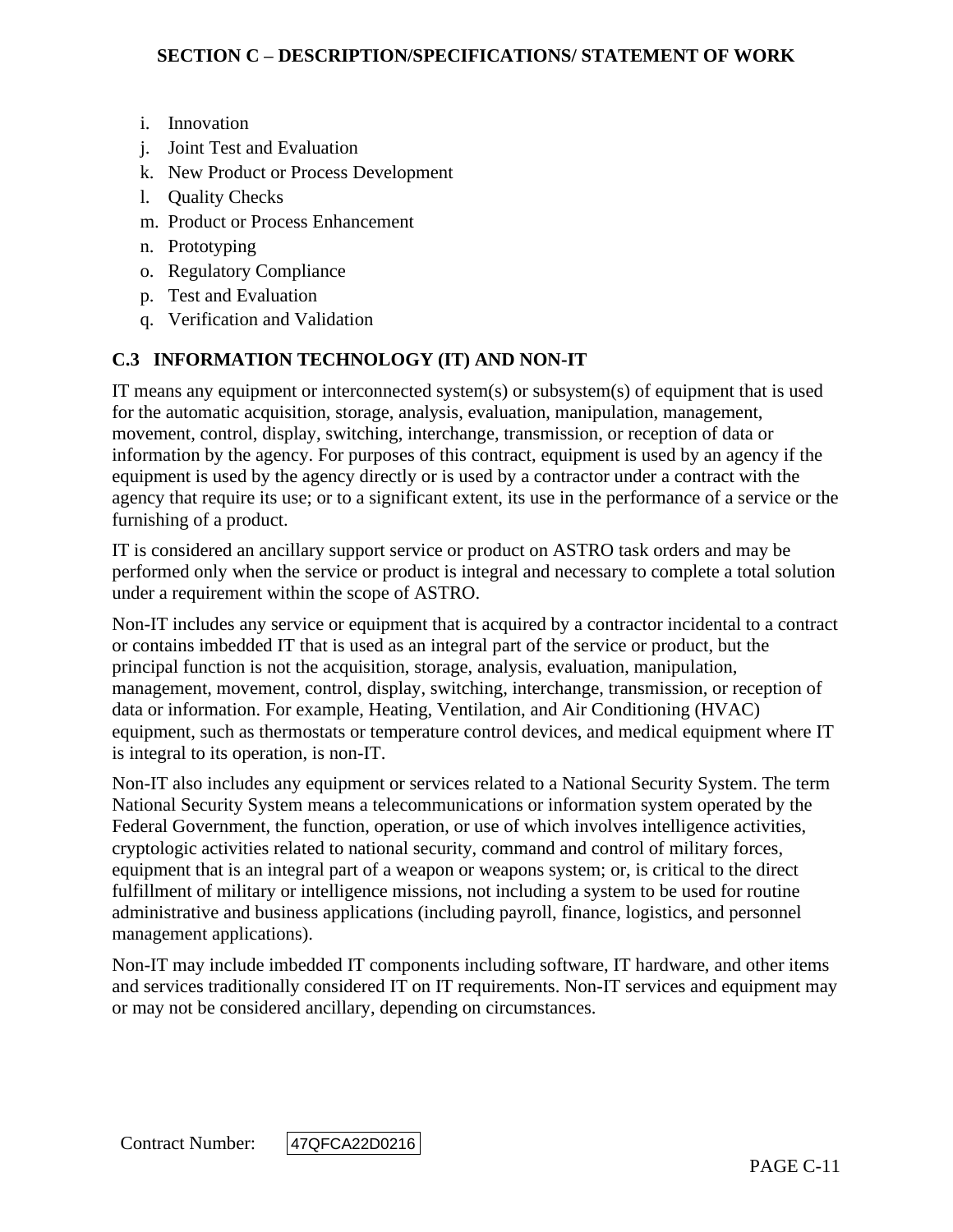## **C.4 ANCILLARY SUPPORT SERVICES**

Ancillary support services, on their own, are not within the scope of ASTRO. However, these services are allowed to be included in ASTRO Task orders when they are integral and necessary to complete a total integrated solution under a requirement within the scope of ASTRO.

Ancillary support services may include, but are not limited to, professional and/or nonprofessional services, commercial and/or non-commercial items, IT services and/or components, administrative support, data entry, and subject matter expertise.

The OCO may allow and the contractor may propose a labor category or labor categories at the task order level not identified in Section J.1, provided that the contractor complies with all applicable contract clauses and labor laws, including the Service Contract Act or the Davis Bacon Act, if applicable.

#### **C.4.1 IT ANCILLARY SUPPORT SERVICES**

When providing ancillary support in the form of IT services and/or components, the contractor shall promote IT initiatives and best practices that support Federal Government operational requirements for standardized technology and application service components. This shall facilitate integration requirements for broad Federal IT and E-Gov initiatives, and promote the sharing, consolidation, and re-use of business processes and systems across the Federal Government. The contractor shall promote the use of open source solutions and open technology development where practicable to enable this re-use.

## **C.5 ANCILLARY SUPPORT PRODUCTS**

Ancillary support products are defined as any product deemed to be integral and necessary to complete a total integrated solution under a requirement within the scope of ASTRO. Ordering activities are authorized to include products in their requirements so long as the products are required for the performance of the services being ordered.

#### **C.6 FORBIDDEN SERVICES**

The contractor shall not accept or perform work for the following services:

a. Inherently Governmental Functions as defined in FAR Subpart 2.101.

Example 1: For the purposes of this contract, any action that directly and actively engages in the intentional destruction or disabling of enemy personnel or property is considered an Inherently Governmental Function. For example, Unmanned Aircraft Systems (UAS) Mitigation services (the act of defeating an enemy UAS) are considered Inherently Governmental Functions. However, support services like UAS detection and tracking are not considered Inherently Governmental Functions and may be performed under this contract.

Example 2: Acquisition support can cover many different aspects of the process, but making a decision regarding who wins a procurement is an Inherently Governmental Function.

Example 3: Supervision of government personnel is an Inherently Governmental Function.

b. Personal Services as defined in FAR Subpart 2.101.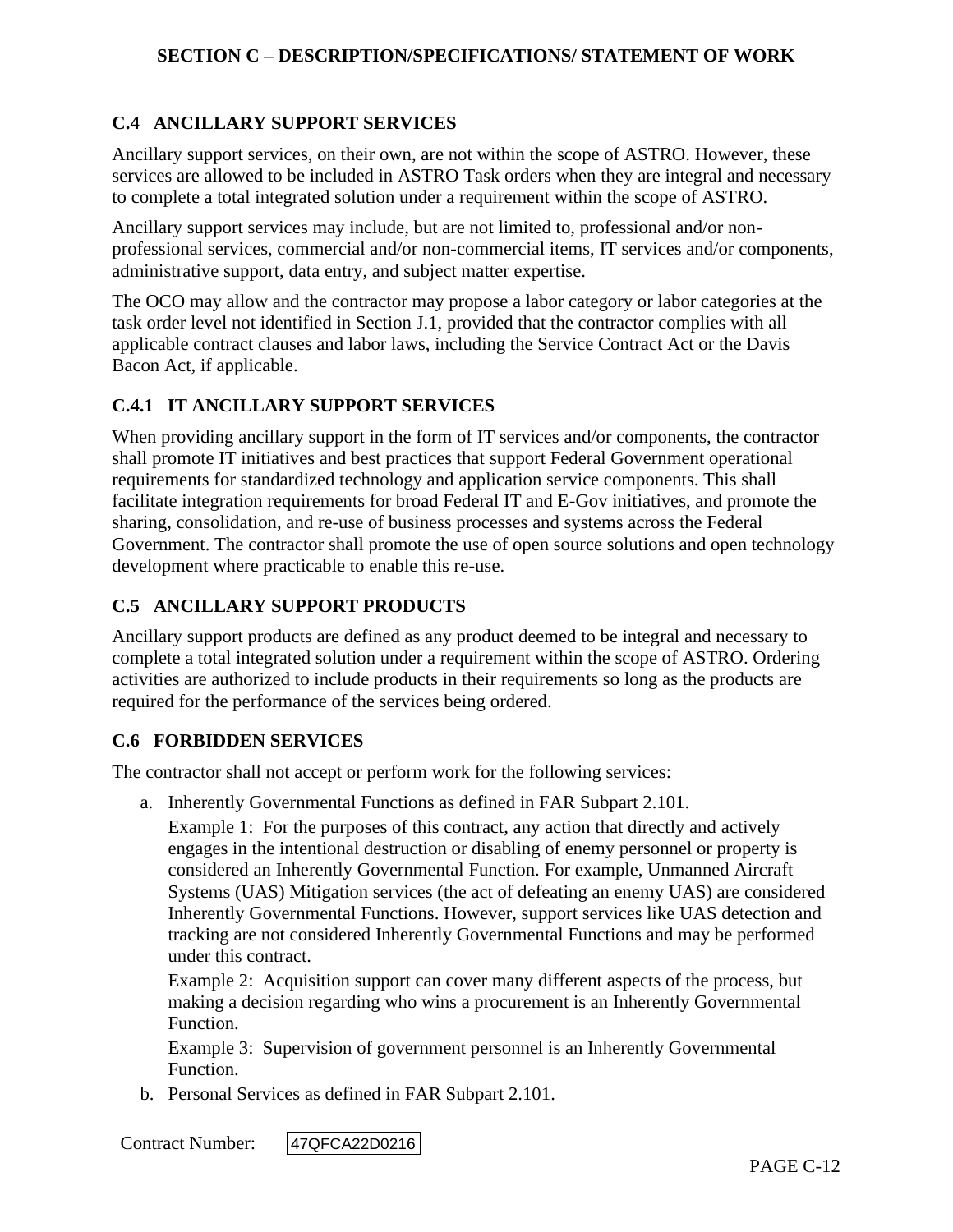- c. Architecture and Engineering (A&E) Services as defined in FAR Subpart 2.101 and subject to the Brooks Architect-Engineers Act (40 U.S.C. 1102).
- d. Any task order whose primary scope of work is for construction.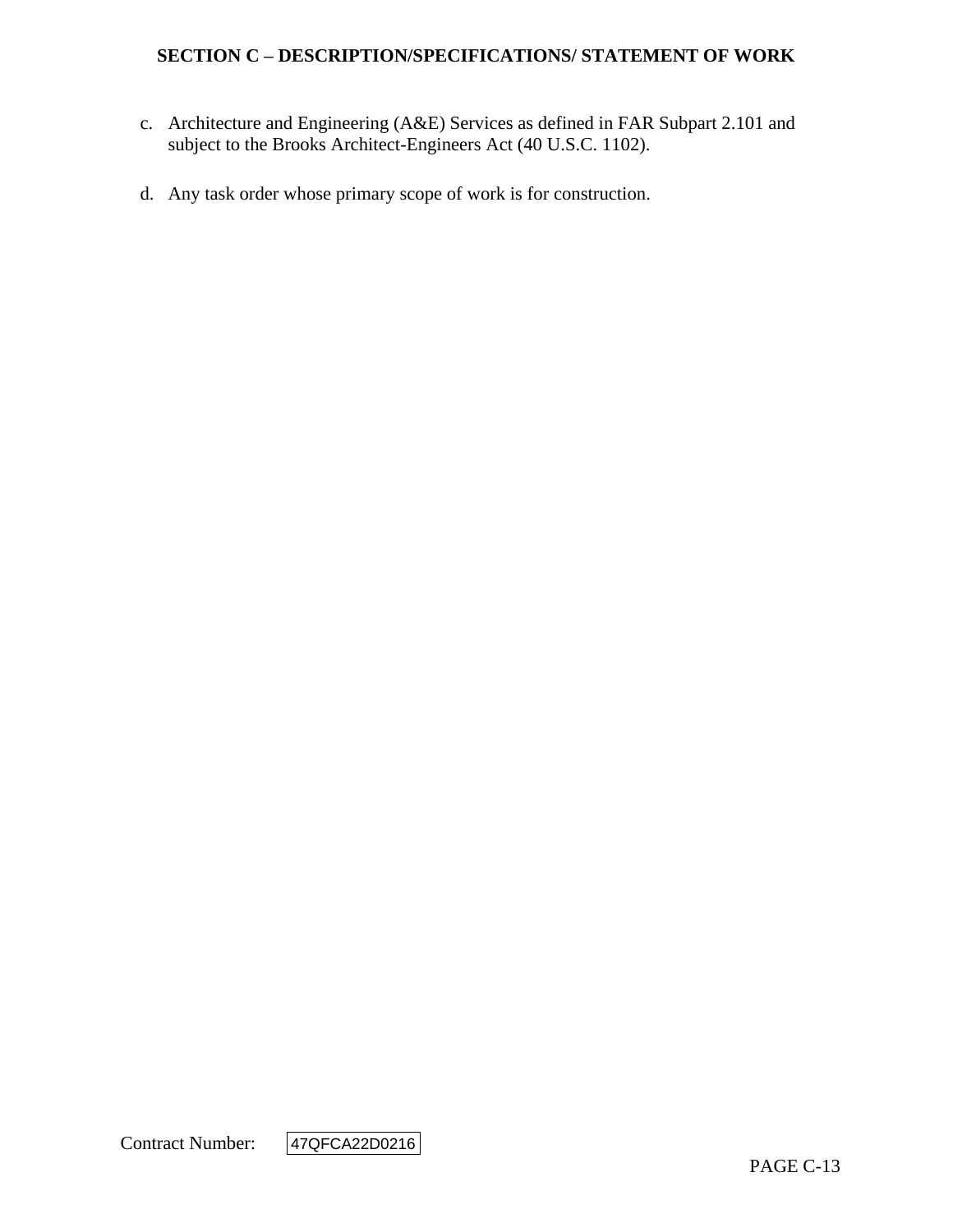#### **SECTION D – PACKAGING AND MARKING**

#### **D.1 BACKGROUND**

Clauses, provisions, and other terms and conditions regarding packaging and marking will be designated by the OCO at the task order level.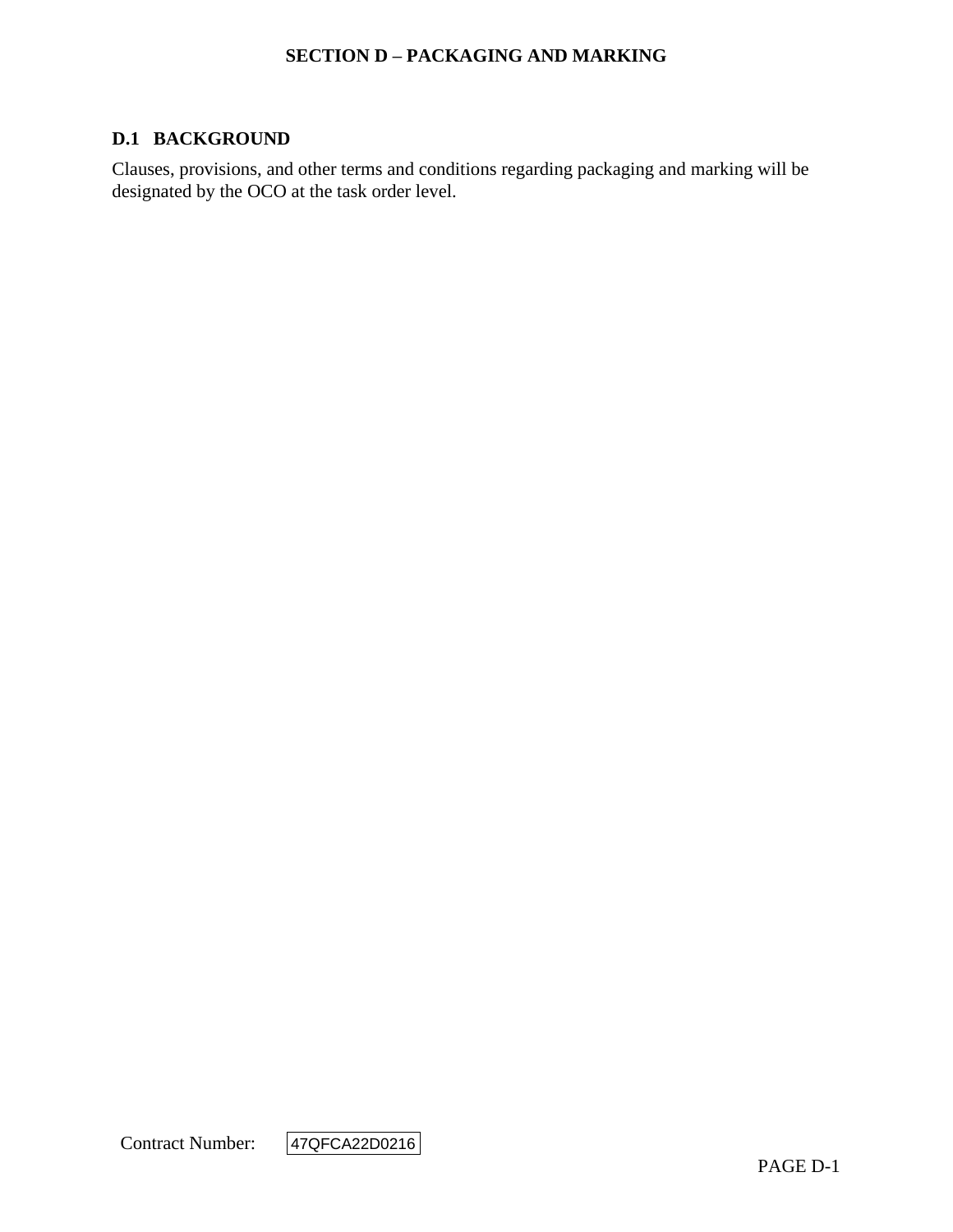#### **SECTION E – INSPECTION AND ACCEPTANCE**

## **E.1 BACKGROUND**

Inspection and Acceptance at the Master Contract level involve contract administration duties and deliverables.

Clauses, provisions, and other terms and conditions regarding task order inspection and acceptance will be designated by the OCO at the task order level.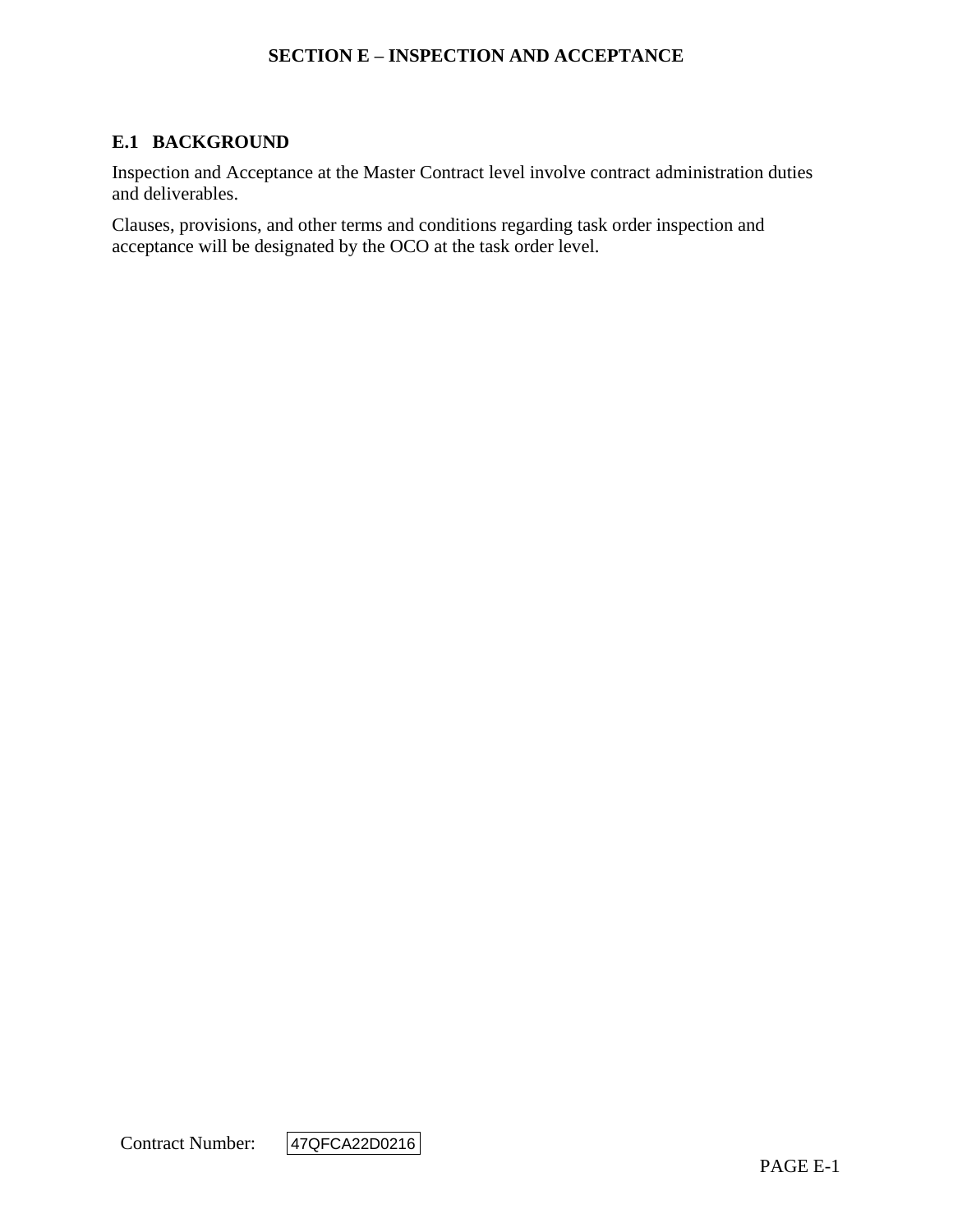## **F.1 BACKGROUND**

Clauses regarding deliveries or performance for the Master Contract are as follows.

| FAR       | TITLE              | DATE     |
|-----------|--------------------|----------|
| 52.242-15 | Stop Work Order    | AUG 1989 |
| 52.247-34 | F.O.B. Destination | NOV 1991 |

Clauses, provisions, and other terms and conditions regarding task order deliveries or performance will be designated by the OCO at the task order level.

#### **F.2 PLACE OF PERFORMANCE**

The services to be provided under the Master Contract shall be accomplished at the locations identified in the task order and may include both CONUS and OCONUS locations.

#### **F.3 ORDERING PERIOD**

The ordering period under the Master Contract is from the Notice-to-Proceed date (November 15, 2021) through five years and one, five-year option period that may extend the cumulative ordering period to ten years.

Task orders may be awarded up to the final date (November 14, 2031) of the ten-year ordering period and may contain a base and option periods that allow for total task order duration of up to five years after the Master Contract's ten-year ordering period expires.

Task order option periods may be exercised after the ten-year ordering period expires as long as the final task order option period does not extend the cumulative term of the task order beyond five years and six months after the Master Contract's ten-year ordering period expires.

After the Master Contract's ordering period expires, the Master Contract will remain an active contract to govern the terms and conditions of active task orders until the final task order is closed out.

#### **F.4 PERFORMANCE STANDARDS**

ASTRO is a performance based contract with measurable standards in terms of quality and timeliness of deliverables and compliances in accordance with Sections F.4.1 and F.4.2.

In the event the ASP is not operational, deliverable and reporting requirements designated for input into the ASP shall be provided as directed by the ASTRO CO within the stated timeframes. The ASTRO CO or an authorized representative shall have the right to examine and audit all supporting records and materials, regardless of whether such items are in written form, in the form of computer data, or in any other form for the purpose of enforcing all deliverables and compliances herein.

Approved accounting systems are mandatory for all contractors on ASTRO. Cost Accounting Standards (CAS) are mandatory unless covered by exemption under 48 CFR 9903.201-1 and 48 CFR 9903.201-2. All other systems and certifications are optional; however, contractors are encouraged to acquire these systems and certifications. OCOs may require certain certifications or business systems at the task order level.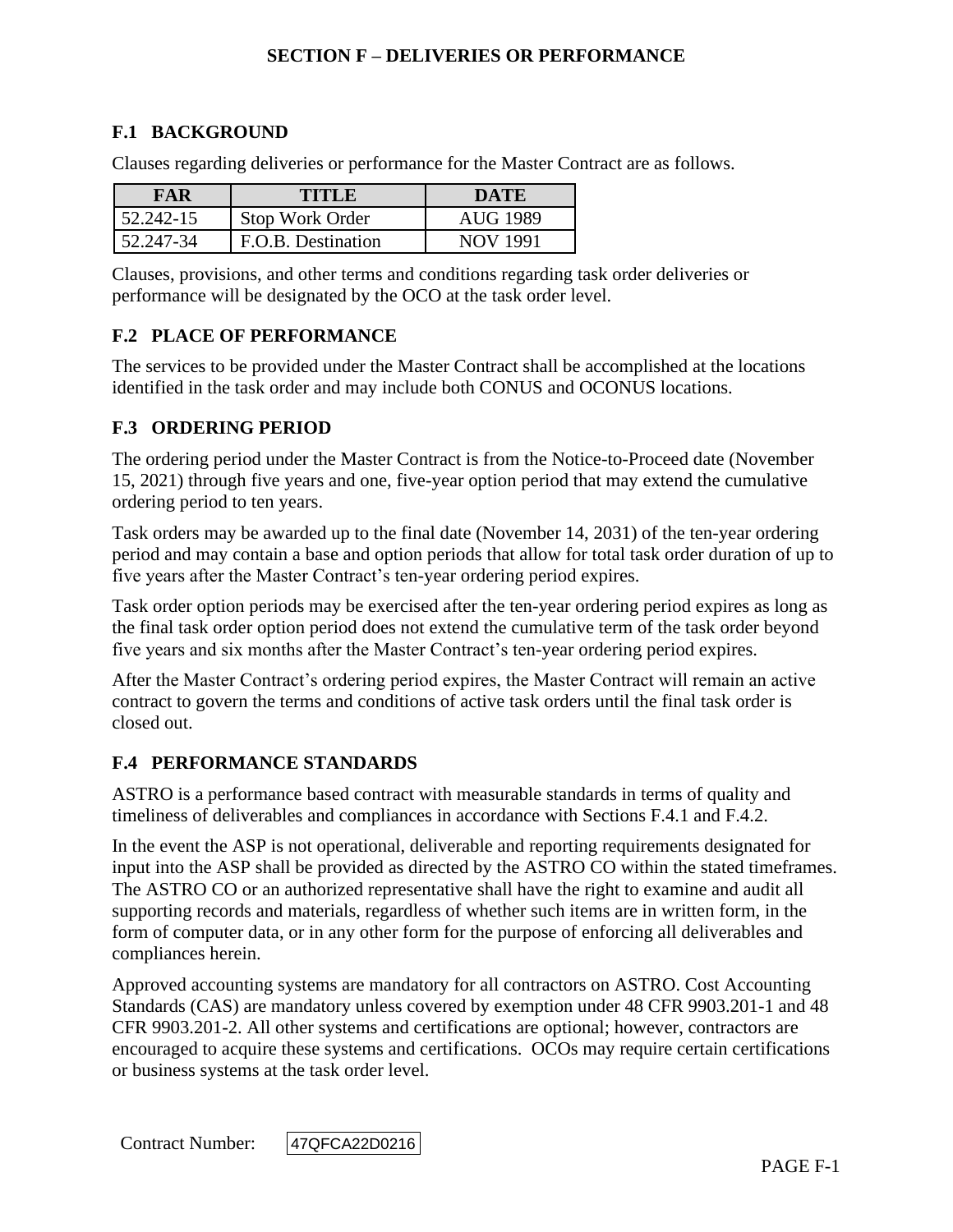All Contractor Business Systems shall be maintained at the contractors' current level at time of award or higher throughout the period of performance of ASTRO. For example, if a contractor received an evaluation credit for having an Approved Purchasing System and Property Management System at time of award, the contractor shall maintain an Approved Purchasing System and Property Management System for the life of ASTRO.

## **F.4.1 DELIVERABLE AND REPORTING REQUIREMENTS**

The following table contains deliverables and reports required for ASTRO. Task order deliverables and reporting requirements will be specified in the task order. The Government does not waive its right to add reporting requirements, performance standards, or other deliverables or reports not specifically listed in the table below by modification at no additional expense to the Government. Deliverables or reporting requirements are required until the final task order is closed-out for each contractor. If a deliverable or reporting requirement is due on a calendar day that falls on a weekend day or a Government holiday, the deliverable or report is due the following business day.

| <b>SECTION</b> | <b>REFERENC</b><br>E                       | <b>DESCRIPTION</b>                                                                                                                                                                                                                                  | <b>FREQUENCY</b>                                                                                                                                                                                                                                                                                                                                                                | <b>LOCATION</b>                                    |
|----------------|--------------------------------------------|-----------------------------------------------------------------------------------------------------------------------------------------------------------------------------------------------------------------------------------------------------|---------------------------------------------------------------------------------------------------------------------------------------------------------------------------------------------------------------------------------------------------------------------------------------------------------------------------------------------------------------------------------|----------------------------------------------------|
| G.3.1.1        | Contractor<br>Key Personnel                | Revisions of<br>CAPM or CACM<br>Point of Contact<br>Information                                                                                                                                                                                     | Within 5 calendars<br>days of the<br>substitution. Provide<br>new POC information                                                                                                                                                                                                                                                                                               | <b>ASP</b>                                         |
| G.3.1.2        | Contractor<br>Self-<br>Assessment<br>(CSA) | Status update of all<br>systems and<br>certifications<br>claimed in the<br>Contractor's<br>Proposal. Also, an<br>annual self-<br>certification that<br>the Contractor is<br>complying with<br>52.204-25. Done<br>electronically<br>through the ASP. | Semi-annually during<br>the performance period<br>ending March $31st$ (due<br>no later than April 30 <sup>th</sup> )<br>and the performance<br>period ending<br>September $30th$ (due no<br>later than October<br>30th). Any non-<br>compliant CSA shall be<br>resubmitted within 30<br>days of receiving the<br>notification of non-<br>compliance from the<br><b>ASTRO CO</b> | <b>ASP</b>                                         |
| G.3.1.3        | Approved<br>accounting<br>system           | All updates and<br>status changes,<br>along with<br>correspondence<br>from DCMA, or<br><b>CFA</b>                                                                                                                                                   | Within 5 calendar days<br>after the notification<br>from DCMA or CFA.<br>Provide<br>correspondence from<br>DCMA or CFA.                                                                                                                                                                                                                                                         | <b>ASP AND</b><br>Email:<br>ASTROadmin<br>@gsa.gov |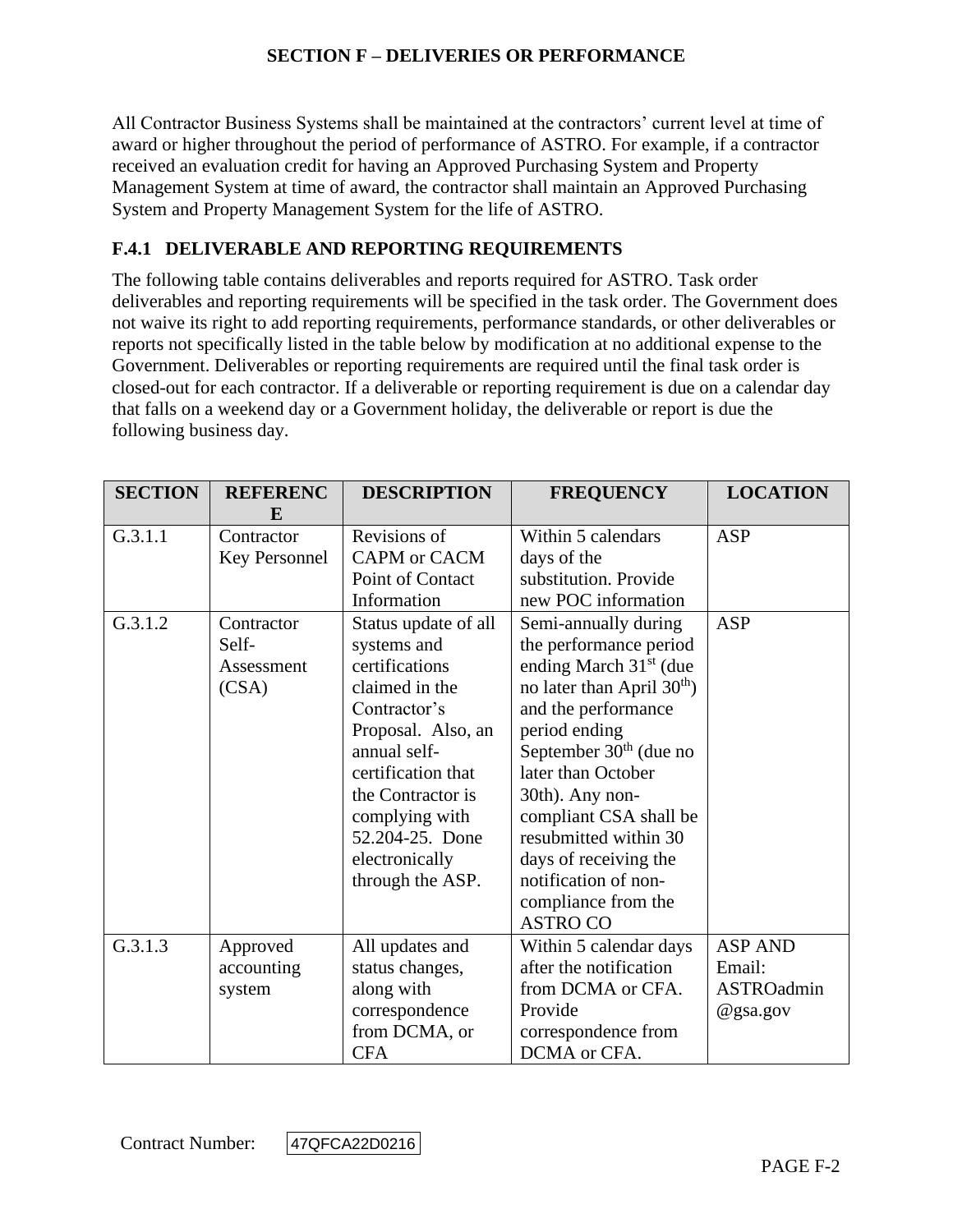| G.3.1.4 | Cost<br>Accounting<br><b>Standards</b><br>(CAS)                                         | If applicable, all<br>updates and status<br>changes, along with<br>correspondence<br>from DCMA, or<br><b>CFA</b>         | Within 5 calendar days<br>after the notification<br>from DCMA or CFA.<br>Provide<br>correspondence from<br>DCMA or CFA                                                                                              | <b>ASP AND</b><br>Email:<br>ASTROadmin<br>@gsa.gov                                                                            |
|---------|-----------------------------------------------------------------------------------------|--------------------------------------------------------------------------------------------------------------------------|---------------------------------------------------------------------------------------------------------------------------------------------------------------------------------------------------------------------|-------------------------------------------------------------------------------------------------------------------------------|
| G.3.1.5 | Insurance                                                                               | ACORD 25,<br>Certificate of<br>Insurance                                                                                 | Shall retain current<br>copy of ACORD 25,<br>Certificate of<br>Insurance, for each<br>contract award. Shall<br>be available within 1<br>calendar day upon<br>request from the<br><b>ASTRO CO</b>                    | <b>ASP</b>                                                                                                                    |
| G.3.1.6 | Federal<br>Awardee<br>Performance<br>and Integrity<br>Information<br>System<br>(FAPIIS) | <b>FAPIIS</b> reporting                                                                                                  | Semi-Annually starting<br>6 months from the<br>anniversary date of the<br>Master Contract's<br>Notice-to-Proceed                                                                                                    | Website<br>www.sam.gov<br>and report<br>through ASP as<br>part of the CSA<br>IAW G.3.1.2.                                     |
| G.3.1.7 | Employment<br>Reports on<br>Veterans                                                    | Veterans'<br>Employment and<br><b>Training Service</b><br>(VETS)-4212<br>reporting                                       | Annually by September<br>30th of each year                                                                                                                                                                          | Website<br>dol.gov/agencie<br>s/vets/programs/<br>vets4212 and<br>report through<br>ASP as part of<br>the CSA IAW<br>G.3.1.2. |
| G.3.1.8 | Executive<br>Compensation<br>and First-Tier<br>Subcontract<br><b>Awards Report</b>      | <b>Federal Funding</b><br>Accountability and<br><b>Transparency Act</b><br>Subaward<br><b>Reporting System</b><br>(FSRS) | By the end of the<br>month following the<br>month of award of a<br>first-tier subcontract<br>with a value of \$30,000<br>and annually thereafter<br>(calculated from the<br>Master Contract's<br>Notice-to-Proceed) | Website<br>FSRS.gov and<br>report through<br>ASP as part of<br>the CSA IAW<br>G.3.1.2.                                        |
| G.3.1.9 | Post Award<br><b>Small Business</b><br>Program Re-<br>Representation                    | If applicable, Small<br><b>Business Size</b><br>Recertification                                                          | Within 30 days after<br>execution of a novation<br>agreement; within 30<br>days after a merger or<br>acquisition that does<br>not require a novation;<br>and, within 60 to 120                                      | <b>ASP AND</b><br>Email:<br>ASTROadmin<br>@gsa.gov                                                                            |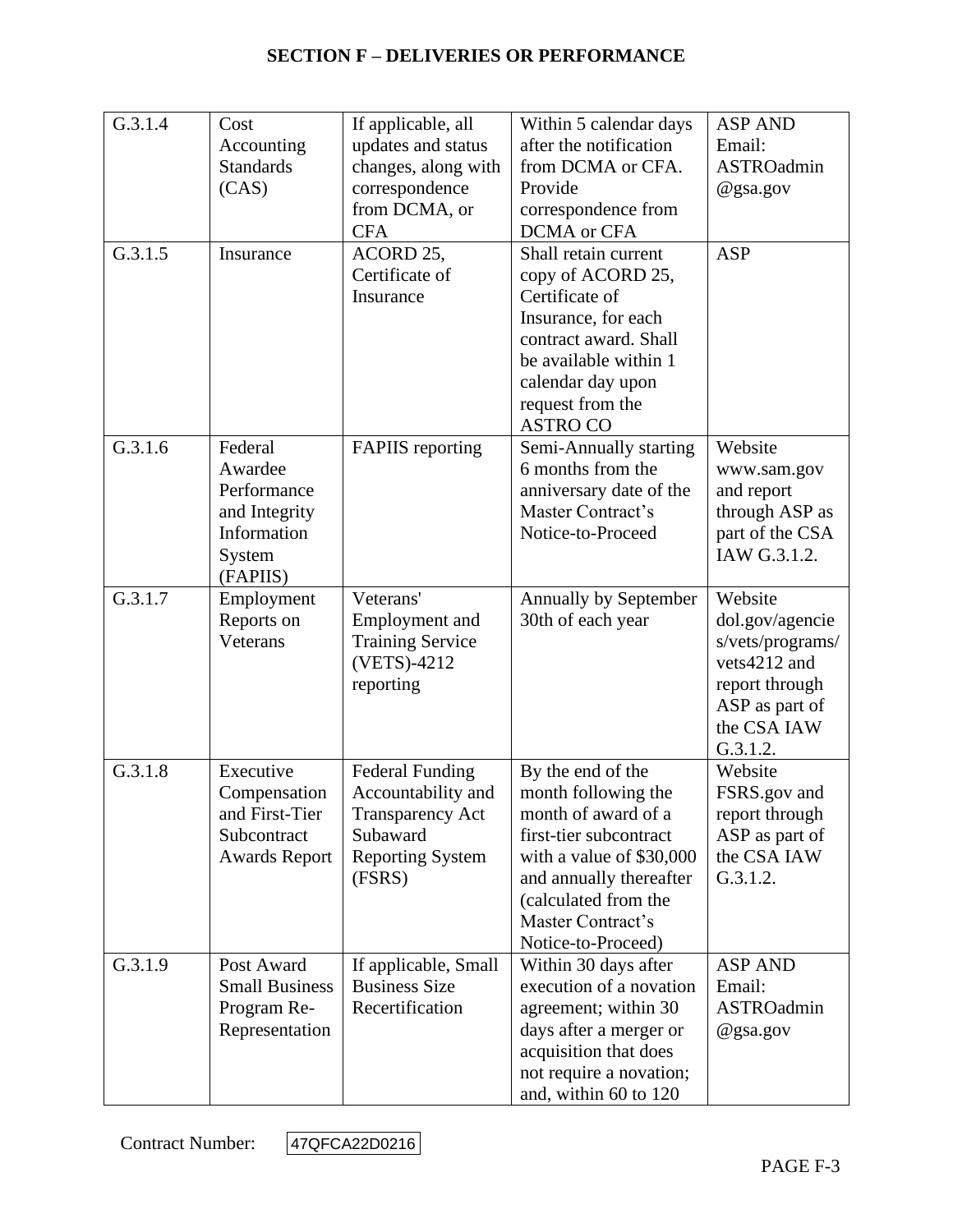|           |                                                                                 |                                                                                                  | days prior to the end of<br>the fifth year and<br>exercising the option<br>thereafter                                                                                                                                                                                                                                                                            |                                                                                                                             |
|-----------|---------------------------------------------------------------------------------|--------------------------------------------------------------------------------------------------|------------------------------------------------------------------------------------------------------------------------------------------------------------------------------------------------------------------------------------------------------------------------------------------------------------------------------------------------------------------|-----------------------------------------------------------------------------------------------------------------------------|
| G.3.1.10  | Mergers,<br>Acquisitions,<br>Novations, and<br>Change-of-<br>Name<br>Agreements | If applicable, SF 30<br>Modification                                                             | Copy of SF 30 and<br>other applicable<br>documents showing<br>approval within 5<br>calendar days of<br>finalization                                                                                                                                                                                                                                              | <b>ASP AND</b><br>Email:<br>ASTROadmin<br>@gsa.gov                                                                          |
| G.3.1.11  | Individual<br>Subcontracting<br>Reports (ISR)                                   | If applicable, ISRs<br>from Individual<br>Subcontracting<br>Plans on ASTRO                       | Semi-annually during<br>the performance period<br>ending March 31st (due<br>no later than April<br>30th) and the<br>performance period<br>ending September 30th<br>(due no later than<br>October 30th). Any<br>non-compliant ISR<br>shall be resubmitted<br>within 30 days of<br>receiving the<br>notification of non-<br>compliance from the<br><b>ASTRO CO</b> | Website<br>esrs.gov for<br>every ISR<br>Report<br>Email:<br><b>ASTROadmin</b><br>@gsa.gov only<br>if unable to<br>meet goal |
| G.3.1.12  | Summary<br>Subcontract<br>Reports (SSR)                                         | If applicable, GSA<br>Agency-Wide SSRs                                                           | Annually by October<br>30th for the twelve-<br>month performance<br>period ending<br>September 30th. Any<br>non-compliant SSR<br>shall be resubmitted<br>within 30 days of<br>receiving the<br>notification of non-<br>compliance from the<br><b>ASTRO CO</b>                                                                                                    | Website<br>esrs.gov for<br>every SSR<br>Report<br>Email<br><b>ASTROadmin</b><br>@gsa.gov only<br>if unable to<br>meet goal  |
| G.3.1.13. | PBR, FPRA,<br>and/or FPRR                                                       | If applicable,<br>correspondence and<br>audit reports from<br>DCMA or CFA that<br>updates status | Within 5 calendar days<br>after the update                                                                                                                                                                                                                                                                                                                       | <b>ASP AND</b><br>Email:<br>ASTROadmin<br>@gsa.gov                                                                          |
| G.3.1.14  | Purchasing<br>System                                                            | If applicable,<br>correspondence and<br>audit reports from                                       | Within 5 calendar days<br>after the update                                                                                                                                                                                                                                                                                                                       | <b>ASP AND</b><br>Email:                                                                                                    |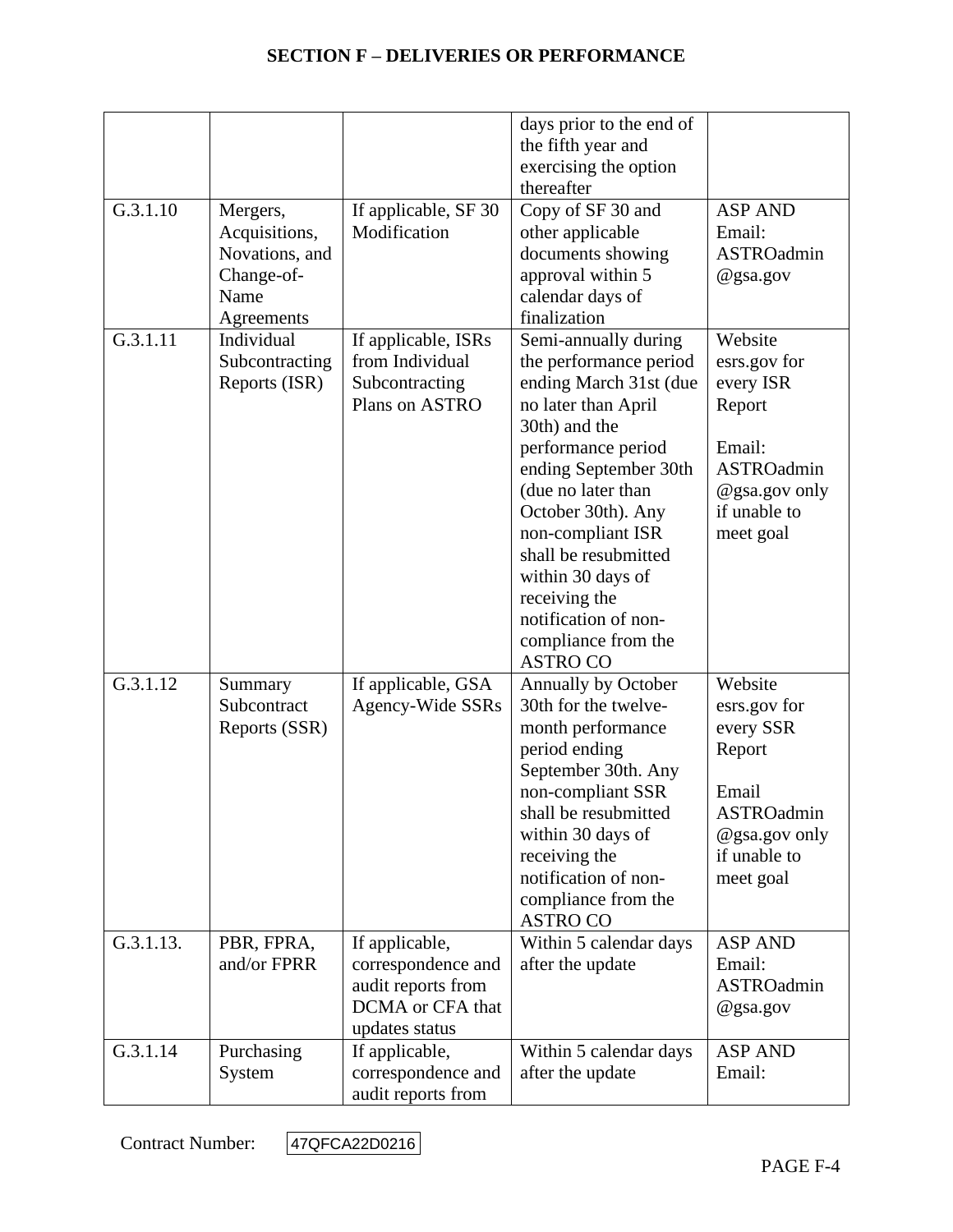|          |                                                                                             | DCMA or CFA that<br>updates status                                                                     |                                            | <b>ASTROadmin</b><br>$@$ gsa.gov                             |
|----------|---------------------------------------------------------------------------------------------|--------------------------------------------------------------------------------------------------------|--------------------------------------------|--------------------------------------------------------------|
| G.3.1.15 | Property<br>Management<br>System                                                            | If applicable,<br>correspondence and<br>audit reports from<br>DCMA or CFA that<br>updates status       | Within 5 calendar days<br>after the update | <b>ASP AND</b><br>Email:<br><b>ASTROadmin</b><br>@gsa.gov    |
| G.3.1.16 | Material<br>Management<br>and<br>Accounting<br>System<br>(MMAS)                             | If applicable,<br>correspondence and<br>audit reports from<br>DCMA or CFA that<br>updates status       | Within 5 calendar days<br>after the update | <b>ASP AND</b><br>Email:<br><b>ASTROadmin</b><br>@gsa.gov    |
| G.3.1.17 | Estimating<br>System                                                                        | If applicable,<br>correspondence and<br>audit reports from<br>DCMA or CFA that<br>updates status       | Within 5 calendar days<br>after the update | <b>ASP AND</b><br>Email:<br><b>ASTROadmin</b><br>$@$ gsa.gov |
| G.3.1.18 | <b>Earned Value</b><br>Management<br>System<br>(EVMS)                                       | If applicable,<br>correspondence and<br>audit reports from<br>DCMA or CFA that<br>updates status       | Within 5 calendar days<br>after the update | <b>ASP AND</b><br>Email:<br><b>ASTROadmin</b><br>$@$ gsa.gov |
| G.3.1.19 | Service<br>Contract<br>Reporting<br>Requirements<br>for Indefinite<br>Delivery<br>Contracts | If applicable,<br>reports shall be<br>provided in<br>accordance with<br>clause 52.204-15<br>(OCT 2016) | Annually, by October<br>15th               | <b>ASP AND</b><br>Email:<br><b>ASTROadmin</b><br>@gsa.gov    |

#### **F.4.2 COMPLIANCES**

The following table contains compliances required for ASTRO. Task Order compliances will be specified in the task order. The Government does not waive its right to require other compliances in order to align the ASTRO contract with new statutory or regulatory requirements. The Government will provide the contractor with at least 45 days' notice of these requirements.

| <b>SECTIO</b> | <b>REFERENCE</b>      | <b>COMPLIANCE</b>                                        |
|---------------|-----------------------|----------------------------------------------------------|
| $\mid N$      |                       |                                                          |
| G.3.1         | <b>ASP</b> Data       | The Contractor shall submit timely and accurate data in  |
|               |                       | the ASP                                                  |
| G.3.1.1       | <b>Contractor Key</b> | The Contractor shall maintain responsive and competent   |
|               | Personnel             | <b>Contractor Key Personnel</b>                          |
| G.3.1.1       | Meetings              | The Contractor's Key Personnel shall attend and actively |
|               |                       | participate in all meetings, including all PMR Meetings  |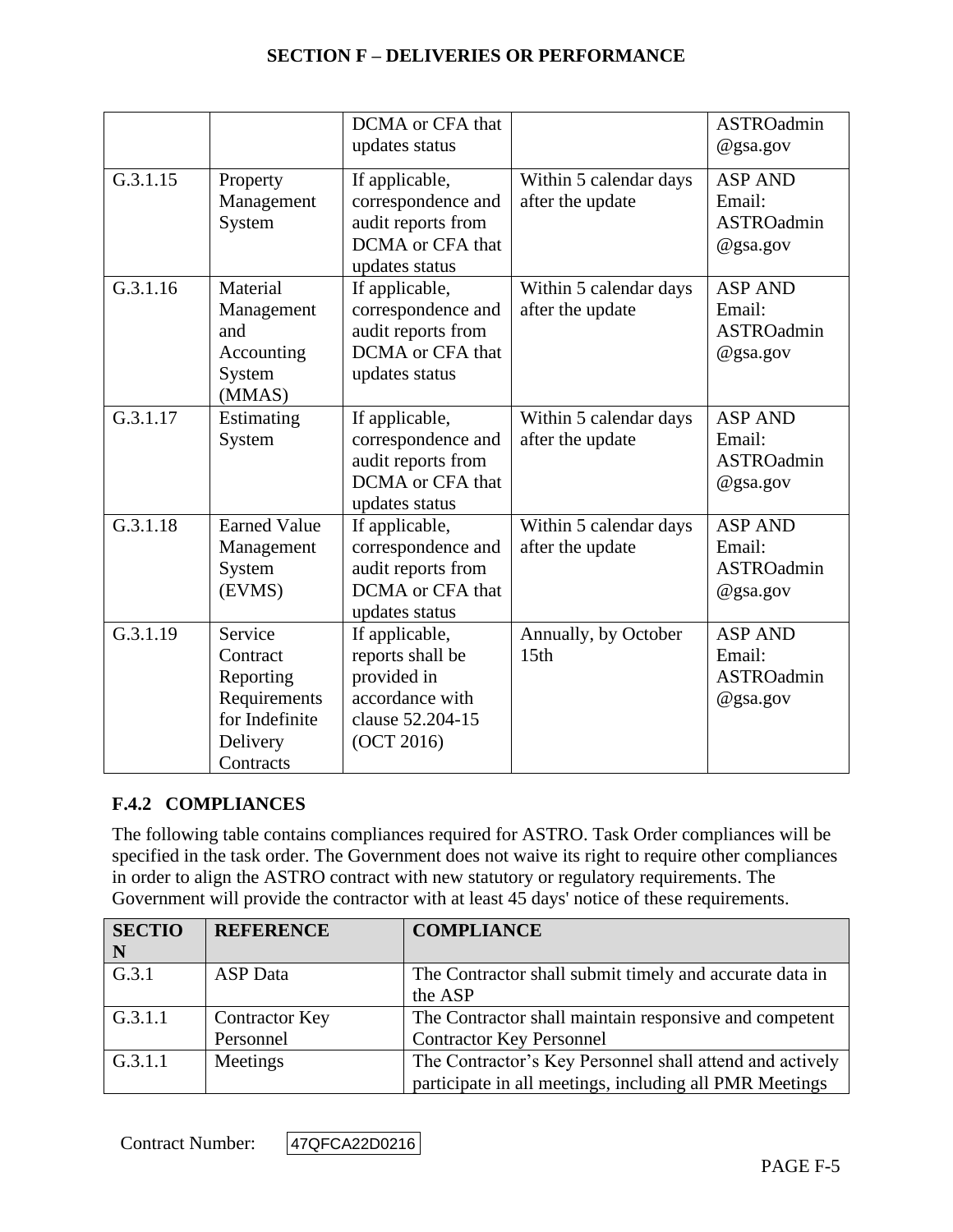| G.3.1.3  | Approved accounting           | The Contractor shall maintain the acceptable/approved    |
|----------|-------------------------------|----------------------------------------------------------|
|          | system                        | status of their Accounting System and submit updates to  |
|          |                               | the current status                                       |
| G.3.1.4  | <b>Cost Accounting</b>        | The Contractor shall maintain CAS compliance and         |
|          | Standards (CAS)               | submit updates to the current status, if applicable      |
| G.3.1.5  | Insurance                     | The Contractor shall submit timely and accurate          |
|          |                               | Certificates of Insurance and maintain adequate          |
|          |                               | insurance coverage at the ASTRO and task order level     |
| G.3.1.6  | Responsibility and            | The Contractor shall submit timely and accurate FAPIIS   |
|          | <b>FAPIIS</b>                 | information and maintain sufficient financial resources  |
|          |                               | and meet the responsibility standards and qualifications |
|          |                               | set forth in FAR Part 9                                  |
| G.3.1.7  | VETS 4212 Reporting           | The Contractor shall report timely and accurate VETS     |
|          |                               | 4212 reports in the DoL website and send confirmation    |
|          |                               | to the ASTRO CO                                          |
| G.3.1.8  | <b>Reporting Executive</b>    | The Contractor shall report timely and accurate sub-     |
|          | Compensation and              | award and executive compensation data regarding first-   |
|          | <b>First-Tier Subcontract</b> | tier sub-awards in FSRS to meet the FFATA reporting      |
|          | Awards                        | requirements and send confirmation to the ASTRO CO       |
| G.3.1.9  | <b>Post-Award Small</b>       | If applicable, The Contractor shall report timely and    |
|          | <b>Business Program Re-</b>   | accurately their small business program re-              |
|          | Representation                | representation and update www.sam.gov.                   |
| G.3.1.10 | Mergers, Acquisitions,        | The Contractor shall submit timely notice of Merger and  |
|          | Novations and Change-         | Acquisitions or contractual copies of Novation or        |
|          | of-Name Agreements            | Change-of-Name Agreements, if applicable                 |
|          |                               |                                                          |
| G.3.1.11 | <b>Subcontracting Goals</b>   | The Contractor shall submit timely and accurate ISR      |
|          | and Reporting                 | subcontract reports, if applicable, and SSR subcontract  |
|          |                               | reports and make good faith efforts in meeting small     |
|          |                               | business goals in accordance with the Contractor's       |
|          |                               | subcontracting plan                                      |
| G.3.1.13 | <b>Approved Purchasing</b>    | The Contractor shall maintain an Approved Purchasing     |
|          | System                        | System and submit updates, if applicable                 |
| G.3.1.14 | <b>Property Management</b>    | The Contractor shall maintain a Property Management      |
|          | System                        | System and submit updates, if applicable                 |
| G.3.1.15 | <b>Material Management</b>    | The Contractor shall maintain an Material Management     |
|          | and Accounting System         | and Accounting System (MMAS) and submit updates, if      |
|          | (MMAS)                        | applicable                                               |
| G.3.1.16 | <b>Estimating System</b>      | The Contractor shall maintain an Estimating System and   |
|          |                               | submit updates, if applicable                            |
| G.3.1.17 | <b>EVMS ANSI-standard</b>     | The Contractor shall maintain or exceed their EVMS       |
|          |                               | ANSI-standard and submit updates, if applicable          |
| H.8.2    | Ethics and Conduct            | The Contractor shall adhere to the standards under       |
|          |                               | Section H.13                                             |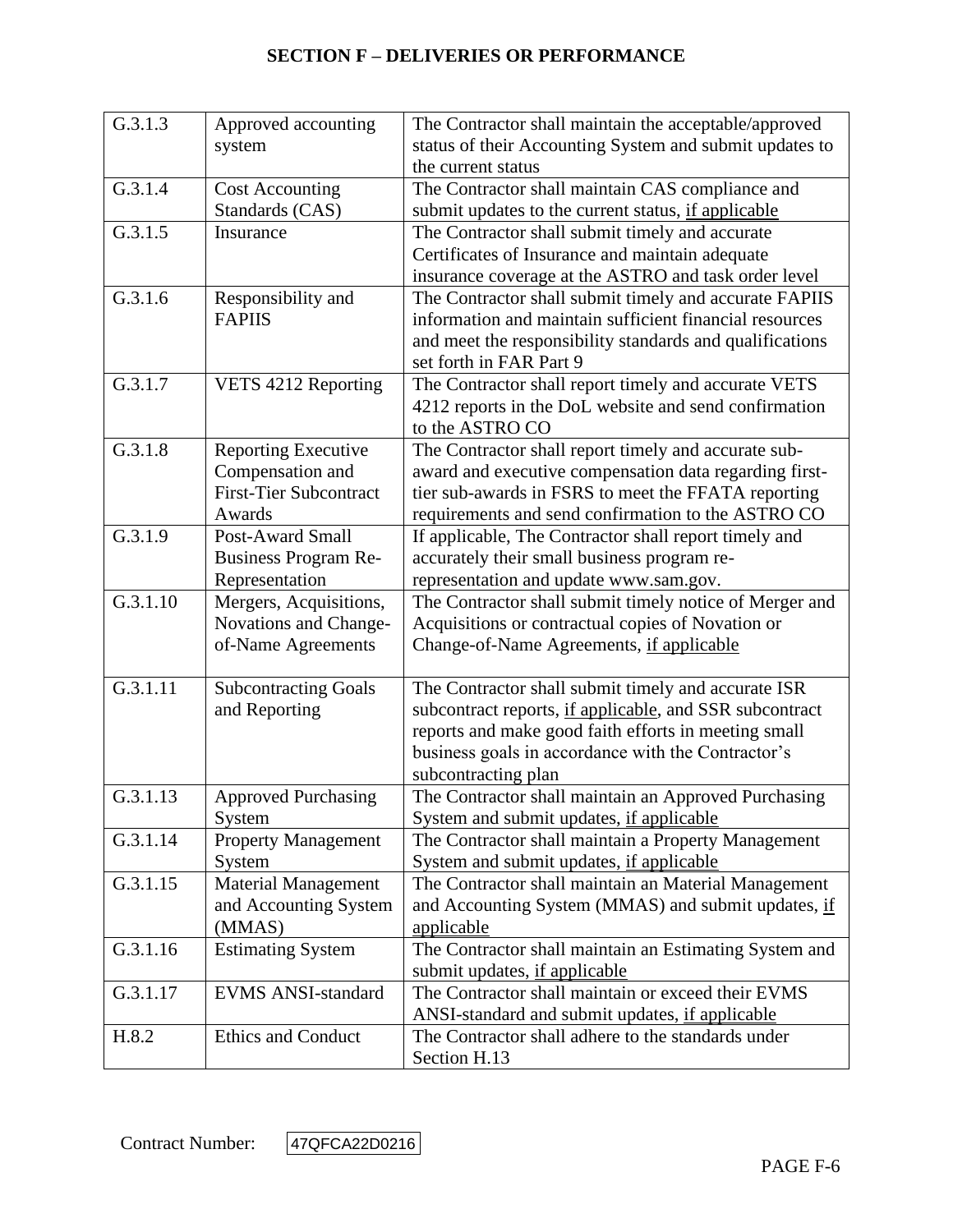| H.14    | <b>Task Order Close-Out</b>                                       | The Contractor agrees to cooperate with the OCO to<br>close out task orders as soon as practical after expiration,<br>cancellation, or termination          |
|---------|-------------------------------------------------------------------|-------------------------------------------------------------------------------------------------------------------------------------------------------------|
| L.5.1.6 | Meaningful<br>Relationship<br><b>Commitment Letters</b><br>(MRCL) | The Contractor shall honor the commitments contained<br>in all MRCLs, if applicable                                                                         |
| H.16    | <b>SCRM Plan</b>                                                  | For ASTRO Pool 1 contractors and those contractors<br>specifically identified, annually, beginning one year<br>from the date of the ASTRO Notice to Proceed |

## **F.5 CONTRACTOR PERFORMANCE**

Contractor performance information is relevant information, for future source selection purposes, regarding a contractor's actions under a previously awarded contract. It includes, for example, the contractor's record of conforming to contract requirements and to standards of good workmanship; record of forecasting and controlling costs; adherence to contract schedules, including the administrative aspects of performance; history of reasonable and cooperative behavior and commitment to customer satisfaction; reporting into required databases; record of integrity and business ethics; and business-like concern for the interest of the customer.

The Master Contract requires use of the Contractor Performance Assessment Reporting System (CPARS) modules as the secure, confidential, information management tool to facilitate the performance evaluation process for both the Master Contract and task orders awarded under the Master Contract located at http://www.cpars.gov.

The Corporate ASTRO Contract Manager (CACM) shall serve as a primary contact and be authorized access to the evaluation for review and comment for the Master Contract. The CACM shall respond promptly to Past Performance evaluations as documented by the ASTRO CO. The CACM shall identify an alternate contact that will be responsible for notifying the ASTRO CO in the event the primary contact is unavailable to process evaluations within the required 30-day time frame.

Evaluations of contractor performance will be provided to the contractor as soon as practicable after completion of the evaluation. Contractors will be given a minimum of 30 days to submit comments, rebutting statements, or additional information.

Copies of the evaluations, contractor responses, and review comments, if any, will be retained as part of the task order file, which may be used by Federal agencies to support future award decisions.

#### **F.5.1 MASTER CONTRACT CPARS**

Evaluation factors for CPARS include Technical, Cost Control, Schedule/Timeliness, Management/Business Relations, Small Business Subcontracting, and Other. For the purposes of the Master Contract, Technical and Cost Control will not be rated. Other will only be rated if applicable.

For the Master Contract, the following ratings will be evaluated: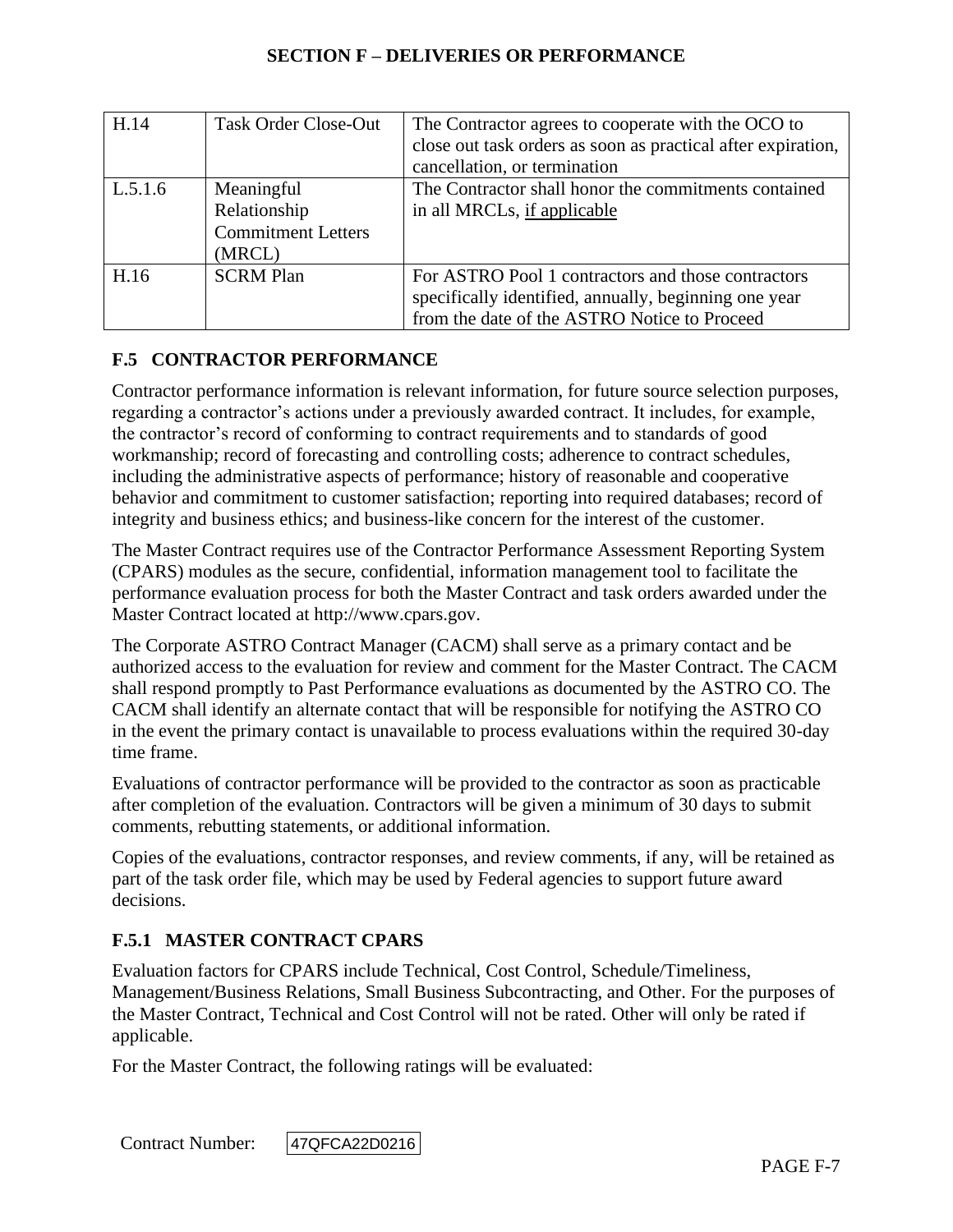- a. Schedule/Timeliness: This factor will be rated on the timeliness of meeting the reporting standards in Section F.4.
- b. Management/Business Relations: This factor will be rated on the quality and responsiveness of the duties performed by both the CACM and Corporate ASTRO Program Manager (CAPM) (See Section G.3.1.1.1).
- c. Small Business Subcontracting: This factor will be rated on whether or not the contractor has met its small business subcontracting goals (See Section G.3.1.11).
- d. Other: This factor will only be rated if applicable (e.g., trafficking violations, tax delinquency, suspension and debarments, dormant status, or off-ramping.

The ASTRO CO will conduct CPAR evaluations annually during the performance period ending September  $30<sup>th</sup>$  of each year.

## **F.5.2 TASK ORDER CPARS**

The ASTRO CO does not administer or evaluate task order performance. It is the sole responsibility of the OCO using the process and criteria set forth in CPARS. OCOs shall use CPARS for task orders awarded under the Master Contract, if applicable. CPARS may not be required for certain requirements like classified work and intelligence. If a customer agency's policy requires an alternative Past Performance assessment reporting system for a specific task order, the alternative reporting system takes precedence over CPARS.

At a minimum, the OCO will be responsible for evaluating final contractor performance upon task order completion. Interim performance evaluations may be conducted as prescribed by the ordering agency's policies.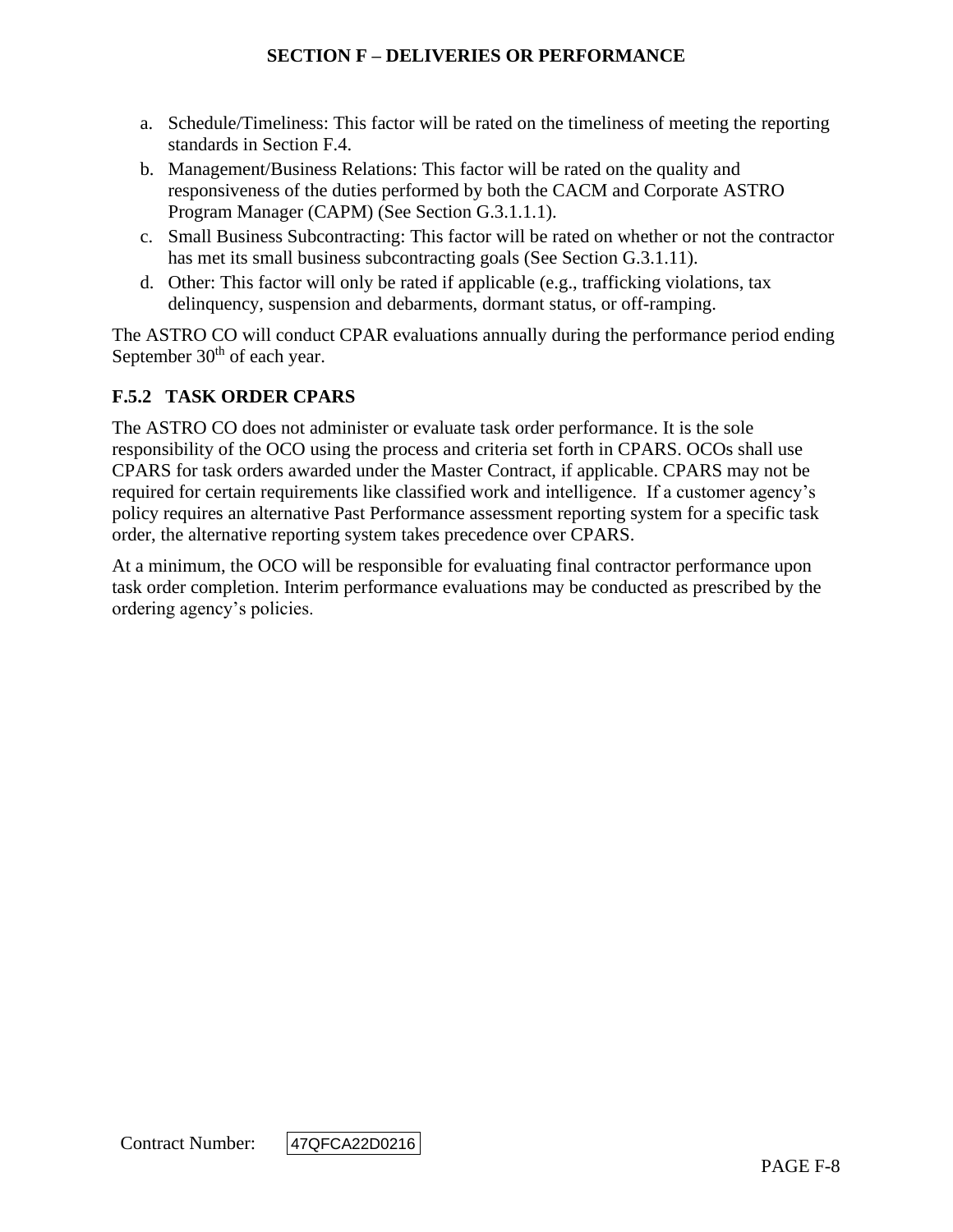#### **G.1 BACKGROUND**

This section provides roles, responsibilities, and contract administration requirements for the Master Contract.

Clauses, provisions, and other terms and conditions regarding task order administration will be designated by the OCO at the task order level.

#### **G.2 ROLES AND RESPONSIBILITIES OF GOVERNMENT KEY PERSONNEL**

This section describes the roles and responsibilities of Government and contractor personnel.

The current Point of Contact (POC) information for the Government's ASTRO Program Manager and CO, the CAPM and CACM, and other duly authorized representatives for the Master Contract will be maintained in the ASP.

#### **G.2.1 ASTRO GOVERNMENT KEY PERSONNEL**

The Government Key Personnel for the ASTRO program are the ASTRO Program Manager (PM), ASTRO CO, and ASTRO Ombudsman.

#### **G.2.1.1 ASTRO PROGRAM MANAGER**

The ASTRO PM is the primary Government official who performs various programmatic functions with contractors and customers for the overall success of the ASTRO program.

#### **G.2.1.2 ASTRO CONTRACTING OFFICER**

The ASTRO CO is the sole Government official with authority to interpret, administer, and/or modify the terms and conditions of the Master Contract.

The ASTRO CO may delegate routine administrative functions to an authorized representative to assist on matters related to the Master Contract's terms and conditions and monitoring contractor's performance.

#### **G.2.1.3 ASTRO OMBUDSMAN**

If a contractor has a pre-award or post-award complaint at the task order level, it is encouraged that the contractor initially consult with the ASTRO CO. In the case that the contractor is not satisfied with the resolution of the complaint by the ASTRO CO, the contractor may follow the procedures outlined in the General Services Administration Acquisition Regulation (GSAR) 552.216-74 as follows:

GSAR 552.216-74 GSA Task-Order and Delivery-Order Ombudsman (Jan 2017)

- (a) GSA has designated a Task-Order and Delivery-Order Ombudsman who will review complaints from contractors and ensure that they are afforded a fair opportunity for consideration in the award of task or delivery orders under Indefinite Delivery/Indefinite Quantity (ID/IQ) contracts, consistent with the procedures in the contract. Written complaints shall be submitted to the Ombudsman, with a copy to the CO.
- (b) In the case that the contractor is not satisfied with the resolution of the complaint by the GSA Task-Order and Delivery-Order Ombudsman, the contractor may follow the procedures outlined in subpart 33.1.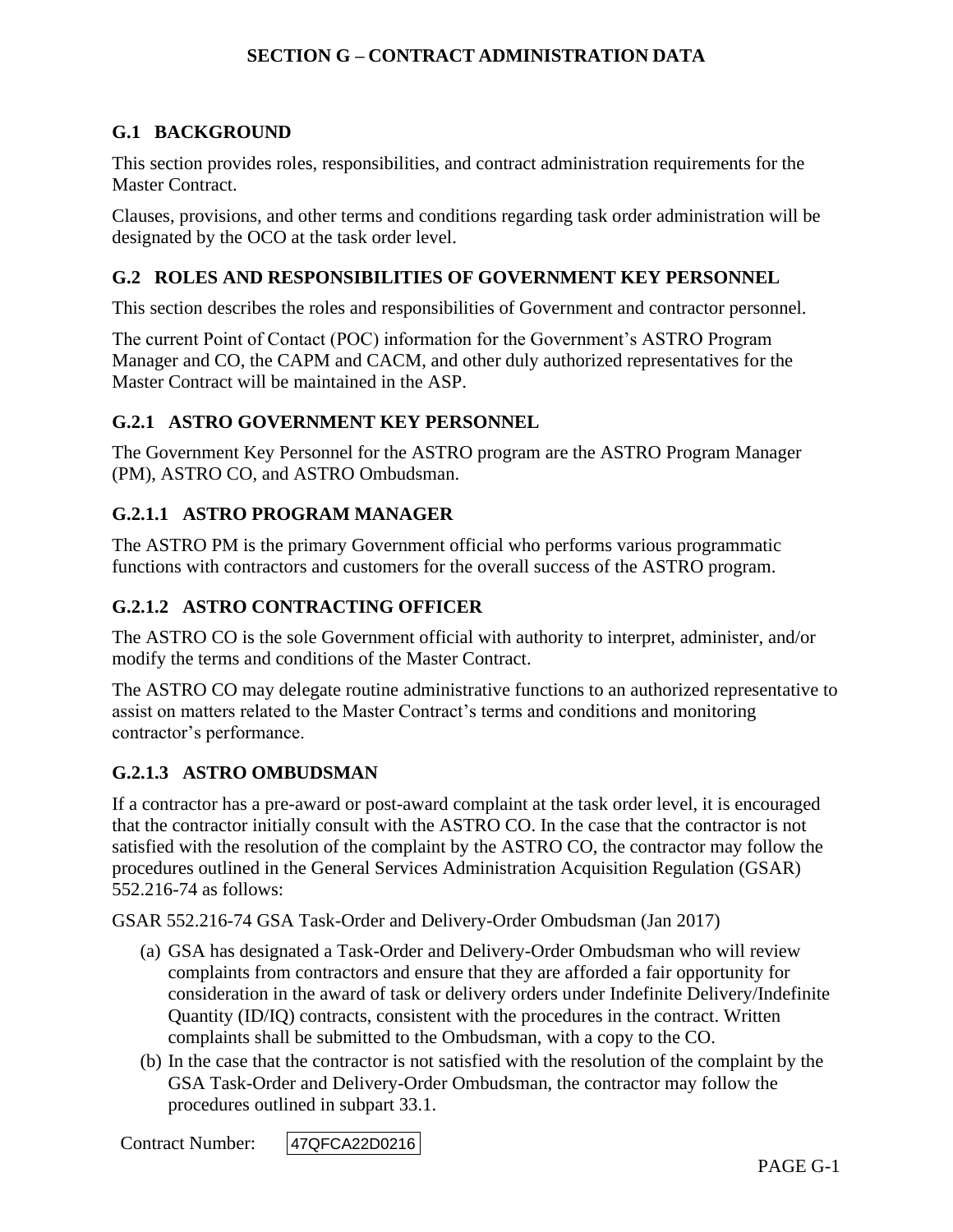(c) The GSA Task-Order and Delivery-Order Ombudsman is located at the GSA, Office of Government-wide Policy (OGP), Office of Acquisition Policy (MV). Contact information for the GSA Task-Order and Delivery-Order Ombudsman can be found at: http://www.gsa.gov/ombudsman.

### **G.2.2 TASK ORDER KEY PERSONNEL**

The Key Personnel for pre-award and post-award administration of task orders under the Master Contract is the OCO and the OCO's appointed Contracting Officer Representative (COR) or Contracting Officer Technical Representative (COTR).

#### **G.2.2.1 ORDERING CONTRACTING OFFICER (OCO)**

The OCO for each task order is the sole and exclusive Government official with authority to solicit, award, administer, and/or modify a task order under the Master Contract.

On a case by case basis, a warranted CO, as defined in FAR Subpart 2.101, may request a DPA from the ASTRO Program Office. Only if a DPA is granted from the ASTRO CO may a non-FEDSIM OCO solicit and award a task order under the Master Contract.

The OCO is encouraged to contact the ASTRO Program Office for any task order assistance including the following:

- a. Training on the ASTRO program and ordering procedures.
- b. Task order scope compliance with the Master Contract.
- c. Task order solicitation development.
- d. Assistance on disputes, claims, or protests at the task order level.
- e. Contractor performance issues at the task order level.

OCO duties include:

- a. Complying with the scope, terms and conditions of the Master Contract, ordering procedures outlined in the ASTRO ordering guide, FAR Subpart 16.505, and other regulatory supplements.
- b. Identifying the proper Pool, commercial or non-commercial items, contract type(s), terms and conditions, and clauses and provisions applicable to the task order solicitation and award.
- c. Allowing a reasonable time for fair opportunity proposal submission.
- d. Resolving any performance issues, disputes, claims, or protests at the task order level.
- e. Responding to all Freedom of Information Act (FOIA), Congressional, Inspector General, Small Business Administration, and/or the General Accountability Office requests for task order information.
- f. Entering task order performance evaluation in the CPARS, if applicable.
- g. Entering task order award data in the Federal Procurement Data System Next Generation (FPDS-NG) upon task order award, if applicable.
- h. Closing out task orders in a timely manner.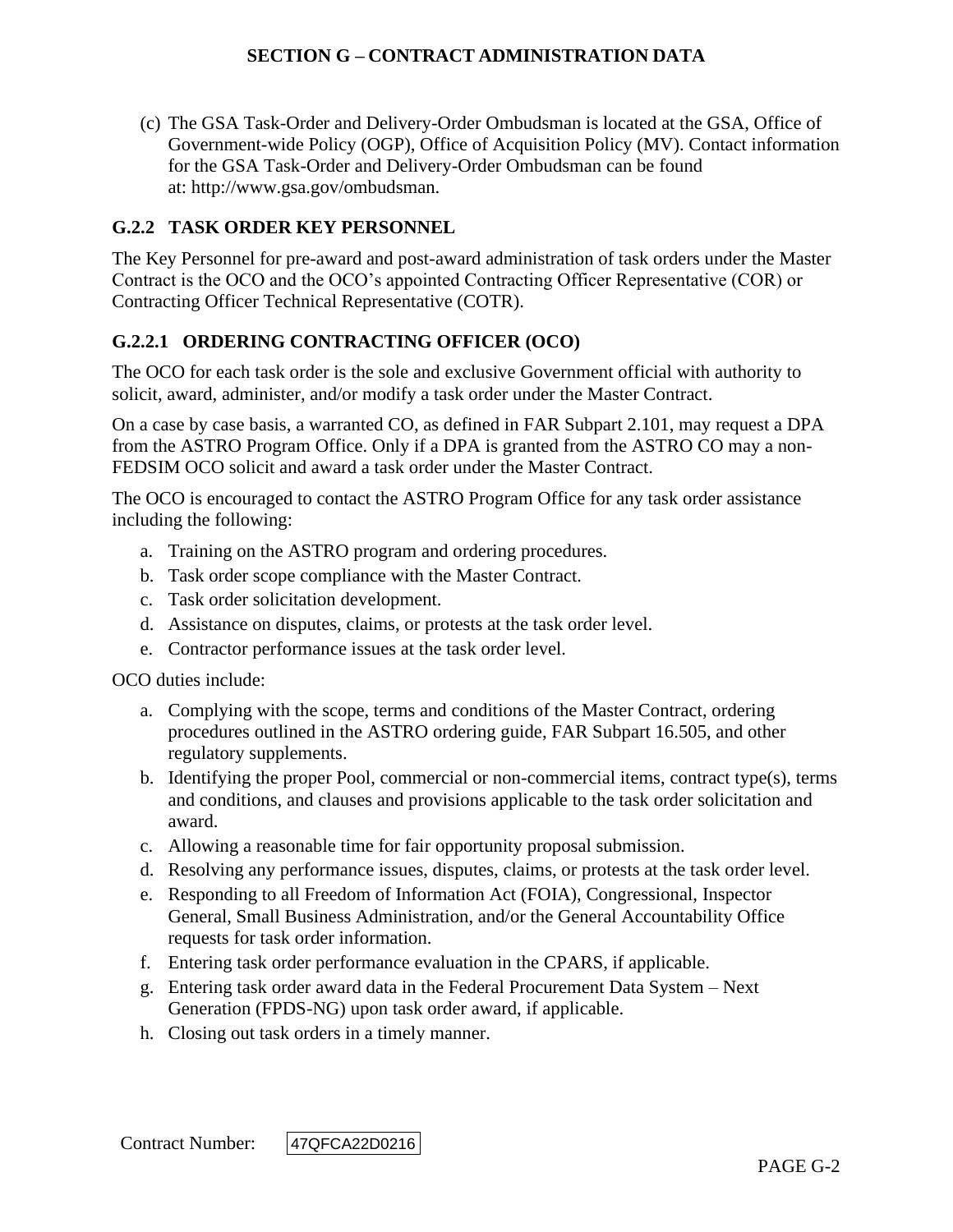## **G.2.2.2 CONTRACTING OFFICER'S REPRESENTATIVE**

The OCO for each task order may designate a COR or COTR to perform specific administrative or technical functions.

The specific rights and responsibilities of the COR or COTR for each task order shall be described in writing, which upon request, shall be provided to the contractor.

#### **G.3 CONTRACT ADMINISTRATION REQUIREMENTS**

This section describes all the administration requirements for the entire duration of the Master Contract.

#### Master Contract**G.3.1 GENERAL ADMINISTRATION REQUIREMENTS**

General administration requirements are required administration duties of the Master Contract. All contractor information will be maintained and reported in the ASP.

## **G.3.1.1 CONTRACTOR KEY PERSONNEL**

The Key Personnel for the contractor's ASTRO program are the CAPM and the CACM. Additional Key Personnel requirements may be designated by the OCO at the task order level.

The contractor shall assign a CAPM and a CACM as contractor Key Personnel to represent the contractor as primary POCs to resolve issues and perform administrative duties and other functions that may arise relating to the Master Contract, including task orders solicited and awarded. The contractor shall ensure that the ASTRO CO has current POC information for both the CAPM and CACM.

There are no minimum qualification requirements established for the CAPM and CACM. The CAPM and CACM do not have to be full-time positions; however, the CAPM and CACM are expected to be fully proficient in the performance of their duties. All costs associated with CAPM and CACM duties shall be handled in accordance with the contractor's standard accounting practices; however, no costs for CAPM and CACM duties may be billed directly to the ASTRO Program Office.

#### **G.3.1.1.1 CORPORATE ASTRO PROGRAM MANAGER (CAPM)**

The contractor's corporate management structure shall guarantee senior, high-level, program management of the ASTRO Program, including a CAPM to represent the company in all ASTRO program related matters.

CAPM duties include:

- a. Providing a cohesive partnership between the contractor, ASTRO Program Manager, and Federal agency customers to identify and achieve reciprocal goals, with effective and efficient customer-focused service, in accordance with the terms of the Master Contract.
- b. Advising and assisting current and potential Federal agency customers regarding the technical scope of the Master Contract and the overall attributes of the ASTRO Program.
- c. Attending all ASTRO PMR meetings and other ASTRO meetings as scheduled.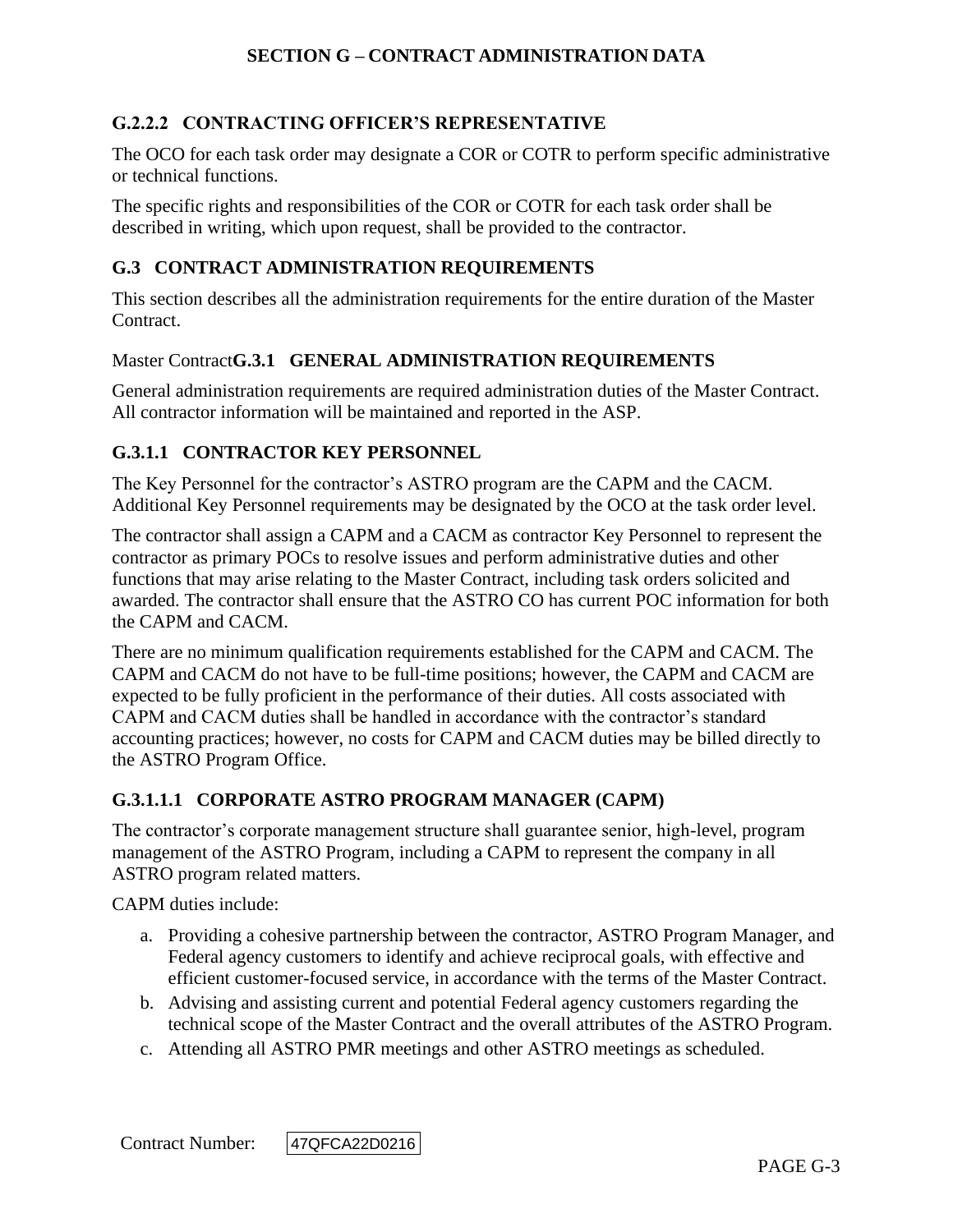## **G.3.1.1.2 CORPORATE ASTRO CONTRACT MANAGER (CACM)**

The contractor's corporate management structure shall guarantee senior, high-level, contract management of the ASTRO Program, including a CACM to represent the company in all ASTRO related matters.

CACM duties include:

- a. Ensuring that all contract administration functions and reporting information required under the Master Contract is provided accurately, thoroughly, and timely.
- b. Addressing all performance issues related to the Master Contract.
- c. Attending all ASTRO and ASTRO PMR meetings as scheduled.

#### **G.3.1.2 CONTRACTOR SELF-ASSESSMENT (CSA)**

The CSA is a status update for all systems and certifications that were claimed in the proposal submission. The purpose of the CSA is to keep contractor data up to date. The CACM shall submit the CSA to the ASTRO CO using the ASP.

#### **G.3.1.3 APPROVED ACCOUNTING SYSTEM**

The contractor shall maintain an approved accounting system, as approved by the cognizant ACO of the DCMA or other CFA and validated by the ASTRO CO, for the entire duration of the Master Contract. An approved accounting system provides for the proper segregation, identification, accumulation, and allocation of direct and indirect costs for Government procurements and is mandatory for the entire duration of the Master Contract.

Only those contractors that maintain an approved accounting system shall be eligible for Cost Reimbursement (all types) or Non-Commercial T&M/LH task order solicitations and awards. Approved accounting systems do not apply to task orders for the acquisition of commercial items or when the task orders are firm-fixed-price or fixed-price with economic price adjustment provided that the price adjustment is not based on actual costs incurred.

#### **G.3.1.4 COST ACCOUNTING STANDARDS (CAS)**

If applicable, the contractor shall maintain CAS coverage as approved by the cognizant ACO of DCMA or other CFA and validated by the ASTRO CO , for the entire duration of the Master Contract. CAS are a set of 19 standards and rules promulgated by the Government for use in determining costs on procurements and for contractors to disclose in writing and follow consistently in their cost accounting practices.

The contractor and its subcontractors (for clarity, see FAR Part 42 - *Subcontractor* means any supplier, distributor, vendor, or firm that furnishes supplies or services to or for a prime contractor or another subcontractor.), may be subject to full CAS coverage, which requires all 19 standards; modified CAS coverage, which requires Standards 401, 402, 405, and 406; or be exempt from CAS coverage under 48 CFR 9903.201-1 and 48 CFR 9903.201-2.

A contractor under coverage is not subject to a standard where it does not apply. CAS does not apply to task orders for the acquisition of commercial items or when the task orders are firmfixed-price or fixed-price with economic price adjustment provided that the price adjustment is not based on actual costs incurred.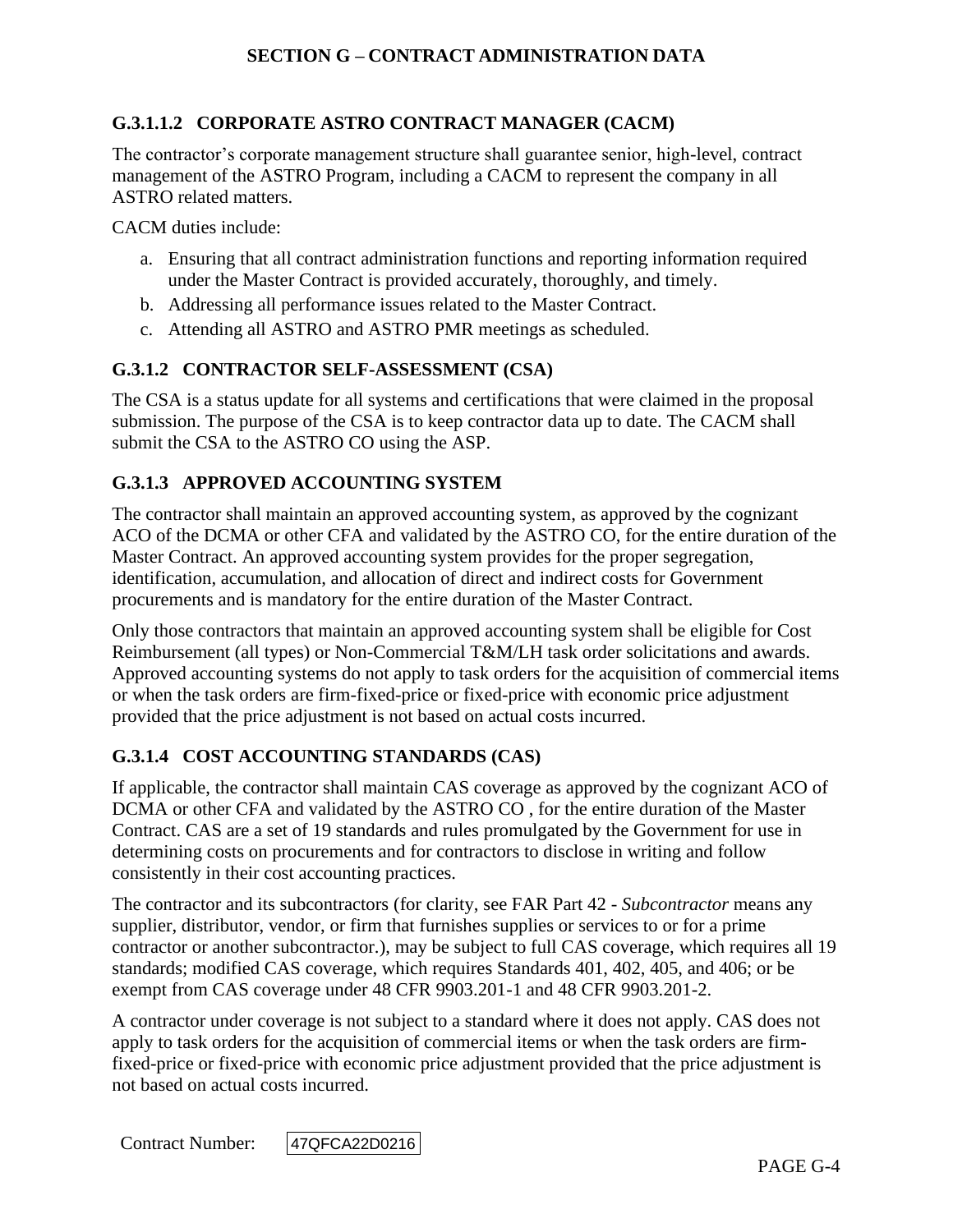## **G.3.1.5 INSURANCE**

The insurance coverage specified in FAR Subpart 28.3 is the minimum insurance coverage required for the entire duration of the Master Contract. If a task order does not specify any insurance coverage amounts, the minimum insurance requirements in FAR Subpart 28.3 shall apply.

The OCO may require additional insurance coverage or higher limits specific to a task order awarded under the Master Contract. OCOs shall tailor insurance coverage clauses, provisions, and other applicable terms and conditions specific to each task order's contract type, solicitation, and award.

The contractor shall acquire and maintain insurance coverage for each Pool in which it has an award. The contractor shall retain copies of ACORD Form 25, Certificate of Liability, for each Pool awarded under the Master Contract and the certificate shall be made available upon request of the ASTRO CO.

## **G.3.1.6 FEDERAL AWARDEE PERFORMANCE AND INTEGRITY INFORMATION SYSTEM (FAPIIS)**

Subject to FAR 9.104-6, Federal Awardee Performance and Integrity Information System, and FAR 52.209-9, Updates of Publicly Available Information Regarding Responsibility Matters, the contractor shall update responsibility matters in FAPIIS, including criminal, civil, and administrative proceedings in connection with Federal awards; suspensions and debarments; administrative agreements issued in lieu of suspension or debarment; non-responsibility determinations; contract terminations for fault; defective pricing determinations; and Past Performance evaluations.

## **G.3.1.7 EMPLOYMENT REPORTS ON VETERANS**

Subject to FAR 22.1306, Department of Labor Notices and Reports, and FAR 52.222-37, Employment Reports on Veterans, the contractor shall report veteran employment and hiring data annually to the DoL by filing a VETS-4212, Federal Contractor Veterans' Employment Report.

### **G.3.1.8 EXECUTIVE COMPENSATION AND FIRST-TIER SUBCONTRACT AWARDS REPORT**

Subject to FAR 4.14 and FAR 52.204-10, Reporting Executive Compensation and First-Tier Subcontract Awards, the contractor shall report executive compensation and first-tier subcontract awards in the Federal Funding Accountability and Transparency Act Subaward Reporting System (FSRS).

## **G.3.1.9 POST AWARD SMALL BUSINESS PROGRAM RE-REPRESENTATION**

Subject to FAR 52.219-28, Post-Award Small Business Program Re-representation, if a contractor represented that it was a small business concern prior to award of a given Pool under the Master Contract, the contractor shall re-represent its size status upon the occurrence of any of the following:

a. Within 30 days after execution of a novation agreement.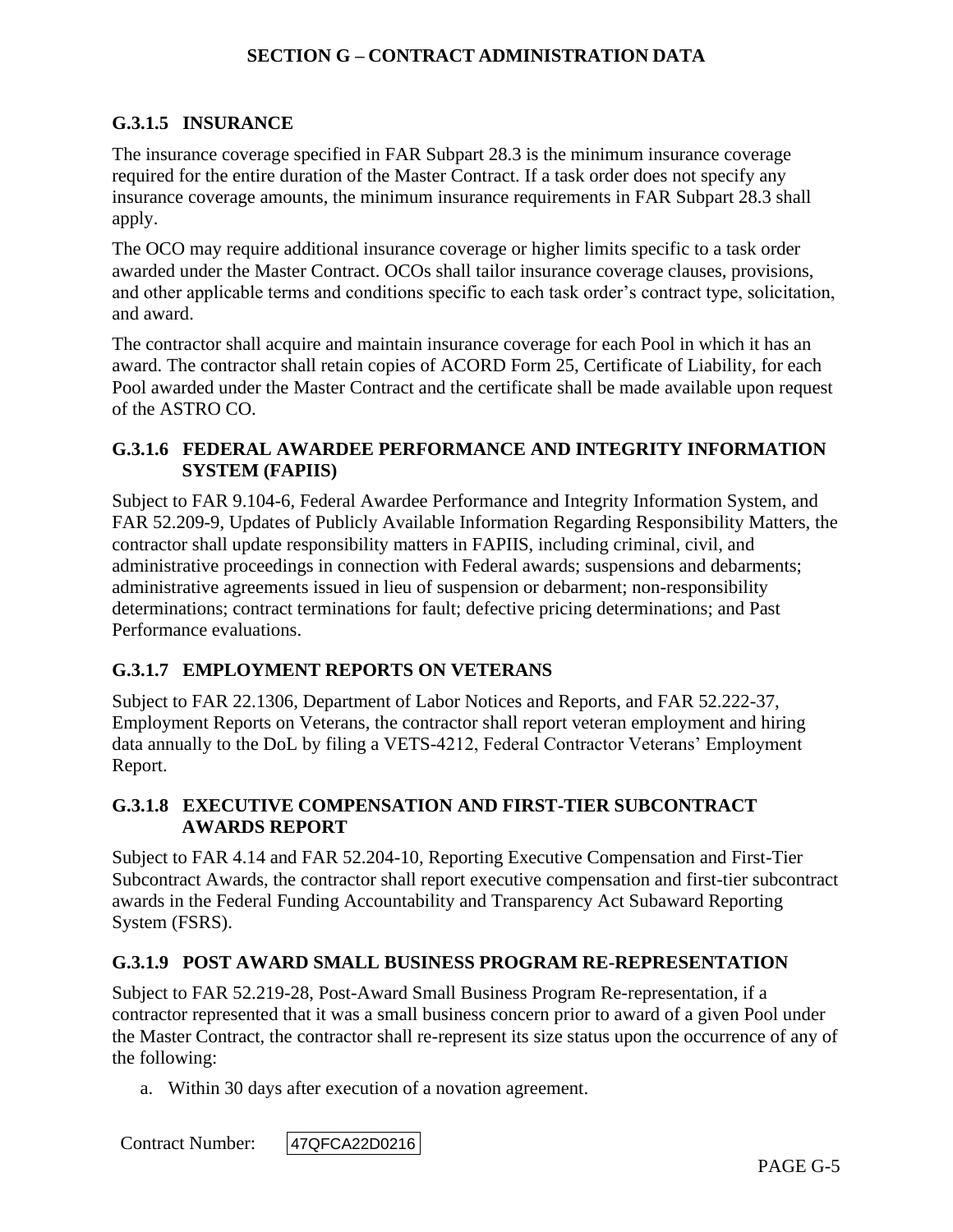- b. Within 30 days after a merger or acquisition that does not require a novation.
- c. Within 60 to 120 days prior to the end of the fifth year of the contract.

For each Pool the contractor has an award, the contractor shall re-represent its size status in accordance with the size standard in effect at the time of this re-representation that corresponds to the NAICS code assigned to the Pool(s) that corresponds to the contractor's Master Contract.

The contractor shall make the re-representation required by this section as follows:

- (1) By validating or updating all its representations in the Representations and Certifications section of the System for Award Management (SAM) at www.sam.gov and its other data in SAM, as necessary, to ensure that they reflect the contractor's current status. The contractor shall notify the ASTRO CO in writing within the timeframes specified above that the data has been validated or updated, and provide the date of the validation or update.
- (2) If the contractor does not have representations and certifications in SAM, or does not have a representation in SAM for the NAICS code applicable to the Master Contract, the contractor is required to complete the following re-representation and submit it to the ASTRO CO in writing, along with the contract number(s) and the date on which the rerepresentation was completed using the format below:

The contractor represents that it  $\Box$  **is,**  $\Box$  **is not**, a small business concern under NAICS code assigned to contract number<br>
<u>equals</u> for Pool name

| $\lceil$ Contractor to sign and date and insert dumorized signer s name and title $\lceil$ |  |
|--------------------------------------------------------------------------------------------|--|
| Point of Contact:                                                                          |  |
| Title:                                                                                     |  |
| Date:                                                                                      |  |
| Signature:                                                                                 |  |

[*Contractor to sign and date and insert authorized signer's name and title*]

## **G.3.1.10 MERGERS, ACQUISITIONS, NOVATIONS, AND CHANGE-OF-NAME AGREEMENTS**

In accordance with GSAM 542.12 and FAR 42.12, if a contractor merges, is acquired, or recognizes a successor in interest to Government contracts when contractor assets are transferred; or, recognizes a change in a contractor's name; or, executes novation agreements and change-of-name agreements by a CO other than the ASTRO CO, the contractor shall notify the ASTRO CO and provide a copy of the novation or other any other agreement that changes the status of the contractor.

Title 41 U.S.C. 6305 prohibits the transfer of Government contracts from an awardee to a third party. However, the Government may, when in its interest, novate an awardee's contract to a third party when there is a transfer of all of the awardee's assets or the entire portion of the assets involved in the performance of the Master Contract. In a services contract, assets are generally defined as personnel performing work under the contract being transferred. For companies with task order awards, assets refer to all of the personnel performing those task orders as well as the personnel performing at the Master Contract level (e.g., the CACM and CAPM). For companies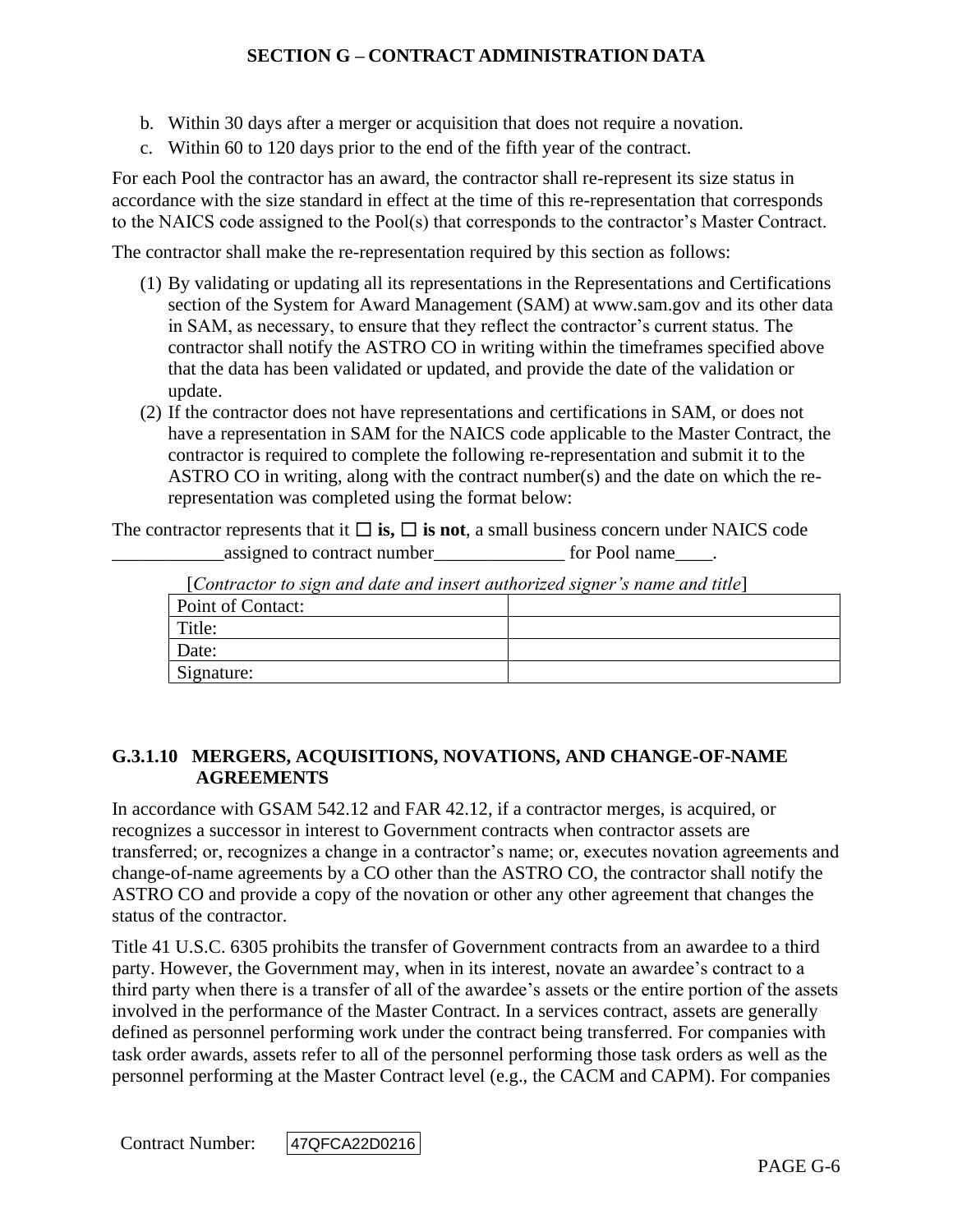without task order awards, assets mean personnel performing at the Master Contract level only (e.g., the CACM and CAPM).

For a novation to be approved by the ASTRO CO, the following elements shall occur:

- a. The company shall first submit a proposal to the ASTRO CO under the most recent solicitation of the Master Contract.
- b. The proposal shall achieve an evaluated numerical score that is equal to or higher than the lowest evaluated numerical score in the Pool being applied for at the time of the original Master Contract awards.
- c. The company shall submit a novation agreement with all the required legal elements in accordance with GSAM 542.12 and FAR 42.12.
- d. The novation agreement shall include the transfer of personnel performing work under the Master Contract and any awarded task orders, as applicable.
- e. The novation agreement shall be determined by the ASTRO CO to be in the best interest of the Government.
- f. If a company, including affiliates, divisions, or subsidiaries already has a Master Contract within the same Pool, one of the companies shall be put in Dormant Status in accordance with Section H.10.

## **G.3.1.11 INDIVIDUAL SUBCONTRACTING PLAN(S)**

In accordance with GSAM 519.7 and FAR 19.7, for other than small business concerns, the contractor shall comply with its approved subcontracting plan for each Pool the contractor has an award. The contractor shall maintain an acceptable individual subcontracting plan for each Pool, as awarded, for the entire duration of the Pool(s). The contractor may or may not have received an evaluation scoring credit for small business subcontracting goals proposed on an individual subcontracting plan by Pool; however, the contractor shall meet or exceed the small business subcontracting goal, as proposed by Pool, for each reporting period under the Pool(s).

An individual subcontracting plan means a subcontracting plan specific to each Pool awarded under the Master Contract and covers the entire five-year ordering period and one, five-year option period, and it has goals that are based on the contractor's planned subcontracting in support of each Pool awarded under the Master Contract. Each individual subcontracting plan shall ensure that small businesses, Small Disadvantage Businesses (SDB), Women-Owned Small Businesses (WOSB), Historically Under-utilized Business Zones (HUBZone), Veteran-Owned Small Businesses (VOSB), and Service-Disabled Veteran-Owned Small Businesses (SDVOSB) are provided the maximum practicable opportunity to participate as subcontractors (for clarity, see FAR Part 42 - *Subcontractor* means any supplier, distributor, vendor, or firm that furnishes supplies or services to or for a prime contractor or another subcontractor.), at the task order level.

The US General Services Administration, and Other Federal Agencies given Delegation of Procurement Authority, are committed to ensuring maximum practicable opportunity is provided to small business concerns to participate in the performance of this contract consistent with its efficient performance. GSA expects any individual small business subcontracting plan submitted pursuant to FAR Clause 52.219-9, Small Business Subcontracting Plan, to reflect this commitment. Consequently, an offeror, other than a small business concern, before being awarded an ASTRO contract, shall demonstrate that its subcontracting plan represents a creative and innovative program for involving small, HUBZone, disadvantaged, women owned, veteran-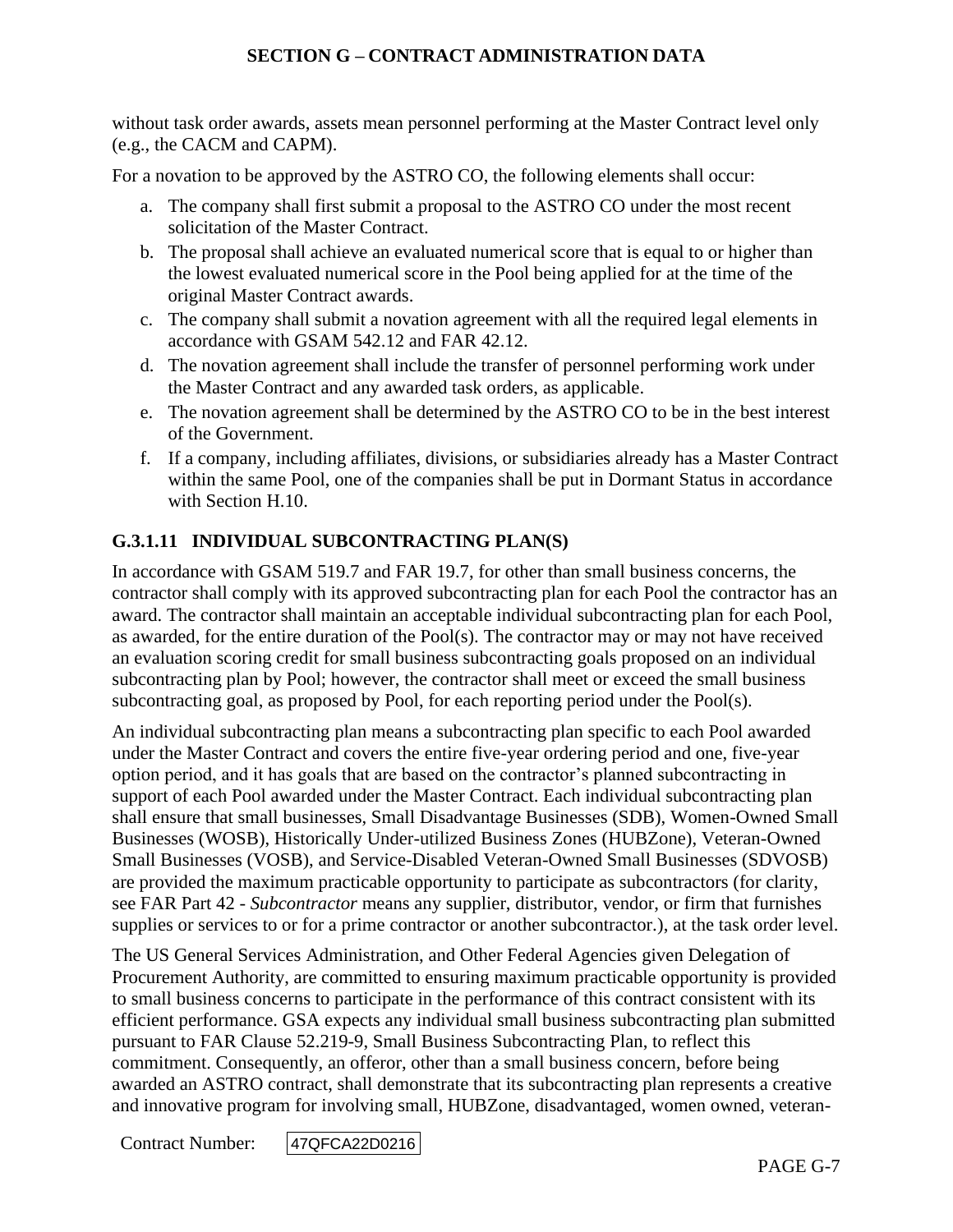owned, and service-disabled veteran owned concerns as subcontractors in the performance of this contract. (a) The Individual Small Business Subcontracting Plan, is made a part of this contract. The Contractor shall provide a signed copy of the Master Contract Individual Small Business Subcontracting Plan to the ASTRO OCO, whenever requested by the OCO. (b) The Individual Small Business Subcontracting Plan covers the Base Period of five (5) years and the option term for an additional five (5) years. (c) Compliance with the Individual Small Business Subcontracting Plan will be addressed via the Contractor Performance Assessment Reporting System (CPARS).

## **G.3.1.11.1 Minimum Subcontracting Goals**

Because of the size, scope, and magnitude of this acquisition, the government anticipates substantial subcontracting opportunities for small business, veteran-owned small business, service-disabled veteran-owned small business, HUBZone small business, small disadvantaged business, and women-owned small business concerns. The Contractor shall maintain a Subcontracting Plan pursuant to FAR Clause 52.219-9, Individual Subcontracting Plan, in accordance with the Master Contract. Small Business Subcontracting Goals Category (% of Planned Subcontracted Dollars) Total Small Business 23; Small Disadvantaged Business 5; Woman-owned Small Business 5 HUBZone Small Business 3 Veteran-owned Small Business 3 Service-disabled Veteran-owned Small Business 3 NOTE: The goals are expressed as a percentage of planned subcontracted dollars, and not contracting ceiling. The small business subcontracting goals are an aggregate of potential subcontracted dollars for Task Order(s) that a Contractor plans to receive under the ASTRO, and not to the aggregate Master Contract ceiling value. Small Business subcontracting goal achievement for the Master Contract is assessed annually and performance ratings will be based exclusively on the goal percentages submitted as part of the offerors Subcontracting Plan.

#### **G.3.1.11.2 Subcontracting Reports**

Per FAR 52.219-9(d) (10), Contractors submitting Individual Subcontracting Plans are required to: (a) Cooperate in any studies or surveys as may be required; (b) Submit periodic reports, which show compliance with their subcontracting plan; (c) Submit Individual Subcontracting Reports (ISRs) and Summary Subcontracting Reports (SSRs); (d) Ensure that subcontractors with subcontracting plans agree to submit their ISR and SSR if required. The ISR covers subcontract award data related to this Master Contract and shall be submitted semi-annually till last Task Order completion. The SSR encompasses all Contracts with GSA and is submitted annually. The ISR and SSR shall be submitted electronically via the Electronic Subcontract Reporting System (eSRS) at www.esrs.gov and must be received within the date specified in this Master Contract. Reports are due, regardless of whether there has been any subcontracting activity since contract inception or since time of previous report submission. Notes: Individual Subcontracting Reports shall reflect the subcontracting dollars on a PAYMENT basis only. The Payment Basis is the process of capturing subcontract dollars no sooner than the time a contractor pays the subcontractor's invoices. This Payment Basis reporting method must be used for the entire contract term. Entering subcontracting dollars into the Government's Electronic Subcontracting Reporting System (eSRS) on a Commitment Basis is not permitted. (A Commitment Basis, which is not allowed for this Master Contract, is the process of capturing subcontract dollars when the Contractor executes the subcontract award documents). The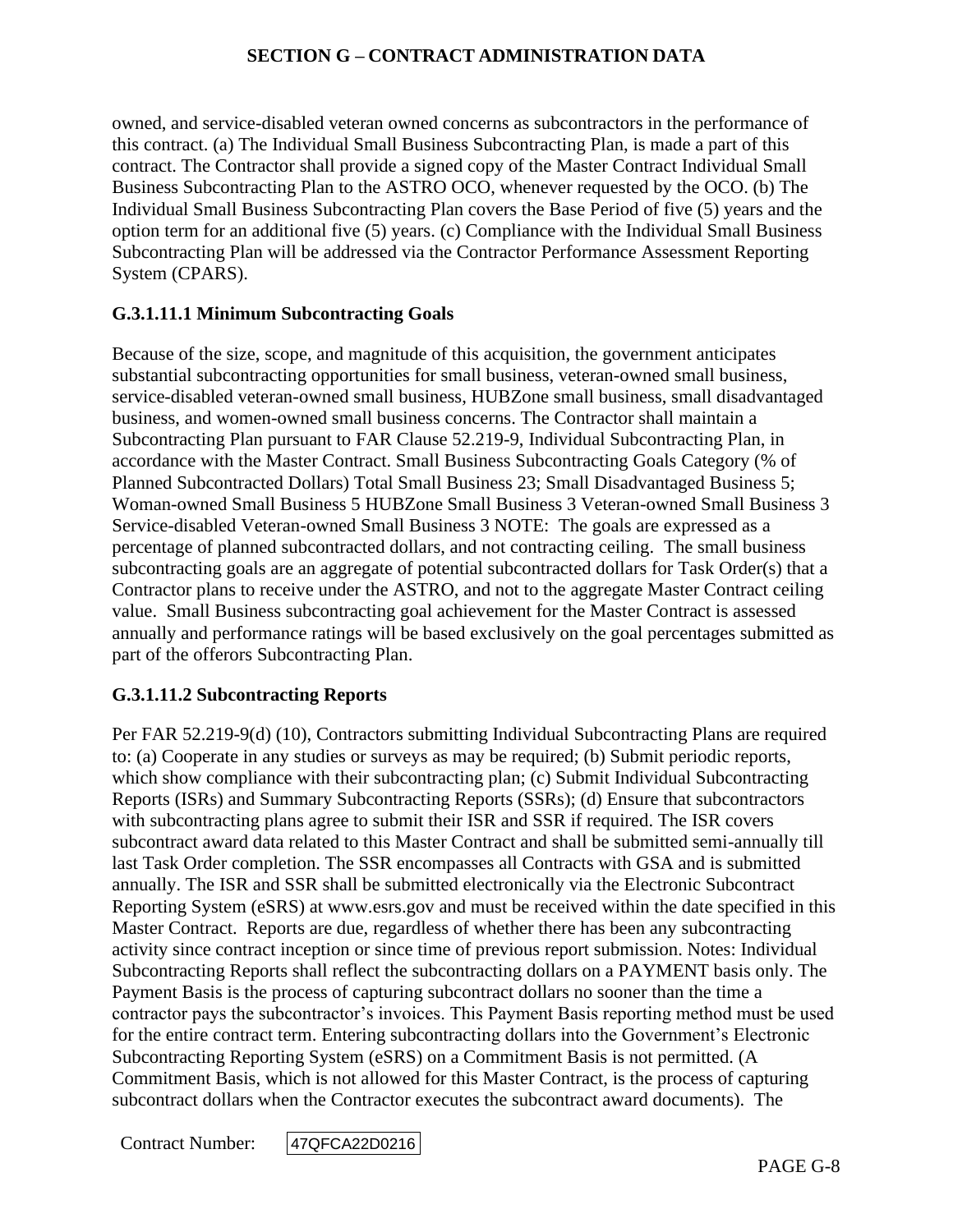Contractor shall ensure that their entries in the column "Current Goal: Percentage of Total Subcontract Awards", is the negotiated percentages as cited in the Individual Subcontracting Plan goals. If the Contractor does not meet the Master Contract Small Business Subcontracting Goals, they shall provide a succinct description of how goals will be achieved in the "Remarks" section of the form. Summary Subcontracting Reports If the Contractor is using the Parent DUNS when reporting, the awardee's DUNS number shall be cited in the "Remarks" section of the form, if different than the Parent DUNS. The Contractor shall list their entire GSA contract numbers associated with the reported dollars in the "Remarks" section of the form. NonGSA contract numbers shall not be reported with the GSA contract numbers. Both Individual Subcontracting Reports and Summary Subcontracting Reports Contractors shall reference the GSA Agency Code 4732. Contractors shall include the astro@gsa.gov email address in Government Email section of the form.

For each Pool in which the contractor has an award and approved subcontracting plan, the contractor shall submit Individual Subcontract Reports (ISR) for each individual subcontracting plan and a Summary Subcontract Reports (SSR) for all subcontract activity with GSA using the web-based electronic Subcontracting Reporting System (eSRS) at http://www.esrs.gov*.* The eSRS will serve as the sole secure and confidential information management tool to manage and evaluate subcontracting goal performance for the duration of the Master Contract.

Each individual subcontracting plan is incorporated into the Master Contract. Contractors are obligated to meet or exceed the small business and socio-economic goals under the individual subcontracting plan for each Pool. When a contractor does not meet any one or more of its subcontracting goals for a given reporting period, the contractor shall explain in writing the rationale for not meeting the goals in the comments section of the ISR and/or SSR in eSRS.

In accordance with 15 U.S.C. 637(d)(8), any contractor or subcontractor failing to comply in good faith with the requirements of the subcontracting plan is in material breach of its contract. Furthermore, 15 U.S.C. 637(d)(4)(F) directs that a contractor's failure to make a good faith effort shall result in the imposition of liquidated damages pursuant to FAR 52.219-16, Liquidated Damages-Subcontracting Plan.

## **G.3.1.12 APPROVED PURCHASING SYSTEM**

If initial proposal points were claimed for this scoring element, the Contractor shall maintain a purchasing system, as approved by the cognizant ACO of DCMA or other CFA and validated by the ASTRO CO, under a formal Contractor Purchasing System Review (CPSR), for the entire duration of the Pool(s).

Approved purchasing systems provide for efficiency and effectiveness with which the Contractor spends Government funds and complies with Government policy when subcontracting.

Advance notification requirements for subcontracting and consent to subcontract are not required when a Contractor has an approved purchasing system unless otherwise requested by the OCO on an individual task order, task orders with no subcontracting possibilities, or task orders for the acquisition of commercial items.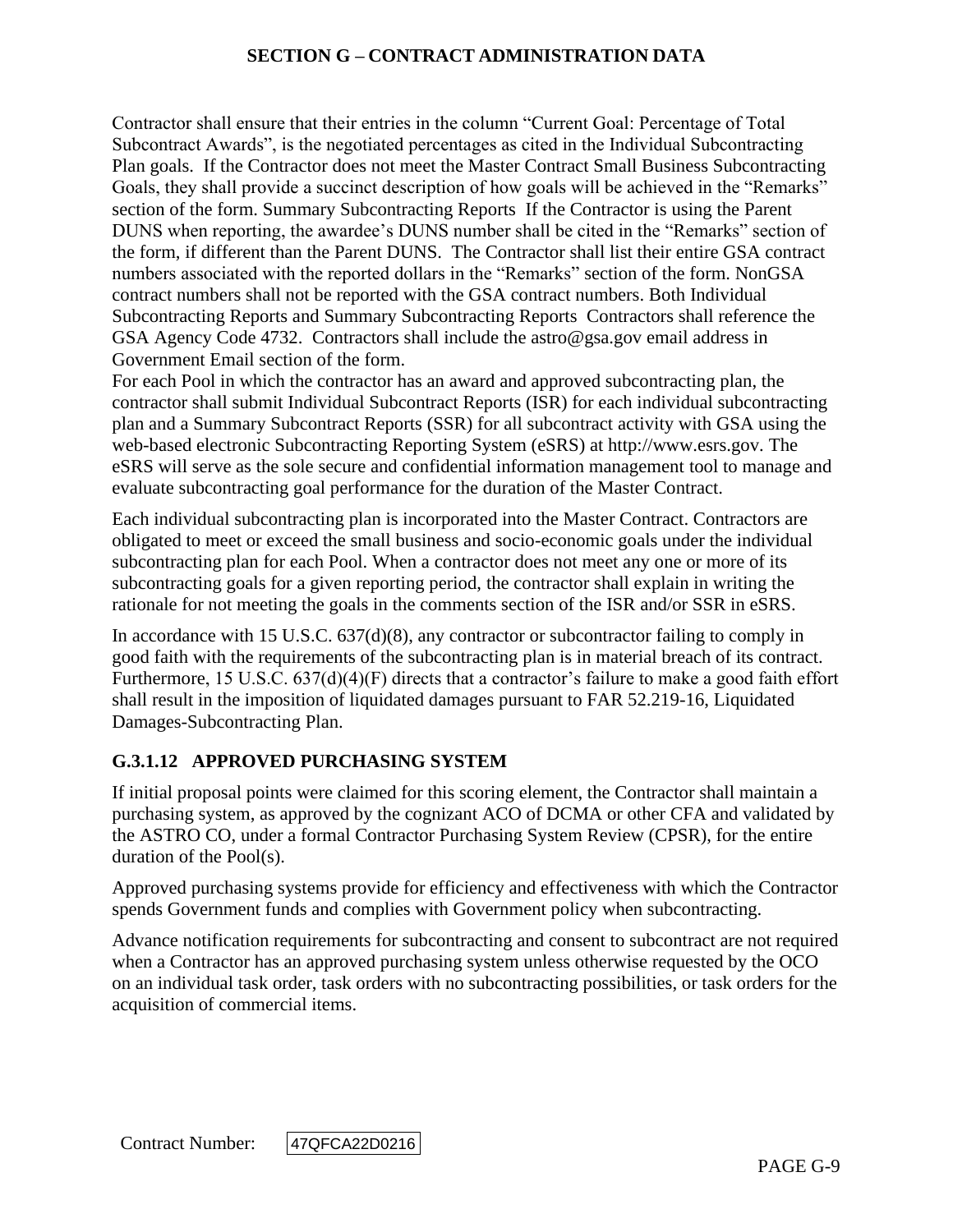### **G.3.1.13 FPRAs, FORWARD PRICING RATE RECOMMENDATIONS (FPRRs), AND/OR PROVISIONAL BILLING RATES**

If initial proposal points were claimed for this scoring element, the contractor shall maintain PBRs, FPRAs, and/or FPRRs, as approved by the cognizant ACO of the DCMA or other CFA and validated by the ASTRO CO, for the entire duration of the Master Contract.

- a. PBRs are indirect cost rates established temporarily for interim reimbursement of incurred indirect costs and adjusted, as necessary, pending establishment of final indirect cost rates.
- b. FPRA is an agreement between a contractor and a Government agency in which certain indirect rates are established for a specified period of time.
- c. FPRR means rates set unilaterally by the DCMA ACO or other CFA for use by the Government in negotiations or other contract actions when FPRA negotiations have not been completed or when the contractor will not agree to a FPRA.

PBRs, FPRAs, or FPRRs, will not be disclosed by the ASTRO CO to any unauthorized person. Only an OCO with a specific need to know will have access to this information upon request. PBRs, FPRAs, or FPRRs do not apply to task orders for the acquisition of commercial items or when the task orders are firm-fixed-price or fixed-price with economic price adjustment provided that the price adjustment is not based on actual costs incurred.

# **G.3.1.14 EARNED VALUE MANAGEMENT SYSTEM (EVMS)**

EVMS means a project management tool that effectively integrates the project scope of work with cost, schedule, and performance elements for optimum project planning and control. The qualities and operating characteristics of EVMS are described in American National Standards Institute/Electronics Industries Alliance (ANSI/EIA) Standard-748.

If initial proposal points were claimed for this scoring element, the contractor shall maintain an EVMS, as approved by the cognizant ACO of DCMA or other CFA and validated by the ASTRO CO, for the entire duration of the Master Contract. EVMS does not apply to task orders for the acquisition of commercial items.

# **G.3.1.15 PROPERTY MANAGEMENT SYSTEM**

An approved property management system provides for internal controls to manage, control, use, preserve, protect, repair, and maintain Government property in its possession. An approved property management system does not apply to task orders for the acquisition of commercial items.

If initial proposal points were claimed for this scoring element, the contractor shall maintain a property management system, as approved by the cognizant ACO of DCMA or other CFA and validated by the ASTRO CO, under a formal Property Management Systems Analysis (PMSA), for the entire duration of the Master Contract.

# **G.3.1.16 MATERIAL MANAGEMENT AND ACCOUNTING SYSTEM (MMAS)**

An MMAS provides for planning, controlling, and accounting for the acquisition, use, issuing, and disposition of material. An MMAS may be manual or automated; it may be a standalone system or integrated with planning, engineering, estimating, purchasing, inventory,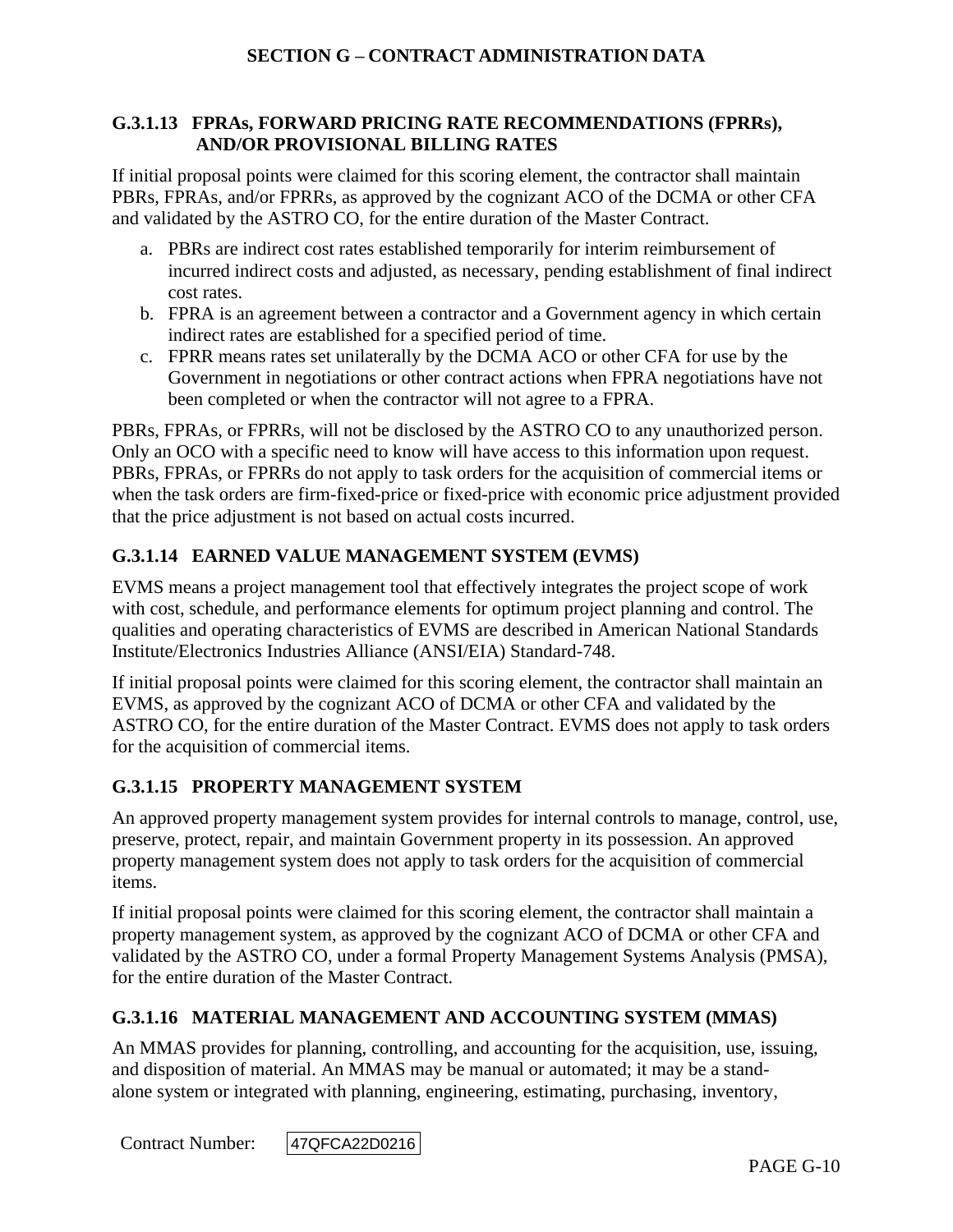accounting, or other systems. MMAS does not apply to task orders for the acquisition of commercial items.

If initial proposal points were claimed for this scoring element, the contractor shall maintain an MMAS, as approved by the cognizant ACO of DCMA or other CFA and validated by the ASTRO CO, for the entire duration of the Master Contract.

## **G.3.1.17 COST ESTIMATING SYSTEM**

An approved cost estimating system is:

- a. Maintained, reliable, and consistently applied.
- b. Verifiable, supportable, documented, and timely in providing cost estimates that are an acceptable basis for negotiation of fair and reasonable prices.
- c. Consistent with and integrated with the contractor's related management systems.
- d. Subject to applicable financial control systems

Approved estimating systems do not apply to task orders for the acquisition of commercial items or when the task orders are firm-fixed-price or fixed-price with economic price adjustment provided that the price adjustment is not based on actual costs incurred.

If initial proposal points were claimed for this scoring element, the contractor shall maintain a cost estimating system, as approved by the cognizant ACO of DCMA or other CFA and validated by the ASTRO CO, for the entire duration of the Master Contract.

## **G.3.1.18 SERVICE CONTRACT REPORTING REQUIREMENTS FOR INDEFINITE DELIVERY CONTRACTS**

In accordance with the clause 52.204-15, contractors shall provide a report to the ASTRO CO, via the ASP, for Indefinite Delivery contracts. This report shall be delivered annually by no later than October 15th. This clause and associated report are NOT required for actions entirely funded by DoD, contracts awarded with a generic entity identifier, or in classified solicitations, contracts, or orders.

## **G.3.1.19 SUPPLY CHAIN RISK MANAGEMENT (SCRM)**

Annually, each contractor shall re-certify that it is in compliance with FAR clause 52.204- 25,Prohibition on Contracting for Certain Telecommunications and Video Surveillance Services or Equipment (Aug 2020).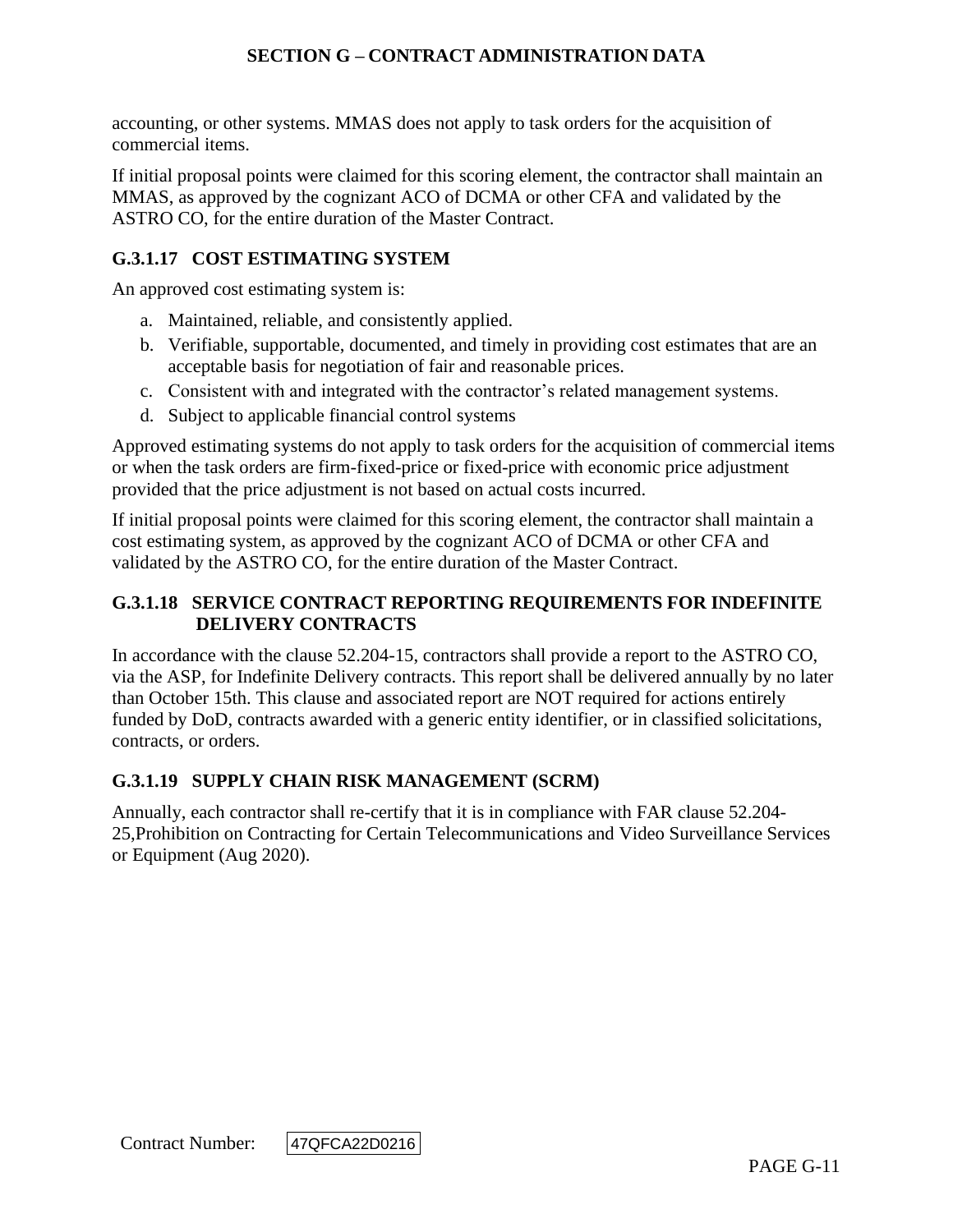## **H.1 BACKGROUND**

This section provides special contract requirements for the Master Contract. Clauses, provisions and other terms and conditions regarding special contract requirements will be designated by the OCO at the task order level.

GSA is specifically authorized to procure on behalf of the Federal Government, DoD, and other Federal agencies under the Federal Property and Administrative Services Act (40 U.S.C. 501). In accordance with FAR 17.502-2(b) and 40 U.S.C. 501, the Economy Act does not apply to task orders awarded under the Master Contract.

The Master Contract is awarded and administered by GSA, FAS, AAS, FEDSIM, ASTRO Program Office. Task orders are solicited, awarded, and administered by FEDSIM and those COs possessing a DPA issued by the ASTRO Program Office.

#### **H.2 OBSERVANCE OF FEDERAL HOLIDAYS**

Contractors shall observe Federal holidays and other days identified in this section unless otherwise indicated in individual task orders. The Government observes the following days as holidays:

- a. New Year's Day
- b. Birthday of Martin Luther King Jr.
- c. Washington's Birthday
- d. Memorial Day
- e. Independence Day
- f. Labor Day
- g. Columbus Day
- h. Veterans Day
- i. Thanksgiving Day
- j. Christmas Day

In addition to the days designated as holidays, the Government may also observe any day designated by Federal Statute, Executive Order, or President's Proclamation.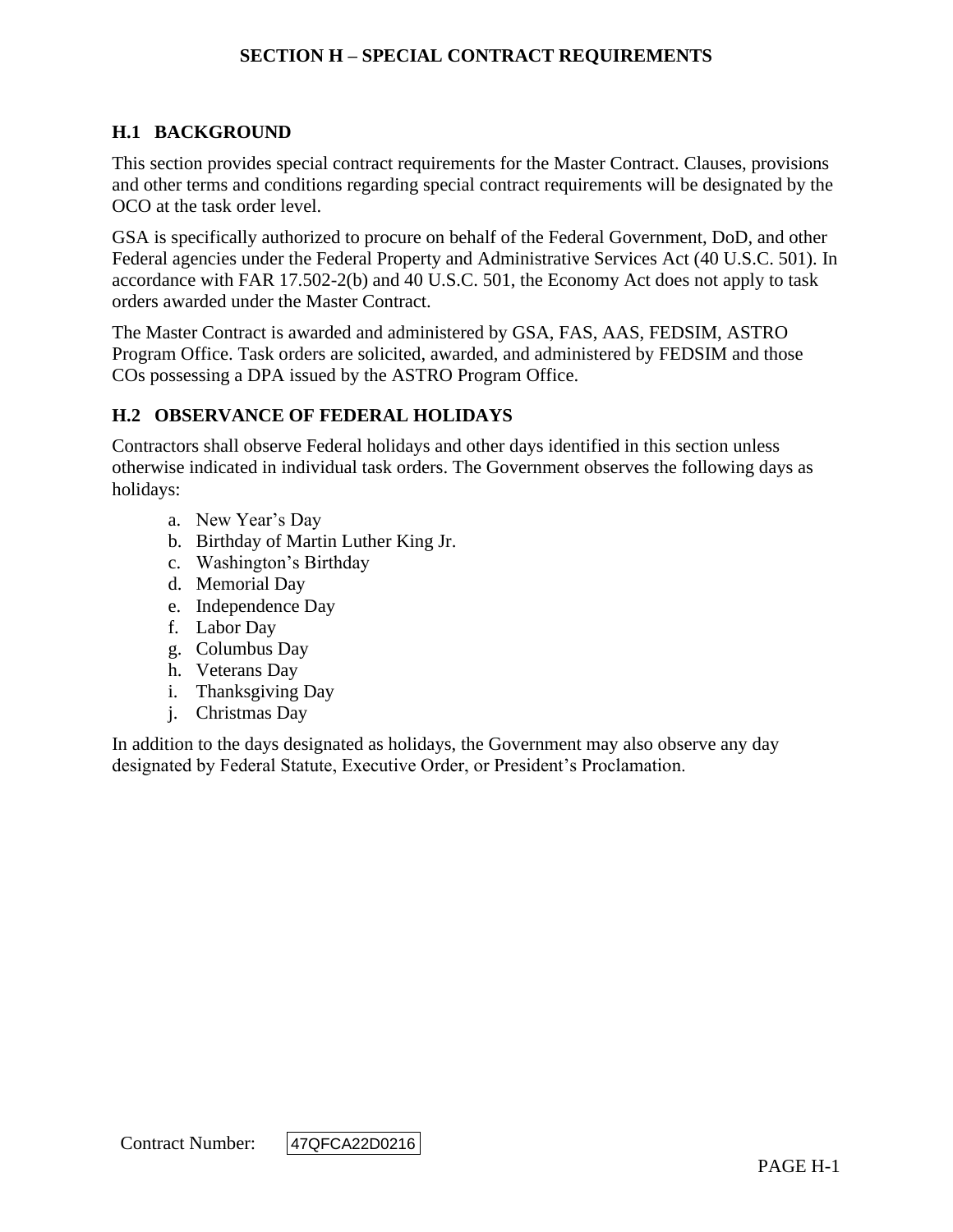## **H.3 POOL SELECTION**

The Pools of ASTRO are functional Pools. OCOs shall select the appropriate Pool for task order solicitation based upon the preponderance of work in the requirement being solicited. While requirements may contain functional elements that overlap multiple Pools, only a single Pool will be solicited for any single requirement. While a representative NAICS code is assigned to each Pool, the NAICS code does not limit the kind of work that can be performed in the Pool. For example, R&D for nanotechnology can be performed in the ASTRO Research Pool because it fits within the function of the Pool. The same would apply to all of the R&D exceptions, even though a different NAICS code would usually apply. See Section B.2 for a table providing the Pool Name, functional description, NAICS code assignment, and associated small business size standard assignments for each Pool.

### **H.4 HSPD-12**

When a contractor or its subcontractors (for clarity, see FAR Part 42 - *Subcontractor* means any supplier, distributor, vendor, or firm that furnishes supplies or services to or for a prime contractor or another subcontractor.), are required to physically access a Federally-controlled facility or access a Federal information system, the contractor shall comply with agency personal identity verification procedures in task orders that implement Homeland Security Presidential Directives-12 (HSPD-12).

### **H.5 SUSTAINABILITY**

In accordance with GSAM 523.1 and FAR Part 23, the Master Contract seeks to benefit from the use of sustainable management practices by contractors by ensuring that new task order actions for the supply of products and acquisition of services require that the products are Energyefficient (ENERGY STAR® or Federal Energy Management Program (FEMP)-designated, water-efficient, biobased, environmentally preferable (e.g., EPEAT®-registered, or non-toxic or less toxic alternatives), mon-ozone depleting, or made with recovered materials.

Public disclosures of environmental impacts and sustainable management practices have been associated with increased operational efficiency, lower overhead costs, and reduced supply chain and other business risks for disclosing companies. These disclosures can help ASTRO customers understand the major environmental impacts of procured products and services, familiarize themselves with the available strategies for reducing these impacts, and design projects and task order requirements that incorporate these strategies.

GSA encourages contractors to provide the location(s) (Internet  $URL(s)$ ) of one or more sources of publicly available information regarding its company-wide environmental impacts and sustainable management practices (sustainability disclosures) on the contractor's webpage. In making sustainability disclosures, the contractor is requested to utilize existing, widely recognized, third-party sustainability reporting portals and services such as the Global Reporting Initiative (GRI) Sustainability Disclosure Database (database of Corporate Social Responsibility (CSR) reports) and the Carbon Disclosure Project (CDP) Climate Change and Water Disclosure Questionnaires. Additionally, it is strongly encouraged that all sustainability disclosures be kept up-to-date and accurate.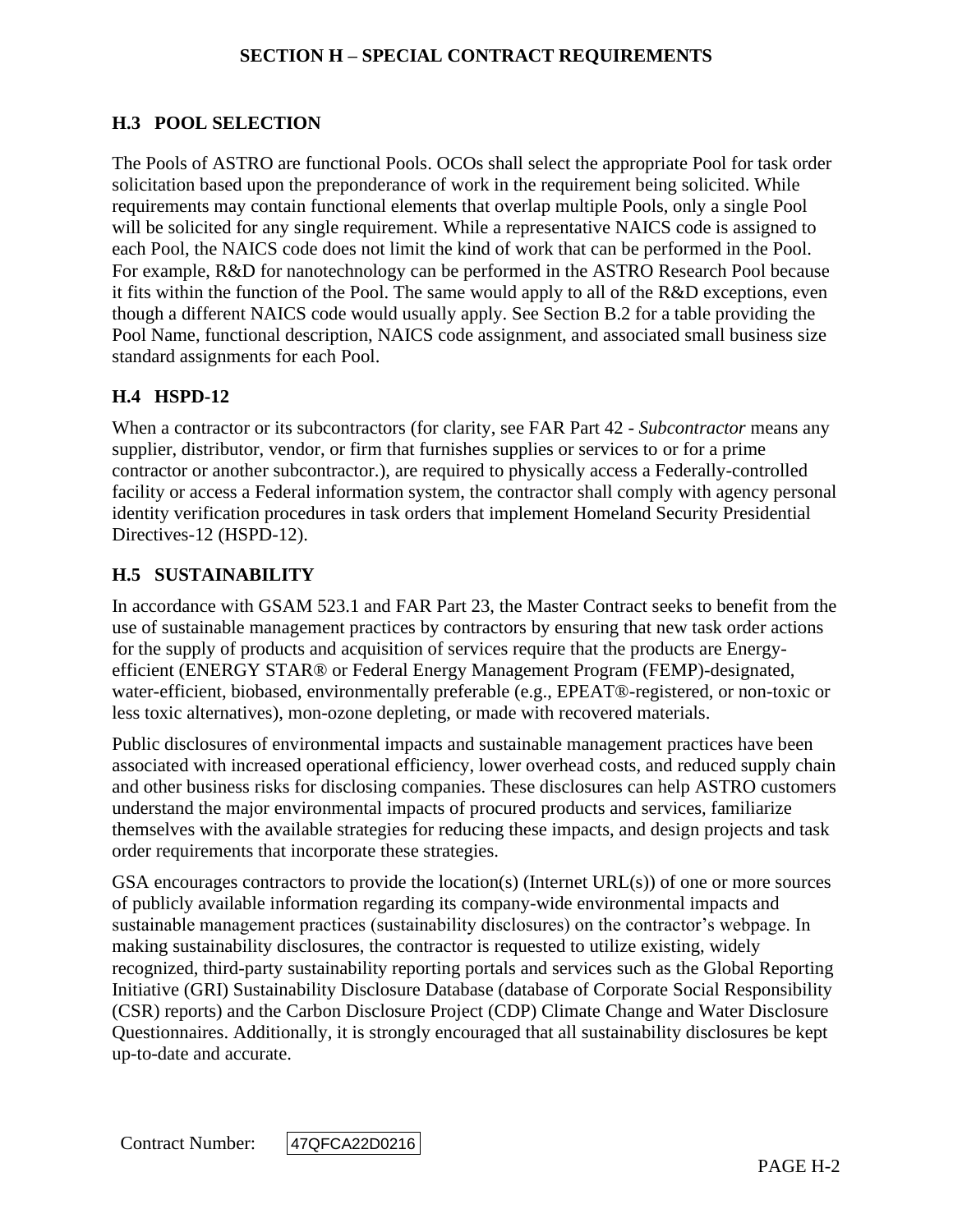### **H.6 PROPRIETARY SOLUTIONS**

Contractors are discouraged from proposing proprietary solutions in response to task order requirements that necessitate the contractor's proprietary process, system, maintenance, and/or solution that would prevent competition at a future point or require sustained and noncompetitive support.

If a proprietary solution is proposed by a contractor for a given task order requirement, the contractor shall mark its proposal accordingly and clearly notify the OCO of all limitations and costs associated with the proprietary solution.

#### **H.7 TASK ORDER PERSONNEL**

The contractor shall provide fully trained and experienced personnel required for performance under task orders awarded under the Master Contract. The contractor shall train contractor personnel, at its own expense, except when the OCO has given prior approval for specific training to meet special requirements that are peculiar to a particular task order.

Except as otherwise provided in an individual task order, the contractor shall, at its own expense, be responsible for obtaining any and all licenses, certifications, authorizations, approvals, and permits and for complying with any applicable Federal, national, state, and municipal laws, codes, regulations, and any applicable foreign work permits, authorizations, and/or visas in connection with the performance of any applicable task order issued under the Master Contract.

#### **H.7.1 SECURITY CLEARANCES**

Security clearances for contractor employees, including subcontractor employees, may require Confidential, Secret, Top Secret, Agency-Specific Clearances, and/or Special Background Investigations for Sensitive Compartmented Information or Special Access Programs. In such cases, the contractor, at its own expense, is responsible for providing and maintaining personnel with the appropriate security clearances to ensure compliance with Government security regulations as specified in the individual task order. Task orders containing classified work may also include a Contract Security Classification Specification, (i.e., DD Form 254 or civilian agency equivalent). The contractor shall fully cooperate on all security checks and investigations by furnishing requested information to verify the contractor employee's trustworthiness and suitability for the position.

The Government has full and complete control over granting, denying, withholding or terminating security clearances for employees. The granting of a clearance shall not prevent, preclude, or bar the withdrawal or termination of any such clearance by the Government. All necessary facility and employee security clearances shall be at the expense of the contractor. In some cases, Government offices that conduct background investigations do not have a means for accepting direct compensation from contractors and instead charge customer agencies for the background investigations. In these cases, the contractor shall be flexible in establishing ways of reimbursing the Government for these expenses. The individual task order should specify the terms and conditions for reimbursement, if any, for obtaining security clearances.

### **H.7.2 ETHICS AND CONDUCT**

The Master Contract is strictly a non-personal services contract, which means the personnel rendering the services under awarded task orders are not subject, either by the contract's terms or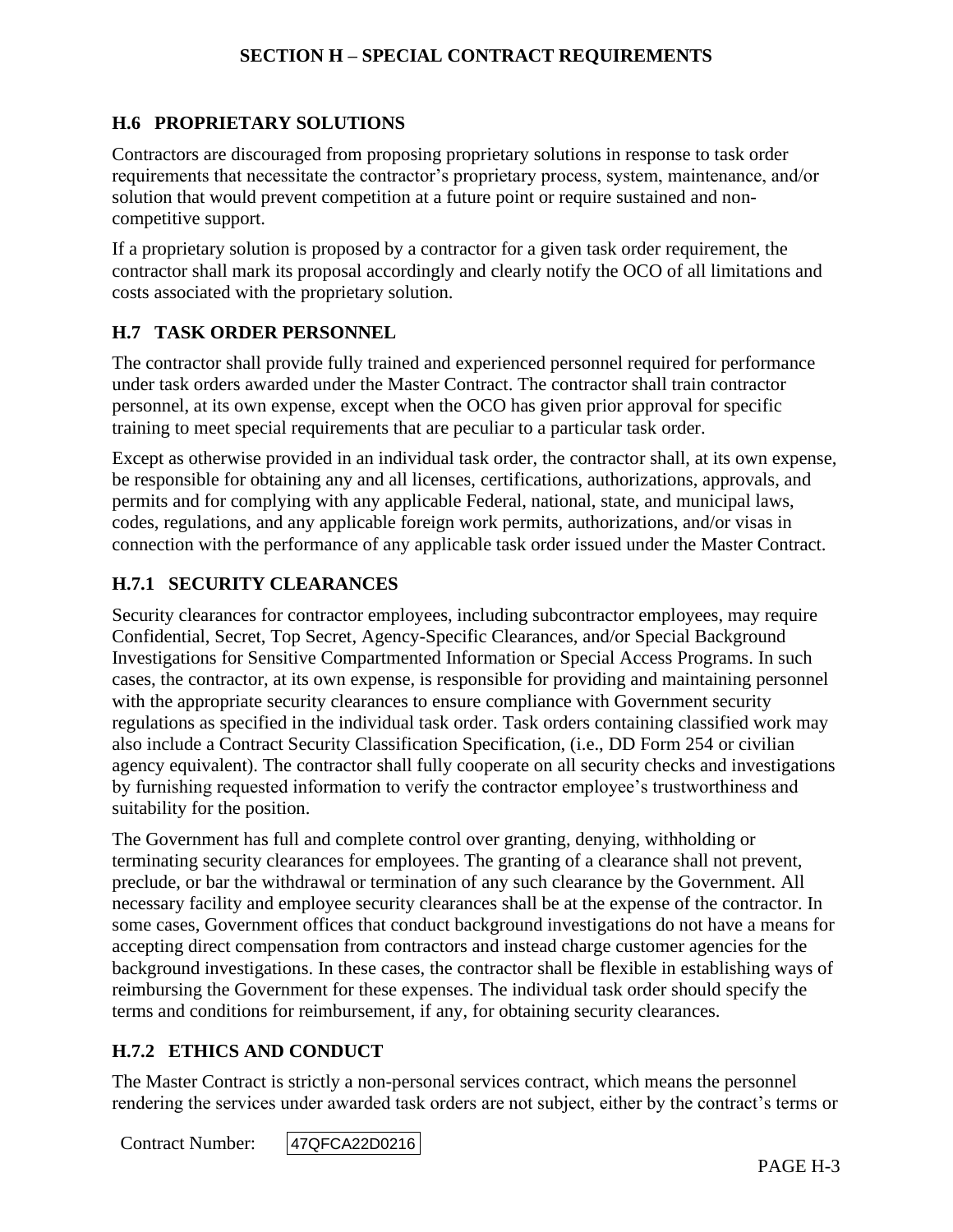by the manner of its administration, to the supervision and control usually prevailing in relationships between the Government and its employees.

The contractor shall not supervise, direct, or control the activities of Government personnel or the employee of any other contractor. The Government will not exercise any supervision or control over the contractor in the performance of contractual services. The contractor is accountable to the Government for the actions of its personnel.

Contractor employees shall not represent themselves as Government employees, agents, or representatives or state orally or in writing at any time that they are acting on behalf of the Government. In all communications with third parties, the contractor shall ensure that all contractor employees identify themselves as contractor employees and identify the name of the company for which they work and shall not carry out any direction that violates the terms and conditions of the Master Contract and task order.

The contractor shall not discuss with unauthorized persons any information obtained in the performance of work under a task order, conduct business other than that which is covered by the task order, conduct business not directly related to the task order on Government premises, use Government computer systems and/or other Government facilities for company or personal business, recruit on Government premises, or otherwise act to disrupt official Government business.

The contractor shall ensure that all of its employees, including subcontractor employees, are informed of the substance of this contractual requirement. If a contractor believes any action or communication has been given that would create a business ethic or conduct violation, the contractor shall notify the OCO and ASTRO CO immediately of this communication or action.

# **H.7.3 CONFLICTS OF INTEREST**

An ASTRO Prime contractor may be a subcontractor (for clarity, see FAR Part 42 - *Subcontractor* means any supplier, distributor, vendor, or firm that furnishes supplies or services to or for a prime contractor or another subcontractor.), to another ASTRO Prime contractor on task orders solicited and awarded under the Master Contract; however, the OCO may require that the contractor sign an Organizational Conflict of Interest (OCI) Statement.

All contractor personnel (including subcontractors and consultants) who will be personally and substantially involved in the performance of any task order issued under the Master Contract, which requires the contractor to act on behalf of, or provide advice with respect to, any phase of an agency procurement, shall execute and submit an "Employee/Contractor Non-Disclosure Agreement" Form. The OCO will provide the appropriate nondisclosure form specific to the task order. This form shall be required prior to the commencement of any work and whenever replacement personnel are proposed under an ongoing task order.

The contractor shall be responsible for identifying and preventing personal conflicts of interest of their employees. The contractor shall prohibit employees who have access to non-public information from using that information for personal gain.

In the event that a task order requires activity that would create an actual or potential conflict of interest, the contractor shall immediately notify the OCO of the conflict, submit a plan for mitigation, and not commence work until specifically notified by the OCO to proceed; or, identify the conflict and recommend to the OCO an alternate approach to avoid the conflict. The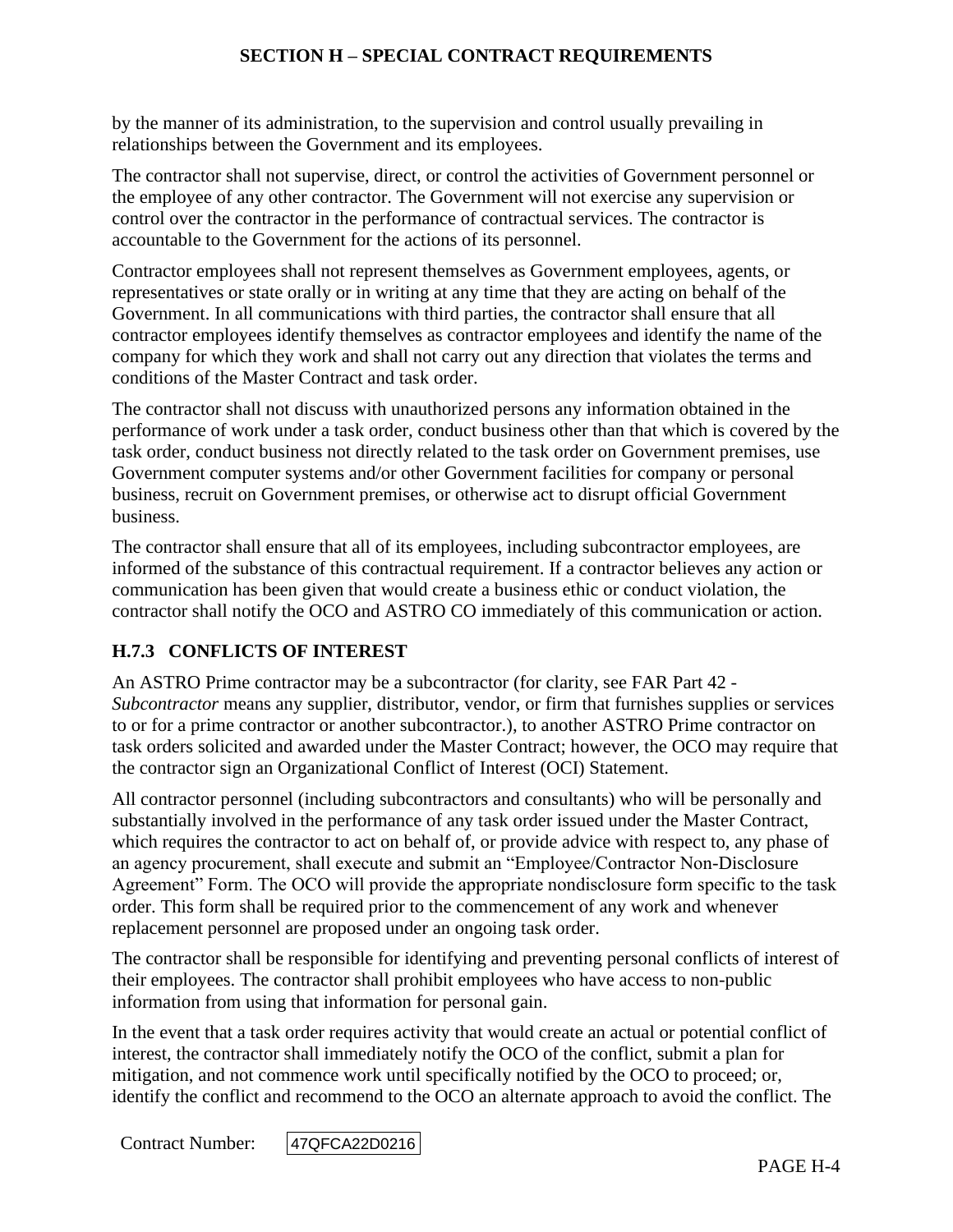OCO will review the information provided by the contractor and make a determination whether to proceed with the task order and process a request for waiver, if necessary.

### **H.7.4 COOPERATION WITH OTHER CONTRACTORS ON GOVERNMENT SITES**

The Government may undertake or award other contracts or task orders for work at or in close proximity to the site of the work under the Master Contract. The contractor shall fully cooperate with the other contractors and with Government employees and shall carefully adapt scheduling and performing the work under the Master Contract to accommodate the working environment, heeding any direction that may be provided by the OCO. The contractor shall not commit or permit any act that will interfere with the performance of work by any other contractor or by Government employees.

## **H.8 GOVERNMENT FACILITIES**

The contractor shall arrange with the OCO or other designated representative for means of access to premises, delivery and storage of materials and equipment, and use of approaches, corridors, stairways, elevators, and similar matters.

A contractor working in a Government facility shall be responsible for maintaining satisfactory standards of employee competency, conduct, appearance, and integrity and taking disciplinary action with respect to its employees as necessary. The contractor is responsible for ensuring that its employees do not disturb papers on desks, open desk drawers or cabinets, or use Government telephones, except as authorized. Each employee is expected to adhere to standards of behavior that reflect favorably on its employer and the Federal Government.

The contractor shall ensure that all of its employees, including subcontractor employees working under the Master Contract, are informed of the substance of this section.

## **H.8.1 RIGHTS OF INGRESS AND EGRESS**

The rights of ingress to, and egress from, Government facilities for the contractor's personnel shall be specified in the task order. Specific Federally-controlled facilities or those areas located within a given facility may have additional security clearance requirements that shall be specified in the task order. During all operations on Government premises, the contractor's personnel shall comply with the rules and regulations governing the facility access policies and the conduct of personnel.

Contractor employees, including subcontractor employees, shall have in their possession, at all times while working, the specific Government-issued identification credential. The identification credential shall be displayed and visible at all times while on Government property. The Government reserves the right to require contractor personnel to sign-in upon entry and sign-out upon departure from the Government facilities. The contractor shall be responsible for ensuring that all identification credentials are returned to the issuing agency when contract employees leave the contract, the task order has been completed, employees leave the company, or employees are dismissed or terminated. In addition, the contractor shall notify the issuing agency whenever employee badges are lost.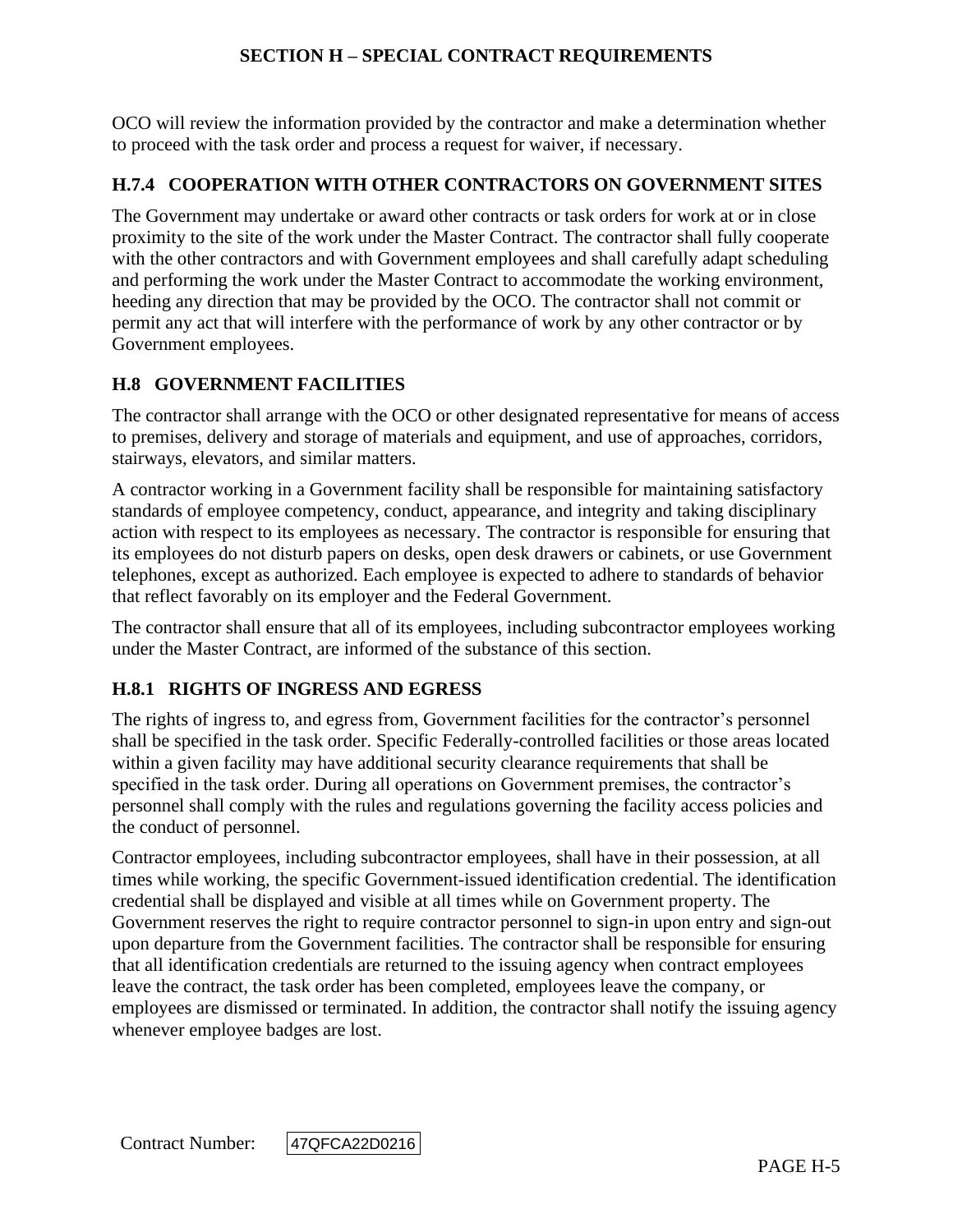### **H.8.2 LEASING OF REAL AND PERSONAL PROPERTY**

The Government contemplates that leases may be part of task order solutions offered by the contractor, but the Government, where the contractor's approach includes leasing, shall not be the Lessee. Under no circumstances shall the Government be deemed to have privity-of-contract with the Owner/Lessor of the Leased Items, nor shall the Government be held liable for early Termination/Cancellation damages if the Government decides not to exercise an option period under the TO.

#### **H.9 ON-RAMPING**

The total number of contractors within any given Pool may fluctuate due to novations, acquisitions, and mergers, or the Government's exercise of the off-ramp process. In addition, it is in the Government's best interest to include additional qualified contractors to meet customer requirements and enhance competition at the task order level. The original number of awards (45) in each Pool only applies to the original award process. On-ramps may result in more contractors in a given Pool or all Pools based on the Government's discretion.

Any on-ramping procedure identified below is at the sole discretion of the Government. Onramping may be performed for any single Pool or multiple Pools at any time during the ordering period of the Master Contract.

If the intent of an on-ramp is to "add" contractors to increase the total number of contractors in a given Pool beyond the original number of awards, the new standard of highest technically rated qualifying offerors will be identified in the solicitation and the highest technically rated qualifying offerors will receive those awards regardless of how their scores compare to the original awardees.

If the intent of an on-ramp is to "replace" contractors removed from a Pool as a result of novations, acquisitions, mergers, or the Government's exercise of the off-ramp process, offerors shall achieve an evaluated numerical score that is equal to or higher than the lowest evaluated numerical score in the Pool at the time of the original Master Contract awards. The lowest evaluated numerical score will be identified in the reopening of the original ASTRO solicitation for any given on-ramped Pool.

The following procedures apply to on-ramping:

- a. An on-ramping notice is published in accordance with FAR Part 5, Publicizing Contract Action.
- b. A re-opening of the ASTRO solicitation will be posted including the representations and certifications, evaluation factors, and scoring methodology materially identical to the original version of the ASTRO solicitation.
- c. The terms and conditions of the on-ramping solicitation will be materially identical to the original version of the Master Contract.
- d. When determined to be in the best interest of the Government, contractors may be required to achieve an evaluated numerical score that is equal to or higher than the lowest evaluated numerical score in the Pool at the time of the original Master Contract awards.
- e. The solicitation will identify the applicable definition of Qualifying Offeror (number of contracts that GSA intends to award).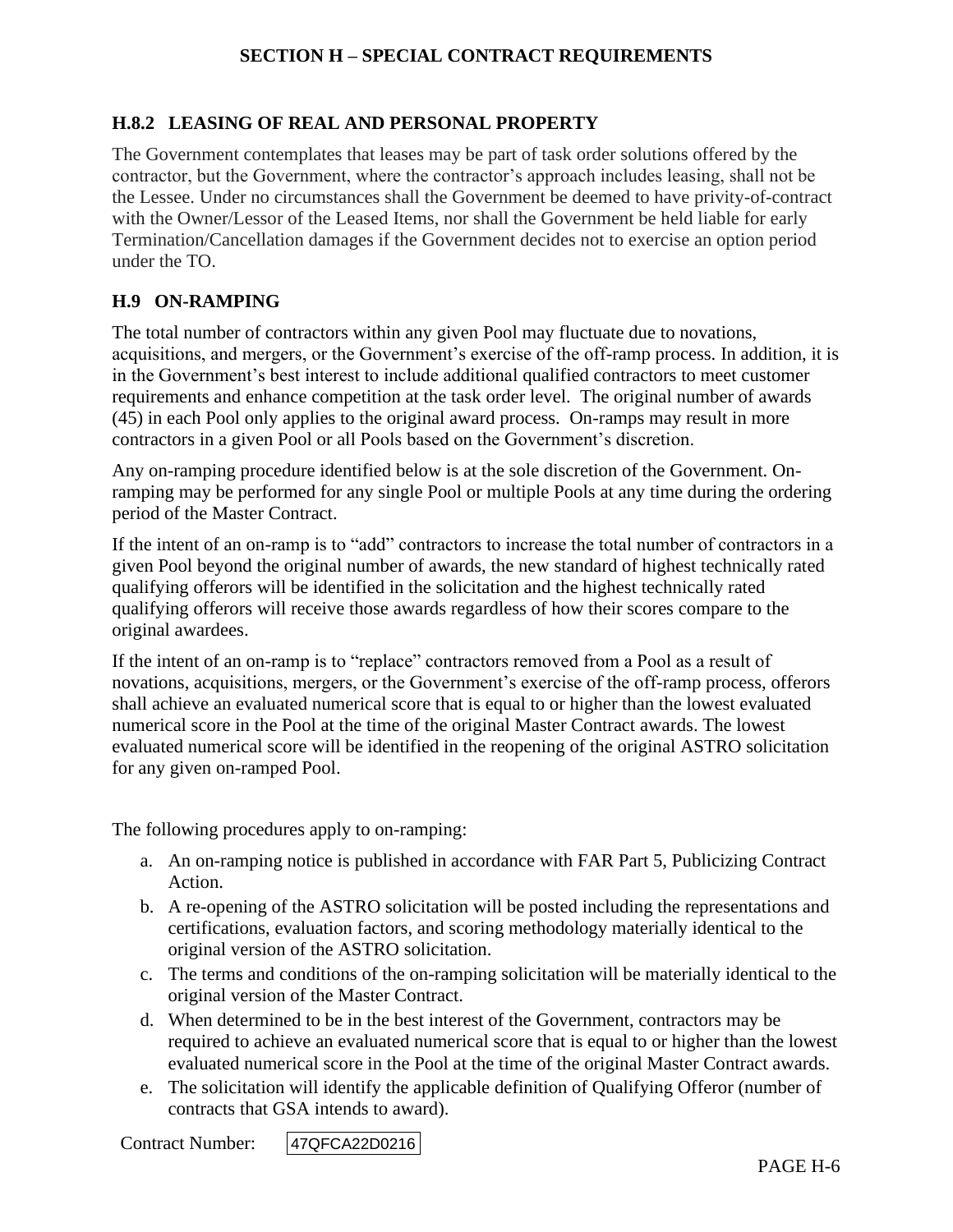f. The ordering period for the on-ramp awards will be coterminous with the existing ordering period of the original Master Contract awards.

### **H.9.1 LATERAL POOL ON-RAMPING**

GSA will determine whether it would be in the Government's best interest to initiate an open season for lateral Pool ramping. Lateral Pool ramping means that existing ASTRO contractors will be eligible to compete for a Pool(s) that they don't already have an award.

## **H.9.2 SUBPOOL ON-RAMPING**

GSA will determine whether it would be in the Government's best interest to initiate an open season to create a subpool within an already established Pool. This may be done in response to customer needs, competition levels, or other factors.

Any contractor already possessing a contract in the affected Pool will automatically be included in the newly formed subpool if the contractor can provide evidence that it has performed as a prime contractor within the function of the new subpool.

New offerors shall compete under the evaluation factors and scoring methodology of the solicitation.

## **H.9.3 OPEN SEASON ON-RAMPING**

GSA will determine whether it would be in the Government's best interest to initiate an open season to "replace" or "add" contractors to any given Pool.

## **H.10 DORMANT STATUS**

GSA is responsible for ensuring performance and compliance with the terms and conditions of the Master Contract and safeguarding the interests of the customer and the American taxpayer. If the ASTRO CO determines that any requirement of ASTRO is not being met then the contractor may be placed into Dormant Status.

Dormant status may be activated for a given ASTRO Pool that a contractor has been awarded or Dormant Status may be activated for all ASTRO Pools a contractor has been awarded. If Dormant Status is activated and the process articulated herein is afforded, the contractor shall not be eligible to participate or compete in any subsequent ASTRO task order solicitations; however, the contractor shall continue performance on previously awarded and active task orders, including the exercise of options and modifications of those active task orders.

Dormant Status is not a Debarment, Suspension, or Ineligibility as defined in FAR Subpart 9.4 or a Termination as defined in FAR Part 49. Dormant Status is a condition that applies to the Master Contract only. Grounds for being placed in Dormant Status are a contractor's material breach of the Master Contract or any task order, including but not limited to, a pattern of nonperformance; failure to meet the deliverables requirements of the Master Contract; failure to meet small business subcontracting goals; or failure to maintain Government business systems under the Master Contract.

Dormant status will only be imposed after careful consideration of the situation and collaboration with the contractor to resolve the issues. GSA must ensure that contractors receive impartial, fair, and equitable treatment. To place a contractor in Dormant Status, the ASTRO CO shall first send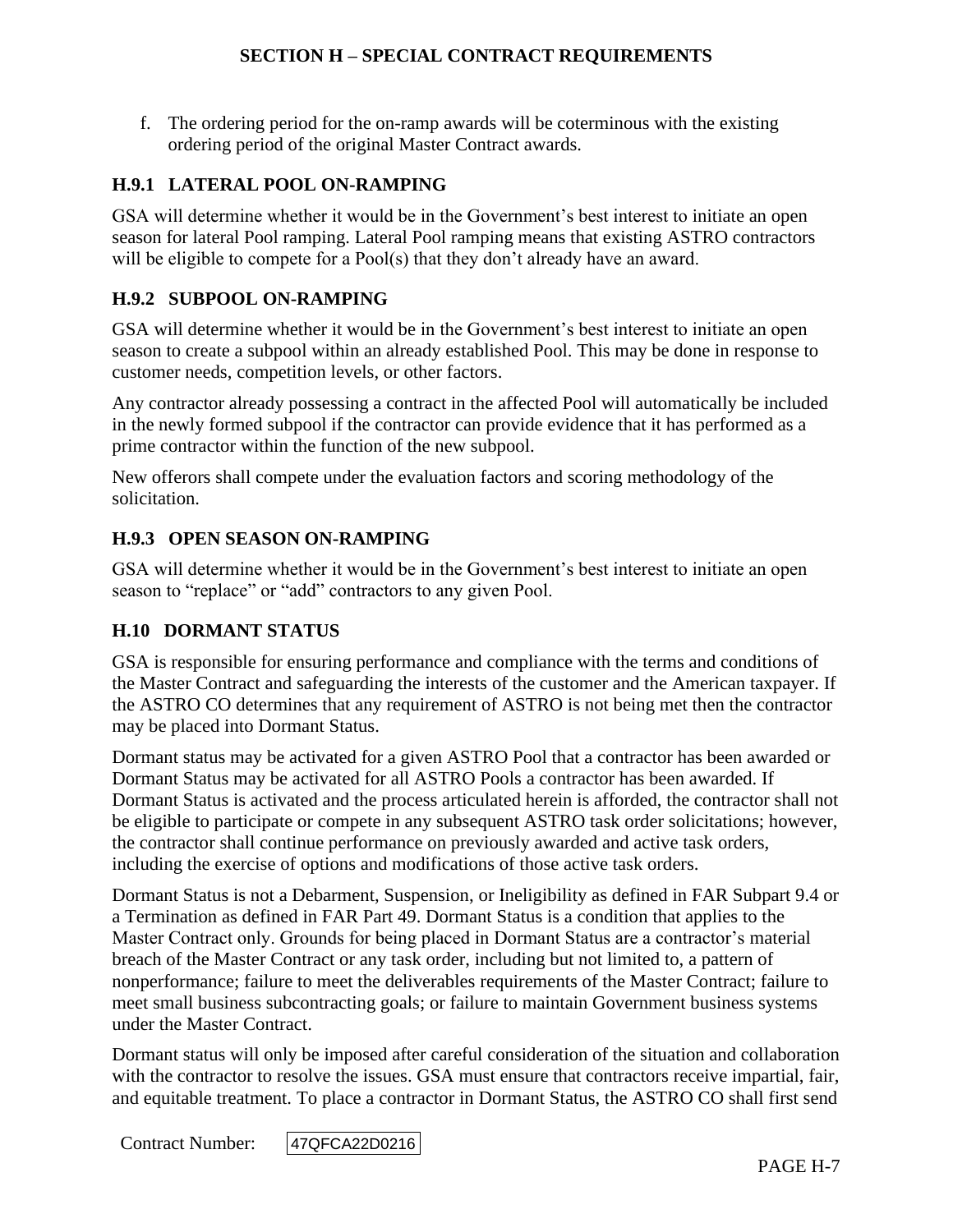a letter, in writing, to the contractor regarding the non-compliance issue. The contractor shall have reasonable time, at the discretion of the ASTRO CO, to provide a remediation plan to correct the deficiencies or to contest the purported factual basis of the deficiencies. If the ASTRO CO is satisfied with the contractor's response, the contractor will not be placed in Dormant Status as long as the contractor successfully follows the remediation plan. If the ASTRO CO is not satisfied with the response, or the remediation plan is not effective, the ASTRO CO may issue a final decision, in writing, placing the contractor in a Dormant Status. The ASTRO CO's final decision may be appealed to the GSA Ombudsman under Alternative Disputes Resolution (ADR), as defined in GSAM 533.214 and FAR Subpart 33.201.

If the ASTRO CO places a contractor in Dormant Status, the contractor may exit Dormant Status by proposing a remediation plan to the ASTRO CO for any existing contracts and successfully following the plan. If the ASTRO CO is not satisfied with the response, or the remediation plan is not effective, the ASTRO CO, at their discretion, may refuse to remove the contractor from Dormant Status.

### **H.11 OFF-RAMPING**

GSA reserves the unilateral right to Off-Ramp non-performing contractors. Contractors that are Off-Ramped shall have no active task orders under their corresponding Pool at the time of the Off-Ramping. Contractors under more than one Pool may only be off-ramped from the Pool where the non-performing issues have occurred.

Off-ramping methods may result from one of the following conditions:

- a. Permitting the contractor's Pool(s) to expire instead of exercising the First Option Period.
- b. After a contractor is placed in Dormant Status and the contractor has completed all previously awarded task orders under the Master Contract.
- c. Debarment, Suspension, or Ineligibility as defined in FAR Subpart 9.4.
- d. Termination as defined in FAR Part 49.
- e. Failure to meet the standards of performance, deliverables, or compliances.
- f. Taking any other action which may be permitted under the Master Contract's terms and conditions.

#### **H.12 OPTION TO EXTEND THE TERM**

After the initial contract term of five years, the Master Contract has included FAR 52.217-9, Option to Extend the Term of the Contract, for a subsequent contract term of five years.

The purpose of this option is to demonstrate the value it places on quality performance by providing a mechanism for continuing a contractual relationship with a successful contractor performing at a level that meets or exceeds GSA's quality performance expectations.

In recognition of exceptional contract and task order performance during its initial five-year term of performance, the Government will consider exercising a contractor's option for an additional five-year term of performance.

The option determination will be based on the conditions set forth in FAR Subpart 17.207, the overall quality of the contractor's Past Performance under the Master Contract and awarded task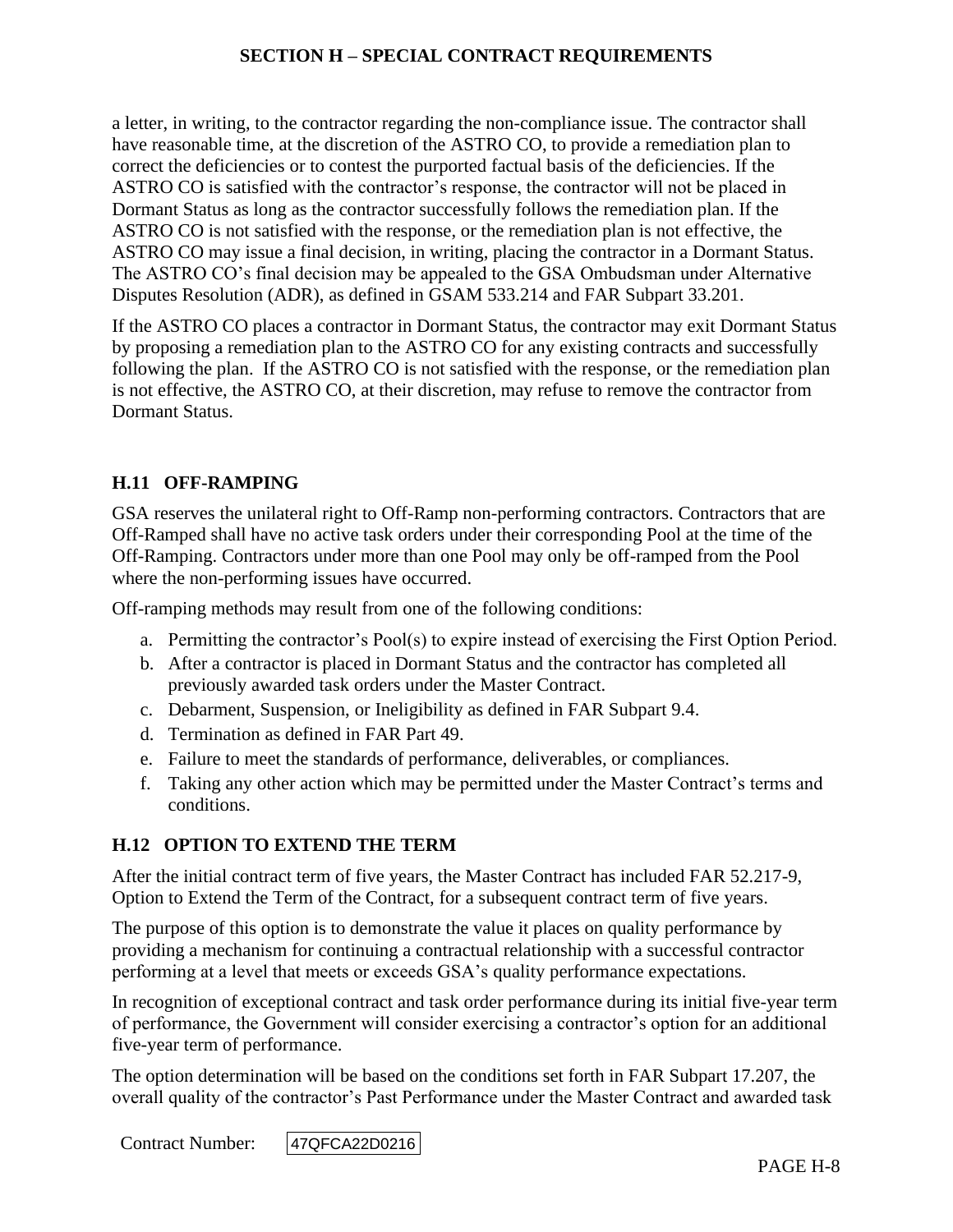orders, meeting the deliverable and compliance standards of the Master Contract, and maintaining a strategic partnership between the ASTRO contractors, GSA personnel, and Federal customers to identify and achieve reciprocal goals.

### **H.13 CLOSEOUTS**

The Master Contracts will be closed out upon the closeout of all task orders awarded under the Master Contract.

The OCO is responsible for closing their task orders under the Master Contract. Task order closeout will be accomplished within the procedures set forth in FAR Part 4, Administrative Matters, and FAR Part 42, Contract Administration and Audit Services.

The OCO is encouraged to utilize FAR Subpart 42.708, Quick-Closeout Procedures, to the maximum extent practicable. The OCO has the authority to negotiate settlement of indirect costs in advance of the determination of final indirect cost rates if the task order is physically complete and the amount of unsettled indirect cost to be allocated to the task order is relatively insignificant. A determination of final indirect costs under quick-closeout procedures shall be final for the task order it covers and no adjustment shall be made to other task orders for over-or under-recoveries of costs allocated or allocable to the task order covered by the agreement. Once agreement for quick-closeout is reached on an individual task order, a bilateral modification will be issued to close out the task order.

The contractor agrees to cooperate with the OCO to close out task orders as soon as practical after expiration, cancellation, or termination.

#### **H.14 PARTNERING**

GSA intends to encourage the foundation of a cohesive partnership between the ASTRO contractors, GSA ASTRO personnel, and Federal agency customers to identify and achieve reciprocal goals, with effective and efficient customer-focused service, in accordance with the terms of the ASTRO contract.

Failure to attend meetings, maintain a contractor ASTRO webpage, or otherwise comply with this section may result in activation of Dormant Status and/or a contractor being Off-Ramped (See Sections H.10 and H.11).

#### **H.14.1 MEETINGS**

From time to time, the Government may require contractor attendance, including the attendance of contractor Key Personnel, at meetings at various locations. Meetings may be via web-casting or in-person at a Government facility, commercial conference center, or mutually agreed-upon contractor facility on a rotational basis, as determined by the Government. Follow-up meetings may be held periodically throughout the duration of ASTRO in order to assess performance against the goals and to reinforce partnering principles.

GSA may require up to two ASTRO Ecosystem (AE) meetings per year. The goal of the AE meetings are to provide a platform for ASTRO contractors, ASTRO staff, and other agency representatives to communicate current issues; resolve potential problems; discuss business and marketing opportunities; review future and ongoing initiatives; create networking opportunities between ASTRO Prime contractors; introduce small businesses with unique or special skill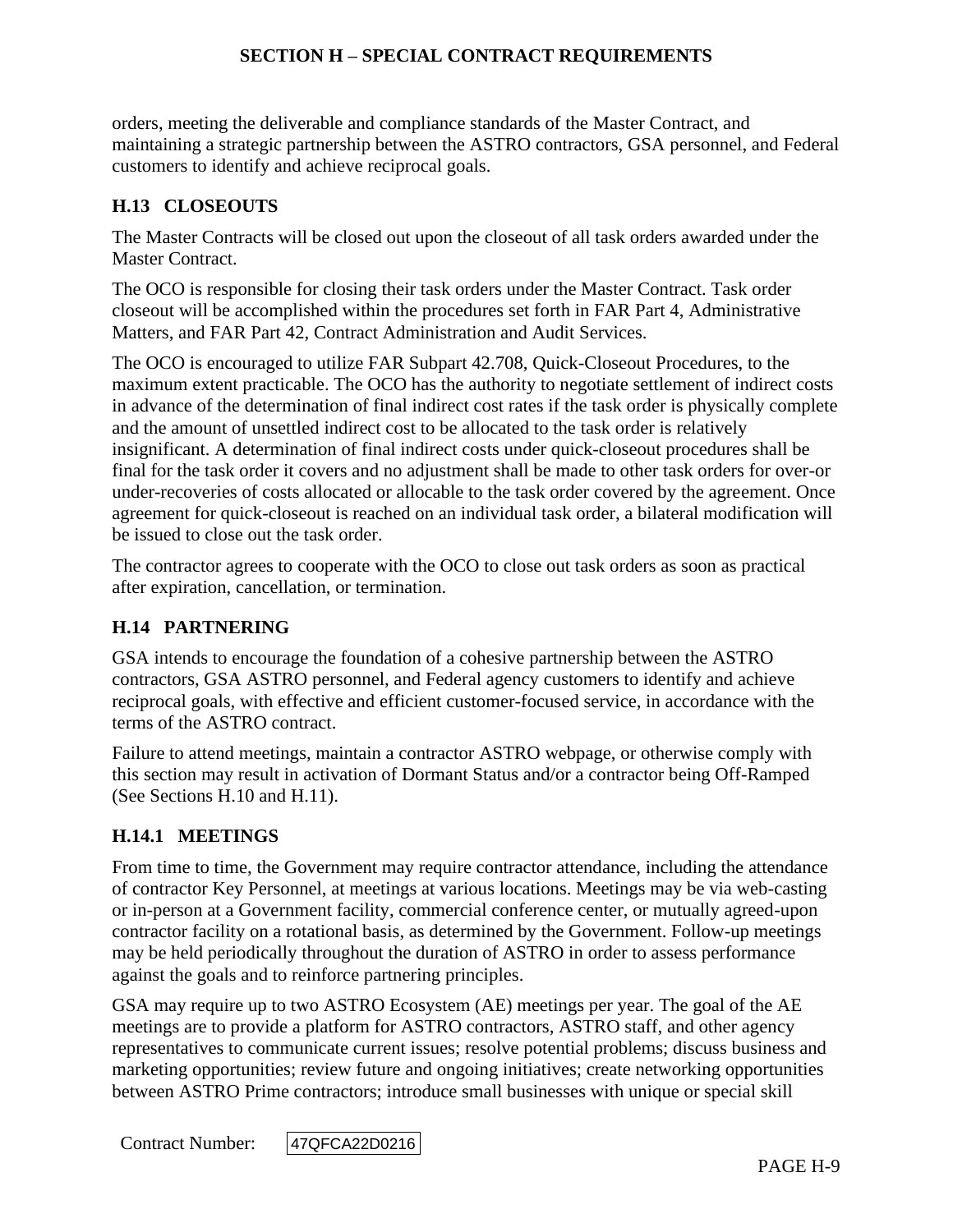sets/products; and address ASTRO fundamentals. Any contractor costs associated with AE Meetings shall be at no direct cost to the Government.

## **H.14.2 GSA ASTRO WEBPAGE**

GSA will establish an ASTRO website for the purposes of informing customers, stakeholders, and the general public of the attributes and procedures for ASTRO.

The GSA ASTRO webpage may include, but not be limited to, the following:

- a. General overview of the attributes of ASTRO.
- b. The ASTRO conformed contract (Sections B through J).
- c. GSA Key Personnel POC information (Names, Titles, Phone Numbers, and Email Addresses).
- d. Contractor Key Personnel POC information (Names, Titles, Phone Numbers, and Email Addresses).
- e. List of Contractor Numbers, Company Names by NAICS Pools and MA-IDIQ task order contracts, and direct POC for issuing task order solicitations by an OCO.
- f. DPA process for the OCO.
- g. ASTRO Training and Ordering Guides.
- h. Sample procurement templates for the OCO.
- i. Scope review process for the OCO.
- j. Links to other mandatory websites for reporting purposes or ordering procedures.
- k. List of contractors not eligible for solicitations and awards due to Dormant Status or Off-Ramping, if necessary.
- l. Frequently Asked Questions.

## **H.14.3 CONTRACTOR ASTRO WEBPAGE**

Within 30 days of the Notice to Proceed, the contractor shall develop and maintain a current, publicly available webpage accessible via the Internet throughout the term of ASTRO and task orders awarded under ASTRO. The contractor shall make its ASTRO webpage Rehabilitation Act Section 508 compliant.

The purpose of the webpage is for the contractor to communicate with potential customers regarding the contractor's ability to provide in-scope services under ASTRO. At a minimum, this webpage shall include, but is not limited to, the following:

- a. Link to the GSA ASTRO webpage.
- b. General overview of ASTRO.
- c. ASTRO related marketing materials and news releases.
- d. Contractor capabilities for ASTRO.
- e. Contractor Key Personnel POC information (Names, Titles, Phone Numbers, and Email Addresses).
- f. Data Universal Numbering Systems (DUNS) Number.
- g. Sustainability disclosures, if any.
- h. Supply Chain Risk Management (SCRM) strategies, if applicable.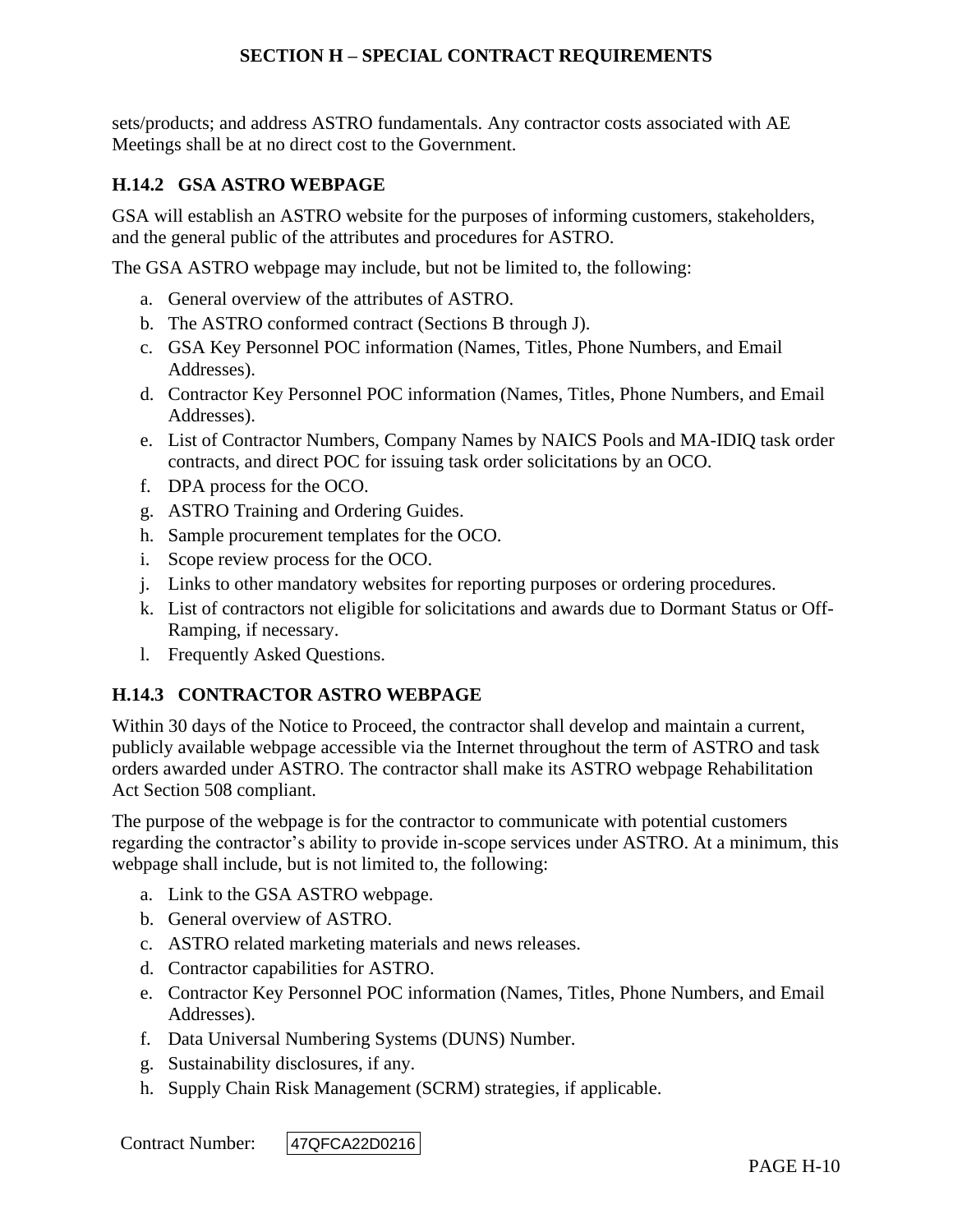## **H.14.4 MARKETING**

The contractor shall maintain participation by actively pursuing work and competing for task order solicitations under ASTRO. The contractor may participate in various conferences and trade shows to facilitate outreach efforts for Federal agency customers and to aid in the marketing of ASTRO.

The contractor may develop company specific ASTRO brochures for distribution at trade shows, conferences, seminars, etc., and distribute printed materials to enhance awareness of ASTRO. All marketing, promotional materials, and news releases in connection with ASTRO or task order awards under ASTRO, including information on the contractor's ASTRO webpage, may be co-branded with marks owned or licensed by the contractor and GSA, as long as the contractor complies with GSAM 552.203-71, Restriction on Advertising.

GSA reserves the right to review and approve, any marketing, promotional materials, or news releases by a contractor that is ASTRO-related, including information on the contractor's ASTRO webpage.

## **H.15 CYBERSECURITY MATURITY MODEL CERTIFICATION (CMMC) PILOT PROGRAM**

This procurement has been identified as a CMMC Pilot activity. This will not be a condition of award, but will be a voluntary opportunity to participate in CMMC assessments of the prime and select members of the supply chain. These assessments will be not for attribution or for certification. These assessments will provide the Government and contractors with awareness of their cyber vulnerabilities. There will be a post award conference held between the Government and contractor to identify the Controlled Unclassified Information (CUI) and map it through the supply chain. Based on this mapping several contractors who would handle CUI would have a CMMC Level 3 assessment performed and those not handling CUI would have a CMMC Level 1 assessment performed, again not for attribution or certification.

# **H.16 SUPPLY CHAIN RISK MANAGEMENT (SCRM)**

GSA has taken a leadership position (along with other key federal entities) within the federal government in the implementation and oversight of SCRM. SCRM standards and guidance for civilian agencies is working to move in line with the levels found in defense and national security related agencies. Currently, the SCRM landscape is in its infancy and many tools and standards are yet to be defined or in a state of change. However, this is a critical issue to the federal government with regards to cybersecurity, information assurance, supply chain risk, and national defense. While most SCRM requirements and analysis shall take place at the task order level based on the requirements involved, an effort to recognize the importance of SCRM is being placed at the Master Contract level as well. In support of this, the Master Contract includes the following terms and conditions for SCRM measures: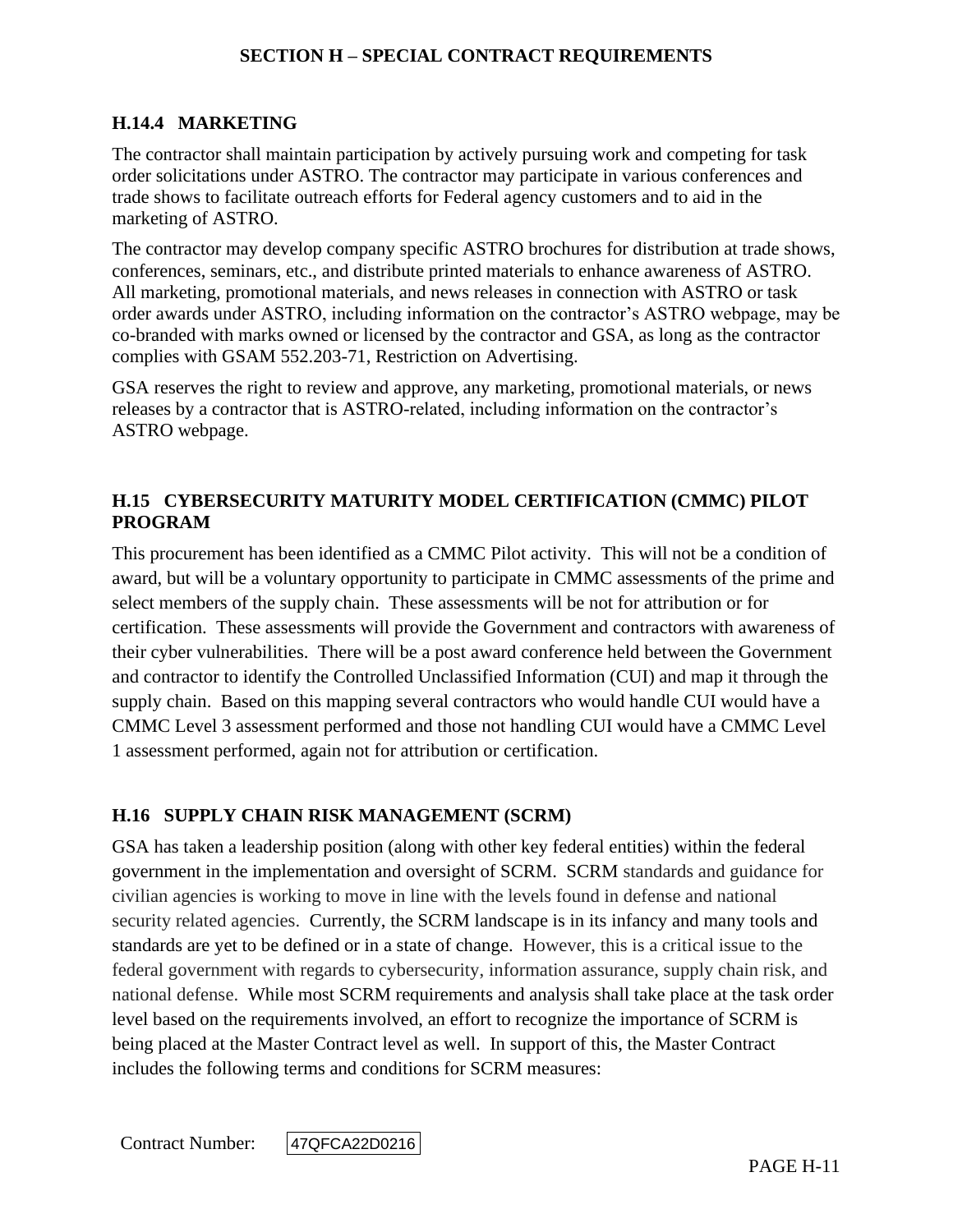- a) All ASTRO Contractors agree to work cooperatively and bilaterally with the ASTRO PMO in the future implementation of SCRM issues.
- b) Contractors in the Data Operations Pool shall submit a SCRM Mitigation Plan annually beginning one year AFTER the ASTRO Notice to Proceed. More information regarding the details of the plan shall be provided 90 days prior to the initial submission date. ASTRO Contractors in other Pools may be required to submit a SCRM Mitigation Plan as well if deemed that the task orders they are performing under ASTRO are covered under supply chain risk guidelines.
- c) GSA is currently developing a tool to assess SCRM issues called the GSA Vendor Risk Assessment Program (VRAP) to identify, assess and monitor supply chain risks of critical vendors. The Government may use any information from public unclassified, classified or any other source for its analysis. Once complete, the Contractor agrees the Government may, at its own discretion, perform audits of supply chain risk processes or events. On site assessments may be required. VRAP is designed to monitor the following:
	- 1) Risk of Foreign ownership, control or influence
	- 2) Cyber risk
	- 3) Factors which would impact the company's vulnerability, such as financial performance.
- d) In the event that supply chain risks are identified and corrective action becomes necessary, such corrective actions would be mutually agreed to, based upon specific identified risks.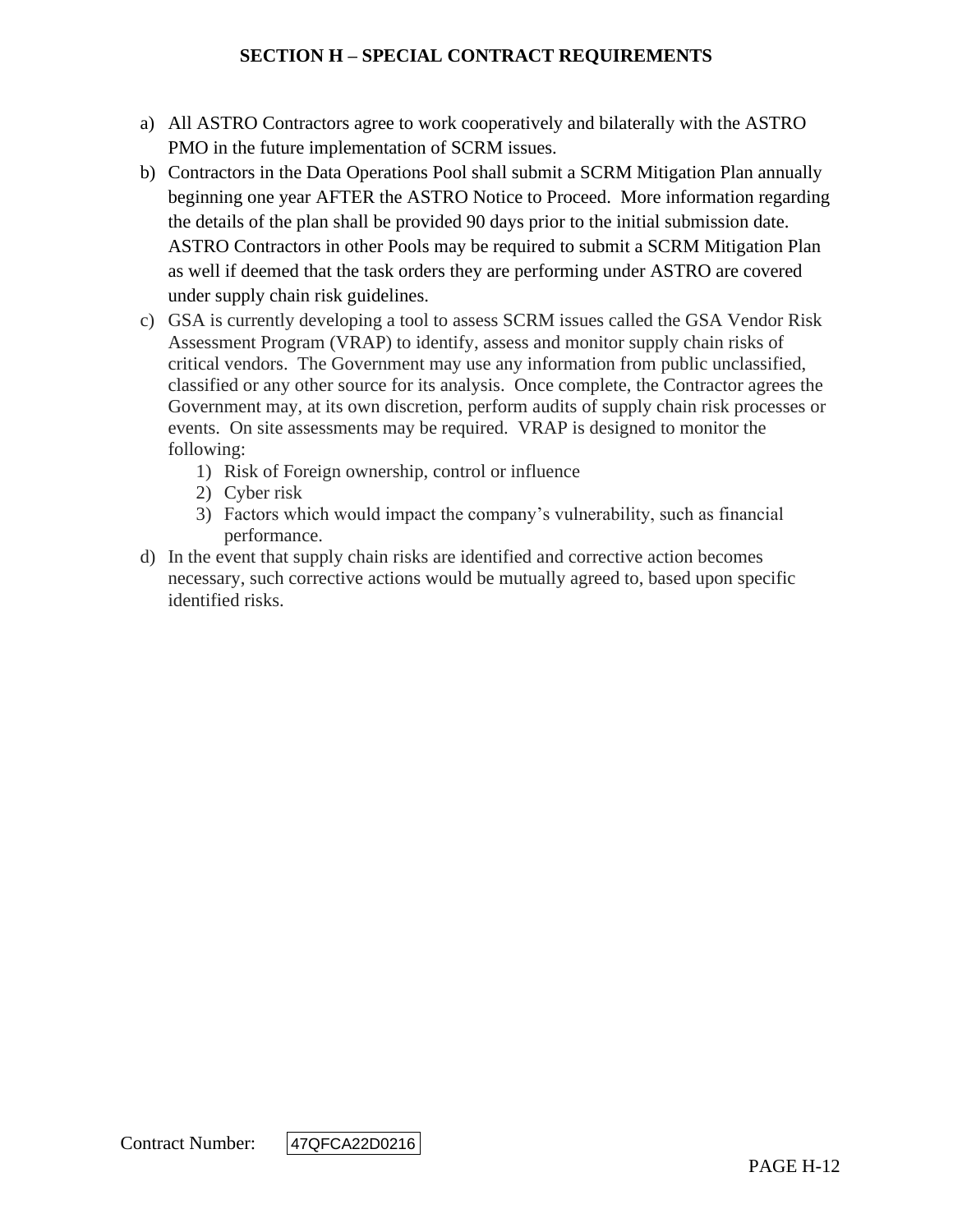## **I.1 TASK ORDER CLAUSES**

In accordance with FAR 52.301, Solicitation Provisions and Contract Clauses (Matrix), the ASTRO Master Contracts cannot predetermine all the contract provisions/clauses for future individual task orders. However, all applicable and required provisions/clauses set forth in FAR 52.301 automatically flow down to all ASTRO task orders, based on their specific contract type (e.g. cost, fixed price etc.), statement of work, competition requirements, commercial or not commercial, and dollar value as of the date the task order solicitation is issued.

However, the OCO shall identify in the task order solicitation whether FAR Part 12 commercial clauses/provisions do or do not apply. Furthermore, the OCO shall identify any optional and/or agency-specific provisions/clauses for each individual task order solicitation and subsequent award. For optional and/or agency-specific provisions/clauses, the OCO shall provide the provision/clause number, title, date, and fill-in information (if any), as of the date the task order solicitation is issued.

## **I.2 MASTER CONTRACT CLAUSES**

The following clauses apply only to the ASTRO MA-IDIQ task order contract. The clauses and dates remain unchanged throughout the term of ASTRO unless changed through a bi-lateral modification to ASTRO.

## **I.2.1 FAR 52.252-2 CLAUSES INCORPORATED BY REFERENCE**

This contract incorporates one or more clauses by reference, with the same force and effect as if they were given in full text. Upon request, the Contracting Officer will make their full text available. Also, the full text of a clause may be accessed electronically at [http://acquisition.gov/.](http://acquisition.gov/)

## **I.2.2 GSAR 552.252-6 AUTHORIZED DEVIATIONS IN CLAUSES (DEVIATION FAR 52.252-6)(SEP 1999)**

#### (a) *Deviations to FAR clauses***.**

(1) This solicitation or contract indicates any authorized deviation to a Federal Acquisition Regulation (48 CFR Chapter 1) clause by the addition of "(DEVIATION)" after the date of the clause, if the clause is not published in the General Services Administration Acquisition Regulation (48 CFR Chapter 5).

(2) This solicitation indicates any authorized deviation to a Federal Acquisition Regulation (FAR) clause that is published in the General Services Administration Acquisition Regulation by the addition of "(DEVIATION (FAR clause no.))" after the date of the clause.

(b) *Deviations to GSAR clauses*. This solicitation indicates any authorized deviation to a General Services Administration Acquisition Regulation clause by the addition of "(DEVIATION)" after the date of the clause.

(c) *"Substantially the same as" clauses*. Changes in wording of clauses prescribed for use on a "substantially the same as" basis are not considered deviations.

(End of clause)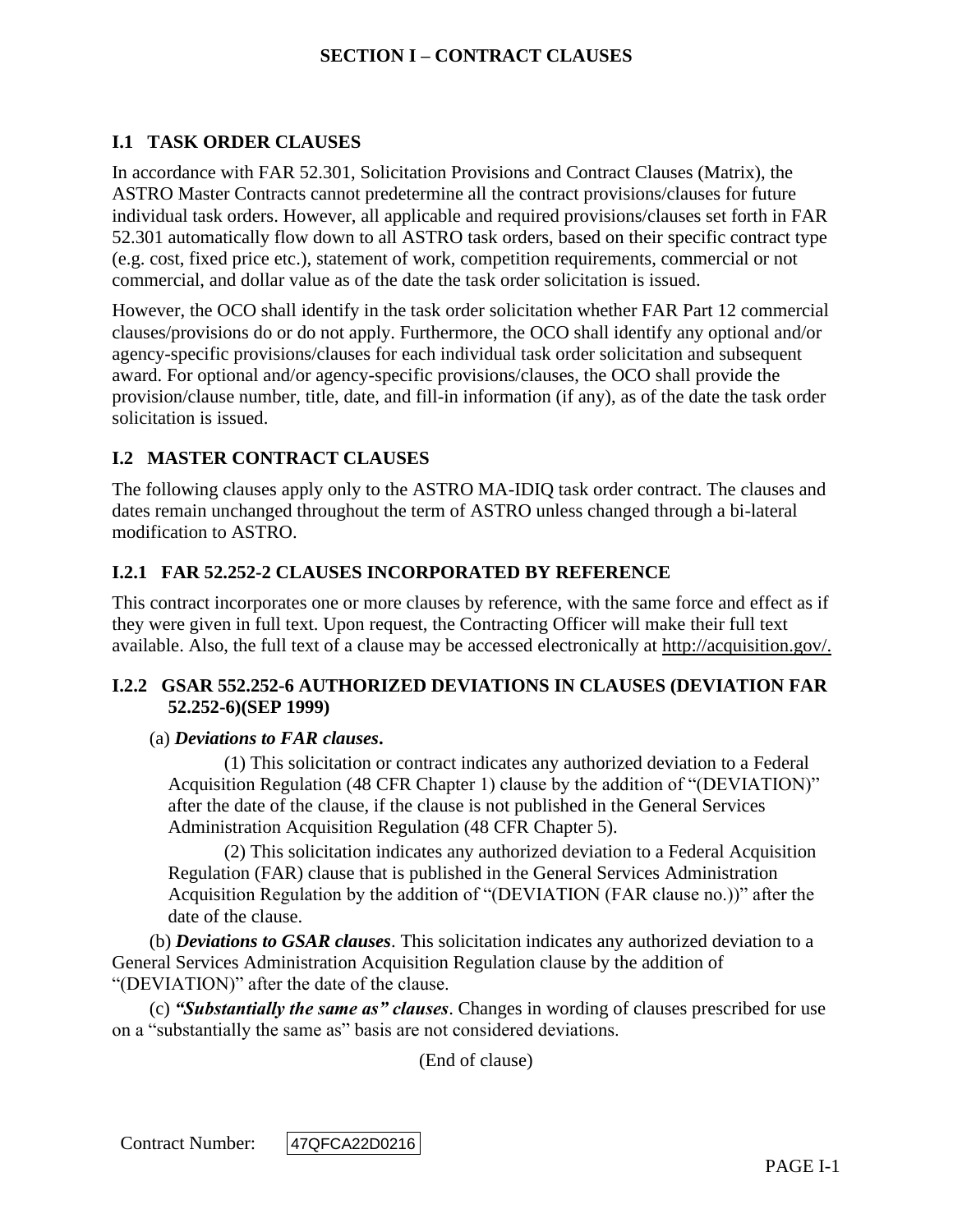| <b>FAR</b> | PROVISION/CLAUSE TITLE                                                                                    | <b>DATE</b>     |
|------------|-----------------------------------------------------------------------------------------------------------|-----------------|
| 52.202-1   | Definitions                                                                                               | <b>JUN 2020</b> |
| 52.203-3   | Gratuities                                                                                                | APR 1984        |
| 52.203-5   | <b>Covenant Against Contingent Fees</b>                                                                   | <b>MAY 2014</b> |
| 52.203-6   | Restrictions on Subcontractor Sales to the Government                                                     | <b>JUN 2020</b> |
| 52.203-6   | Restrictions on Subcontractor Sales to the Government Alternate I                                         | <b>OCT 1995</b> |
| 52.203-7   | <b>Anti-Kickback Procedures</b>                                                                           | <b>JUN 2020</b> |
| 52.203-8   | Cancellation, Rescission, and Recovery of Funds For Illegal or<br><b>Improper Activity</b>                | <b>MAY 2014</b> |
| 52.203-10  | Price or Fee Adjustment for Illegal or Improper Activity                                                  | <b>MAY 2014</b> |
| 52.203-12  | Limitation on Payments to Influence Certain Federal Transactions                                          | <b>JUN 2020</b> |
| 52.203-13  | Contractor Code of Business Ethics and Conduct                                                            | <b>JUN 2020</b> |
| 52.203-14  | Display of Hotline Poster(s)                                                                              | <b>JUN 2020</b> |
| 52.203-16  | Preventing Personal Conflict of Interest                                                                  | <b>JUN 2020</b> |
| 52.203-17  | Contractor Employee Whistleblower Rights and Requirements to<br>Inform Employees of Whistleblower Rights  | <b>JUN 2020</b> |
| 52.203-19  | Prohibition on Requiring Certain Internal Confidentiality<br><b>Agreements or Statements</b>              | <b>JAN 2017</b> |
| 52.204-2   | <b>Security Requirements</b>                                                                              | <b>AUG 1996</b> |
| 52.204-4   | Printed or Copied Double-Sided on Postconsumer Fiber Content<br>Paper                                     | <b>MAY 2011</b> |
| 52.204-5   | Women-Owned Business (Other Than Small Business).                                                         | <b>OCT 2014</b> |
| 52.204-9   | Personal Identity Verification of Contractor Personnel                                                    | <b>JAN 2011</b> |
| 52.204-10  | Reporting Executive Compensation and First-Tier Subcontract<br>Awards                                     | <b>JUN 2020</b> |
| 52.204-12  | Unique Entity Identifier Maintenance<br><b>OCT 2016</b>                                                   |                 |
| 52.204-13  | System for Award Management Maintenance<br><b>OCT 2018</b>                                                |                 |
| 52.204-15  | Service Contract Reporting Requirements for Indefinite-Delivery<br>Contracts.                             | <b>OCT 2016</b> |
| 52.204-16  | Commercial and Government Entity Code Reporting.                                                          | <b>JUL 2016</b> |
| 52.204-18  | <b>Commercial and Government Entity Code Maintenance</b>                                                  | <b>JUL 2016</b> |
| 52.204-19  | Incorporation by Reference of Representations and Certifications                                          | <b>DEC 2014</b> |
| 52.204-21  | Basic Safeguarding of Covered Contractor Information Systems                                              | <b>JUN 2016</b> |
| 52.204-22  | Alternative Line Item Proposal.                                                                           | <b>JAN 2017</b> |
| 52.204-23  | Prohibition on Contracting for Hardware, Software, and Services                                           | <b>JUL 2018</b> |
|            | Developed or Provided by Kaspersky Lab and Other Covered<br>Entities                                      |                 |
| 52.204-24  | Representation Regarding Certain Telecommunications and Video<br>Surveillance Services or Equipment.      | <b>AUG 2020</b> |
| 52.204-25  | Prohibition on Contracting for Certain Telecommunications and<br>Video Surveillance Services or Equipment | <b>AUG 2020</b> |
| 52.204-26  | Covered Telecommunications Equipment or Services-<br>Representation.                                      | <b>DEC 2019</b> |
| 52.207-3   | Right of First Refusal of Employment                                                                      | <b>MAY 2006</b> |

# **I.2.3 FAR PROVISIONS AND CLAUSES INCORPORATED BY REFERENCE**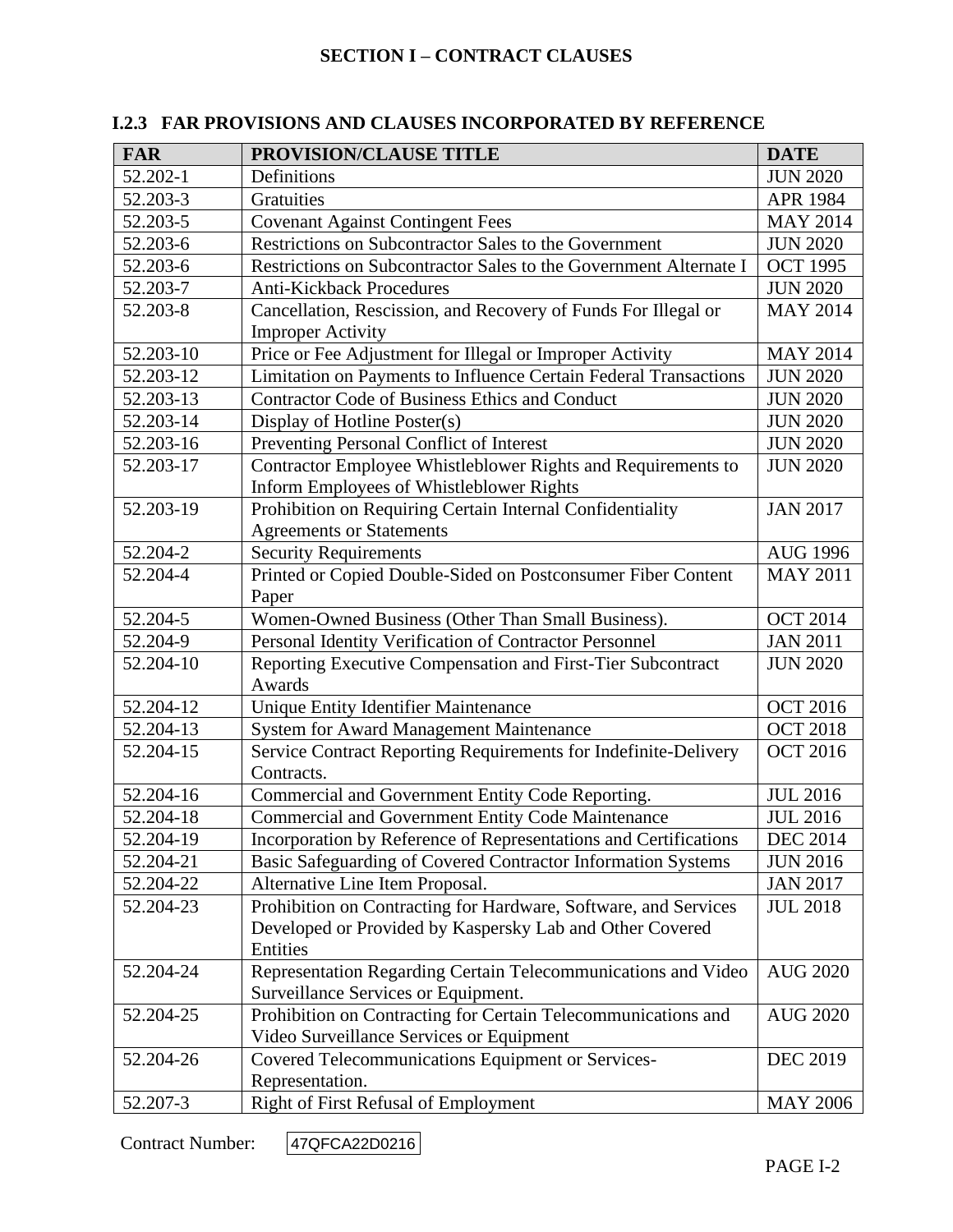| 52.207-6  | <b>OCT 2016</b><br>Solicitation of Offers from Small Business Concerns and Small   |                 |
|-----------|------------------------------------------------------------------------------------|-----------------|
|           | Business Teaming Arrangements or Joint Ventures (Multiple-                         |                 |
|           | Award Contracts).                                                                  |                 |
| 52.208-8  | Required Sources of Helium and Helium Usage Data                                   | <b>AUG 2018</b> |
| 52.208-9  | Contractor Use of Mandatory Sources of Supply or Services                          | <b>MAY 2014</b> |
| 52.209-6  | Protecting the Government's Interest When Subcontracting With                      | <b>JUN 2020</b> |
|           | Contractors Debarred, Suspended, or Proposed for Debarment                         |                 |
| 52.209-9  | Updates of Publicly Available Information Regarding                                | <b>OCT 2018</b> |
|           | <b>Responsibility Matters</b>                                                      |                 |
| 52.209-10 | Prohibition on Contracting with Inverted Domestic Corporations                     | <b>NOV 2015</b> |
| 52.209-11 | Representation by Corporations Regarding Delinquent Tax                            | <b>FEB 2016</b> |
|           | Liability or a Felony Conviction under any Federal Law.                            |                 |
| 52.209-13 | Violation of Arms Control Treaties or Agreements-Certification.                    | <b>JUN 2018</b> |
| 52.210-1  | <b>Market Research</b>                                                             | <b>APR 2011</b> |
| 52.211-5  | <b>Materials Requirements</b>                                                      | <b>AUG 2000</b> |
| 52.215-2  | Audit and Records -Negotiation                                                     | <b>OCT 2010</b> |
| 52.215-8  | Order of Precedence - Uniform Contract Format                                      | <b>OCT 1997</b> |
| 52.215-14 | <b>Integrity of Unit Prices</b>                                                    | <b>OCT 2010</b> |
| 52.215-15 | Pension Adjustments and Asset Reversions                                           | <b>OCT 2010</b> |
| 52.215-16 | Facilities Capital Cost of Money                                                   | <b>JUN 2003</b> |
| 52.215-17 | Waiver of Facilities Capital Cost of Money<br><b>OCT 1997</b>                      |                 |
| 52.215-18 | Reversion or Adjustment of Plans for Postretirement Benefits                       | <b>JUL 2005</b> |
|           | (PRB) Other Than Pensions                                                          |                 |
| 52.215-19 | Notification of Ownership Changes                                                  | <b>OCT 1997</b> |
| 52.215-21 | Requirements for Cost or Pricing Data or Information Other Than                    | <b>OCT 2010</b> |
|           | <b>Cost or Pricing Data-Modifications</b>                                          |                 |
| 52.215-21 | Requirements for Cost or Pricing Data or Information Other Than<br><b>OCT 2010</b> |                 |
|           | Cost or Pricing Data-Modifications Alternate IV                                    |                 |
| 52.215-23 | <b>Limitations on Pass-Through Charges</b>                                         | <b>OCT 2009</b> |
| 52.219-8  | <b>Utilization of Small Business Concerns</b>                                      | <b>OCT 2018</b> |
| 52.219-9  | <b>Small Business Subcontracting Plan</b>                                          | <b>JUN 2020</b> |
| 52.219-9  | Alternate II                                                                       | <b>NOV 2016</b> |
| 52.219.14 | Limitations on Subcontracting                                                      | <b>MAR 2020</b> |
| 52.219-16 | Liquidated Damages-Subcontracting Plan                                             | <b>JAN 1999</b> |
| 52.219-28 | Post-Award Small Business Program Re-representation                                | May 2020        |
| 52.222-1  | Notice to the Government of Labor Disputes                                         | <b>FEB 1997</b> |
| 52.222-3  | <b>Convict Labor</b>                                                               | <b>JUN 2003</b> |
| 52.222-17 | Nondisplacement of Qualified Workers                                               | <b>MAY 2014</b> |
| 52.222-19 | Child Labor-Cooperation with Authorities and Remedies                              | <b>JAN 2020</b> |
| 52.222-20 | Contracts for Materials, Supplies, Articles, and Equipment                         | <b>MAY 2014</b> |
|           | Exceeding \$15,000                                                                 |                 |
| 52.222-21 | Prohibition of Segregated Facilities                                               | APR 2015        |
| 52.222-26 | <b>Equal Opportunity</b>                                                           | SEP 2016        |
| 52.222-27 | Affirmative Action Compliance Requirements for Construction                        | APR 2015        |
| 52.222-29 | Notification of Visa Denial                                                        | APR 2015        |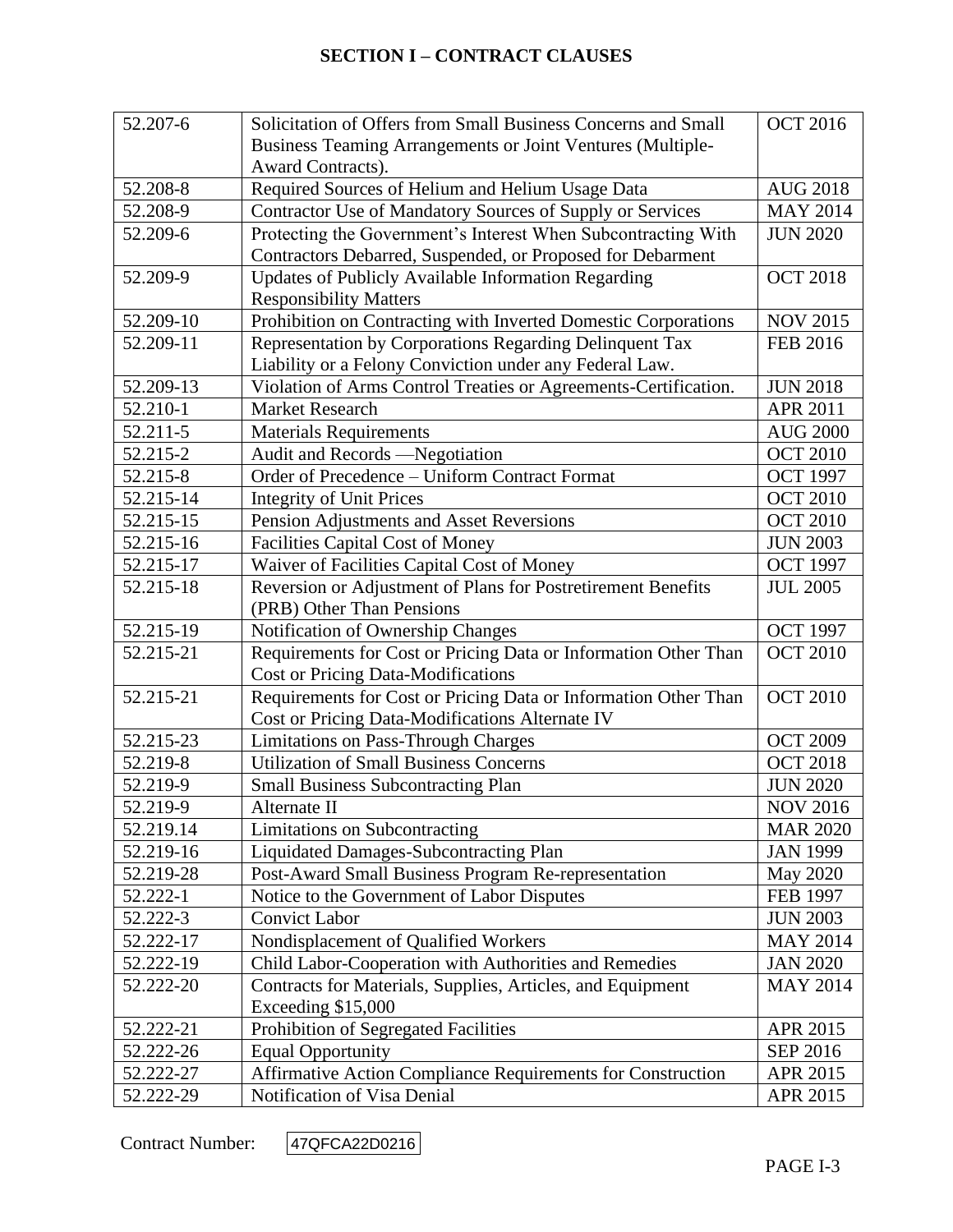| 52.222-30 | Construction Wage Rate Requirements-Price Adjustment (None                  | <b>AUG 2018</b> |
|-----------|-----------------------------------------------------------------------------|-----------------|
|           | or Separately Specific Method)                                              |                 |
| 52.222-35 | <b>Equal Opportunity For Veterans</b>                                       | <b>OCT 2015</b> |
| 52.222-36 | Equal Opportunity For Workers With Disabilities                             | <b>JUL 2014</b> |
| 52.222-37 | <b>Employment Reports Veterans</b>                                          | <b>FEB 2016</b> |
| 52.222-40 | Notification of Employee Rights Under the National Labor<br><b>DEC 2010</b> |                 |
|           | <b>Relations Act</b>                                                        |                 |
| 52.222-41 | <b>Service Contract Labor Standards</b>                                     | <b>AUG 2018</b> |
| 52.222-50 | <b>Combating Trafficking in Persons</b>                                     | <b>JAN 2019</b> |
| 52.222-51 | Exemption from Application of the Service Contract Labor                    | <b>MAY 2014</b> |
|           | Standards to Contracts for Maintenance, Calibration, or Repair of           |                 |
|           | Certain Equipment-Requirements                                              |                 |
| 52.222-54 | <b>Employment Eligibility Verification</b>                                  | <b>OCT 2015</b> |
| 52.222-55 | Minimum Wages Under Executive Order 13658                                   | <b>DEC 2015</b> |
| 52.222-62 | Paid Sick Leave Under Executive Order 13706                                 | <b>JAN 2017</b> |
| 52.223-2  | Affirmative Procurement of Biobased Products Under Service and              | SEP 2013        |
|           | <b>Construction Contracts</b>                                               |                 |
| 52.223-5  | Pollution Prevention and Right-To-Know Information                          | <b>MAY 2011</b> |
| 52.223-6  | Drug-Free Workplace                                                         | <b>MAY 2001</b> |
| 52.223-10 | <b>Waste Reduction Program</b>                                              | <b>MAY 2011</b> |
| 52.223-11 | Ozone-Depleting Substances and High Global Warming Potential                | <b>JUN 2016</b> |
|           | Hydrofluorocarbons                                                          |                 |
| 52.223-15 | Energy Efficiency in Energy-Consuming Products<br><b>DEC 2007</b>           |                 |
| 52.223-17 | Affirmative Procurement of EPA-designated Items in Service and              | <b>AUG 2018</b> |
|           | <b>Construction Contracts</b>                                               |                 |
| 52.223-18 | Encouraging Contractor Policies to Ban Text Messaging While                 | <b>AUG 2011</b> |
|           | Driving                                                                     |                 |
| 52.223-19 | <b>Compliance with Environmental Management Systems</b>                     | <b>MAY 2011</b> |
| 52.223-20 | Aerosols                                                                    | <b>JUN 2016</b> |
| 52.223-21 | Foams                                                                       | <b>JUN 2016</b> |
| 52.223-99 | <b>Ensuring Adequate COVID Safety Protocols for Federal</b>                 |                 |
|           | <b>Contractors</b>                                                          |                 |
| 52.224-1  | Privacy Act Notification                                                    | <b>APR 1984</b> |
| 52.224-2  | Privacy Act                                                                 | <b>APR 1984</b> |
| 52.224-3  | Privacy Training                                                            | <b>JAN 2017</b> |
| 52.225-1  | <b>Buy American-Supplies</b>                                                | <b>MAY 2014</b> |
| 52.225-3  | Buy American-Free Trade Agreements-Israeli Trade Act                        | <b>MAY 2014</b> |
| 52.225-5  | <b>Trade Agreements</b>                                                     | <b>OCT 2019</b> |
| 52.225-9  | <b>Buy American-Construction Materials</b>                                  | <b>MAY 2014</b> |
| 52.225-13 | <b>Restrictions on Certain Foreign Purchases</b>                            | <b>JUN 2008</b> |
| 52.225-19 | Contractor Personnel in a Designated Operational Area or                    | <b>MAY 2020</b> |
|           | Supporting a Diplomatic or Consular Mission Outside the United              |                 |
|           | <b>States</b>                                                               |                 |
| 52.225-26 | Contractors Performing Private Security Functions Outside the               | <b>OCT 2016</b> |
|           | <b>United States</b>                                                        |                 |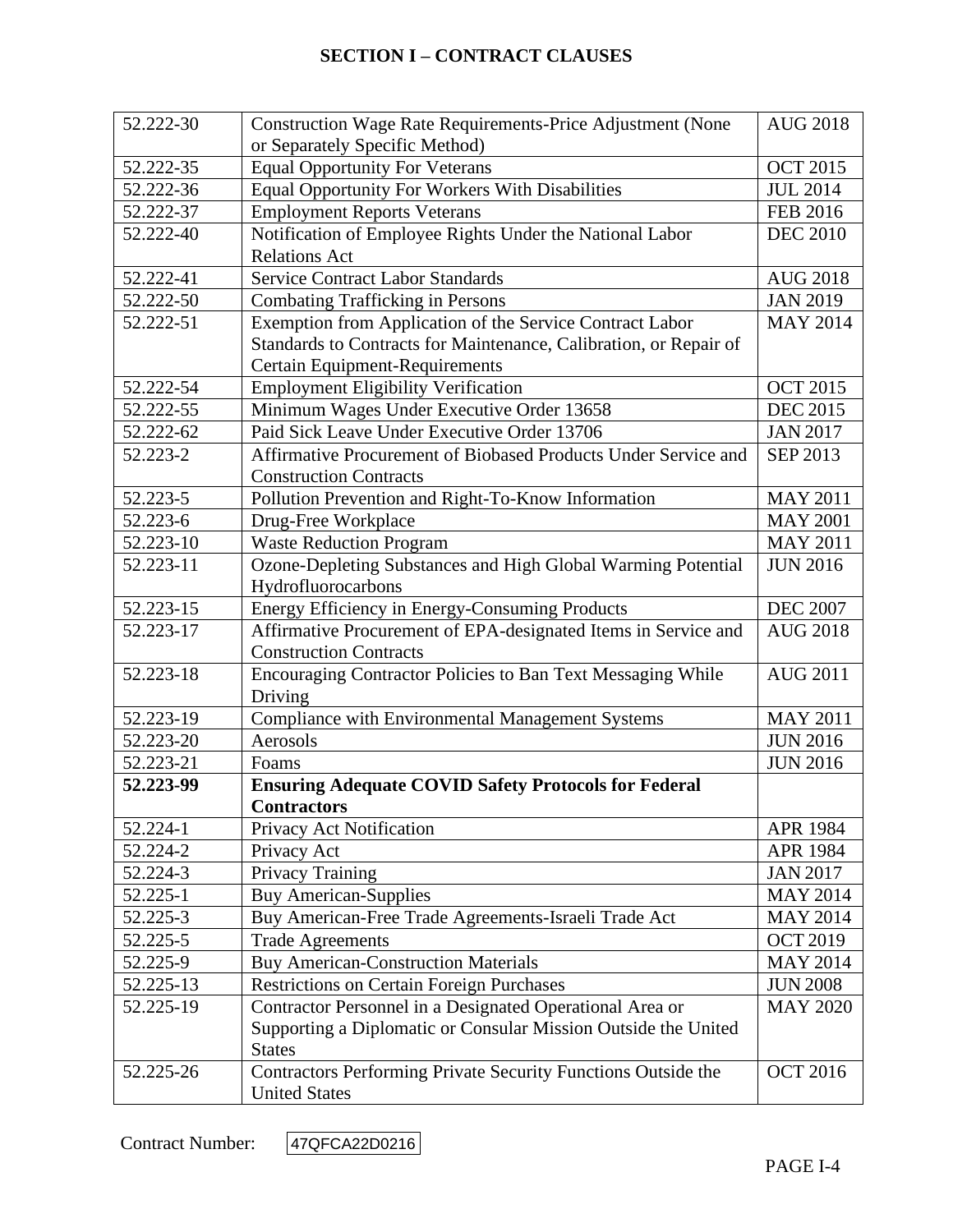| 52.227-1                                                      | <b>Authorization and Consent</b>                                | <b>JUN 2020</b> |
|---------------------------------------------------------------|-----------------------------------------------------------------|-----------------|
| 52.227-1                                                      | Authorization and Consent Alternate I                           | <b>APR 1984</b> |
| 52.227-2                                                      | Notice and Assistance Regarding Patent and Copyright            | <b>JUN 2020</b> |
|                                                               | Infringement                                                    |                 |
| 52.227-3                                                      | <b>Patent Indemnity</b>                                         | <b>APR 1984</b> |
| 52.227-4                                                      | <b>Patent Indemnity-Construction Contracts</b>                  | <b>DEC 2007</b> |
| 52.227-10                                                     | Filing of Patent Applications-Classified Subject Matter         | <b>DEC 2007</b> |
| 52.227-11                                                     | Patent Rights-Ownership by the Contractor                       | <b>MAY 2014</b> |
| 52.227-13                                                     | Patent Rights-Ownership by the Government                       | <b>DEC 2007</b> |
| 52.227-14                                                     | Rights in Data—General                                          | <b>MAY 2014</b> |
| 52.227-22                                                     | Major System-Minimum Rights                                     | <b>JUN 1987</b> |
| 52.228-3                                                      | Workers' Compensation Insurance (Defense Base Act)              | <b>JUL 2014</b> |
| 52.228-4                                                      | Workers' Compensation and War-Hazard Insurance Overseas         | <b>APR 1984</b> |
| 52.228-5                                                      | Insurance - Work on a Government Installation                   | <b>JAN 1997</b> |
| 52.228-7                                                      | <b>Insurance-Liability to Third Persons</b>                     | <b>MAR 1996</b> |
| 52.228-8                                                      | Liability and Insurance-Leased Motor Vehicles                   | <b>MAY 1999</b> |
| 52.229-3                                                      | Federal, State, and Local Taxes                                 | FEB 2013        |
| 52.230-2                                                      | <b>Cost Accounting Standards</b>                                | <b>JUN 2020</b> |
| 52.230-3                                                      | Disclosure and Consistency of Cost Accounting Practices         | <b>JUN 2020</b> |
| 52.230-4                                                      | Disclosure and Consistency of Cost Accounting Practices-Foreign | <b>JUN 2020</b> |
|                                                               | Concerns                                                        |                 |
| 52.230-6                                                      | Administration of Cost Accounting Standards                     | <b>JUN 2010</b> |
| 52.232-23                                                     | <b>Assignment of Claims</b><br><b>MAY 2014</b>                  |                 |
| 52.232-33                                                     | Payment by Electronic Funds Transfer-System for Award           | <b>OCT 2018</b> |
|                                                               | Management                                                      |                 |
| Providing Accelerated Payments to Small Business<br>52.232-40 |                                                                 | <b>DEC 2013</b> |
|                                                               | Subcontractors                                                  |                 |
| 52.233-1                                                      | <b>Disputes</b>                                                 | <b>MAY 2014</b> |
| 52.233-1                                                      | Disputes Alternate I                                            | <b>DEC 1991</b> |
| 52.233-3                                                      | Protest After Award                                             | <b>AUG 1996</b> |
| 52.233-4                                                      | Applicable Law For Breach of Contract Claim                     | <b>OCT 2004</b> |
| 52.234-1                                                      | Industrial Resources Developed Under Title III, Defense         | SEP 2016        |
|                                                               | Production Act                                                  |                 |
| 52.236-5                                                      | Material and Workmanship                                        | APR 1984        |
| 52.236-7                                                      | Permits and Responsibilities                                    | <b>NOV 1991</b> |
| 52.237-3                                                      | <b>Continuity of Services</b>                                   | <b>JAN 1991</b> |
| 52.239-1                                                      | Privacy or Security Safeguards                                  | <b>AUG 1996</b> |
| 52.242-1                                                      | Notice of Intent to Disallow Costs                              | APR 1984        |
| 52.242-3                                                      | Penalties for Unallowable Costs                                 | <b>MAY 2014</b> |
| 52.242-5                                                      | <b>Payments to Small Business Subcontractors</b>                | <b>JAN 2017</b> |
| 52.242-13                                                     | Bankruptcy                                                      | <b>JUL 1995</b> |
| 52.244-5                                                      | Competition in Subcontracting                                   | <b>DEC 1996</b> |
| 52.245-1                                                      | <b>Government Property</b>                                      | <b>JAN 2017</b> |
| 52.245-9                                                      | Use and Charges                                                 | APR 2012        |
| 52.246-16                                                     | <b>Responsibilities for Supplies</b>                            | APR 1984        |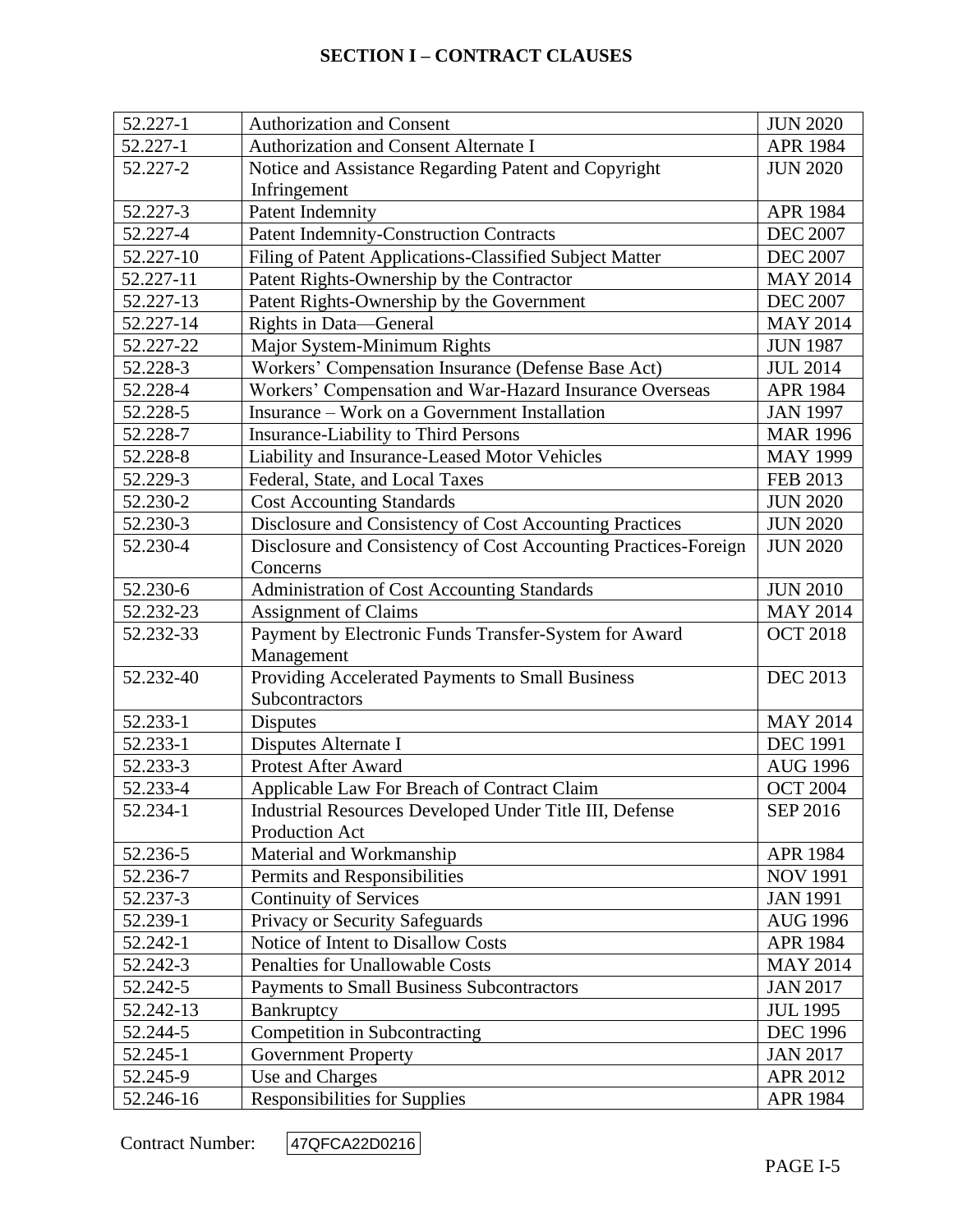| 52.246-25 | Limitation of Liability – Services | FEB 1997 |
|-----------|------------------------------------|----------|
| 52.251-1  | <b>Government Supply Sources</b>   | APR 2012 |
| 52.253-1  | <b>Computer Generated Forms</b>    | JAN 1991 |

### **1.2.4 GSAR PROVISIONS AND CLAUSES INCORPORATED BY REFERENCE**

| <b>GSAR</b> | <b>TITLE</b>                                                                   | <b>DATE</b>     |
|-------------|--------------------------------------------------------------------------------|-----------------|
| 552.203-71  | <b>Restriction on Advertising</b>                                              | <b>SEP 1999</b> |
| 552.204-9   | <b>Personal Identity Verification Requirements</b>                             | <b>OCT 2012</b> |
| 552.215-70  | Examination of Records by GSA                                                  | <b>JUL 2016</b> |
| 552.215-73  | <b>Notice</b>                                                                  | <b>JUL 2016</b> |
| 552.216-74  | GSA Task-Order and Delivery-Order Ombudsman                                    | <b>JAN 2017</b> |
| 552.223-73  | Preservation, Packaging, Marking, and Labeling of Hazardous                    | <b>JUN 2015</b> |
|             | Materials (HAZMAT) for Shipments                                               |                 |
| 552.228-5   | Government as Additional Insured<br><b>JAN 2016</b>                            |                 |
| 552.232-1   | Payments (DEVIATION FAR 52.232-1)<br><b>NOV 2009</b>                           |                 |
| 552.232-23  | <b>Assignment of Claims</b><br><b>SEP 1999</b>                                 |                 |
| 552.232-25  | Prompt Payment (DEVIATION FAR 52.232-25)<br><b>NOV 2009</b>                    |                 |
| 552.232-39  | Unenforceability of Unauthorized Obligations (DEVIATION FAR<br><b>FEB 2008</b> |                 |
|             | 52.232-39)                                                                     |                 |
| 552.232-78  | <b>Commercial Supplier Agreements-Unenforceable Clauses</b><br><b>FEB 2018</b> |                 |
| 552.237-71  | <b>Qualifications of Employees</b><br><b>MAY 1989</b>                          |                 |
| 552.237-73  | <b>Restriction on Disclosure Of Information</b><br><b>JUN 2009</b>             |                 |

# **I.2.5 FAR AND GSAR CLAUSES IN FULL TEXT**

## **I.2.5.1 FAR 52.204-8 ANNUAL REPRESENTATIONS AND CERTIFICATIONS**

(a) (1) The North American Industry Classification System (NAICS) code for this acquisition is in accordance with Section B.2 for each Pool.

(2) The small business size standard is in accordance with Section B.2 for each Pool.

(3) The small business size standard for a concern which submits an offer in its own name, other than on a construction or service contract, but which proposes to furnish a product which it did not itself manufacture, is 500 employees.

(b) (1) If the provision at [52.204-7,](https://acquisition.gov/far/52.204-7#FAR_52_204_7) System for Award Management, is included in this solicitation, paragraph (d) of this provision applies.

(2) If the provision at [52.204-7,](https://acquisition.gov/far/52.204-7#FAR_52_204_7) System for Award Management, is not included in this solicitation, and the Offeror has an active registration in the System for Award Management (SAM), the Offeror may choose to use paragraph (d) of this provision instead of completing the corresponding individual representations and certifications in the solicitation. The Offeror shall indicate which option applies by checking one of the following boxes:

(i) *□* Paragraph (d) applies.

(ii) *□* Paragraph (d) does not apply and the offeror has completed the individual representations and certifications in the solicitation.

(c) (1) The following representations or certifications in SAM are applicable to this solicitation as indicated: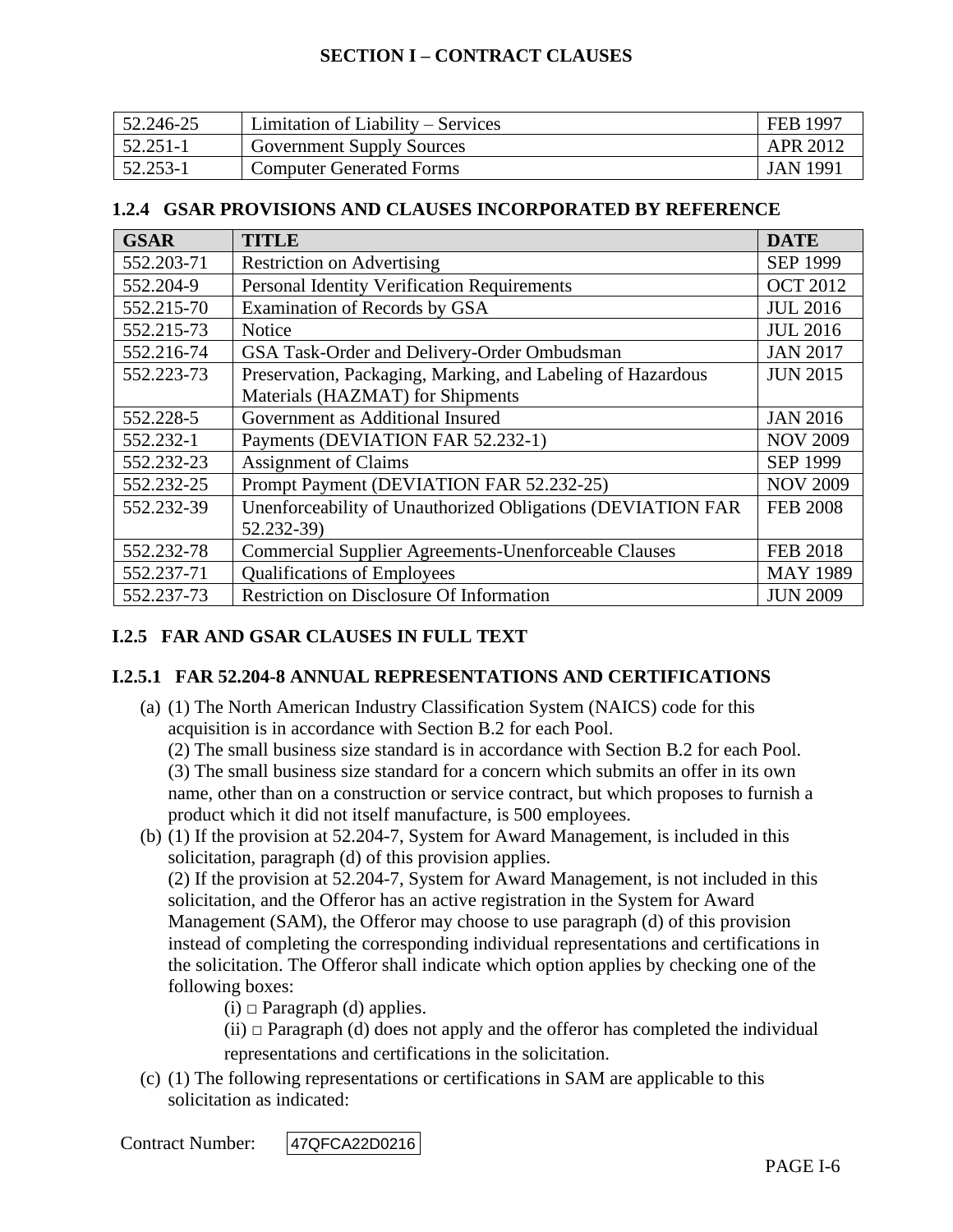(i) [52.203-2,](https://acquisition.gov/far/52.203-2#FAR_52_203_2) Certificate of Independent Price Determination. This provision applies to solicitations when a firm-fixed-price contract or fixed-price contract with economic price adjustment is contemplated, unless–

(A) The acquisition is to be made under the simplified acquisition procedures in [part 13;](https://acquisition.gov/far/Part_13.html#FAR_Part_13)

(B) The solicitation is a request for technical proposals under two-step sealed bidding procedures; or

(C) The solicitation is for utility services for which rates are set by law or regulation.

(ii) [52.203-11,](https://acquisition.gov/far/52.203-11#FAR_52_203_11) Certification and Disclosure Regarding Payments to Influence Certain Federal Transactions. This provision applies to solicitations expected to exceed \$150,000.

(iii) [52.203-18,](https://acquisition.gov/far/52.203-18#FAR_52_203_18) Prohibition on Contracting with Entities that Require Certain Internal Confidentiality Agreements or Statements-Representation. This provision applies to all solicitations.

(iv) [52.204-3,](https://acquisition.gov/far/52.204-3#FAR_52_204_3) Taxpayer Identification. This provision applies to solicitations that do not include the provision at [52.204-7,](https://acquisition.gov/far/52.204-7#FAR_52_204_7) System for Award Management.

(v) [52.204-5,](https://acquisition.gov/far/52.204-5#FAR_52_204_5) Women-Owned Business (Other Than Small Business). This provision applies to solicitations that-

(A) Are not set aside for small business concerns;

(B) Exceed the simplified acquisition threshold; and

(C) Are for contracts that will be performed in the United States or its outlying areas.

(vi) [52.204-26,](https://acquisition.gov/far/52.204-26#FAR_52_204_26) Covered Telecommunications Equipment or Services-

Representation. This provision applies to all solicitations.

(vii) [52.209-2,](https://acquisition.gov/far/52.209-2#FAR_52_209_2) Prohibition on Contracting with Inverted Domestic Corporations-Representation.

(viii) [52.209-5,](https://acquisition.gov/far/52.209-5#FAR_52_209_5) CertificationRegarding Responsibility Matters. This provision applies to solicitations where the contract value is expected to exceed the simplified acquisition threshold.

(ix) [52.209-11,](https://acquisition.gov/far/52.209-11#FAR_52_209_11) Representation by Corporations Regarding Delinquent Tax Liability or a Felony Conviction under any Federal Law. This provision applies to all solicitations.

(x) [52.214-14,](https://acquisition.gov/far/52.214-14#FAR_52_214_14) Place of Performance-Sealed Bidding. This provision applies to invitations for bids except those in which the place of performance is specified by the Government.

(xi) [52.215-6,](https://acquisition.gov/far/52.215-6#FAR_52_215_6) Place of Performance. This provision applies to solicitations unless the place of performance is specified by the Government.

(xii) [52.219-1,](https://acquisition.gov/far/52.219-1#FAR_52_219_1) Small Business Program Representations (Basic, Alternates I, and II). This provision applies to solicitations when the contract will be performed in the United States or its outlying areas.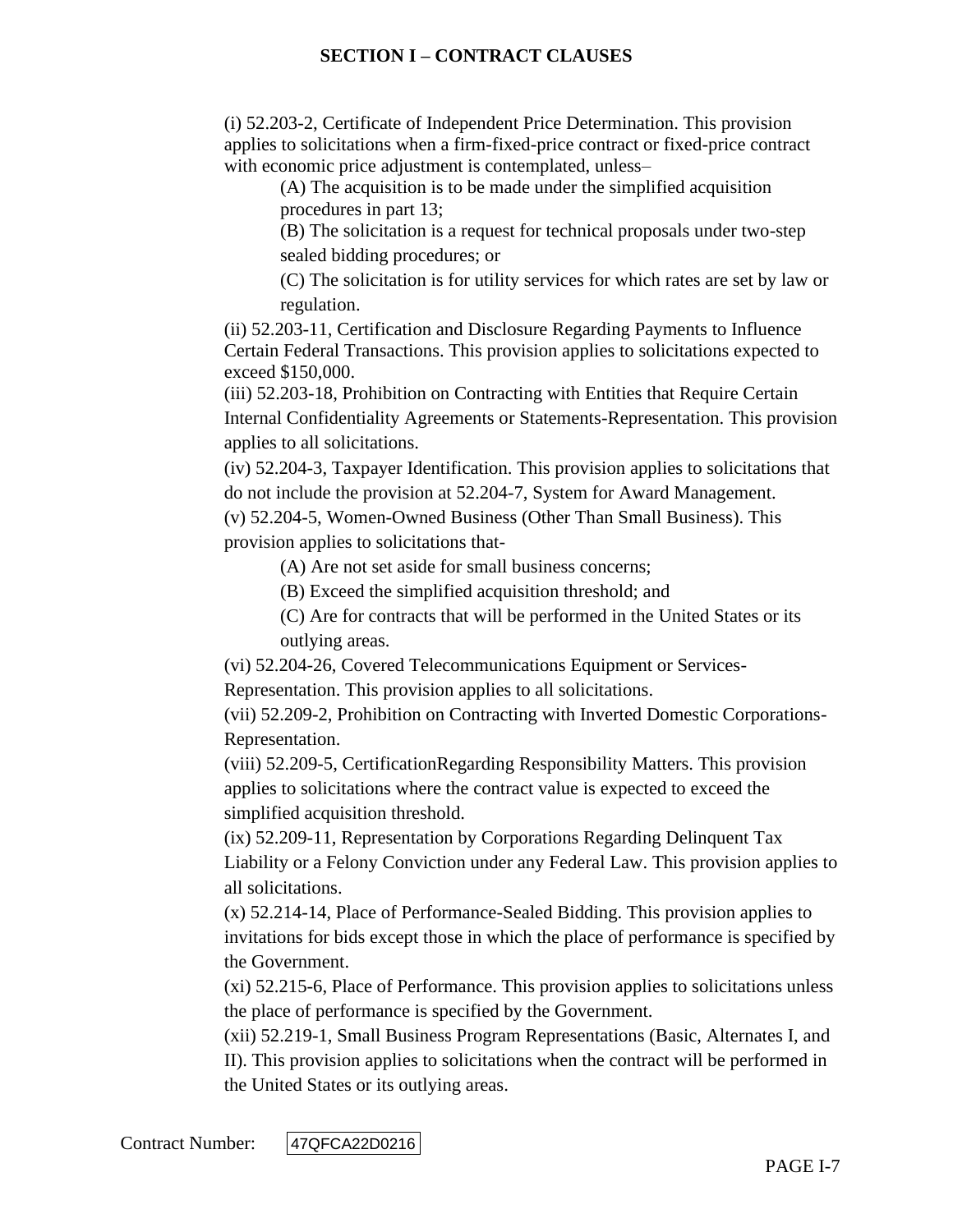(A) The basic provision applies when the solicitations are issued by other than DoD, NASA, and the Coast Guard.

(B) The provision with its Alternate I applies to solicitations issued by DoD, NASA, or the Coast Guard.

(C) The provision with its Alternate II applies to solicitations that will result in a multiple-award contract with more than one NAICS code assigned.

(xiii) [52.219-2,](https://acquisition.gov/far/52.219-2#FAR_52_219_2) Equal Low Bids. This provision applies to solicitations when contracting by sealed bidding and the contract will be performed in the United States or its outlying areas.

(xiv) [52.222-22,](https://acquisition.gov/far/52.222-22#FAR_52_222_22) Previous Contracts and Compliance Reports. This provision applies to solicitations that include the clause at [52.222-26,](https://acquisition.gov/far/52.222-26#FAR_52_222_26) Equal Opportunity. (xv) [52.222-25,](https://acquisition.gov/far/52.222-25#FAR_52_222_25) Affirmative Action Compliance. This provision applies to solicitations, other than those for construction, when the solicitation includes the clause at [52.222-26,](https://acquisition.gov/far/52.222-26#FAR_52_222_26) Equal Opportunity.

(xvi) [52.222-38,](https://acquisition.gov/far/52.222-38#FAR_52_222_38) Compliance with Veterans' Employment Reporting Requirements. This provision applies to solicitations when it is anticipated the contract award will exceed the simplified acquisition threshold and the contract is not for acquisition of commercial items.

(xvii) [52.223-1,](https://acquisition.gov/far/52.223-1#FAR_52_223_1) Biobased Product Certification. This provision applies to solicitations that require the delivery or specify the use of USDA–designated items; or include the clause at [52.223-2,](https://acquisition.gov/far/52.223-2#FAR_52_223_2) Affirmative Procurement of Biobased Products Under Service and Construction Contracts.

(xviii) [52.223-4,](https://acquisition.gov/far/52.223-4#FAR_52_223_4) Recovered Material Certification. This provision applies to solicitations that are for, or specify the use of, EPA–designated items.

(xix) [52.223-22,](https://acquisition.gov/far/52.223-22#FAR_52_223_22) Public Disclosure of Greenhouse Gas Emissions and Reduction Goals-Representation. This provision applies to solicitations that include the clause at [52.204-7.](https://acquisition.gov/far/52.204-7#FAR_52_204_7))

(xx) [52.225-2,](https://acquisition.gov/far/52.225-2#FAR_52_225_2) Buy American Certificate. This provision applies to solicitations containing the clause at [52.225-1.](https://acquisition.gov/far/52.225-1#FAR_52_225_1)

(xxi) [52.225-4,](https://acquisition.gov/far/52.225-4#FAR_52_225_4) Buy American-Free Trade Agreements-Israeli Trade Act Certificate. (Basic, Alternates I, II, and III.) This provision applies to solicitations containing the clause at [52.225-3.](https://acquisition.gov/far/52.225-3#FAR_52_225_3)

(A) If the acquisition value is less than \$25,000, the basic provision applies.

(B) If the acquisition value is \$25,000 or more but is less than \$50,000, the provision with its Alternate I applies.

(C) If the acquisition value is \$50,000 or more but is less than \$83,099, the provision with its Alternate II applies.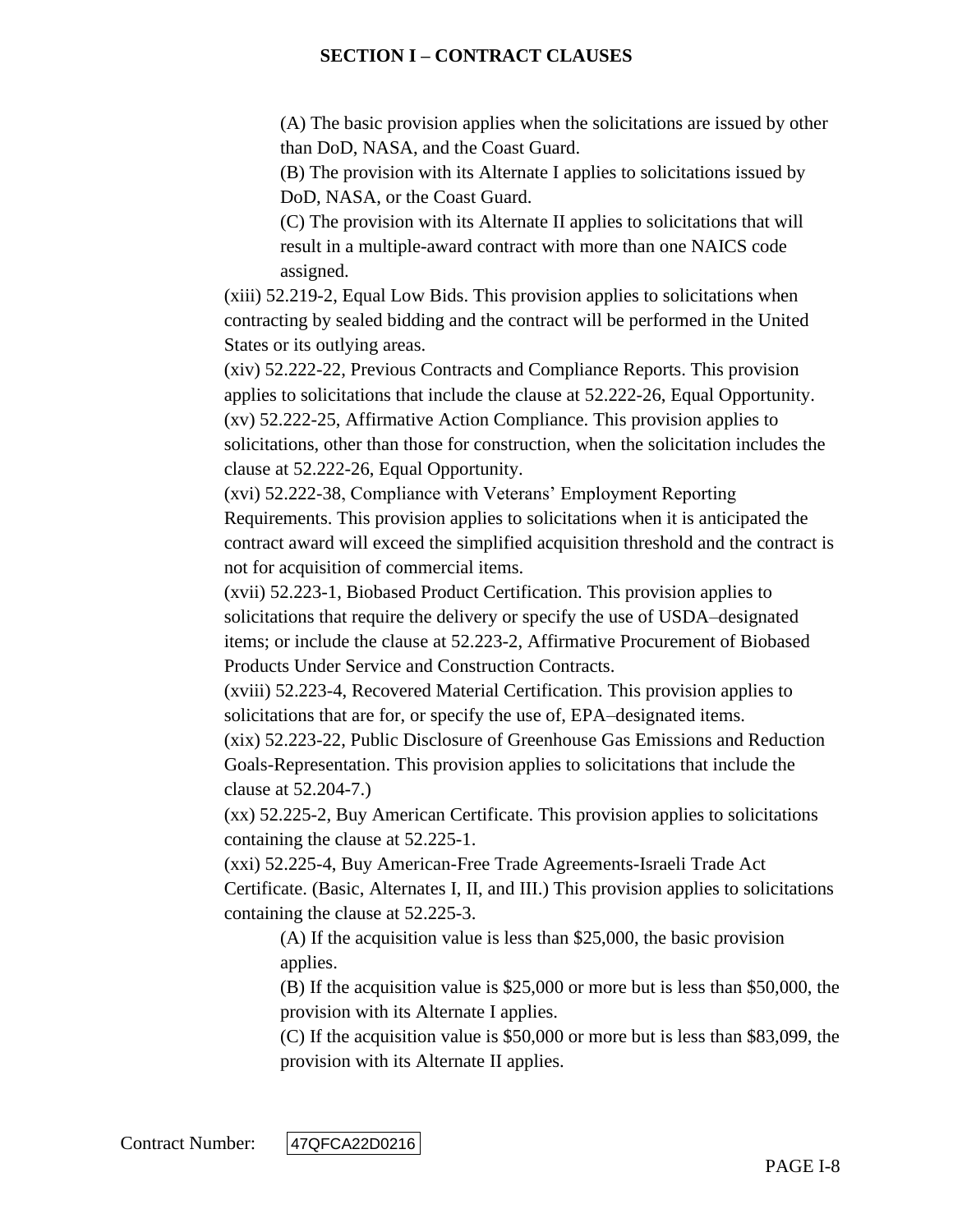(D) If the acquisition value is \$83,099 or more but is less than \$100,000, the provision with its Alternate III applies.

(xxii) [52.225-6,](https://acquisition.gov/far/52.225-6#FAR_52_225_6) Trade Agreements Certificate. This provision applies to solicitations containing the clause at [52.225-5.](https://acquisition.gov/far/52.225-5#FAR_52_225_5)

(xxiii) [52.225-20,](https://acquisition.gov/far/52.225-20#FAR_52_225_20) Prohibition on Conducting Restricted Business Operations in Sudan-Certification. This provision applies to all solicitations.

(xxiv) [52.225-25,](https://acquisition.gov/far/52.225-25#FAR_52_225_25) Prohibition on Contracting with Entities Engaging in Certain Activities or Transactions Relating to Iran-Representation and Certifications. This provision applies to all solicitations.

(xxv) [52.226-2,](https://acquisition.gov/far/52.226-2#FAR_52_226_2) Historically Black College or University and Minority Institution Representation. This provision applies to solicitations for research, studies, supplies, or services of the type normally acquired from higher educational institutions.

(2) The following representations or certifications are applicable as indicated by the Contracting Officer:

 $X_{1}$  (i) [52.204-17,](https://acquisition.gov/far/52.204-17#FAR_52_204_17) Ownership or Control of Offeror.

 $X$ <sub>(ii)</sub> [52.204-20,](https://acquisition.gov/far/52.204-20#FAR_52_204_20) Predecessor of Offeror.

\_\_ (iii) [52.222-18,](https://acquisition.gov/far/52.222-18#FAR_52_222_18) Certification Regarding Knowledge of Child Labor for Listed End Products.

\_\_ (iv) [52.222-48,](https://acquisition.gov/far/52.222-48#FAR_52_222_48) Exemption from Application of the Service Contract Labor Standards to Contracts for Maintenance, Calibration, or Repair of Certain Equipment- Certification. \_\_ (v) [52.222-52,](https://acquisition.gov/far/52.222-52#FAR_52_222_52) Exemption from Application of the Service Contract Labor Standards to Contracts for Certain Services-Certification.

\_\_ (vi) [52.223-9,](https://acquisition.gov/far/52.223-9#FAR_52_223_9) with its Alternate I, Estimate of Percentage of Recovered Material Content for EPA–Designated Products (Alternate I only).

 $\equiv$  (vii) [52.227-6,](https://acquisition.gov/far/52.227-6#FAR_52_227_6) Royalty Information.

\_\_ (A) Basic.

\_\_ (B) Alternate I.

(d) The offeror has completed the annual representations and certifications electronically in SAM website accessed through [https://www.sam.gov.](https://www.sam.gov/) After reviewing the SAM information, the offeror verifies by submission of the offer that the representations and certifications currently posted electronically that apply to this solicitation as indicated in paragraph (c) of this provision have been entered or updated within the last 12 months, are current, accurate, complete, and applicable to this solicitation (including the business size standard applicable to the NAICS code referenced for this solicitation), as of the date of this offer and are incorporated in this offer by reference (see FAR [4.1201\)](https://acquisition.gov/far/4.1201#FAR_4_1201); except for the changes identified below [*offeror to insert changes, identifying change by clause number, title, date*]. These amended representation(s) and/or certification(s) are also incorporated in this offer and are current, accurate, and complete as of the date of this offer.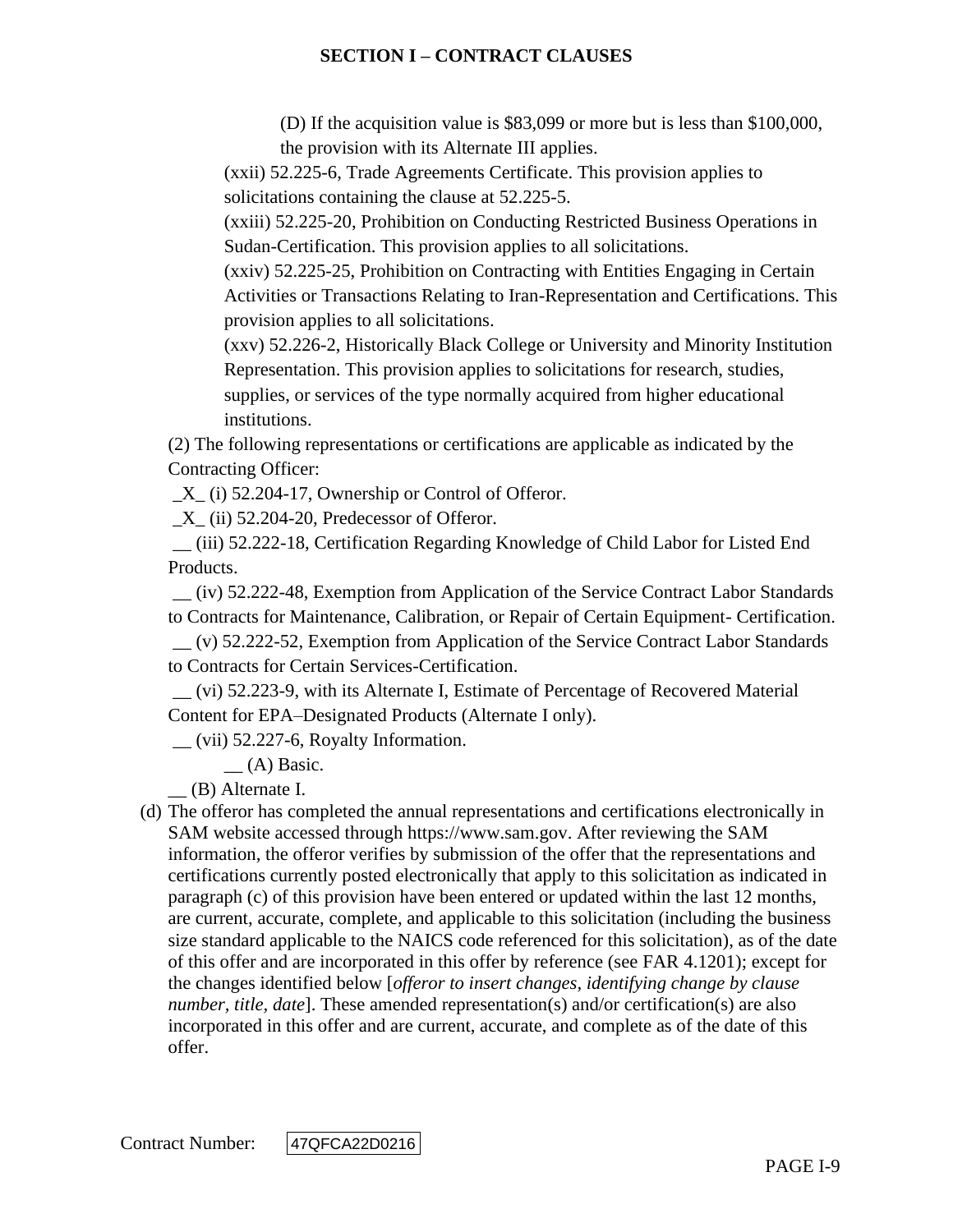FAR Clause # Title Date Change

\_\_\_\_\_\_\_\_\_\_\_\_\_

Any changes provided by the offeror are applicable to this solicitation only, and do not result in an update to the representations and certifications posted on SAM.

(End of Provision)

### **I.2.5.2 FAR 52.216-18 ORDERING (OCT 1995)**

- (a) Any supplies and services to be furnished under this contract shall be ordered by issuance of delivery orders or task orders by the individuals or activities designated in the Schedule. Such orders may be issued from the Master Contract's Notice-to-Proceed (November 15, 2021) through five years and one (five-year) option that may extend the cumulative ordering period to ten years.
- (b) All delivery orders or task orders are subject to the terms and conditions of this contract. In the event of conflict between a delivery order or task order and this contract, the contract shall control.
- (c) If mailed, a delivery order or task order is considered "issued" when the Government deposits the order in the mail. Orders may be issued orally, by facsimile, or by electronic commerce methods only if authorized in the Schedule.

(End of clause)

## **I.2.5.3 FAR 52.216-19 ORDER LIMITATIONS (OCT 1995)**

- (a) *Minimum order*. When the Government requires supplies or services covered by this contract in an amount of less than the simplified acquisition threshold, as amended, the Government is not obligated to purchase, nor is the Contractor obligated to furnish, those supplies or services under the contract.
- (b) *Maximum order*. The Contractor is not obligated to honor—
	- (1) Any order for a single item in excess of: **Not Applicable**
	- (2) Any order for a combination of items in excess of: **Not Applicable**
	- (3) A series of orders from the same ordering office within 365 days that together call for quantities exceeding the limitation in paragraph  $(b)(1)$  or  $(2)$  of this section.
- (c) If this is a requirements contract (i.e., includes the Requirements clause at subsection [52.216-21](https://www.acquisition.gov/far/current/html/52_216.html#wp1115057) of the Federal Acquisition Regulation (FAR)), the Government is not required to order a part of any one requirement from the Contractor if that requirement exceeds the maximum-order limitations in paragraph (b) of this section.
- (d) Notwithstanding paragraphs (b) and (c) of this section, the Contractor shall honor any order exceeding the maximum order limitations in paragraph (b), unless that order (or orders) is returned to the ordering office within five days after issuance, with written notice stating the Contractor's intent not to ship the item (or items) called for and the reasons. Upon receiving this notice, the Government may acquire the supplies or services from another source.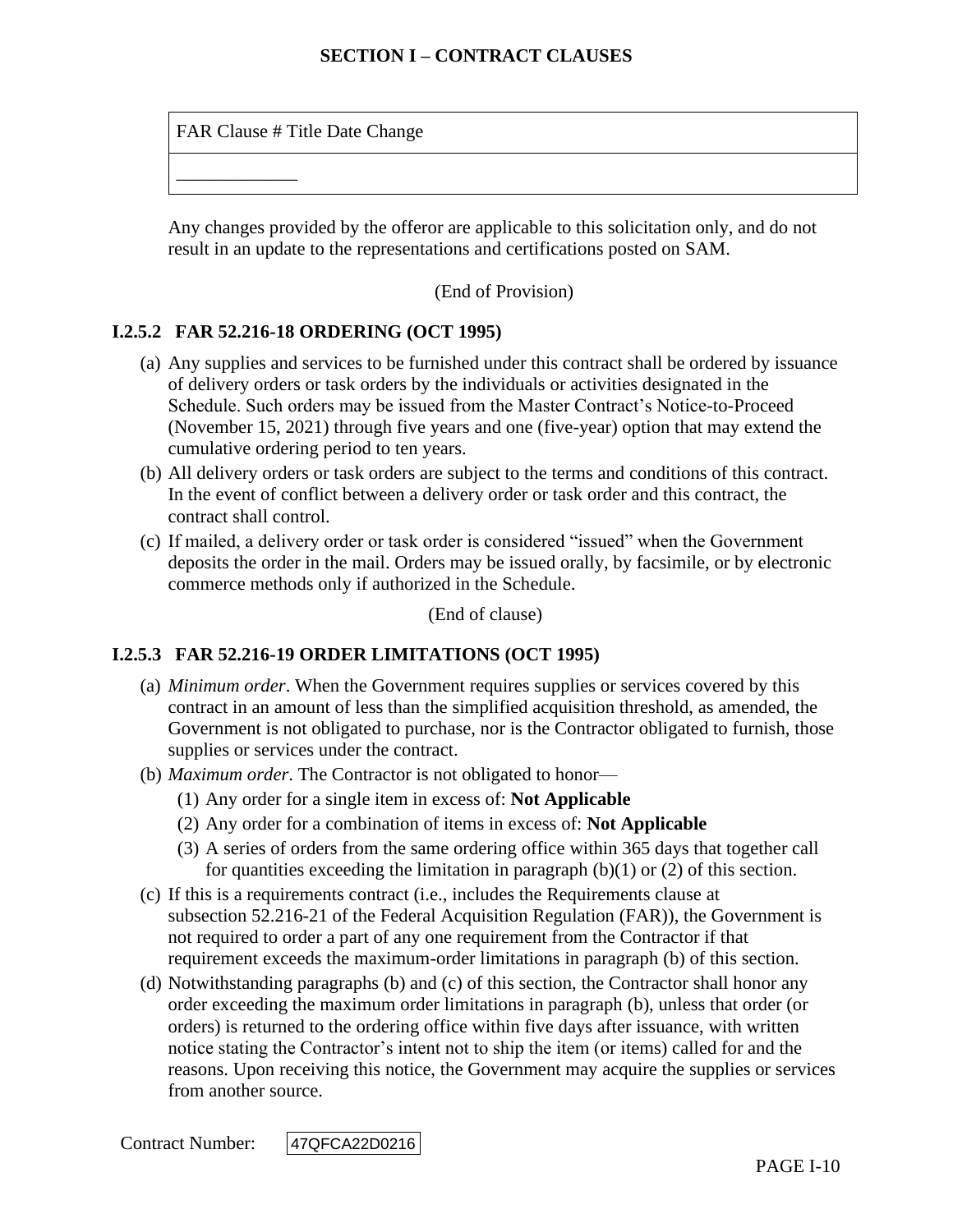(End of clause)

### **I.2.5.4 FAR 52.216-22 INDEFINITE QUANTITY (OCT 1995)**

- (a) This is an indefinite-quantity contract for the supplies or services specified and effective for the period stated, in the Schedule. The quantities of supplies and services specified in the Schedule are estimates only and are not purchased by this contract.
- (b) Delivery or performance shall be made only as authorized by orders issued in accordance with the Ordering clause. The Contractor shall furnish to the Government, when and if ordered, the supplies or services specified in the Schedule up to and including the quantity designated in the Schedule as the "maximum." The Government shall order at least the quantity of supplies or services designated in the Schedule as the "minimum."
- (c) Except for any limitations on quantities in the Order Limitations clause or in the Schedule, there is no limit on the number of orders that may be issued. The Government may issue orders requiring delivery to multiple destinations or performance at multiple locations.
- (d) Any order issued during the effective period of this contract and not completed within that period shall be completed by the Contractor within the time specified in the order. The contract shall govern the Contractor's and Government's rights and obligations with respect to that order to the same extent as if the order were completed during the contract's effective period; provided, that the Contractor shall not be required to make any deliveries under this contract after five years after the Master Contract's ten-year ordering period expires.

(End of clause)

#### **I.2.5.5 FAR 52.217-8 OPTION TO EXTEND SERVICES (NOV 1999)**

The Government may require continued performance of any services within the limits and at the rates specified in the contract. These rates may be adjusted only as a result of revisions to prevailing labor rates provided by the Secretary of Labor. The option provision may be exercised more than once, but the total extension of performance hereunder shall not exceed six months. The Contracting Officer may exercise the option by written notice to the Contractor within 30 days.

(End of clause)

### **I.2.5.6 FAR 52.217-9 OPTION TO EXTEND THE TERM OF THE CONTRACT (MAR 2000)**

- (a) The Government may extend the term of this contract by written notice to the Contractor within 30 days provided that the Government gives the Contractor a preliminary written notice of its intent to extend at least 60 days before the contract expires. The preliminary notice does not commit the Government to an extension.
- (b) If the Government exercises this option, the extended contract shall be considered to include this option clause.
- (c) The total duration of this contract, including the exercise of any options under this clause, shall not exceed the ordering period of ten years for task orders issued under the Master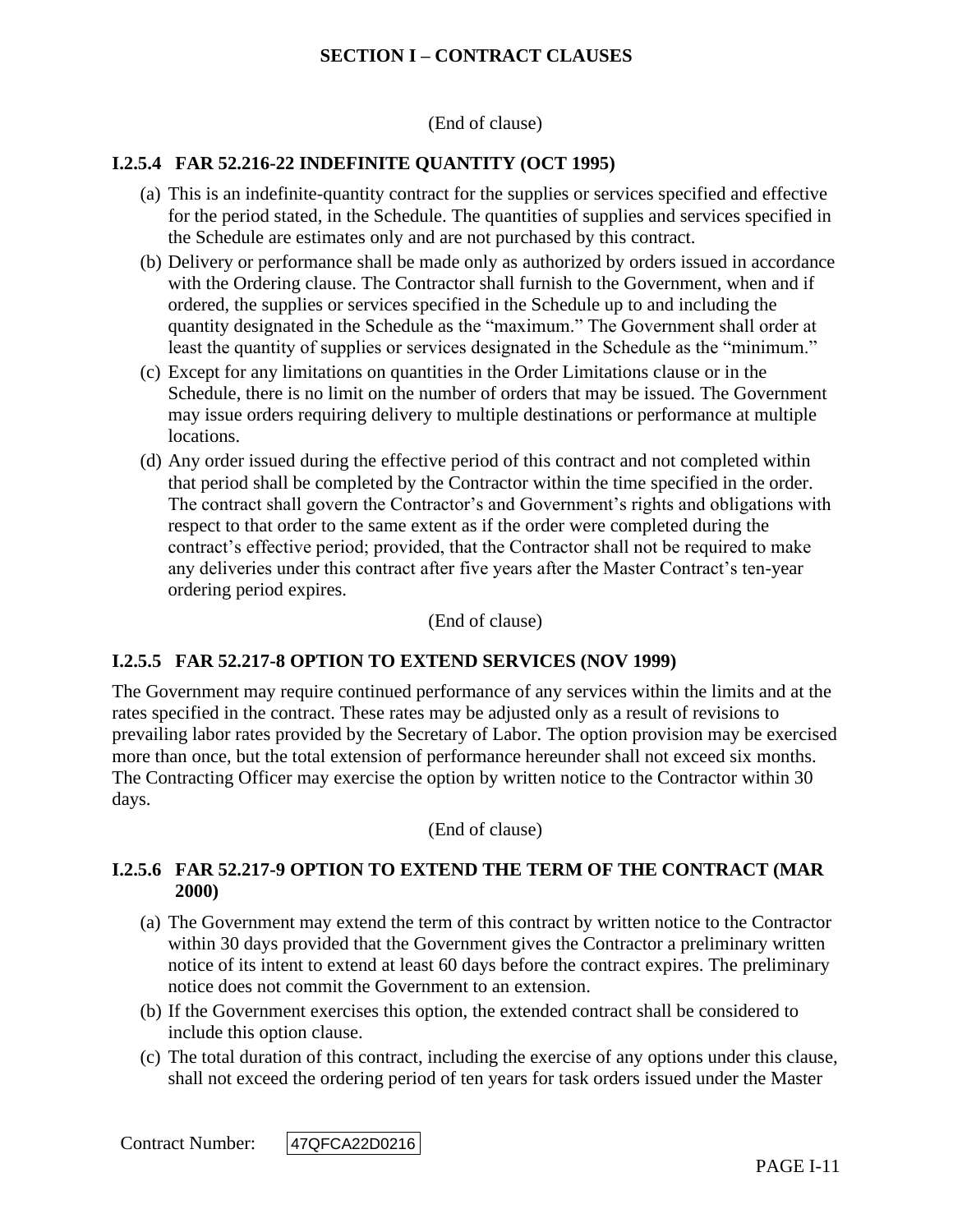Contract plus five years after the Master Contract's ordering period expires for task order performance.

### **I.2.5.7 GSAR 552.216-74 TASK-ORDER AND DELIVERY-ORDER OMBUDSMAN (JAN 2016)**

- (a) GSA has designated a Task-Order and Delivery-Order Ombudsman who will review complaints from contractors and ensure that they are afforded a fair opportunity for consideration in the award of task or delivery orders under Indefinite Delivery/Indefinite Quantity (ID/IQ) contracts, consistent with the procedures in the contract. Written complaints shall be submitted to the Ombudsman, with a copy to the Contracting Officer.
- (b) In the case that the contractor is not satisfied with the resolution of the complaint by the GSA Task-Order and Delivery-Order Ombudsman, the contractor may follow the procedures outlined in subpart 33.1.
- (c) The GSA Ombudsman is located at the GSA, Office of Government-wide Policy (OGP), Office of Acquisition Policy (MV). Contact information for the GSA Ombudsman can be found at: [http://www.gsa.gov/ombudsman.](http://www.gsa.gov/ombudsman)

(End of Clause)

## **I.2.6 DFARS PROVISIONS AND CLAUSES INCORPORATED BY REFERENCE**

252.223-7999 Ensuring Adequate COVID-19 Safety Protocols for Federal Contractors (Deviation 2021-O0009) (FOR DOD TASK ORDERS ONLY)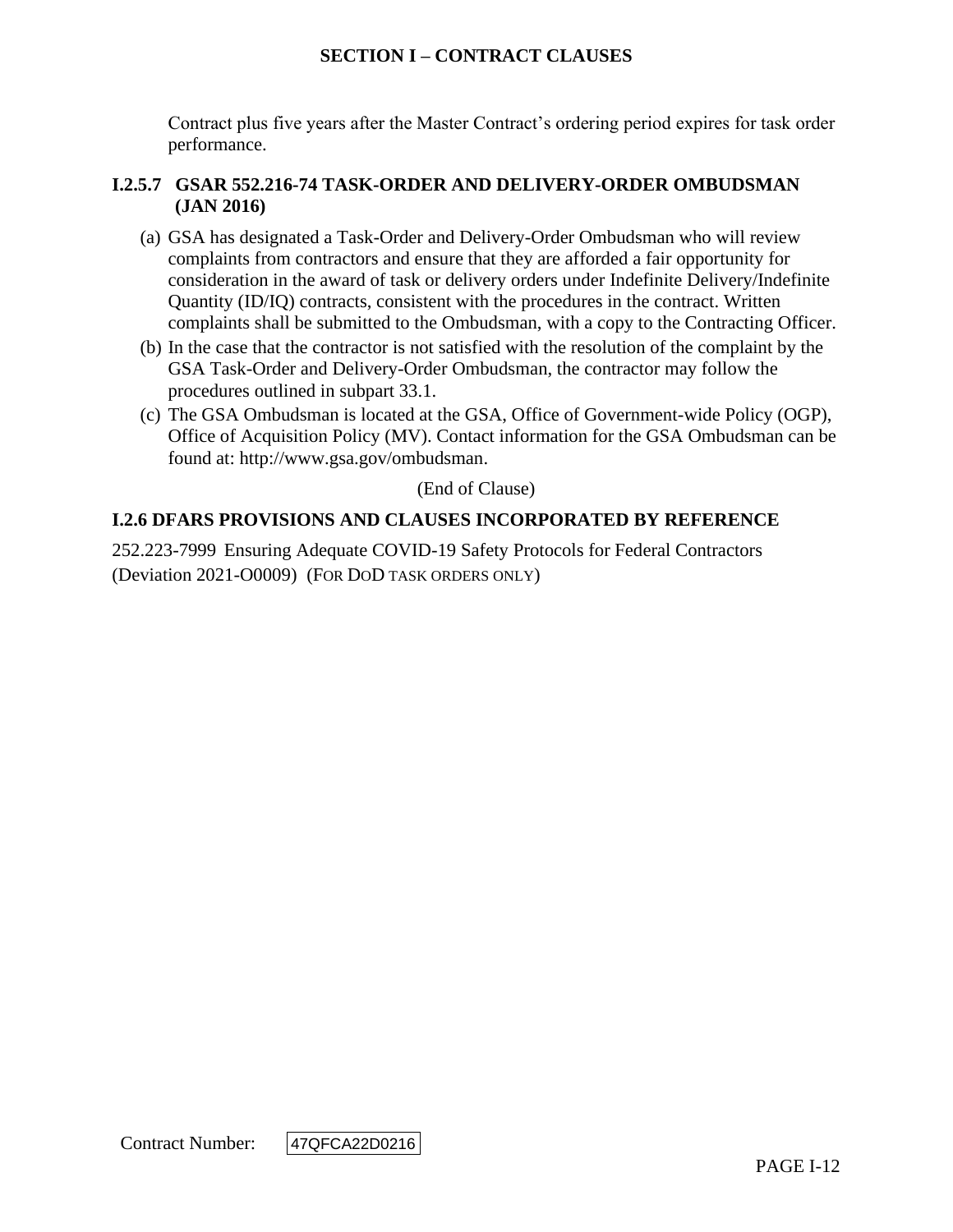# **J.1 LABOR CATEGORIES AND DEFINITIONS – ATTACHMENT A**

## **ASTRO LABOR CATEGORIES and BUREAU OF LABOR STATISTICS SERVICE OCCUPATIONAL CLASSIFICATIONS**

### **BACKGROUND:**

ASTRO labor categories utilize the Office of Management and Budget's (OMB) Standard Occupational Classification (SOC) for which the Bureau of Labor Statistics (BLS) maintains compensation data. Each labor category is further defined as Junior, Journeyman, Senior, or Subject Matter Expert (SME) as follows:

- a. **JUNIOR**: Applies fundamental concepts, processes, practices, and procedures on technical assignments. Performs work that requires practical experience and training. Work is performed under supervision.
- b. **JOURNEYMAN**: Possesses and applies expertise on multiple complex work assignments. Assignments may be broad in nature, requiring originality and innovation in determining how to accomplish tasks. Operates with appreciable latitude in developing methodology and presenting solutions to problems. Contributes to deliverables and performance metrics where applicable.
- c. **SENIOR**: Possesses and applies a comprehensive knowledge across key tasks and high impact assignments. Plans and leads major technology assignments. Evaluates performance results and recommends major changes affecting short-term project growth and success. Functions as a technical expert across multiple project assignments. May supervise others.
- d. **SME**: Provides technical/management leadership on major tasks or technology assignments. Establishes goals and plans that meet project objectives. Has domain and expert technical knowledge. Directs and controls activities for a client, having overall responsibility for financial management, methods, and staffing to ensure that technical requirements are met. Interactions involve client negotiations and interfacing with senior management. Decision-making and domain knowledge may have a critical impact on overall project implementation. May supervise others.

## **INDIVIDUAL LABOR CATEGORIES**

Except as noted, the following individual labor categories correspond to a single SOC Number, Title, and Functional Description. Functional Descriptions of the labor categories can be found at the SOC website:

[https://www.bls.gov/soc/2018/major\\_groups.htm#11-0000](https://www.bls.gov/soc/2018/major_groups.htm#11-0000)

In accordance with Section B.4.1, the contractor shall identify both Prime and Subcontractor labor using the ASTRO Labor Categories, as well as the corresponding SOC number and title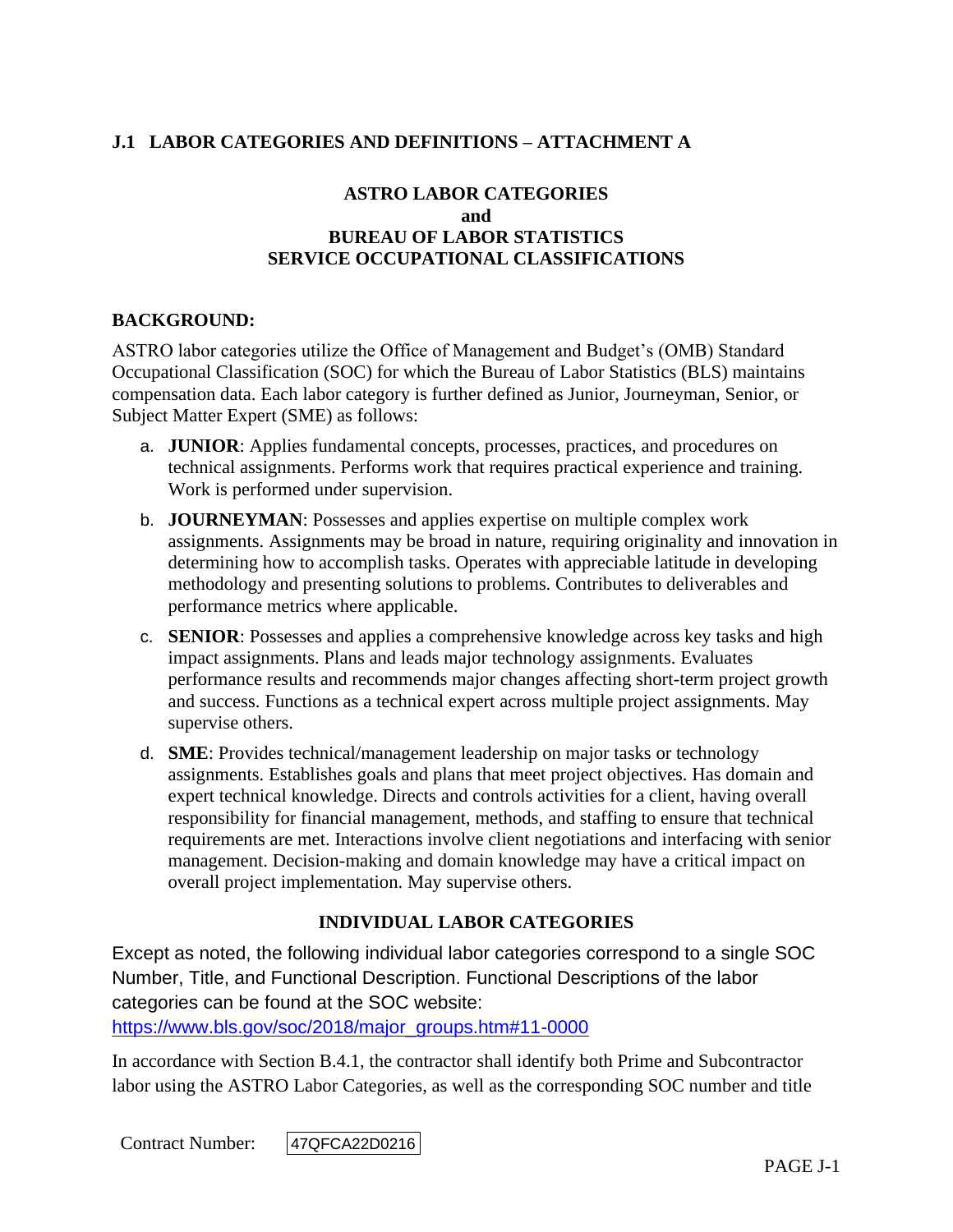that applies. The Labor ID# must have a G or C designator to represent Government or Contractor site.

| <b>Major</b> | <b>SOC Number</b> | <b>Labor Category Title</b>                                    |
|--------------|-------------------|----------------------------------------------------------------|
| <b>Group</b> |                   |                                                                |
| 11-0000      |                   | <b>Management Occupations</b>                                  |
|              | 11-1021           | <b>General and Operations Managers</b>                         |
|              | 11-3013           | <b>Facilities Managers</b>                                     |
|              | 11-3021           | <b>Computer and Information Systems Managers</b>               |
|              | 11-3031           | <b>Financial Managers</b>                                      |
|              | 11-3051           | <b>Industrial Production Managers</b>                          |
|              | 11-3061           | <b>Purchasing Managers</b>                                     |
|              | 11-3071           | Transportation, Storage, and Distribution Managers             |
|              | 11-3131           | <b>Training and Development Managers</b>                       |
|              | 11-9039           | Education Administrators, All Other                            |
|              | 11-9041           | Architectural and Engineering Managers                         |
|              | 11-9121           | Natural Sciences Managers                                      |
|              | 11-9161           | <b>Emergency Management Directors</b>                          |
|              | 11-9199           | Managers, All Other                                            |
| 13-0000      |                   | <b>Business and Financial Operations Occupations</b>           |
|              | 13-1022           | Wholesale and Retail Buyers, Except Farm Products              |
|              | 13-1023           | Purchasing Agents, Except Wholesale, Retail, and Farm Products |
|              | 13-1031           | Claims Adjusters, Examiners, and Investigators                 |
|              | 13-1041           | <b>Compliance Officers</b>                                     |
|              | 13-1051           | <b>Cost Estimators</b>                                         |
|              | 13-1071           | <b>Human Resources Specialists</b>                             |
|              | 13-1075           | <b>Labor Relations Specialists</b>                             |
|              | 13-1081           | Logisticians                                                   |
|              | 13-1082           | <b>Project Management Specialists</b>                          |
|              | 13-1111           | <b>Management Analysts</b>                                     |
|              | 13-1121           | Meeting, Convention, and Event Planners                        |
|              | 13-1141           | Compensation, Benefits, and Job Analysis Specialists           |
|              | 13-1151           | <b>Training and Development Specialists</b>                    |
|              | 13-1199           | Business Operations Specialists, All Other                     |
|              | 13-2011           | <b>Accountants and Auditors</b>                                |
|              | 13-2031           | <b>Budget Analysts</b>                                         |
|              | 13-2051           | <b>Financial and Investment Analysts</b>                       |
|              | 13-2054           | <b>Financial Risk Specialists</b>                              |
|              | 13-2061           | <b>Financial Examiners</b>                                     |
|              | 13-2099           | Financial Specialists, All Other                               |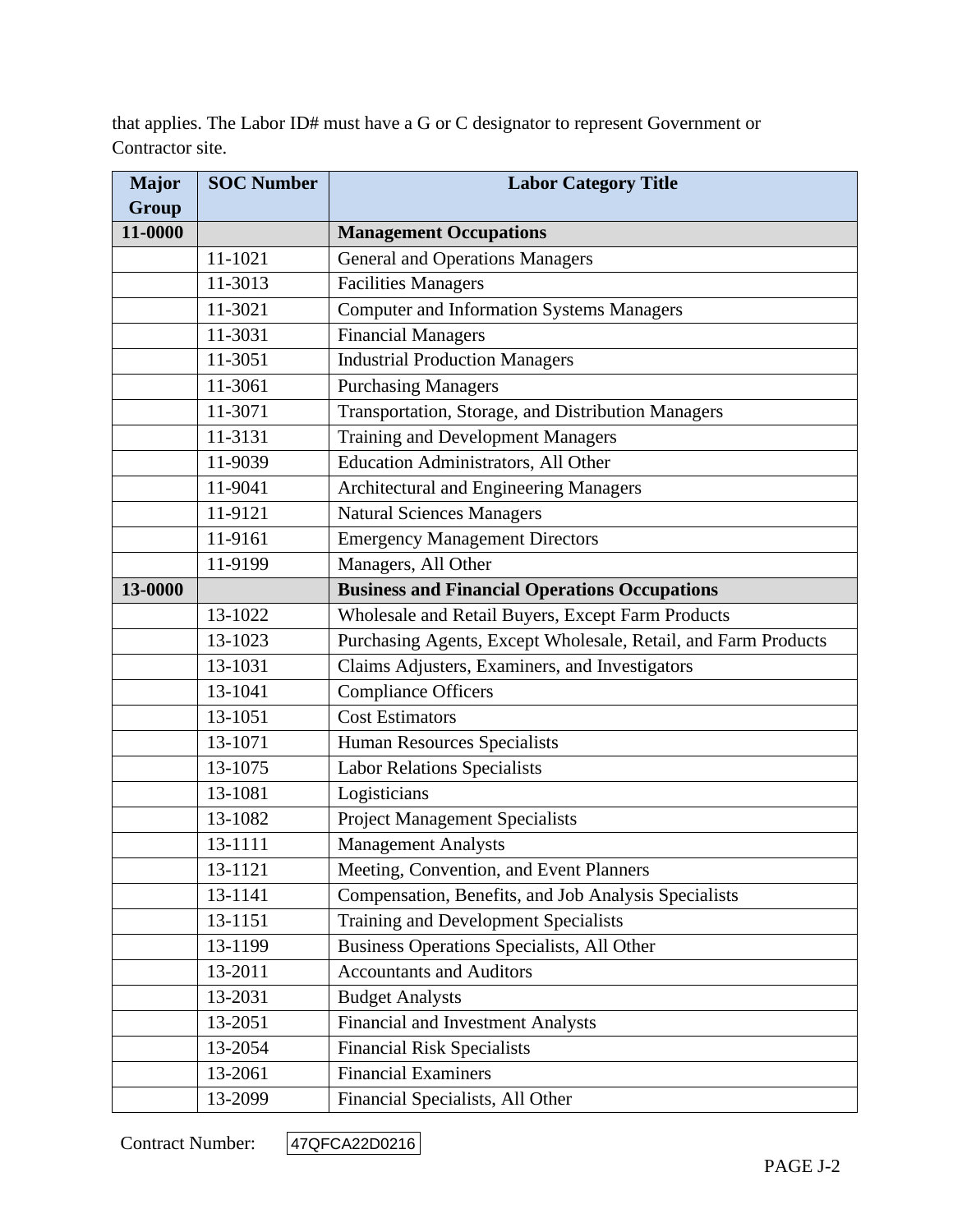| 15-0000 |         | <b>Computer and Mathematical Occupations</b>                    |
|---------|---------|-----------------------------------------------------------------|
|         | 15-1211 | <b>Computer Systems Analysts</b>                                |
|         | 15-1212 | <b>Information Security Analysts</b>                            |
|         | 15-1221 | <b>Computer and Information Research Scientists</b>             |
|         | 15-1231 | <b>Computer Network Support Specialists</b>                     |
|         | 15-1232 | <b>Computer User Support Specialists</b>                        |
|         | 15-1241 | <b>Computer Network Architects</b>                              |
|         | 15-1242 | <b>Database Administrators</b>                                  |
|         | 15-1243 | <b>Database Architects</b>                                      |
|         | 15-1244 | Network and Computer Systems Administrators                     |
|         | 15-1251 | <b>Computer Programmers</b>                                     |
|         | 15-1252 | <b>Software Developers</b>                                      |
|         | 15-1253 | Software Quality Assurance Analysts and Testers                 |
|         | 15-1254 | Web Developers                                                  |
|         | 15-1255 | Web and Digital Interface Designers                             |
|         | 15-1299 | Computer Occupations, All Other                                 |
|         | 15-2021 | Mathematicians                                                  |
|         | 15-2031 | <b>Operations Research Analysts</b>                             |
|         | 15-2041 | Statisticians                                                   |
|         | 15-2051 | Data Scientists                                                 |
|         | 15-2099 | Mathematical Science Occupations, All Other                     |
| 17-0000 |         | <b>Architecture and Engineering Occupations</b>                 |
|         | 17-1011 | Architects, Except Landscape and Naval                          |
|         | 17-1021 | Cartographers and Photogrammetrists                             |
|         | 17-1022 | Surveyors                                                       |
|         | 17-2011 | <b>Aerospace Engineers</b>                                      |
|         | 17-2021 | <b>Agricultural Engineers</b>                                   |
|         | 17-2031 | <b>Bioengineers and Biomedical Engineers</b>                    |
|         | 17-2041 | <b>Chemical Engineers</b>                                       |
|         | 17-2051 | Civil Engineers                                                 |
|         | 17-2061 | <b>Computer Hardware Engineers</b>                              |
|         | 17-2071 | <b>Electrical Engineers</b>                                     |
|         | 17-2072 | Electronics Engineers, Except Computer                          |
|         | 17-2081 | <b>Environmental Engineers</b>                                  |
|         | 17-2111 | Health and Safety Engineers, Except Mining Safety Engineers and |
|         |         | Inspectors                                                      |
|         | 17-2112 | <b>Industrial Engineers</b>                                     |
|         | 17-2121 | Marine Engineers and Naval Architects                           |
|         | 17-2131 | <b>Materials Engineers</b>                                      |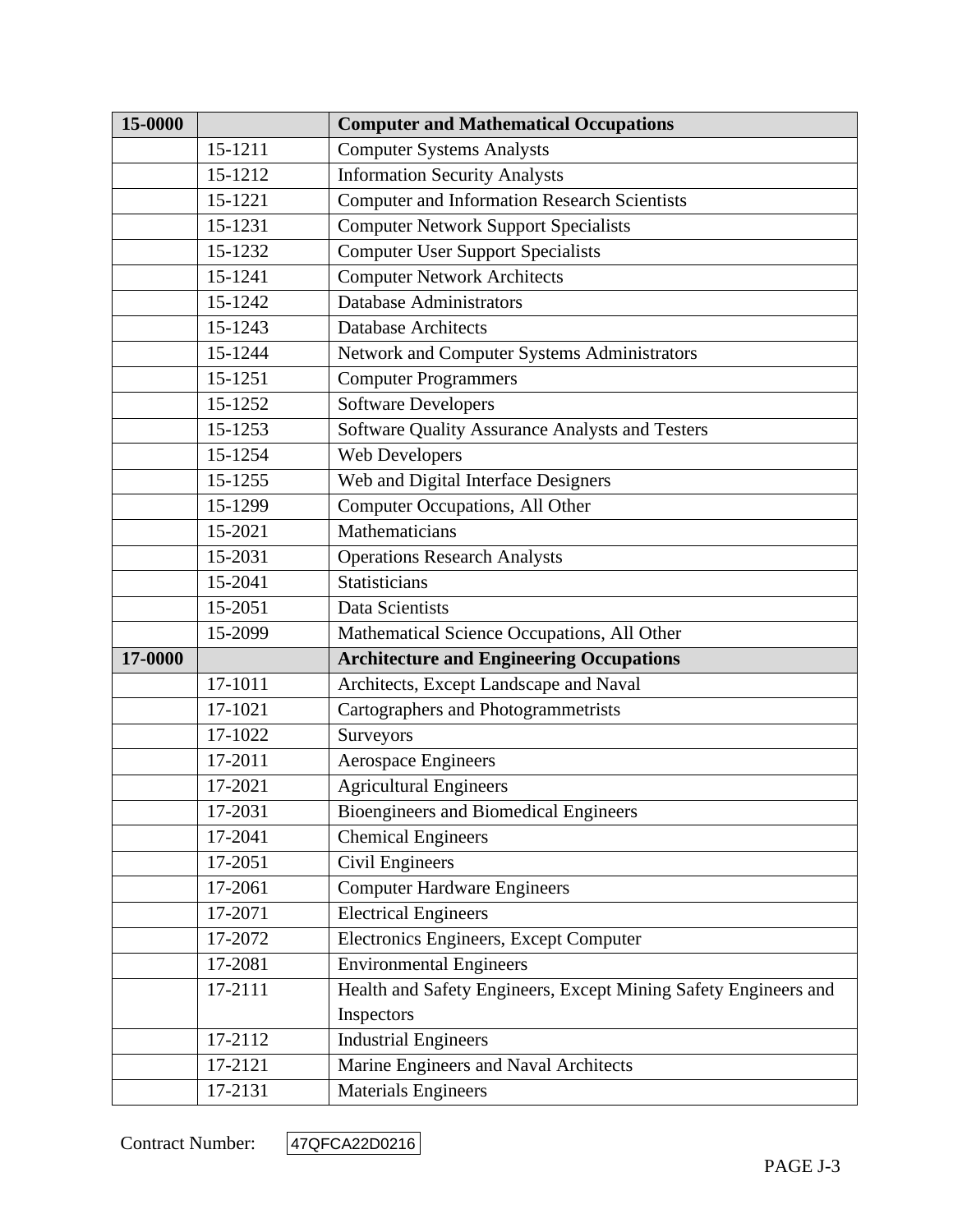|         | 17-2141 | <b>Mechanical Engineers</b>                                     |
|---------|---------|-----------------------------------------------------------------|
|         | 17-2151 | Mining and Geological Engineers, Including Mining Safety        |
|         |         | Engineers                                                       |
|         | 17-2161 | <b>Nuclear Engineers</b>                                        |
|         | 17-2171 | Petroleum Engineers                                             |
|         | 17-2199 | Engineers, All Other                                            |
|         | 17-3011 | <b>Architectural and Civil Drafters</b>                         |
|         | 17-3012 | <b>Electrical and Electronics Drafters</b>                      |
|         | 17-3013 | <b>Mechanical Drafters</b>                                      |
|         | 17-3019 | Drafters, All Other                                             |
|         | 17-3021 | Aerospace Engineering and Operations Technologists and          |
|         |         | Technicians                                                     |
|         | 17-3022 | Civil Engineering Technologists and Technicians                 |
|         | 17-3023 | Electrical and Electronic Engineering Technologists and         |
|         |         | Technicians                                                     |
|         | 17-3024 | Electro-Mechanical and Mechatronics Technologists and           |
|         |         | Technicians                                                     |
|         | 17-3025 | Environmental Engineering Technologists and Technicians         |
|         | 17-3026 | Industrial Engineering Technologists and Technicians            |
|         | 17-3027 | Mechanical Engineering Technologists and Technicians            |
|         | 17-3028 | <b>Calibration Technologists and Technicians</b>                |
|         | 17-3029 | Engineering Technologists and Technicians, Except Drafters, All |
|         |         | Other                                                           |
|         | 17-3031 | Surveying and Mapping Technicians                               |
| 19-0000 |         | Life, Physical, and Social Science Occupations                  |
|         | 19-1011 | <b>Animal Scientists</b>                                        |
|         | 19-1012 | Food Scientists and Technologists                               |
|         | 19-1013 | Soil and Plant Scientists                                       |
|         | 19-1021 | <b>Biochemists and Biophysicists</b>                            |
|         | 19-1022 | Microbiologists                                                 |
|         | 19-1023 | Zoologists and Wildlife Biologists                              |
|         | 19-1029 | Biological Scientists, All Other                                |
|         | 19-1031 | <b>Conservation Scientists</b>                                  |
|         | 19-1032 | Foresters                                                       |
|         | 19-1041 | Epidemiologists                                                 |
|         | 19-1099 | Life Scientists, All Other                                      |
|         | 19-2011 | Astronomers                                                     |
|         | 19-2012 | Physicists                                                      |
|         | 19-2021 | Atmospheric and Space Scientists                                |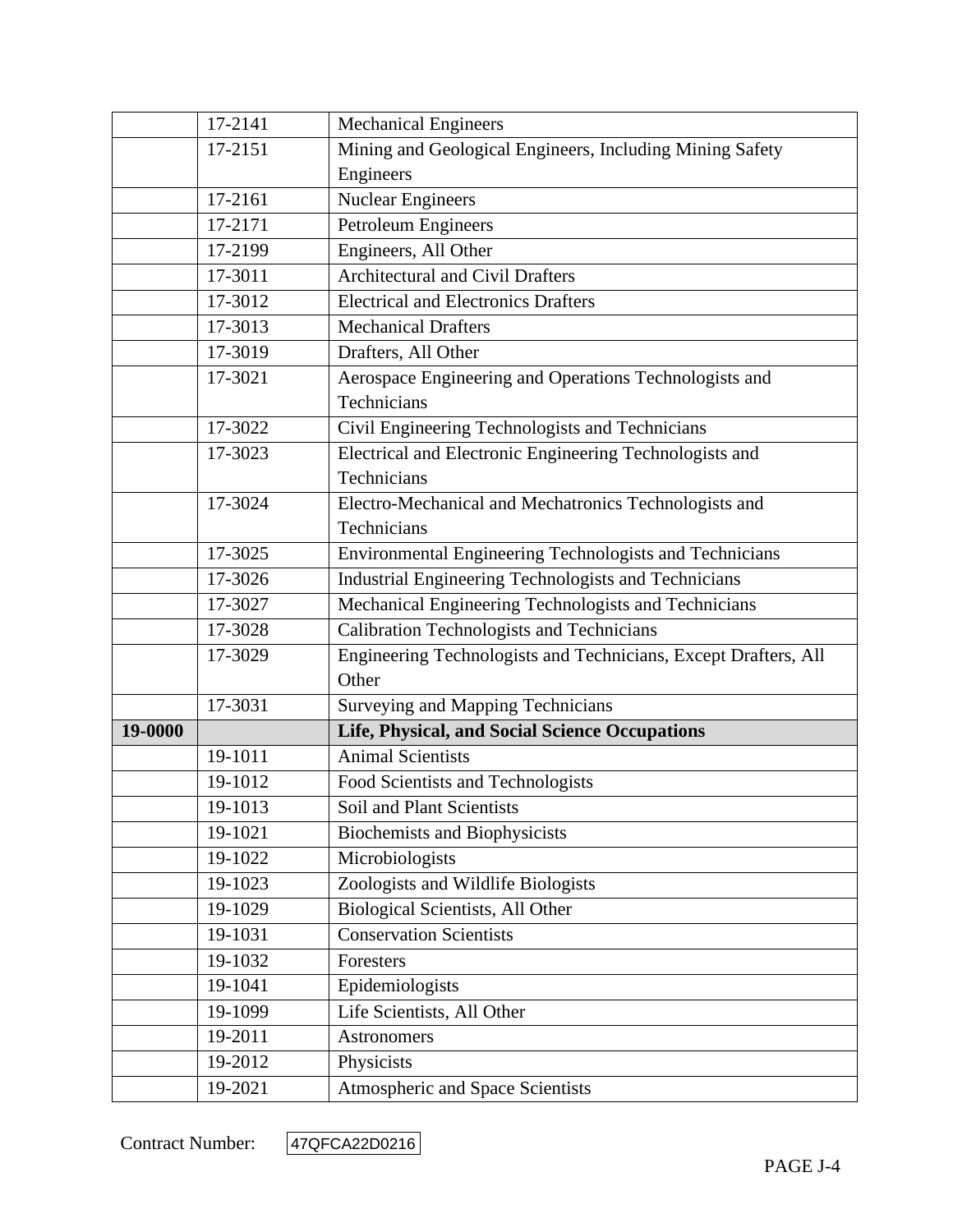|         | 19-2031 | Chemists                                                      |
|---------|---------|---------------------------------------------------------------|
|         | 19-2032 | <b>Materials Scientists</b>                                   |
|         | 19-2041 | Environmental Scientists and Specialists, Including Health    |
|         | 19-2042 | Geoscientists, Except Hydrologists and Geographers            |
|         | 19-2043 | Hydrologists                                                  |
|         | 19-2099 | Physical Scientists, All Other                                |
|         | 19-3011 | Economists                                                    |
|         | 19-3051 | <b>Urban and Regional Planners</b>                            |
|         | 19-3092 | Geographers                                                   |
|         | 19-3099 | Social Scientists and Related Workers, All Other              |
|         | 19-4012 | <b>Agricultural Technicians</b>                               |
|         | 19-4021 | <b>Biological Technicians</b>                                 |
|         | 19-4031 | <b>Chemical Technicians</b>                                   |
|         | 19-4042 | Environmental Science and Protection Technicians, Including   |
|         |         | Health                                                        |
|         | 19-4043 | Geological Technicians, Except Hydrologic Technicians         |
|         | 19-4044 | Hydrologic Technicians                                        |
|         | 19-4051 | <b>Nuclear Technicians</b>                                    |
|         | 19-4071 | <b>Forest and Conservation Technicians</b>                    |
|         | 19-4092 | <b>Forensic Science Technicians</b>                           |
|         | 19-4099 | Life, Physical, and Social Science Technicians, All Other     |
|         | 19-5011 | Occupational Health and Safety Specialists                    |
|         | 19-5012 | Occupational Health and Safety Technicians                    |
| 21-0000 |         | <b>Community and Social Service Occupations</b>               |
|         | 23-1011 | Lawyers                                                       |
|         | 23-1012 | <b>Judicial Law Clerks</b>                                    |
|         | 23-1021 | Administrative Law Judges, Adjudicators, and Hearing Officers |
|         | 23-1022 | Arbitrators, Mediators, and Conciliators                      |
|         | 23-1023 | Judges, Magistrate Judges, and Magistrates                    |
|         | 23-2011 | Paralegals and Legal Assistants                               |
|         | 23-2093 | Title Examiners, Abstractors, and Searchers                   |
|         | 23-2099 | Legal Support Workers, All Other                              |
| 25-0000 |         | <b>Educational Instruction and Library Occupations</b>        |
|         | 25-3099 | Teachers and Instructors, All Other                           |
|         | 25-9031 | <b>Instructional Coordinators</b>                             |
|         | 25-9049 | Teaching Assistants, All Other                                |
|         | 25-9099 | Educational Instruction and Library Workers, All Other        |
|         | 27-3031 | <b>Public Relations Specialists</b>                           |
|         | 27-3041 | Editors                                                       |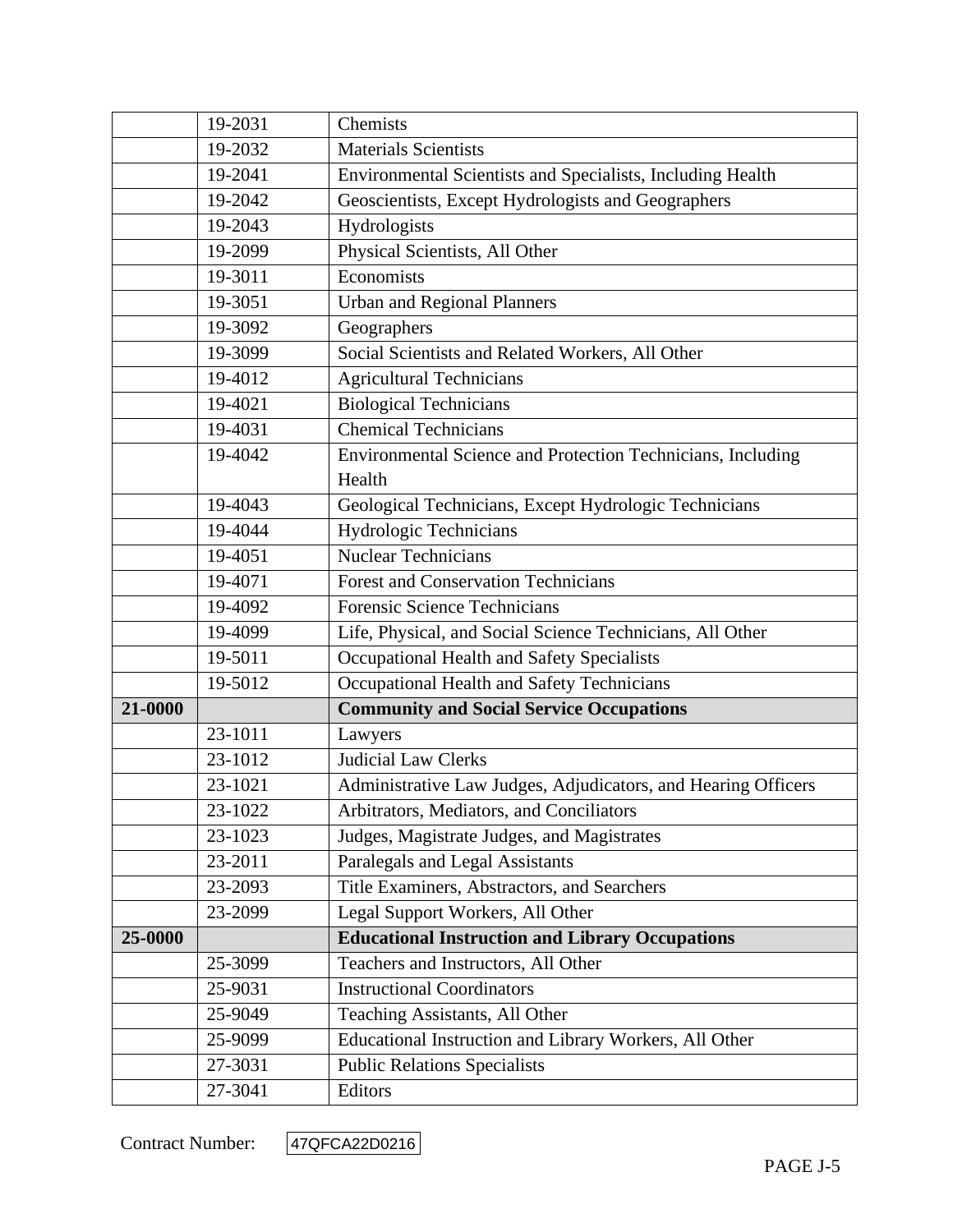|         | 27-3042 | <b>Technical Writers</b>                                             |
|---------|---------|----------------------------------------------------------------------|
|         | 27-3043 | <b>Writers and Authors</b>                                           |
|         | 27-3091 | <b>Interpreters and Translators</b>                                  |
|         | 27-3092 | <b>Court Reporters and Simultaneous Captioners</b>                   |
|         | 27-3099 | Media and Communication Workers, All Other                           |
|         | 27-4011 | Audio and Video Technicians                                          |
|         | 27-4012 | <b>Broadcast Technicians</b>                                         |
|         | 27-4014 | Sound Engineering Technicians                                        |
|         | 27-4015 | <b>Lighting Technicians</b>                                          |
|         | 27-4021 | Photographers                                                        |
|         | 27-4031 | Camera Operators, Television, Video, and Film                        |
|         | 27-4032 | Film and Video Editors                                               |
|         | 27-4099 | Media and Communication Equipment Workers, All Other                 |
| 33-0000 |         | <b>Protective Service Occupations</b>                                |
|         | 33-1021 | First-Line Supervisors of Firefighting and Prevention Workers        |
|         | 33-2011 | Firefighters                                                         |
|         | 33-2021 | Fire Inspectors and Investigators                                    |
|         | 33-2022 | Forest Fire Inspectors and Prevention Specialists                    |
|         | 33-9021 | Private Detectives and Investigators                                 |
|         | 33-9032 | <b>Security Guards</b>                                               |
|         | 33-9099 | Protective Service Workers, All Other                                |
| 43-0000 |         | <b>Office and Administrative Support Occupations</b>                 |
|         | 43-2099 | Communications Equipment Operators, All Other                        |
|         | 43-3061 | <b>Procurement Clerks</b>                                            |
|         | 43-3099 | Financial Clerks, All Other                                          |
|         | 43-5011 | Cargo and Freight Agents                                             |
|         | 43-5032 | Dispatchers, Except Police, Fire, and Ambulance                      |
|         | 43-5061 | Production, Planning, and Expediting Clerks                          |
|         | 43-5071 | Shipping, Receiving, and Inventory Clerks                            |
|         | 43-5111 | Weighers, Measurers, Checkers, and Samplers, Recordkeeping           |
|         | 43-6011 | <b>Executive Secretaries and Executive Administrative Assistants</b> |
|         | 43-6012 | Legal Secretaries and Administrative Assistants                      |
|         | 43-6014 | Secretaries and Administrative Assistants, Except Legal, Medical,    |
|         |         | and Executive                                                        |
|         | 43-9061 | Office Clerks, General                                               |
|         | 43-9081 | Proofreaders and Copy Markers                                        |
|         | 43-9111 | <b>Statistical Assistants</b>                                        |
|         |         |                                                                      |

Contract Number: 47QFCA22D0216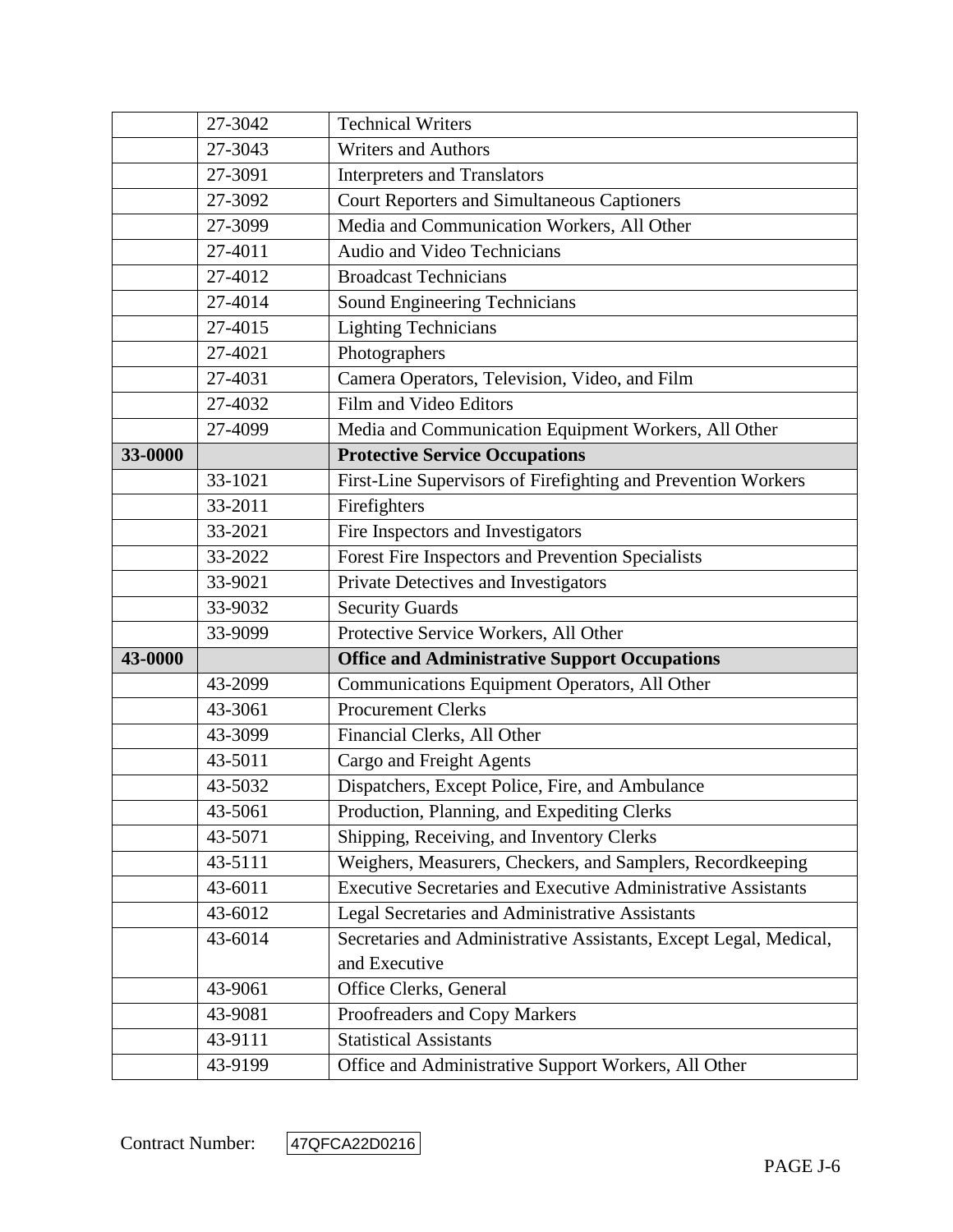| 49-0000 |         | <b>Installation, Maintenance, and Repair Occupations</b>            |
|---------|---------|---------------------------------------------------------------------|
|         | 49-1011 | First-Line Supervisors of Mechanics, Installers, and Repairers      |
|         | 49-2021 | Radio, Cellular, and Tower Equipment Installers and Repairers       |
|         | 49-2022 | Telecommunications Equipment Installers and Repairers, Except       |
|         |         | <b>Line Installers</b>                                              |
|         | 49-2091 | <b>Avionics Technicians</b>                                         |
|         | 49-2092 | Electric Motor, Power Tool, and Related Repairers                   |
|         | 49-2093 | Electrical and Electronics Installers and Repairers, Transportation |
|         |         | Equipment                                                           |
|         | 49-2094 | Electrical and Electronics Repairers, Commercial and Industrial     |
|         |         | Equipment                                                           |
|         | 49-2095 | Electrical and Electronics Repairers, Powerhouse, Substation, and   |
|         |         | Relay                                                               |
|         | 49-2096 | Electronic Equipment Installers and Repairers, Motor Vehicles       |
|         | 49-2097 | Audiovisual Equipment Installers and Repairers                      |
|         | 49-3011 | <b>Aircraft Mechanics and Service Technicians</b>                   |
|         | 49-3023 | <b>Automotive Service Technicians and Mechanics</b>                 |
|         | 49-3031 | Bus and Truck Mechanics and Diesel Engine Specialists               |
|         | 49-3042 | Mobile Heavy Equipment Mechanics, Except Engines                    |
|         | 49-3051 | Motorboat Mechanics and Service Technicians                         |
|         | 49-9011 | <b>Mechanical Door Repairers</b>                                    |
|         | 49-9012 | Control and Valve Installers and Repairers, Except Mechanical       |
|         |         | Door                                                                |
|         | 49-9041 | <b>Industrial Machinery Mechanics</b>                               |
|         | 49-9043 | Maintenance Workers, Machinery                                      |
|         | 49-9051 | <b>Electrical Power-Line Installers and Repairers</b>               |
|         | 49-9052 | Telecommunications Line Installers and Repairers                    |
|         | 49-9061 | Camera and Photographic Equipment Repairers                         |
|         | 49-9069 | Precision Instrument and Equipment Repairers, All Other             |
|         | 49-9071 | Maintenance and Repair Workers, General                             |
|         | 49-9081 | <b>Wind Turbine Service Technicians</b>                             |
|         | 49-9092 | <b>Commercial Divers</b>                                            |
|         | 49-9098 | Helpers--Installation, Maintenance, and Repair Workers              |
|         | 49-9099 | Installation, Maintenance, and Repair Workers, All Other            |
| 51-0000 |         | <b>Production Occupations</b>                                       |
|         | 51-1011 | First-Line Supervisors of Production and Operating Workers          |
|         | 51-2011 | Aircraft Structure, Surfaces, Rigging, and Systems Assemblers       |
|         | 51-2022 | <b>Electrical and Electronic Equipment Assemblers</b>               |
|         | 51-2023 | <b>Electromechanical Equipment Assemblers</b>                       |

Contract Number: 47QFCA22D0216